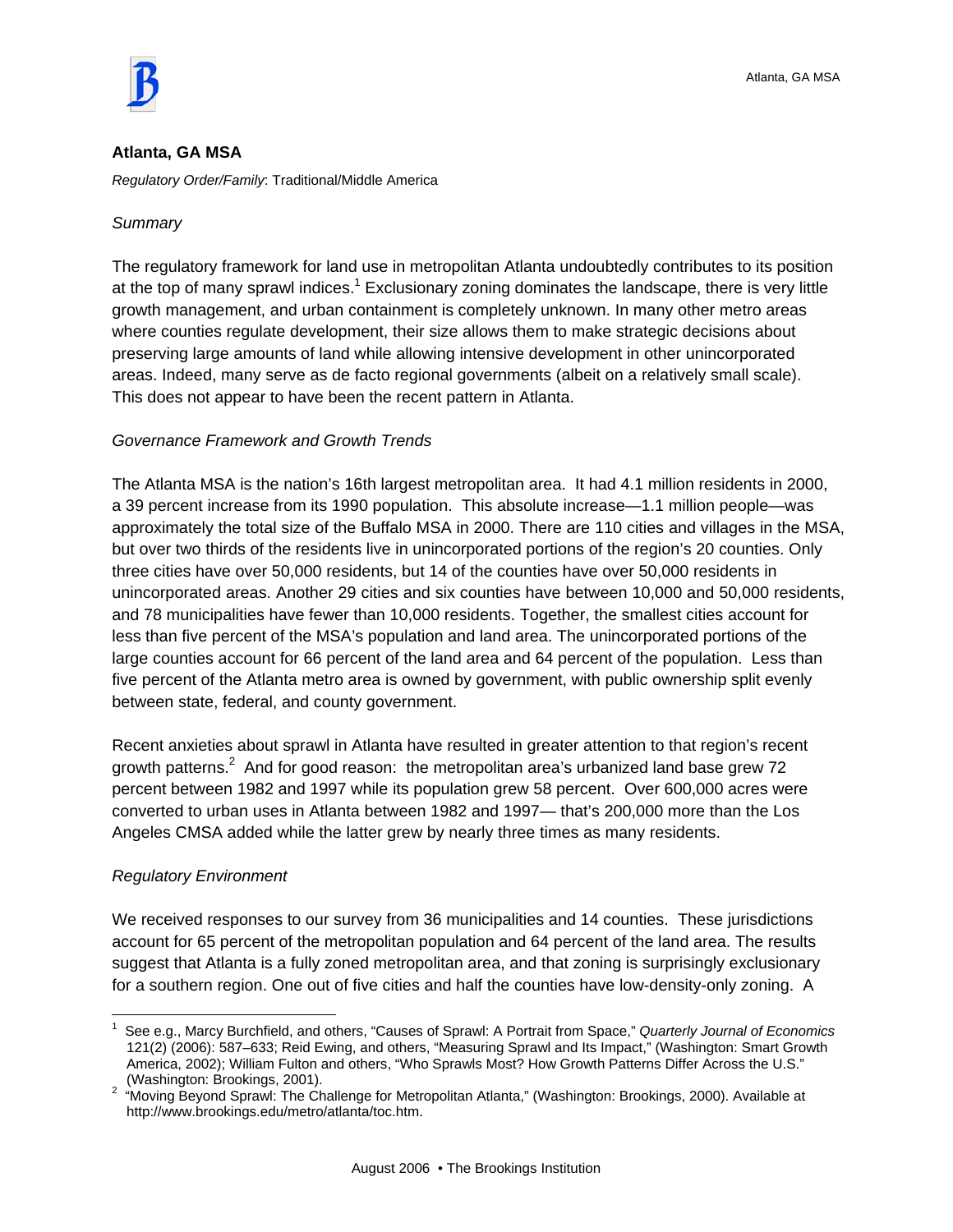

quarter of the counties and 22 percent of the cities would bar our hypothetical apartment development anywhere in their borders. Because of the extent of development in exclusionary counties, 31 percent of the people live in jurisdictions with low-density-only zoning. These municipalities and counties occupy 42 percent of the MSA's land. Thirteen percent of the residents live in jurisdictions where apartments would not be allowed, accounting for a quarter of the land.

At the upper end of the density scale, only three of the counties would permit density to exceed 15 dwellings per acre. The cities, curiously, are no more permissive than this. Only an estimated 15 percent would allow residential densities to exceed 15 dwellings per acre. About 40 percent of the residents live in these higher-density jurisdictions, which account for about 20 percent of the land.

In 1989, the state's General Assembly passed the George Planning Act—a mild form of state growth management that requires all local governments to adopt and amend plans that conform to minimum standards and procedures. Plans must be reviewed by regional development centers, which are financed by mandatory dues imposed upon local governments. Jurisdictions with approved plans are called "qualifying local governments" and are eligible for certain grants.<sup>3</sup> As a result of the law, only one of the respondents claimed they had no comprehensive plan (but presumably it must adopt one in the next four years to be a qualifying local government.)

Other tools to manage growth in Atlanta are quite limited, especially in unincorporated areas. An estimated 24 percent of municipalities impose impact fees—but these are among the larger cities, accounting for about half the municipal population. A few smaller cities—17 percent of the total, with 7 percent of the municipal population—use APFOs. Only an estimated 3 percent of municipalities, with 7 percent of the municipal population, have a containment program of some kind. No county has an APFO or any sort of containment program. Two or three larger counties, accounting for a quarter of the unincorporated population, have incentive based affordable housing programs, but neither of these is a density bonus. Only a scant 2 percent of municipalities promote affordable housing through incentive programs.

 3 See: Jerry Weitz, *Sprawl Busting: State Programs to Guide Growth* (Washington: APA Planners Press, 1999).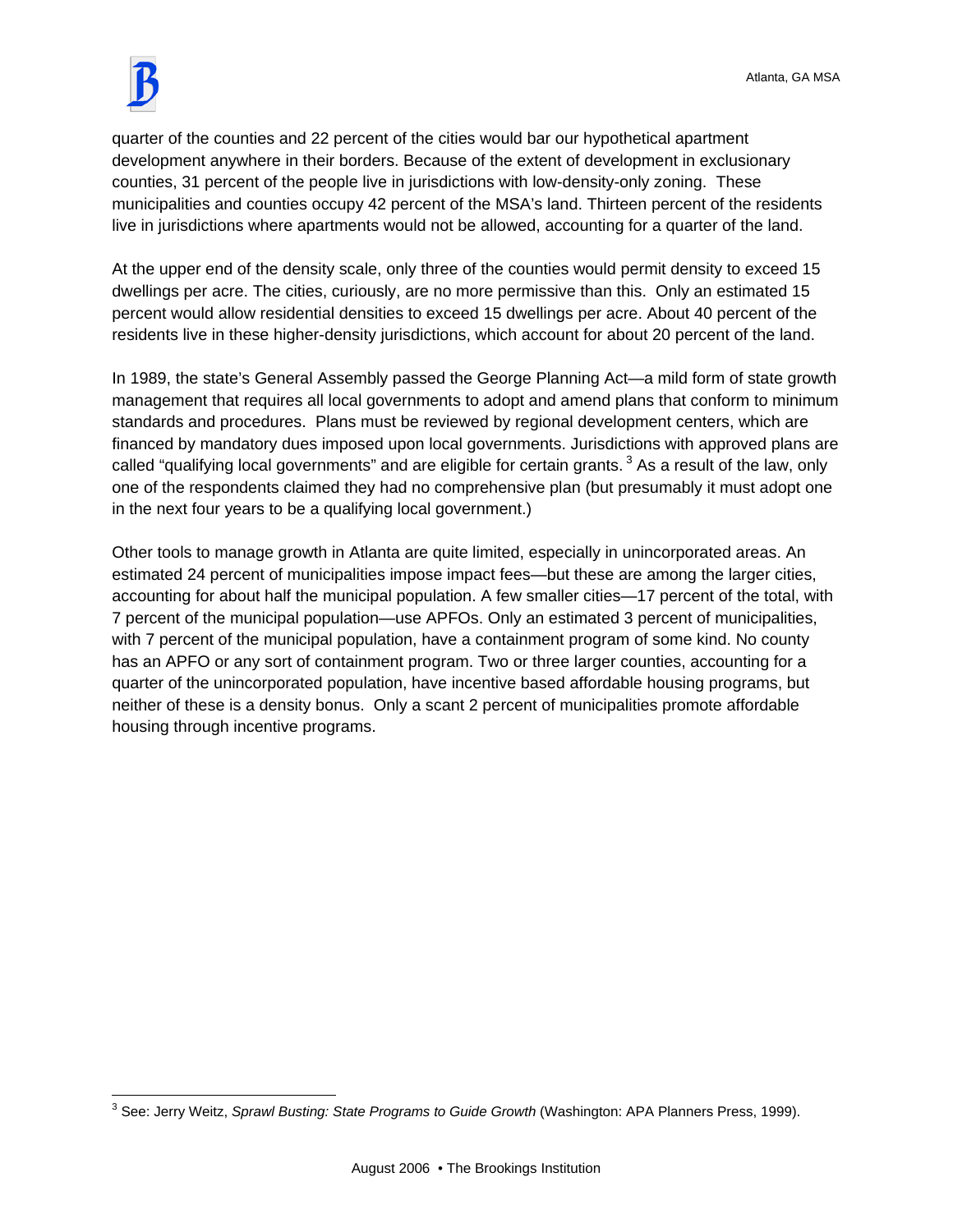

### **Austin-San Marcos, TX MSA**

*Regulatory Order/Family:* Wild Wild Texas/Austin

#### *Summary*

Fast growth in metropolitan Austin, combined with "pay as you grow" development regulation and comparatively permissive zoning for high-density housing, have helped change growth patterns there over the past 15 to 20 years. If not for its unincorporated counties, Austin would look like a model of growth management. But counties in Texas have no independent planning and zoning authority. Land developers can subdivide land fairly simply in unincorporated areas. If they wish to develop at comparatively high densities they have historically been permitted by state law to form municipal utility districts (MUDs). This places significant pressure on cities that wish to regulate land more strictly than developers will accept, especially at the city limits or within the city's extraterritorial jurisdiction  $(ETJ).<sup>1</sup>$ 

#### *Governance Framework and Growth Trends*

The Austin-San Marcos MSA was the 38th largest in the U.S. in 2000, with a population of 1.2 million. But it had the second-fastest population growth—48 percent—in the 1990s behind only Las Vegas. About half the population lives in the city of Austin. In all, nearly three quarters of the region's residents live inside the city limits of 44 incorporated municipalities. Among the five counties in the MSA, three have unincorporated populations over 50,000 and two have between 10,000 and 50,000. Only about 4 percent of the land is publicly owned.

Urbanized land grew about 47 percent in the Austin metro area between 1982 and 1997, a period when its population expanded 77 percent. About 135,000 acres in total were urbanized. Because its growth rate outpaced its development rate, Austin's population density increased over this 15-year period. But it began the period as the least dense of the 50 largest metro areas, and ended at only number 44, with 2.7 people per urbanized acre: barely more dense than Atlanta (2.6) and slightly less so than Oklahoma City (2.7).

#### *Regulatory Environment*

 $\overline{a}$ 

We received responses to our survey from just 16 percent of the cities in metropolitan Austin. However, these accounted for 63 percent of the metro area's population, though they only accounted for 8 percent of the region's land area. Like the other Texas metro areas, only the municipalities in Austin-San Marcos may regulate development with more than rudimentary subdivision controls. While the counties account for only about a quarter of the residents, they include nearly 90 percent of the land area. Cities have planning and zoning power within an ETJ whose size varies based on city population.

 $1$  In this case, extraterritorial jurisdiction (ETJ), or perimeter zoning, refers to the legal ability of a municipality to exercise its authority to impose its land use ordinances a certain distance beyond its borders into unincorporated areas.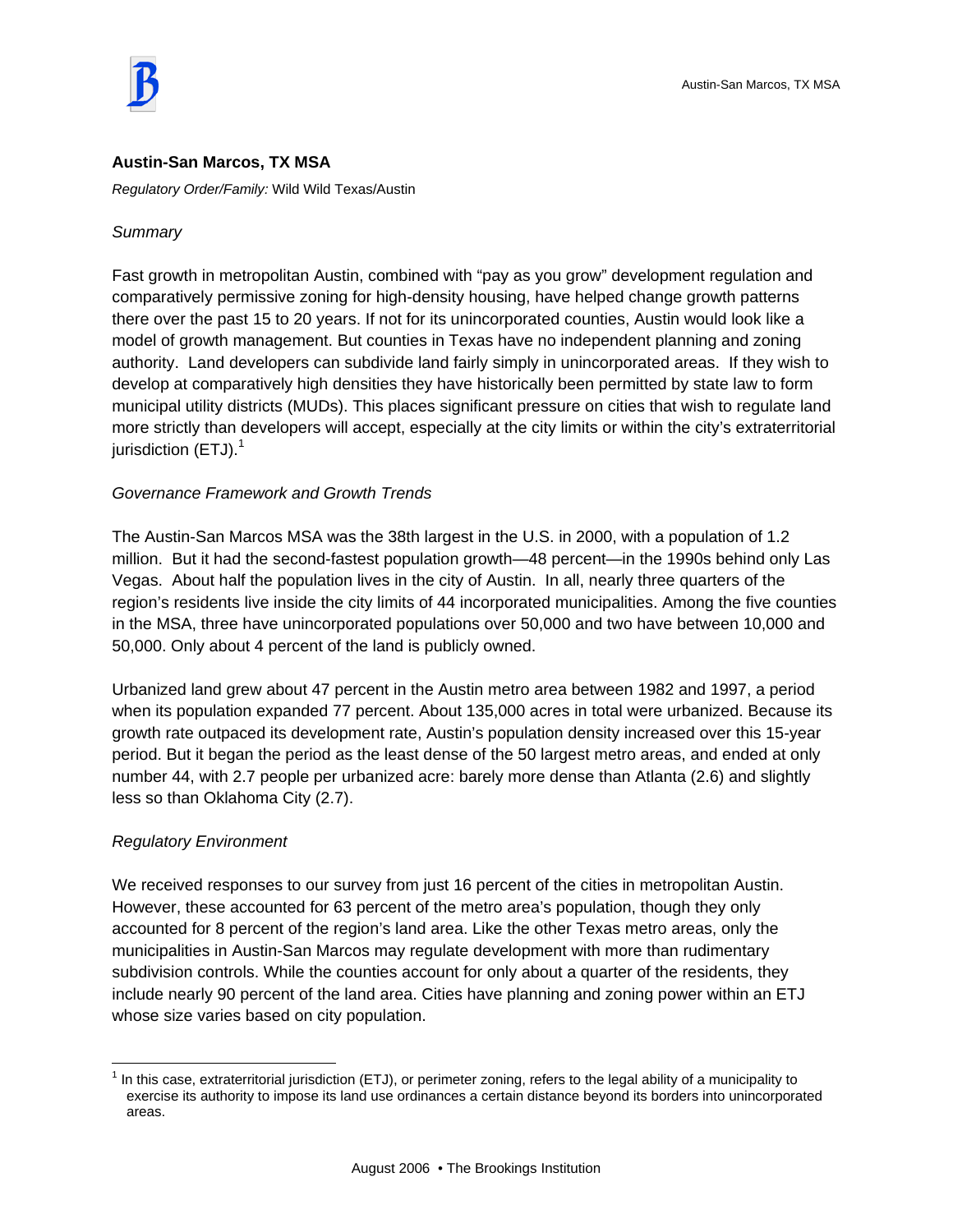

The seven municipalities (including Austin) that responded to our survey—with a total of nearly 790,000 residents all had zoning and all allowed development to exceed 15 dwellings per acre. None of them would prohibit our hypothetical apartment complex and all but one had a zone in which it could be built as of right. Based on results from other Texas metro areas, we suspect that there may be a few small cities we did not survey with low-density-only zoning and a few more with maximum residential density between 8 and 15 units per acre. Nevertheless, at least 95 percent of the municipal population lives in cities that accommodate high-density development. Density in unincorporated areas is not governed by zoning but by the public health aspects of wastewater treatment, which requires large lot sizes if on-site septic systems are required.

All seven of the municipalities that responded to the survey have impact fees. Again based on both the respondents and results from other Texas metro areas, there may be a few small cities without impact fees. Three of the seven, including Austin, have an affordable housing incentive measure, and two (also including Austin) have a dedicated source of housing funds.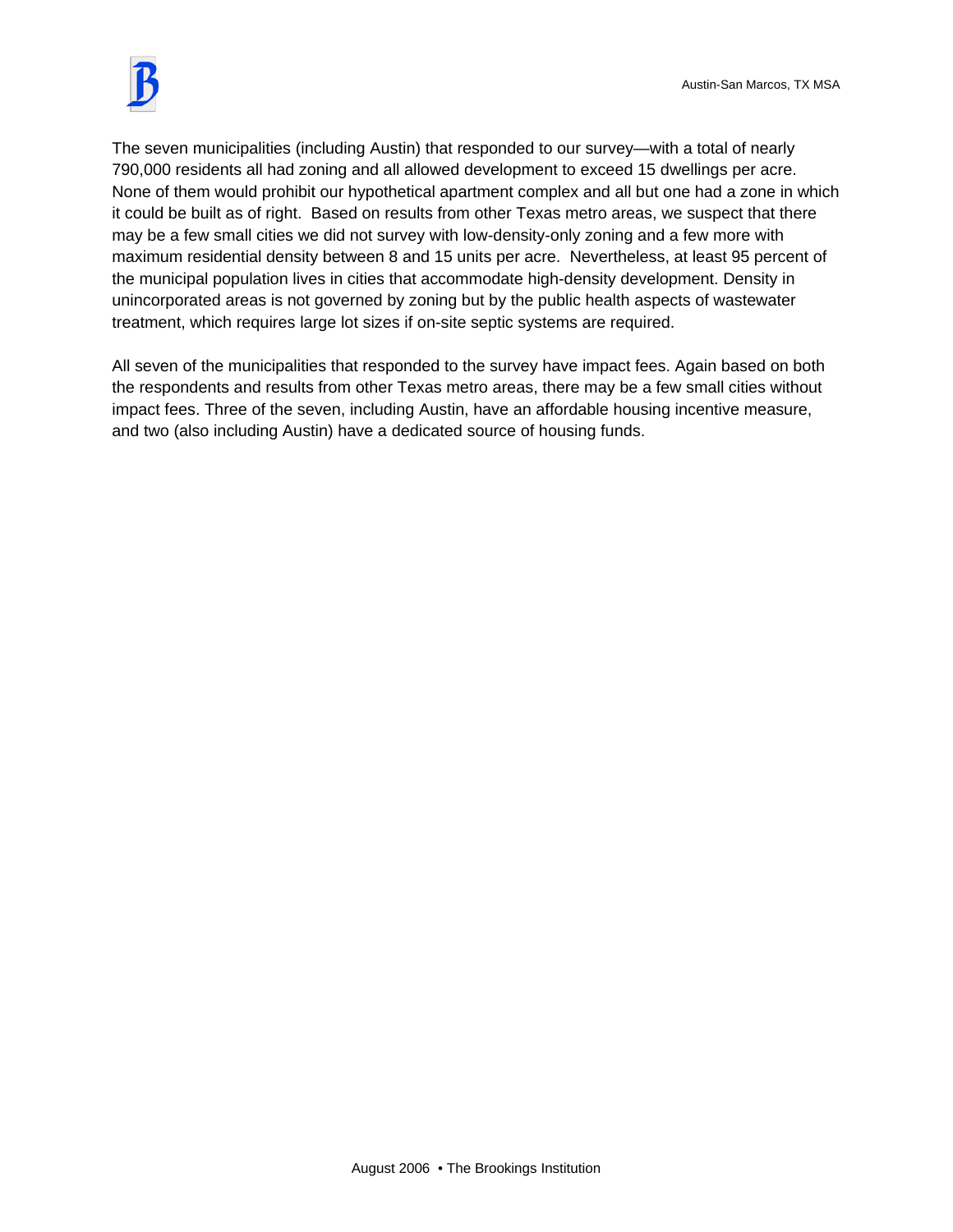

#### **Boston-Worcester-Lawrence-Lowell-Brockton, MA-NH NECMA**

*Regulatory Order/Family*: Traditional/Exclusion with Restriction (Massachusetts portion) Traditional/Extreme Exclusion (New Hampshire portion)

### *Summary*

As Metropolitan Boston spreads out into rural and exurban towns, its new growth is occurring predominantly in areas with a history of low-density zoning. In the past, most cities have accommodated high-density housing, and some have pioneered very progressive affordable housing policies as well. This legacy, however, does not hold true of the region's towns, most of which limit or bar high-density development. Nearly three-fifths of the land area is taken up by jurisdictions whose zoning by-laws or ordinances would bar the construction of a moderate-density apartment development anywhere in their boundaries.

Growth management is weak in the region, with modest adoption of infrastructure-related measures in the cities and very little use of such measures in the towns. To the extent that cities use fees and APFOs while towns do not, cities may potentially become relatively unattractive to residential developers. This only fuels growth into towns where it can occur on established country roadways, using septic systems and wells that require little or no public capital investment but which require the continuation of low density. This legacy has recently been reinforced in some towns and even a few cities by the imposition of annual caps on building permit issuance: metropolitan Boston ranks third behind Denver and Las Vegas in the use of such measures. The mixture of local land use regulations is considered a primary factor in that region's affordable housing crisis.<sup>1</sup>

### *Governance Framework and Growth Trends*

### The Boston-

Worcester-Lawrence-Lowell-Brockton NECMA comprises 35 cities and 192 towns in Massachusetts and another 6 cities and 75 towns in New Hampshire. Its population of just over 6 million in 2000 was up only 5.5 percent (370,000) in the 1990s and 14 percent (720,000) between 1980 and 2000. Massachusetts accounts for 5.3 million residents, New Hampshire for 770,000. With 590,000 residents, Boston is the largest city in the region with the cities of Worcester, Manchester (NH), Lowell, and Cambridge also exceeding 100,000 residents. Twelve other cities and four towns have over 50,000 residents. Small jurisdictions dominate the landscape, with 143 towns under 10,000 accounting for 48 percent of the metropolitan land area but only 12 percent of its population; another 120 middle-sized (10,000–50,000) towns and 22 cities complete the jurisdictional setting. Together, jurisdictions under 50,000 residents occupy over 90 percent of the NECMA's land area and account for 61 percent of its 2000 population.

Metropolitan Boston sprawled dramatically between 1982 and 1997, adding nearly 50 percent to its urbanized land base—435,000 new acres—while its population grew by only 10 percent. Its density declined from 6.0 persons to 4.4 persons per urban acre, causing a drop in its density rank from 10th

 1 Charles C. Euchner and Elizabeth G. Frieze, "Getting Home: Overcoming Barriers to Housing in Greater Boston" (Boston: Pioneer Institute for Public Policy Research, 2003.)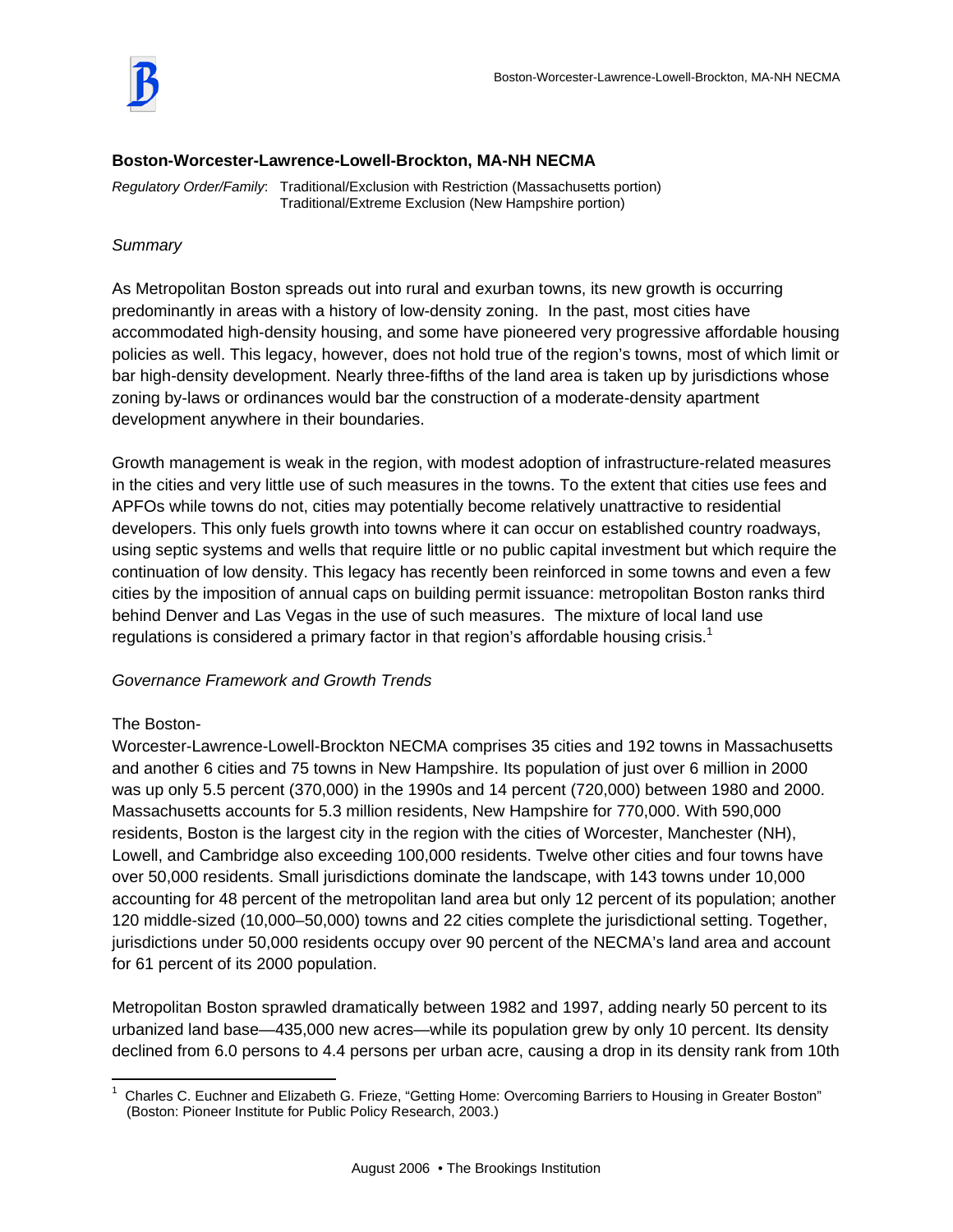to 14th densest among the 50 largest metropolitan areas. The federal government owns very little land in the region, but a combination of state and local ownership add up so that only about 88 percent of the land is privately owned. Scattered wetlands pose a significant constraint to development on much of the privately owned undeveloped land. Furthermore, the low-density development pattern of suburban and exurban areas has been carried out on septic systems and wells, leaving many of the region's residents dependent upon groundwater that is threatened by dense development.

# *Regulatory Environment*

We received responses from 26 cities and 96 towns, accounting for 55 percent of the population and 40 percent of the land area. Towns under 10,000 were sampled to allow more appropriate estimation of land use regulations in the smallest jurisdictions.

All the jurisdictions in the NECMA have zoning, according to our estimates.<sup>2</sup> About seven (20 percent) of the 35 cities in Massachusetts and one or two of the six in New Hampshire have lowdensity-only zoning. Half the Massachusetts cities and three or four of the New Hampshire cities have zoning categories that allow over 15 dwellings per acre. Eighteen percent of the Massachusetts cities and two or three (estimated 43 percent) of the New Hampshire cities would bar our hypothetical apartment development. Hence even metropolitan Boston's cities—which account for a fairly small share of the land area—are selective about accommodating high-density housing. In the towns, low-density and exclusionary zoning predominates. About 72 percent of the towns on the Massachusetts side, and 53 percent would not permit our hypothetical apartment development. New Hampshire's towns are even more restrictive; 89 percent have low-density-only zoning, and 82 percent would not permit the prototype apartments. Adding it all up, jurisdictions with low-densityonly zoning account for 40 percent of the residents and 70 percent of the land area, and those that would bar apartments account for 31 percent of the population and 57 percent of the land area.

Comprehensive planning is anemic in the Massachusetts jurisdictions, in part because state law places the zoning ordinance above the plan in the case of conflicts between the two. Only about three quarters of the cities and towns in Massachusetts reported having a comprehensive plan, whereas all the New Hampshire jurisdictions have plans.

Local growth management and growth control measures are common but not the rule in the region. About a quarter of the cities in Massachusetts and four of the six New Hampshire cities use impact fees, and three of the New Hampshire cities have APFOs. Infrastructure measures are much less common in the towns; only 10 percent of the Massachusetts towns and a third of those in New Hampshire use fees, and APFOs are practically unknown in the towns. About 10 percent of the Massachusetts cities and two New Hampshire cities are estimated to have a containment system of some kind, though the respondents to these questions may simply be reflecting their cities' inability to annex into neighboring jurisdictions. Five percent and 10 percent of the towns in Massachusetts and New Hampshire respectively have containment programs of some kind. About 20 percent of the

 $\overline{a}$  $^2$  Quincy reported not having a zoning ordinance, but an Internet search indicated that Quincy does have a Zoning Board. This suggests that the city's response may have been a consequence of the survey's wording ("does your jurisdiction have a zoning ordinance?"), since Massachusetts law provides for local by-laws and not ordinances.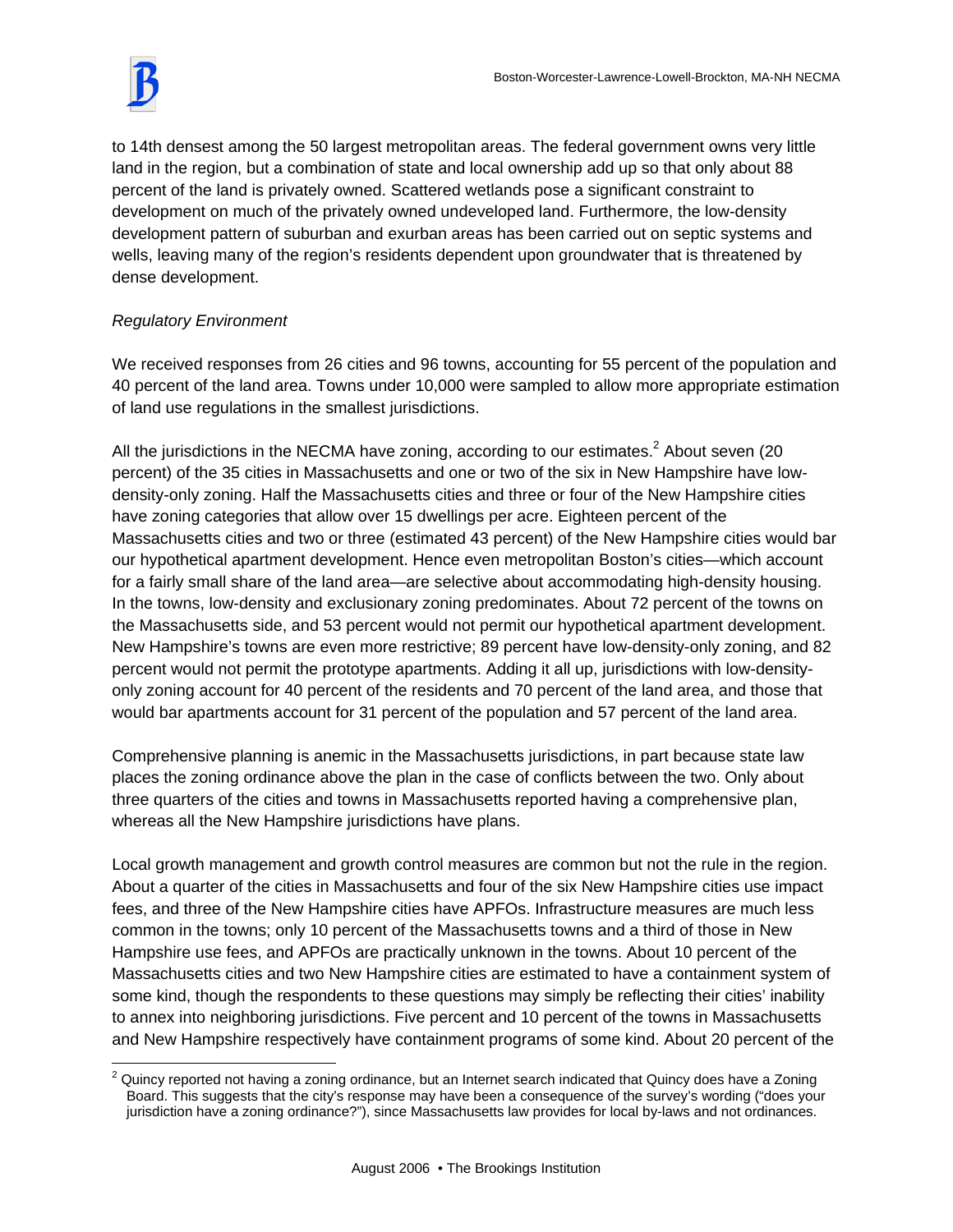

cities in each state have a building permit cap, as do 23 percent and 14 percent of the towns in Massachusetts and New Hampshire, respectively. This rate of permit cap adoption ranks metropolitan Boston third, behind only Denver and Las Vegas.

Over 60 percent of the cities in the metro area (equally in Massachusetts and New Hampshire) use incentive measures to promote affordable housing. About half of Massachusetts towns, but only 15 percent of New Hampshire towns, have an affordable housing incentive program.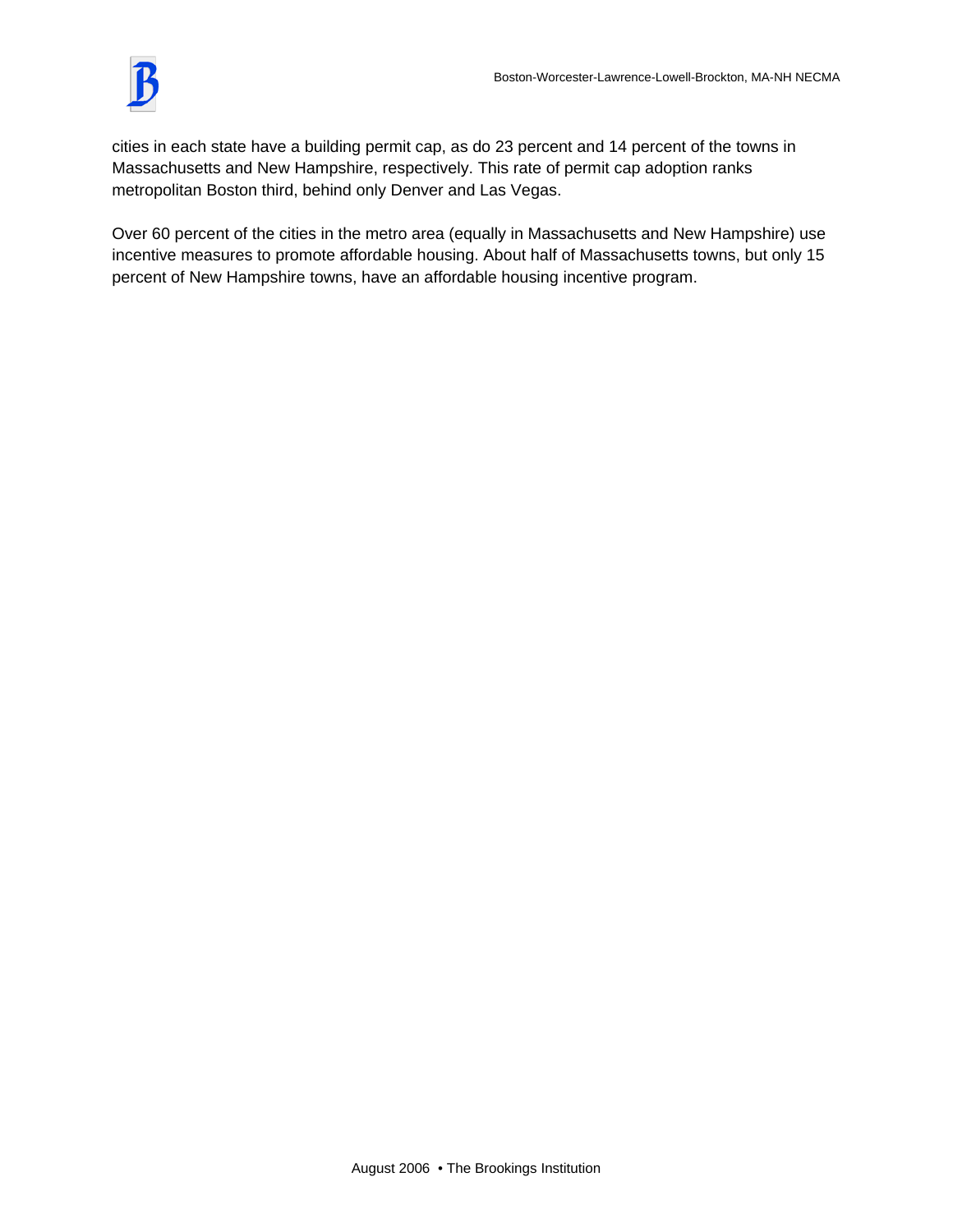

#### **Buffalo-Niagara Falls, NY MSA**

*Regulatory Order/Family:* Traditional/Middle America

#### *Summary*

Metropolitan Buffalo's challenge is not managing growth, but rather dealing with population decline and economic stagnation. While losing about 5 percent of its residents between 1982 and 1997, it urbanized less land than any other metropolitan area: about one-tenth of the land consumption of Orlando or Charlotte, for example. Its regulatory framework is dominated by low-density zoning in most of the rural areas with very limited use of any new growth management tools.

#### *Governance Framework and Growth Trends*

The Buffalo-Niagara Falls MSA, with 1.2 million residents in 2000, is one of only two metro areas among the 50 largest (along with Pittsburgh) that lost population during the 1990s. Its population declined 1.6 percent in the 1990s after an even more depressed 1980s; in all, the MSA's population dropped by 72,000 (5.9 percent) between 1980 and 2000. Buffalo had fewer than 300,000 residents in 2000, half its peak population around World War II. Only one other city, Niagara Falls, had over 50,000 residents in 2000, and its population also fell significantly in previous decades. There are another 8 medium-sized (10,000-50,000) cities and villages in the region and 17 small ones. Town governments, 41 in all, are responsible for land use regulation outside municipal boundaries. Three towns have populations over 50,000; all of them are more populous than the city of Niagara Falls.

Perhaps because of its long economic malaise, Buffalo has not followed the general trend for slow growing or declining regions to consume huge amounts of undeveloped land. The National Resources Inventory registered an increase in developed land of only about 24,000 acres between 1982 and 1997, the smallest amount among the large metropolitan areas. Since the region's population declined 4.6 percent over those 15 years, its density dropped from 6.2 to 5.3 persons per urbanized acre. Even so, the MSA's rank dropped only from 7th to 8th most dense, placing it between Chicago and Sacramento in the rankings. Private land accounts for 89 percent of the total; most of the remainder is in county or municipal ownership, with 3 percent held in trust for Native American tribes.

#### *Regulatory Environment*

We received responses to our survey from 16 cities and villages and 24 towns; these account for 48 percent of the residents and 61 percent of the land area. The two most populous jurisdictions, Buffalo and the Town of Amherst, did not respond to the survey. We did not survey the tribes, and the regional tallies below exclude reservations from the totals (3,100 residents, 900 square miles).

Buffalo is entirely zoned. About 40 percent of the municipalities have low-density-only zoning, and 11 percent would not allow our hypothetical apartment development. Three quarters (77 percent) of towns have low-density-only zoning, and 61 percent would not permit the prototype apartment development. In all, jurisdictions with low-density-only zoning account for 32 percent of the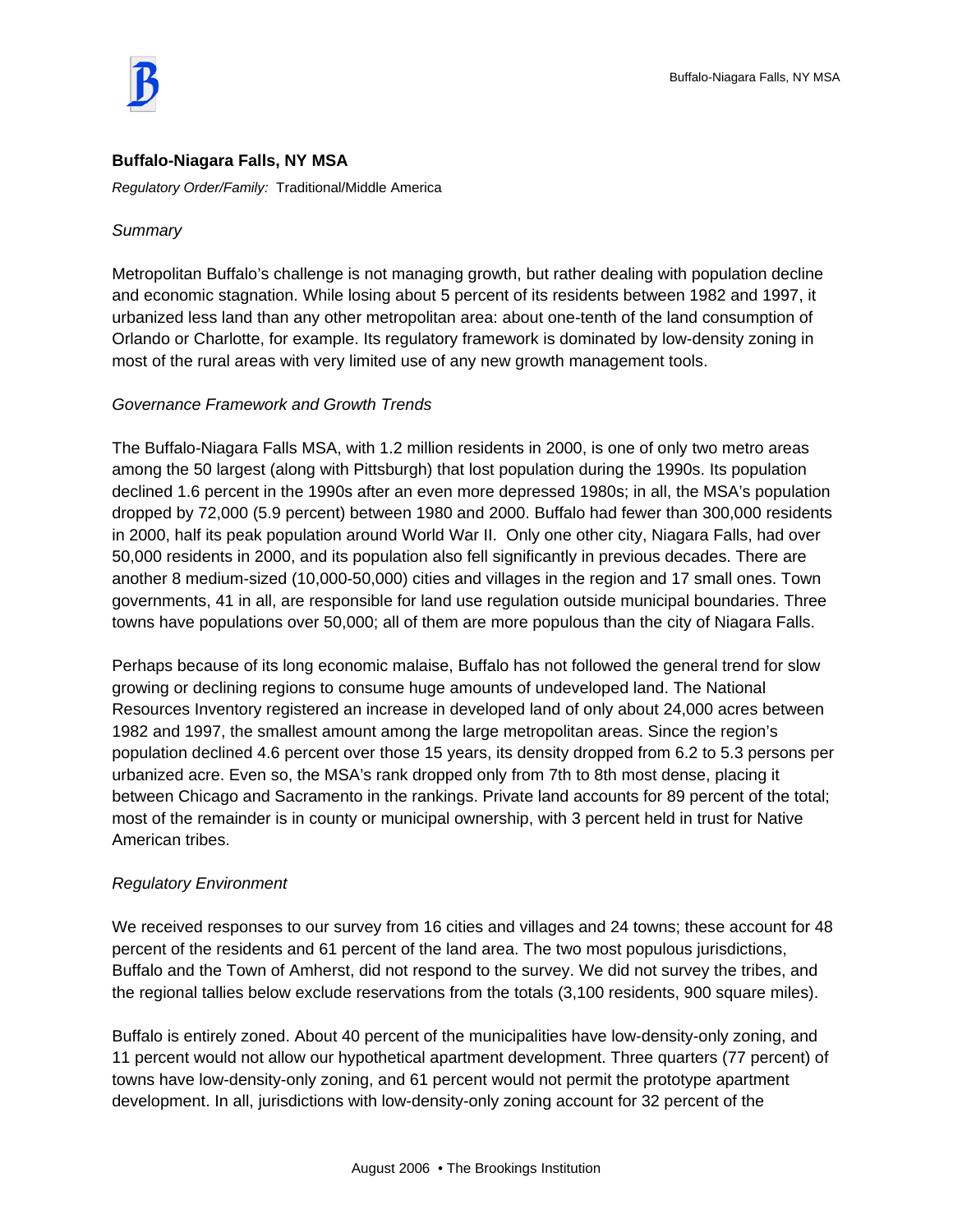

population and 66 percent of the land area; those that would bar the hypothetical apartment development house 10 percent of the population on 28 percent of the land. About 40 percent of the municipalities and 9 percent of the towns have zoning ordinances allowing more than 15 dwellings per acre.

Comprehensive planning is relatively weak in New York State; zoning ordinances prevail over plans in the event of a conflict between the two. Between 80 and 85 percent of the towns and municipalities in the Buffalo MSA are estimated to have a plan. There is little growth management in the region; about a third of the towns and a small handful of cities or villages may have impact fees on some systems, and a fifth of the towns have an APFO. Containment is practically unknown; one or two jurisdictions have adopted a pace control, but in such a slow growth region such controls are probably mostly symbolic. Between 10 and 15 percent of municipalities and townships have incentive programs for affordable housing.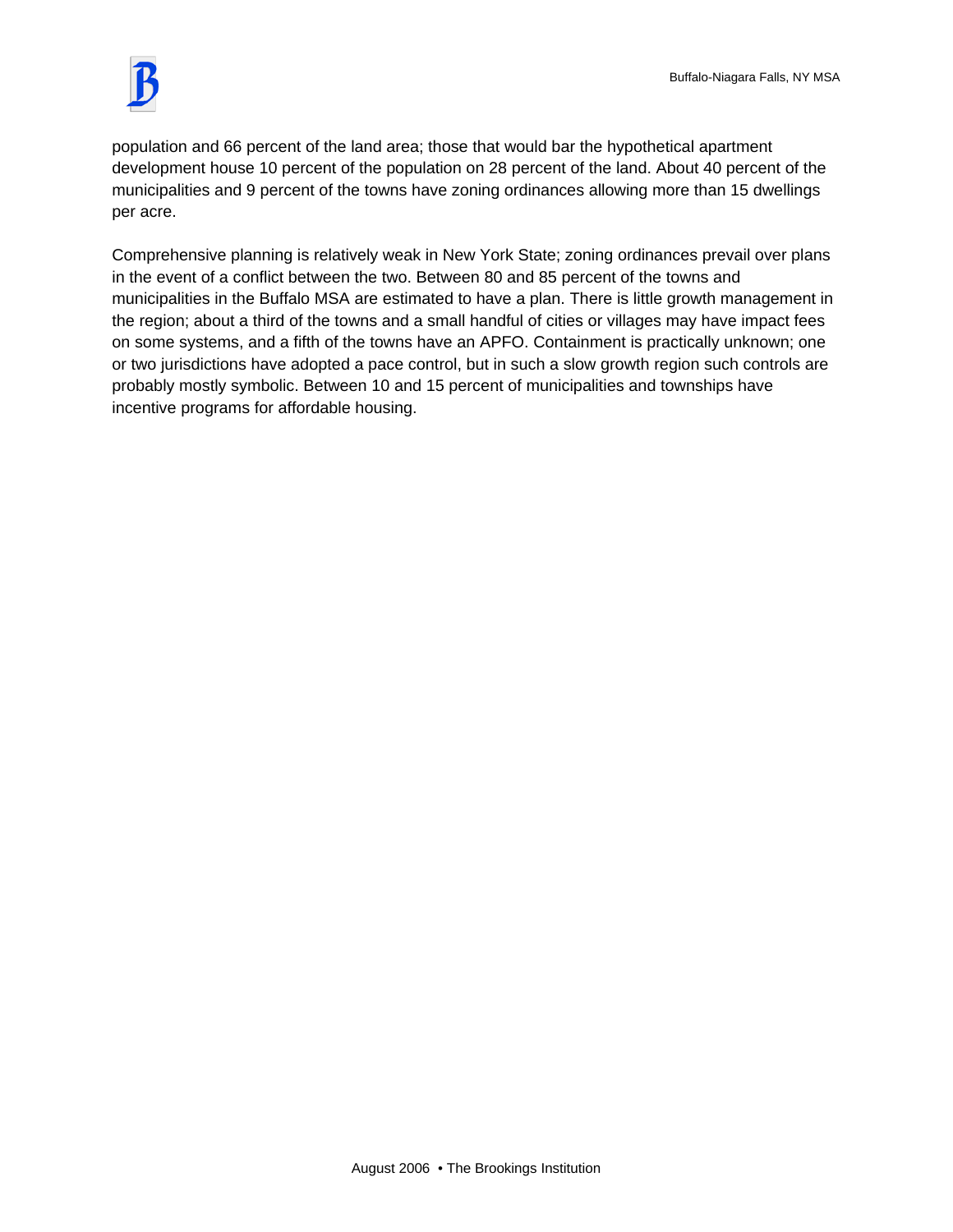## **Charlotte-Gastonia-Rock Hill, NC-SC MSA**

*Regulatory Order/Family:* Traditional/Middle America

### *Summary*

Metropolitan Charlotte appears ripe for more thorough growth management. It has a jurisdictional matrix with strong counties and a few large cities that could adopt a coordinated system of growth and development. But the regulatory environment tat currently exists is one that encourages low density growth at the fringe while discouraging higher densities in developing areas. Residential density ceilings are not low enough to exclude low-cost housing, but neither are they universally high enough to accommodate significant areas of multi-family density in at least some areas of the region's largest jurisdictions. The region has few jurisdictions that require growth to pay its own way, nor are there many that deliberately contain the spread of growth. This neglect undoubtedly contributes to the intense growth pressures in the region.

### *Governance Framework and Growth Trends*

North Carolina's largest city, Charlotte, anchors an MSA of about 1.5 million residents. Its population grew 29 percent in the 1990s, adding 337,000 new residents. There are 59 cities and seven counties in the metro area; 50 cities and six counties are in North Carolina, with the balance in South Carolina. About 70 percent of the residents live in incorporated areas. Three cities have more than 50,000 residents, as do six of the seven counties in their unincorporated areas. Another nine cities and one county have between 10,000 and 50,000 residents, leaving 47 jurisdictions with fewer than 10,000 residents to account for about 5 percent of the metro area's population. Only about 3 percent of the land was owned by some level of government in 2000.

The Charlotte region has few rivals in terms of low density, dispersed development. Its density ranking placed it 49<sup>th</sup> out of the 50 largest metropolitan areas in 1982, and it slipped to last place in 1997 when its density dropped 17 percent to 2.3 people per urban acre.

### *Regulatory Environment*

We received responses to our survey from seven municipalities (14 percent of the total) and six counties. Although this is a small number of municipalities, it includes 733,000 of the 1 million municipal residents and about one-third of the municipal land area. The counties that responded account for another 300,000 residents. In all, 75 percent of the metro area population and 77 percent of its land area are represented in the respondents to the survey.

Based on these responses and from results elsewhere in North Carolina, we estimate that all the cities and counties have zoning. About 17 percent of them have low-density-only zoning, and only 2 percent would not allow the prototype apartment development. Two or three of the counties (about 15 percent) have low-density-only zoning, but none would bar our hypothetical apartment complex. All in all, 13 percent of the population lives in jurisdictions with low-density-only zoning; accounting for about 15 percent of the land. Only 2 percent live in jurisdictions that would ban our hypothetical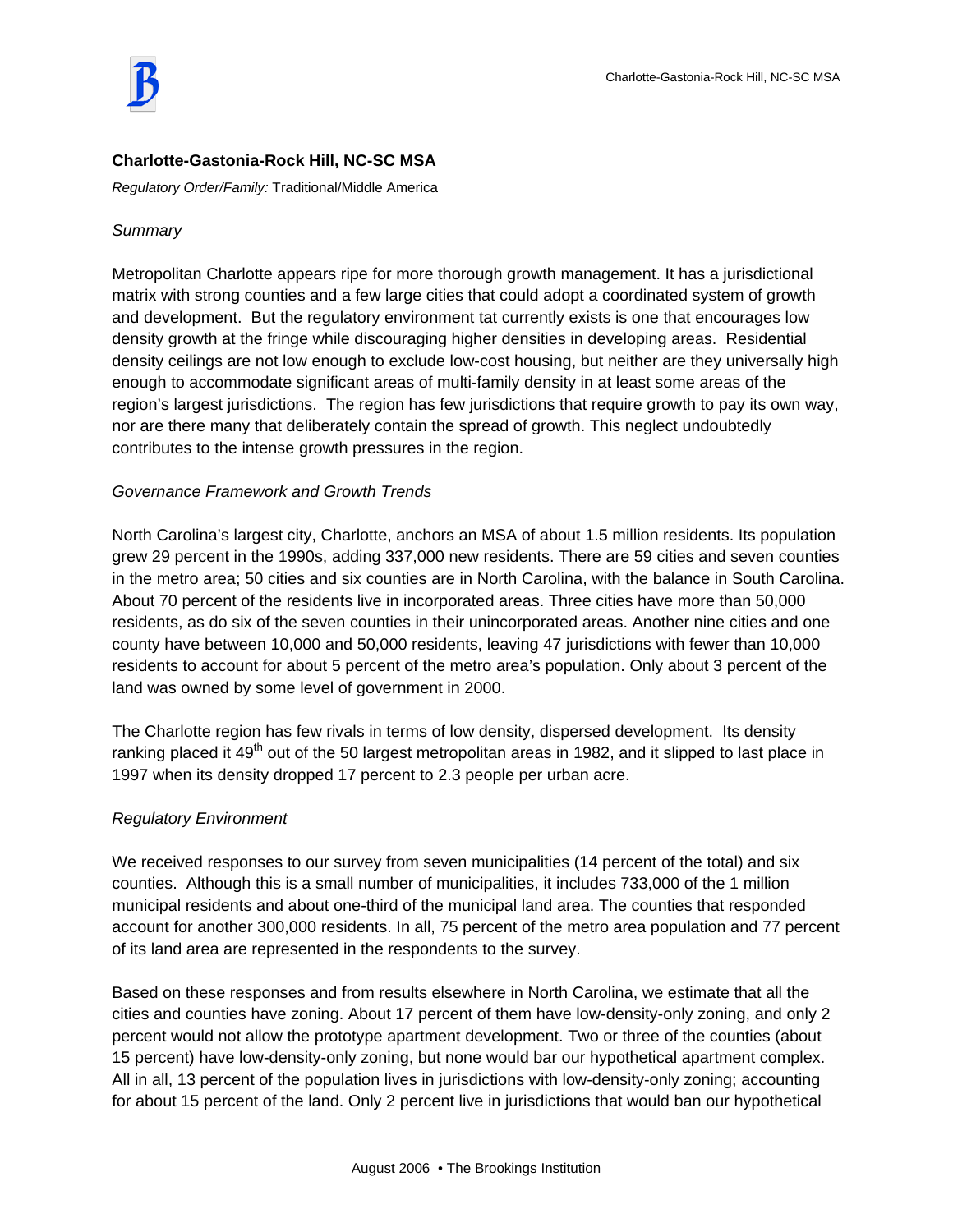

apartment building completely. Over half the municipalities have residential density maximums exceeding 15 dwellings per acre, as do half the counties. These jurisdictions are home to about 45 percent of the region's population and account for 38 percent of its land area.

All the counties in the Charlotte MSA have comprehensive plans, but an estimated 14 percent of cities (about 7 percent of the population) do not. About 35 percent of cities and one of the seven counties have impact fees. Together, these account for about 15 percent of the population and 23 percent of the land area. APFOs are somewhat less popular, in place in about 17 percent of cities and two counties, and again apply to about 15 percent of the population and 21 percent of the land area. About 30 percent of the cities claim an urban containment program of some kind, as do two counties. Even so, only 15 percent of the land area and 12 percent of residents are in contained jurisdictions.

A quarter of the cities and perhaps two counties have incentive based affordable housing programs, most of which are density bonuses in exchange for affordability commitments. Half the population lives in these jurisdictions.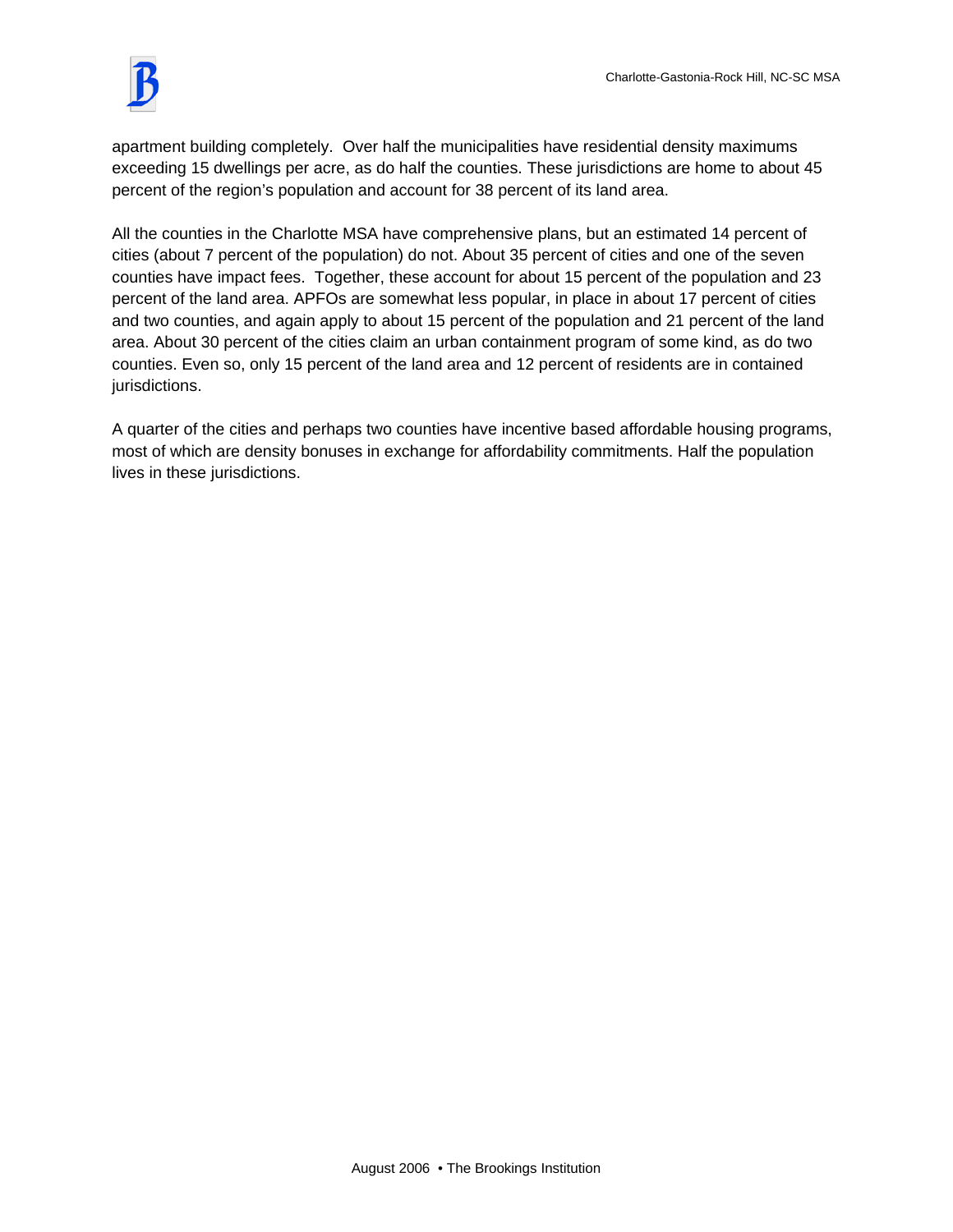## **Chicago-Gary-Kenosha, IL-IN-WI CMSA**

*Regulatory Order/Family:* Traditional/Middle America

#### *Summary*

 $\overline{a}$ 

Metropolitan Chicago is dynamic and rapidly expanding with many jurisdictions vying for growth. Exclusionary zoning, while not uncommon, is not as dominant as in some other Great Lakes and Northeastern metropolitan areas. The most common approach appears, to the contrary, to be quite favorable toward growth and development. A vast number of cities and villages—especially those in Illinois—have rapidly annexed outlying areas. Most of these municipalities have permissive residential zoning ordinances and growth accommodating impact fees, while few restrict development with growth boundaries or other tools.

Meanwhile, the counties, which have little power to control rapid expansion of city boundaries in Illinois, have widely varying growth policies.<sup>1</sup> The counties all appear to accommodate growth at suburban or even urban densities and most of the collar counties use impact fees to assure that growth defrays some of its costs. By contrast, west and northwest of Chicago and south of the city around Kankakee, county governments have stronger policies to control and manage development, using a combination of very low density zoning, formal growth containment policies, impact fees, and adequate public facilities ordinances. Kenosha County, in southern Wisconsin, has more in common with the Illinois fringe counties, with a more overt and coordinated containment policy.

### *Governance Framework and Growth Trends*

The Chicago-Gary-Kenosha CMSA takes in parts of three states (Wisconsin, Illinois, and Indiana). With 355 incorporated cities and villages, 13 counties, and 177 townships—many of which regulate land use—the Chicago metropolitan area is among the most complicated and fragmented in the United States. Only the New York metropolitan area has more local governments (669)—but New York does not feature the complex overlay of county and township government in its unincorporated areas that are present in Illinois and Wisconsin.

Almost 8.4 million of the metro area's 9.2 million residents live in Illinois, with 630,000 in Lake and Porter Counties, Indiana and 150,000 in Kenosha County, Wisconsin. The city of Chicago accounts for 2.9 million residents, but the rest of the over 8 million residents who live in incorporated jurisdictions are widely distributed. The second largest jurisdiction—the city of Aurora, Illinois—has only 140,000 residents; only five other jurisdictions (Naperville and Joliet, Illinois; Gary, Indiana; and the unincorporated portions of Illinois's Will, Cook, and DuPage counties) have more than 100,000 residents each. In all, about 780,000 people live in unincorporated areas.

The Chicago metro area urbanized nearly 300,000 acres of land between 1982 and 1997, a 23 percent increase when the population grew by only 9.1 percent. As a result, density dropped from

<sup>1</sup> Wim Wiewel, Joseph Persky, and Kimberly Schaffer, "Chicago: Metropolitan Decentralization," in *Sunbelt/Frostbelt: Public Policies and Market Forces in Metropolitan Development*, J.R. Pack, ed. (Washington: Brookings, 2005).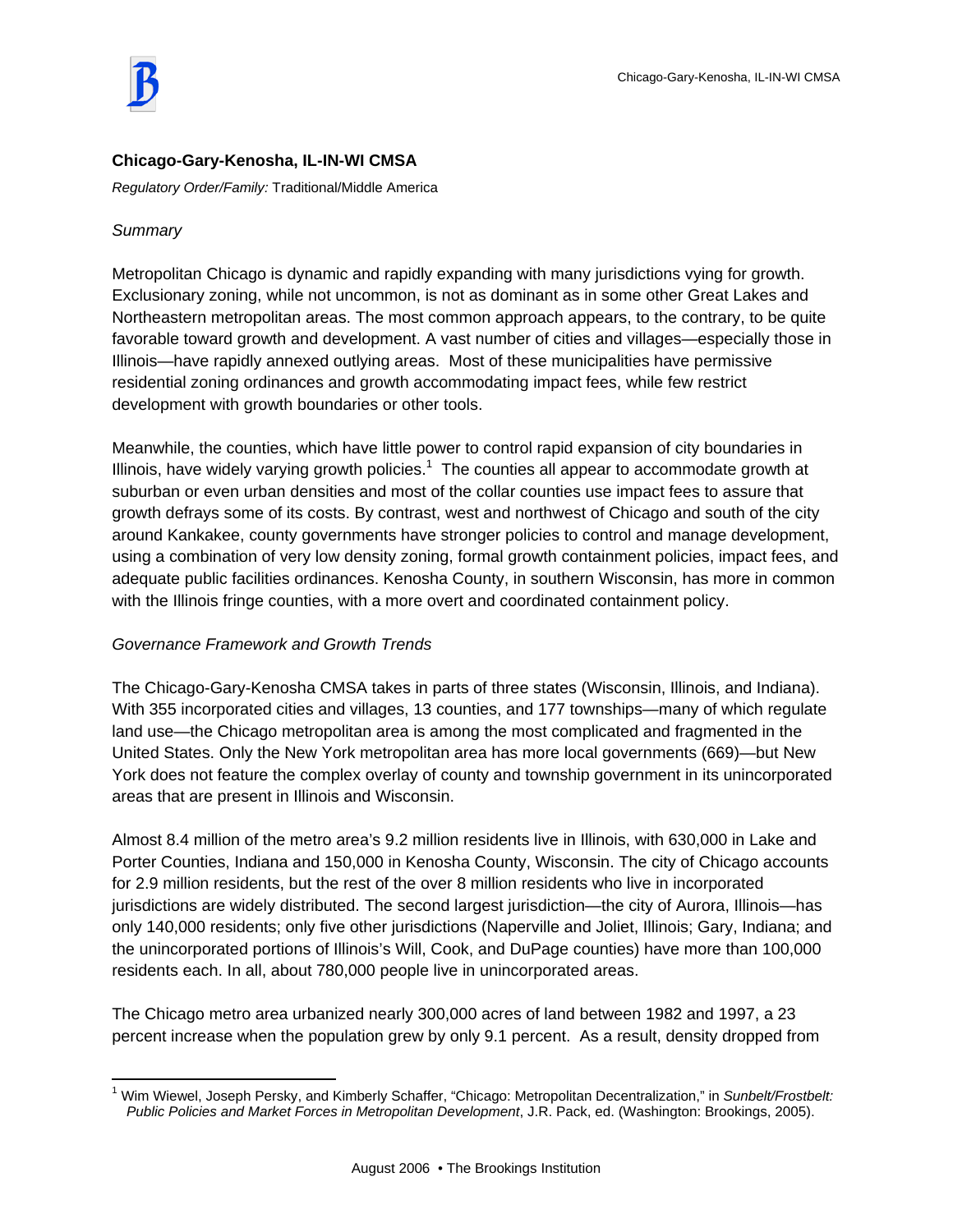6.4 to 5.7 persons per urbanized acre over the period. The Illinois portion of the metro area lost density less rapidly (-10 percent) than either the Indiana portion (-18 percent) or the Wisconsin portion (-29 percent). The decentralization is coupled with population decline in some central cities; Gary, for example, dropped from 117,000 to 103,000 residents in the 1990s. But the city of Chicago reversed previous declines in the 1990s, picking up more than 100,000 residents to a population just under 2.9 million.

# *Regulatory Environment*

Zoning is nearly omnipresent in this metropolitan area among both cities and counties. About 45 percent of the cities and villages in the Illinois part have low-density-only zoning ordinances, and 23 percent would bar our hypothetical apartment development entirely. The six cities and villages in Wisconsin and the 30 in Indiana are somewhat less restrictive. About 35 percent of jurisdictions in each state have low-density-only zoning. The survey suggests that exclusionary cities and villages tend to be smaller than average, encompassing just 13 percent of the residents of Illinois cities and 4 percent of Kenosha County's municipal residents. No more than 5 percent of the population in any of the three states lives in a municipality that would bar our hypothetical apartment development. About 20 percent of Illinois cities and villages with around 60 percent of Illinois city residents (4.9 million in all), 26 percent of Indiana cities with a third of residents (175,000), and two or three of the six municipalities in Wisconsin (with 105,000 residents, over 90 percent of city residents) allow residential densities to exceed 15 dwellings per acre.

Seven of the 13 counties restrict density to fewer than 8 dwellings per acre with five of these maintaining maximum densities of less than quarter acre lots. But only two counties would entirely preclude development of our hypothetical apartment building, and four would permit it as of right in at least some zone. This reflects past and ongoing development intensity in unincorporated areas of metropolitan Chicago which varies from restrictive counties that seek to protect farmland, to DuPage and Cook Counties, which have unincorporated pockets areas where the zoning ordinance would allow apartment development.

Planning was not mandatory in either Wisconsin or Illinois when our survey was completed, but it was in Indiana. Only about three quarters of the Wisconsin municipalities and 90 percent of those in Illinois had adopted comprehensive plans in 2003. The largest cities in Illinois were less likely to plan than middle-sized cities. Chicago, for example has no comprehensive plan. The counties, by contrast, do tend to have comprehensive plans. Wisconsin jurisdictions are currently in the process of updating or creating new comprehensive plans, owing to the state's recent adoption of smart growth legislation. According to planning staff from Kenosha County, "Since 1983, when the County adopted a comprehensive zoning ordinance, the County has encouraged each Township to adopted a land use plan. Of the seven Townships, four have adopted a land use plan, and a fifth is considering [one]. One Township is working with an adjacent Village on a Smart Growth Plan. The County as a whole in conjunction with the Towns, Villages, and the city of Kenosha will be working on a Smart Growth Plan as required by State Law."<sup>2</sup>

 $\overline{a}$  $2$  For more information on comprehensive planning in Southeast Wisconsin, see: Southeast Wisconsin Regional Planning Commission, "Comprehensive Planning ("Smart Growth")" (Waukesha, WI, undated.) Available at http://www.sewrpc.org/smartgrowth.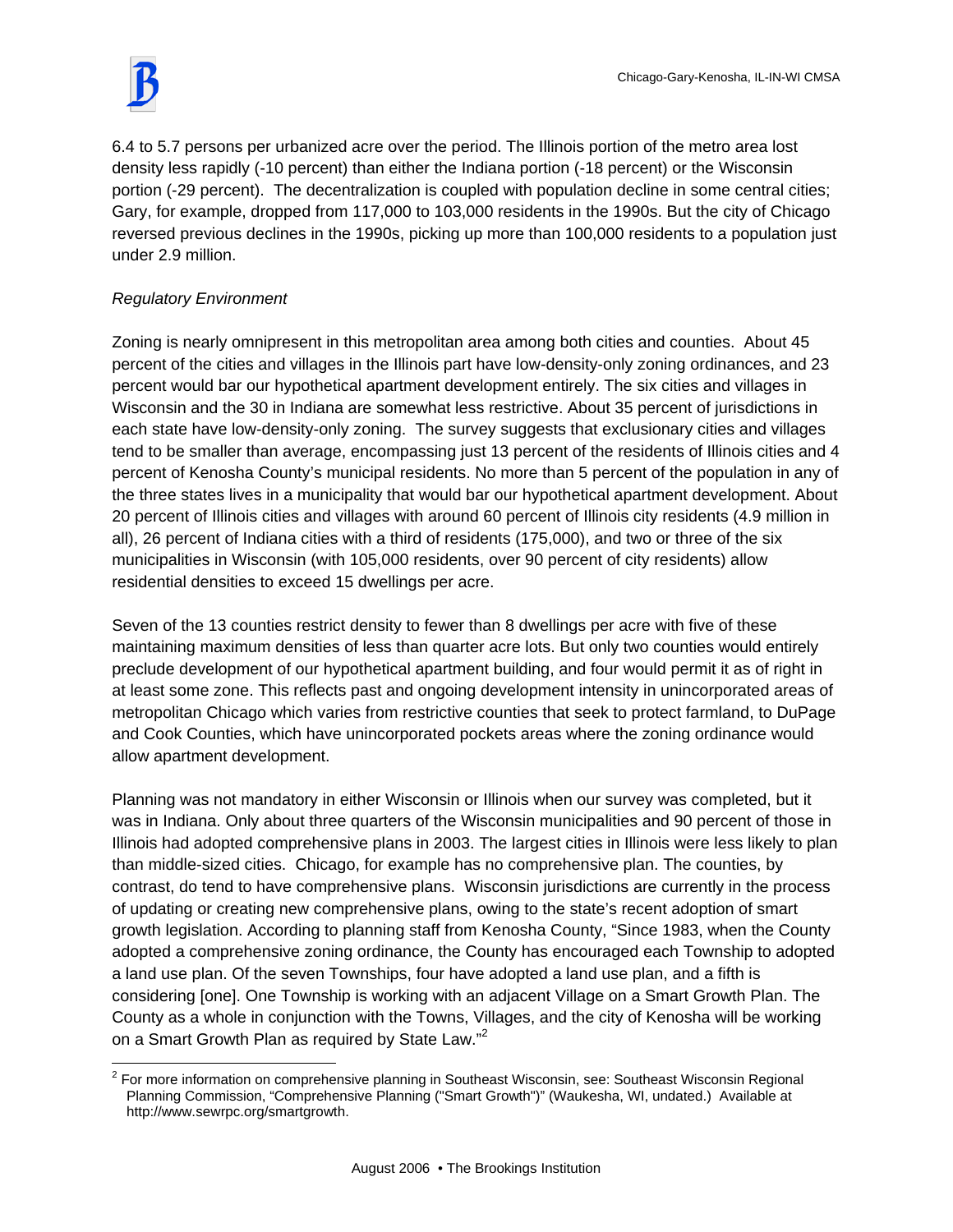

Like others in the Midwest, jurisdictions in the Chicago metro area guide growth primarily with impact fees, although some also use adequate public facilities ordinances and a few use urban containment measures. Impact fees are nearly omnipresent; almost all the counties that responded to the survey in Illinois use them, and between 60 and 65 percent of cities in Illinois and Kenosha County, Wisconsin do. Only 15 to 20 percent of the Indiana cities use fees, however, and the one county that responded to the survey did not. All these cities tend to be more populous than the average, taking up about 80 percent of the city population in Illinois, 95 percent of that in Kenosha County, and a quarter of that in Indiana. A few jurisdictions use APFOs to complement or supplement their impact fees, though only a small number use APFOs alone. McHenry County, northwest of Chicago, uses an APFO in conjunction with its impact fees.

Containment programs are fairly rare, reported by only three counties, one in each state. In addition, a few small to mid-sized cities and villages use containment, but some of these—for example, East Chicago, Indiana—are mostly surrounded by other municipalities, and it is unclear what containment would mean in such cases. Only about 10 percent of cities and a few counties in Indiana have a formal containment policy. Containment is a higher priority in Kenosha County than in most of the rest of metropolitan Chicago. The county itself has a containment policy in its comprehensive plan, and one village practices containment. According to County planning staff three towns (township equivalents) in Kenosha County have a sewer service area, but this may no longer serve to limit much development in rural areas. "The requirements for sitting an on-site septic system has in the past limited some growth," according to the staff, "but since the State changed the requirements this is no longer seen as a tool to limit growth. The new requirements for an on-site septic system now allow for any soil type, except wetlands, to be suitable for some type of system."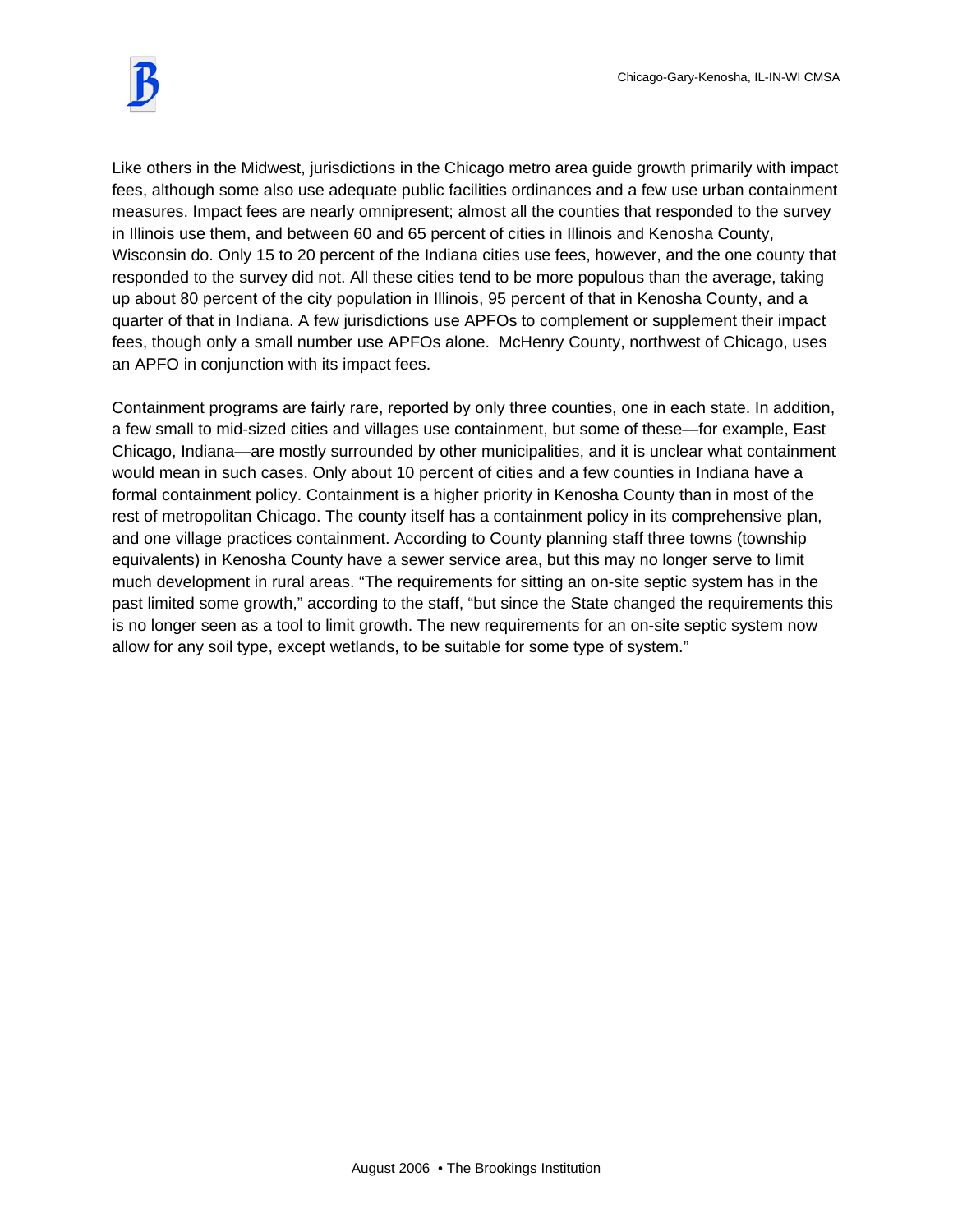

## **Cincinnati-Hamilton, OH-KY-IN CMSA**

*Regulatory Order/Family:* Traditional/Middle America

### *Summary*

 $\overline{a}$ 

Metropolitan Cincinnati is rapidly decentralizing within a fragmented jurisdictional framework. Township governments vie with cities for growth—and the townships are winning. Cincinnati lost 9 percent of its population in the 1990s, while the region as a whole grew by 9 percent. Much of that growth spread through the north central part of the metropolitan area in suburban townships that permit moderate-density residential development, but other areas east of Cincinnati—west into Indiana, and south in Kentucky—also saw substantial land conversion thanks in part to permissive planning and zoning. Impact fees and adequate public facilities ordinances have become more common in some of the faster growing cities, but only about a quarter of the land area is in jurisdictions with such measures. Several counties, including the three in northernmost Kentucky have adopted urban containment policies.

### *Governance Framework and Growth Trends*

The Cincinnati-Hamilton CMSA is a complex, polarized, and highly fragmented region.<sup>1</sup> It has nearly 2 million residents who live in three states, about 1.6 million in Ohio, 370,000 in Kentucky, and 50,000 in Indiana. The metro area's population grew by about 160,000 (9 percent) in the 1990s, with growth rates running twice as fast in Kentucky and Indiana but most of the new growth (100,000 new residents) occurring on the Ohio side. Between 1982 and 1997, the metro area added about 157,000 acres of developed land, with density declining 21 percent, from 4.4 to 3.5 persons per urbanized acre. Sprawl has been most severe in the Kentucky portion of the region, where density declined 32 percent over this period.

The metro area has 139 municipalities and 13 counties. Over 800,000 people, 42 percent of the total, live outside incorporated units. Cincinnati is the largest jurisdiction in the region, with 331,285 residents in 2000; its population declined by about 9 percent (33,000 residents) in the 1990s, even as the metropolitan area grew by 9 percent (160,000 residents). The four next most populous areas are unincorporated counties: Hamilton, with nearly 290,000 residents in 2000; Clermont and Butler counties, with over 100,000 each; and Warren, with 80,000. Apart from Cincinnati, only two cities— Hamilton and Middletown, both north of Cincinnati in Butler County—have over 50,000 residents. None of the cities in Indiana have more than 5,000 residents, but six of the Kentucky cities have between 10,000 and 50,000 residents. The average city in the Ohio part of the region has about 10,300 residents, that in Kentucky 5,500, and in Indiana just 2,300. About seven percent of the land in the CMSA is publicly owned with roughly equal shares in state, local, and county hands.

Ohio counties share responsibility with townships for development regulation in unincorporated areas. There are 66 townships in the five Ohio counties of the Cincinnati metro area. The counties

<sup>&</sup>lt;sup>1</sup> Myron Orfield and Thomas Luce, "Cincinnati Metropatterns: A Regional Agenda for Community and Stability in Cincinnati" (Minneapolis: Metropolitan Area Research Corporation, 2001).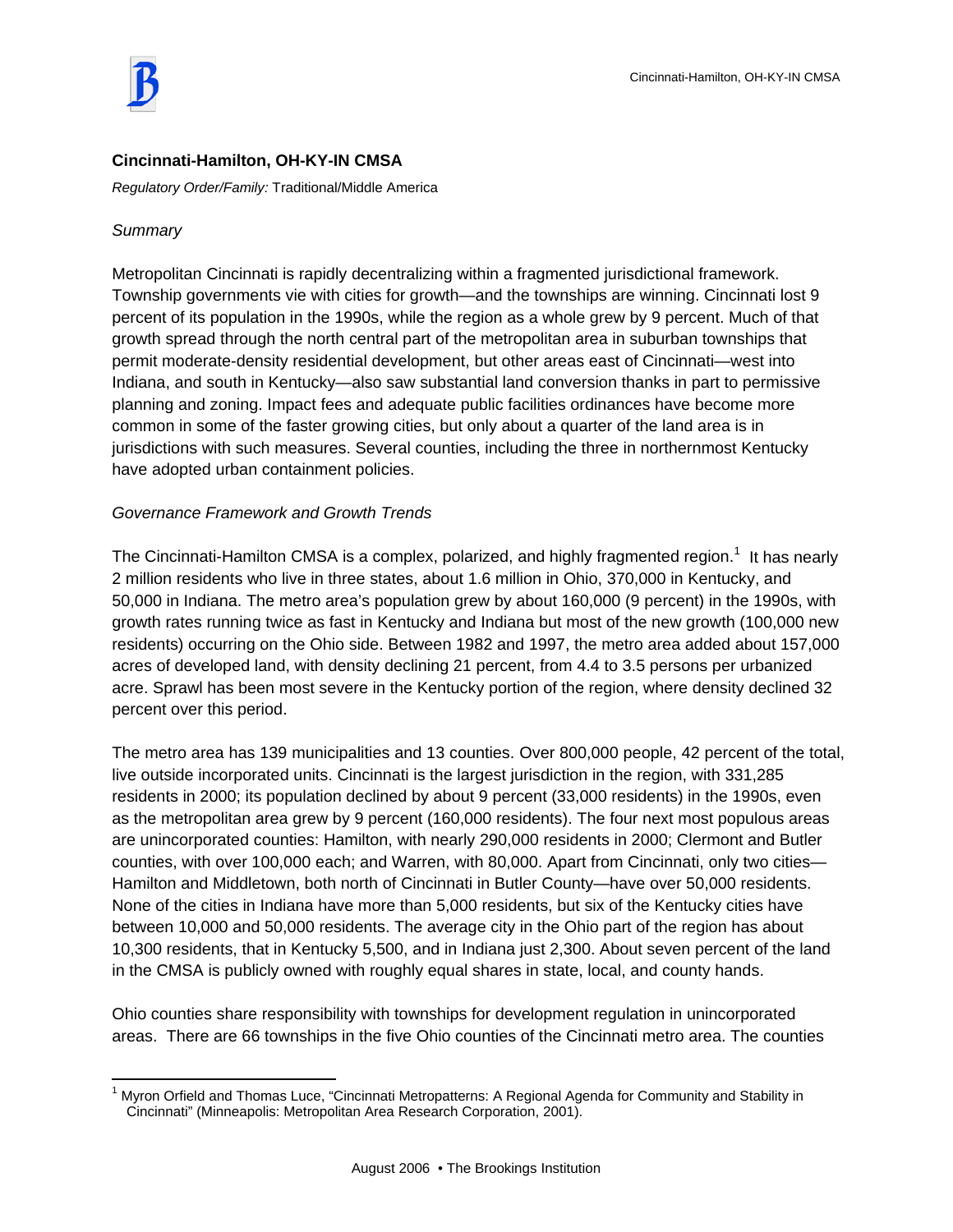

can adopt plans and zoning; they also regulate and approve all subdivisions. Townships are also free to adopt their own zoning resolutions that are either more permissive or more restrictive than the county's, or to reject zoning altogether. Zoning is not subordinate to comprehensive plans in any of the three states, yet such plans are mandatory in Indiana and Kentucky but not in Ohio.

Given the large share of the population living outside city and village limits, it should come as no surprise that many townships are both large and rapidly growing. Three townships have over 50,000 residents, and 14 others have over 10,000. Two townships in Butler County—Liberty and Union each added over 10,000 residents in the 1990s, as did Deerfield Township in Warren County. The only other jurisdiction that added as many residents was the city of Mason.

### *Regulatory Environment*

We received 19 responses from cities in Ohio, 10 from cities in Kentucky, and one from an Indiana city. Unfortunately, Cincinnati was not among our respondents. $^2$  Seventeen townships in Ohio responded, as did four counties each in Ohio and Kentucky and one in Indiana.

The survey results suggest that 92 percent of the Ohio municipalities, 88 percent of those in Kentucky, and all those in Indiana have zoning. Low-density-only zoning is quite common in the Ohio cities, with 54 percent maintaining maximum residential densities below 8 dwellings per acre. A third would not allow our hypothetical apartment development under any condition. Neither Indiana nor Kentucky has municipalities as strict, with only 30 percent and 12 percent of municipalities respectively employing low-density-only zoning. No Indiana municipality and only 14 percent in Kentucky bar the hypothetical apartment development. Ohio's cities are also more sparing at the upper end of the density scale. Only 13 percent have a zoning ordinance whose maximum residential density exceeds 15 dwellings per acre, compared with about 20 percent of the cities in Indiana and half those in Kentucky. But since the small share of cities allowing higher-density development is assumed to include Cincinnati, we estimate that about 60 percent of city residents in the Ohio part of the metro area live in such cities, with a similar share in Kentucky. About 40 percent of the land area in the region's Ohio cities is in higher-density municipalities, with over a quarter in low-density-only cities. In short, exclusionary zoning is widespread in the cities in this region, mainly in its Ohio counties.

Given the layered responsibility for zoning in unincorporated areas in Ohio, it is difficult to determine based on a survey the extent to which rural areas are zoned and how densely they allow development to occur. Two of the counties—Brown and Clermont—do not have zoning but all the townships that responded to our survey do. In the other three counties only one township rejects zoning. We estimate that fewer than five townships, and perhaps as few as two, have neither county nor township zoning. In other townships, zoning is unusually accommodating to growth as may be evident from the high population figures in unincorporated areas. We estimate that only about a quarter of the unincorporated land is in townships where county or township zoning would prohibit development at fewer than 8 dwellings per acre. About 30 percent of the land and 23 percent of the

 2 The city of Cincinnati did overhaul its zoning code in 2004. See: Gregory Korte, "Council Votes Today on a Sweeping New Zoning Code" *Cincinnati Enquirer*, January 14, 2004; p. 3C.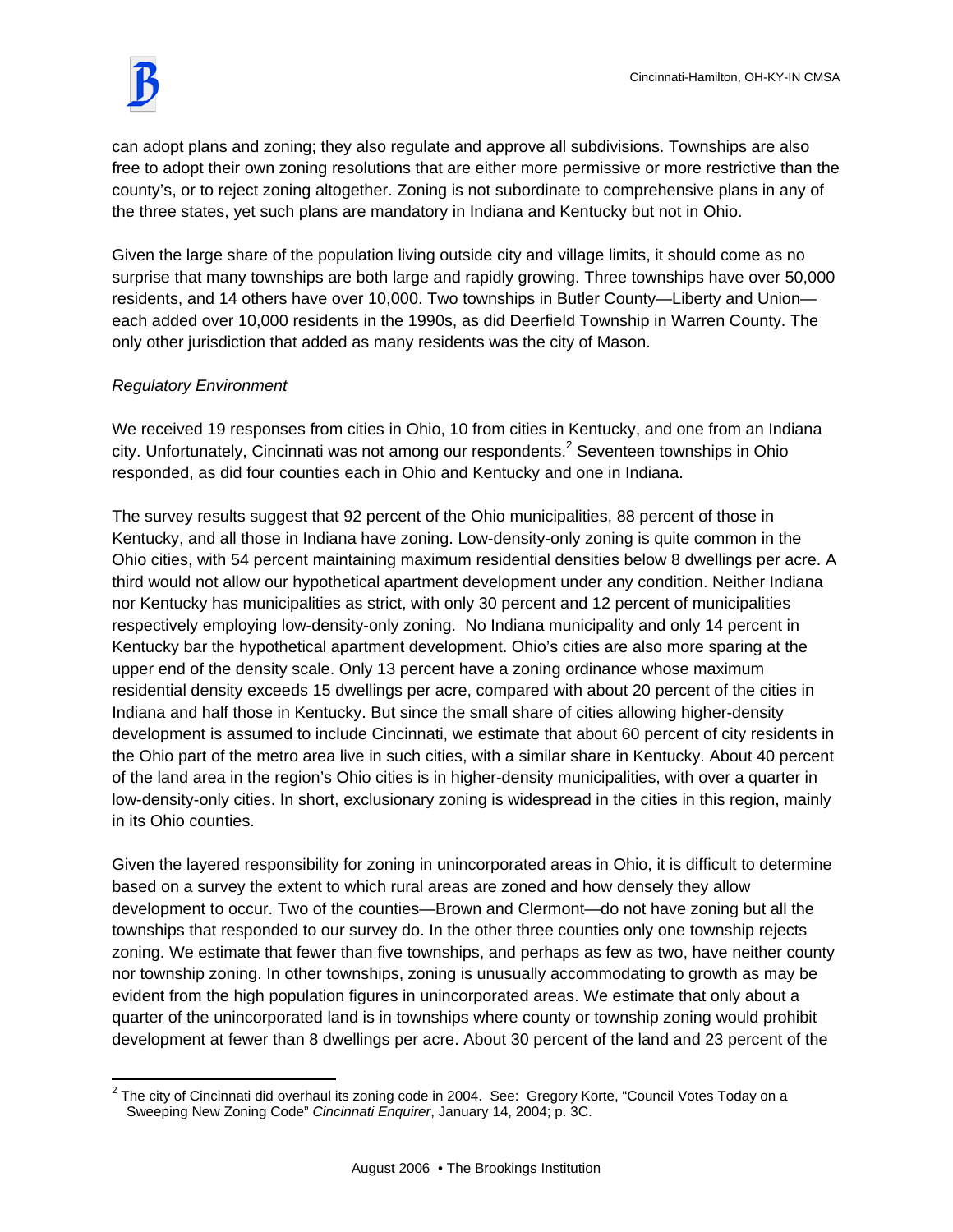$\overline{a}$ 

population in the Ohio townships are in jurisdictions whose zoning ordinances allow more than 15 dwellings per acre.

Zoning administration in unincorporated areas of the Kentucky and Indiana portions of metropolitan Cincinnati is less complex, with counties in control in both cases. $^3$  All the counties have zoning, but here again the attitude toward growth in unincorporated areas tends to vary. Kentucky's Boone and Kenton Counties and Dearborn County, Indiana (which are close-in) all of which have zones in which development could attain at least 30 dwellings per acre by right. Further out in Ohio County, Indiana, on the other hand, the maximum density is less than four units per acre.

Other tools to manage and control growth are not common in metropolitan Cincinnati. Only a few cities reported having impact fees, and two reported an APFO. Most of these cities and villages are fast growing municipalities in the northern two counties of the region. The counties that surround these cities have urban containment measures of some sort (Warren County's is an urban service boundary that is "merely a 'guideline,'" according to the County Planning Commission's executive director.) Counties and townships are not permitted by Ohio law to adopt impact fees or APFOs. Two or three municipalities on the Ohio side also report a containment program—including Greenhills, one of the three original greenbelt communities founded by the Resettlement Administration in the 1930s.<sup>4</sup> The three Kentucky counties closest to Cincinnati also have urban containment and one of these has an APFO. In Kenton County most of the cities also reported the presence of an urban containment program of some kind.

Only about 10 percent of the cities and villages in the metro area have an incentive based affordable housing program. One of the counties in Kentucky also reported having such a program, but they were not reported by any other unincorporated governing unit. There are no inclusionary or density bonus programs.

 $3$  We did not find information on whether Pendleton County, a rural Kentucky county at the southern edge of the region, has zoning. 4

See: Barry M. Horstman, "More than 50 Years Later, Greenhills is Still Green," *Cincinnati Post,* October 11, 2000.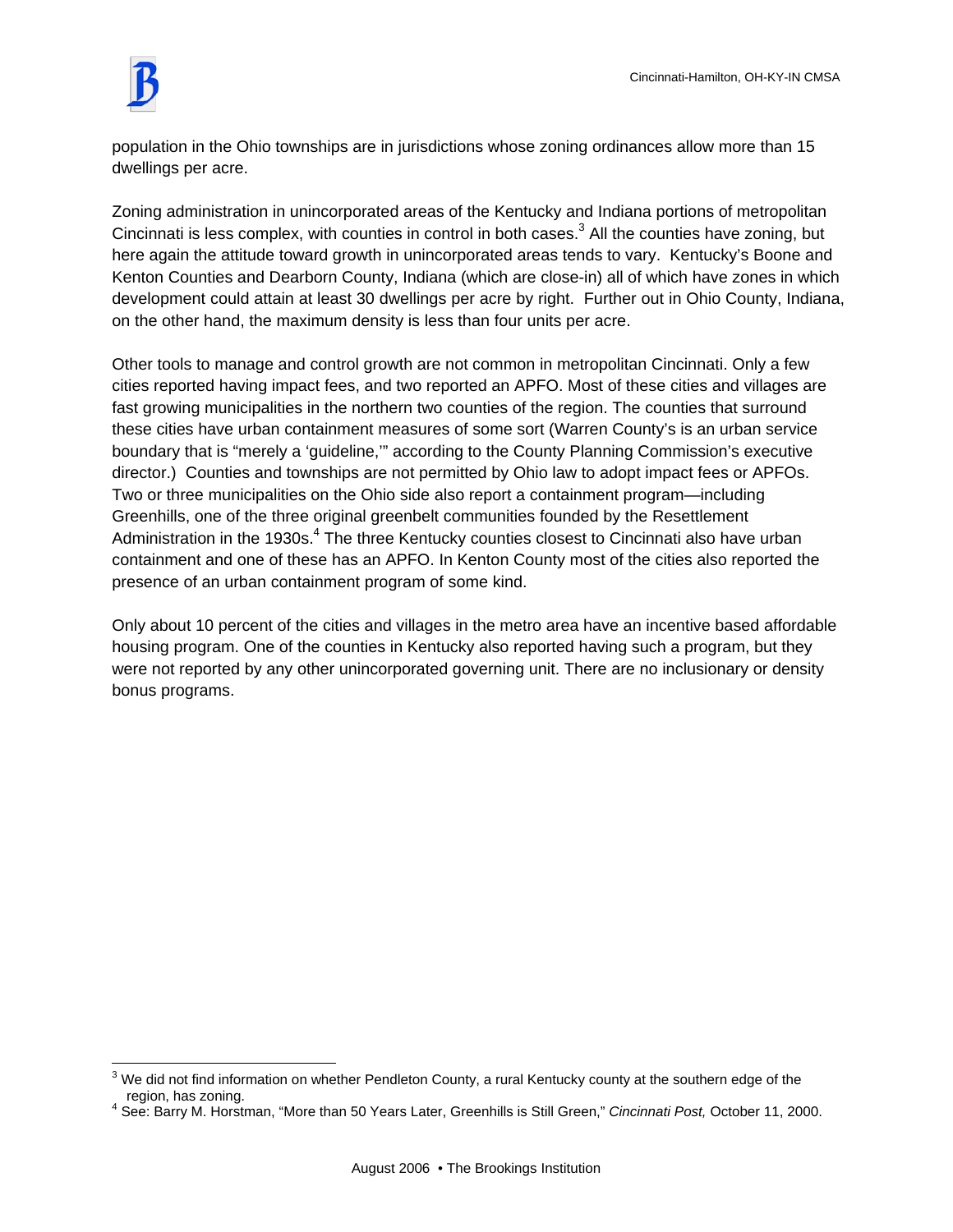

#### **Cleveland-Akron, OH CMSA**

*Regulatory Order/Family:* Traditional/Middle America

#### *Summary*

Cleveland resembles nearby metropolitan areas in the Northeast—Buffalo, Rochester, and Pittsburgh—more than it resembles those in Ohio. Its growth rate has been negligible in recent years, with rapid decentralization. This is in part a result of slow population growth itself, since slow growth depresses competition and thus prices for land, and of the region's economic transformation, which has resulted in reductions in intensity and even abandonment of many industrial facilities that cannot be economically converted to other uses. But it also owes something to strong development control especially in the region's unincorporated townships. The townships and counties are not empowered to adopt innovative regulations to manage or control growth, but by the same token, their zoning ordinances usually preclude high-density development. Between 15 and 20 percent of municipalities would bar our hypothetical apartment development. This regulatory environment contributes to a region that is sprawling and persistently segregated by both race and class.<sup>1</sup>

#### *Governance Framework and Growth Trends*

With nearly 3 million residents, the Cleveland-Akron CMSA is the largest metropolitan area in Ohio and the 16th largest in the United States—just larger than San Diego and smaller than Minneapolis-St. Paul. But population growth has been slow, just 3 percent in the 1990s. The 86,000 new residents in the 1990s only barely exceeded a 79,000-person decline in the 1980s.

Metropolitan Cleveland includes 149 cities and villages in eight counties. The counties share planning responsibilities with 113 townships, adding up to a total of 270 jurisdictions. About 85 percent of residents live in municipalities—a higher share than either Cincinnati or Columbus—and incorporated areas cover 1,150 of the region's 3,600 square miles. But it is a "thinning" region in which the settled areas are losing residents while unincorporated areas boom. Between 1982 and 1997, a period in which population fell and then recovered for no net increase, the region urbanized about 180,000 acres of land. Neither the Columbus nor Cincinnati metropolitan areas urbanized as much land as Cleveland, even though both grew by at least 100,000 residents. About 9 percent of the CMSA's land area is publicly owned.

#### *Regulatory Environment*

 $\overline{a}$ 

We received responses to our survey from 51 cities and villages, 14 townships, and four counties. Based on these results and those from Columbus and Cincinnati, we estimate that about half of the municipalities with 17 percent of the municipal population have low-density-only zoning. Our hypothetical apartment development would be banned in 30 percent of the cities and villages. These

<sup>&</sup>lt;sup>1</sup> Todd Swanstrom and others, "Pulling Apart: Economic Segregation among Suburbs and Central Cities in Major Metropolitan Areas," (Brookings, 2004). Available at http://www.brookings.edu/metro/pubs/20041018\_econsegregation.htm.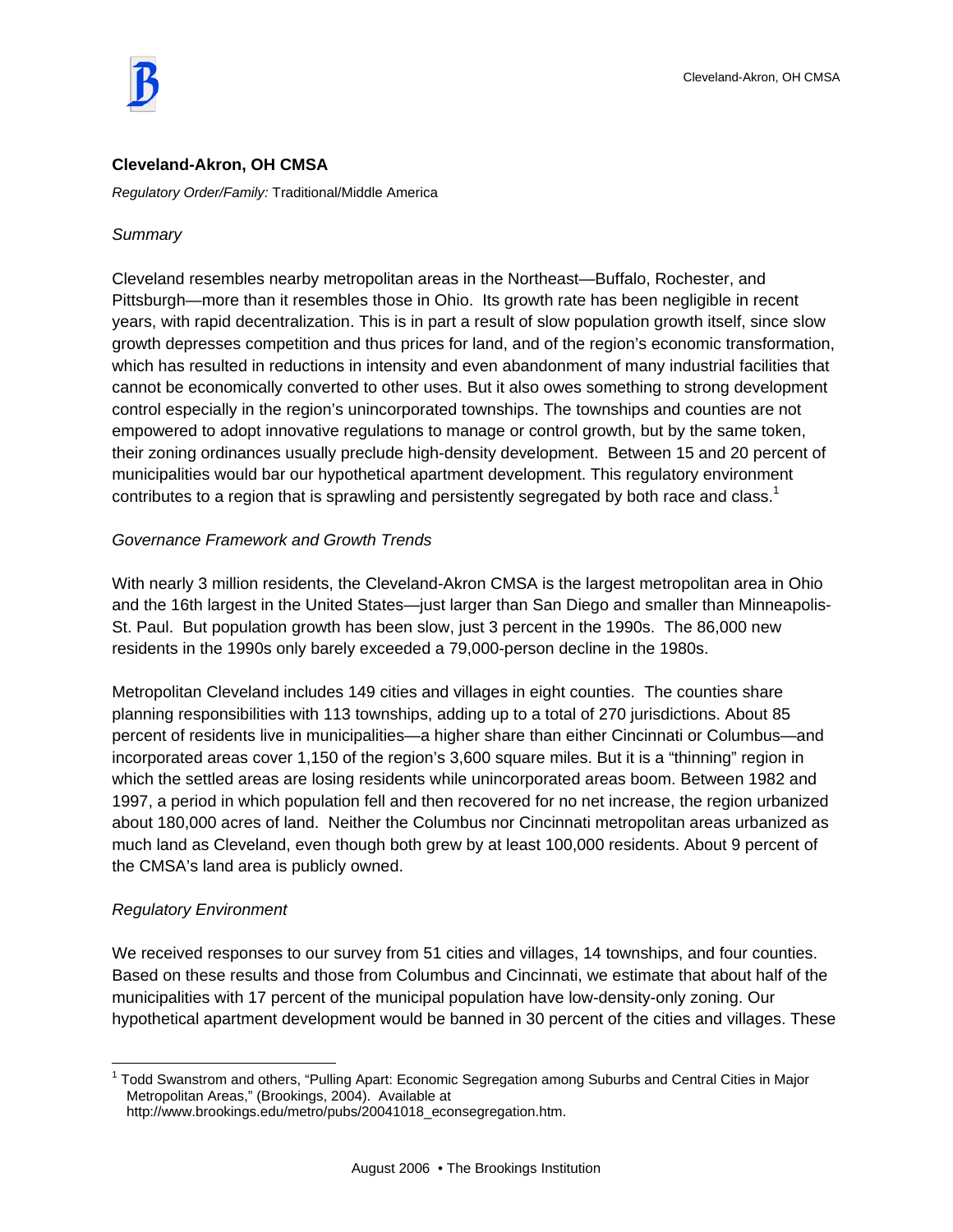

 $\overline{a}$ 

small jurisdictions account for 9 percent of the region's municipal population and 17 percent of the incorporated land area, about 225,000 residents and 200 square miles in all.

In unincorporated areas, none of the four respondent counties has its own zoning, leaving that to township governments. An Internet search suggested that at least three and possibly all four of the non-respondent counties also lack zoning, again leaving decisions on whether or not to zone to constituent townships. A variety of sources suggest that zoning in unincorporated areas is more restrictive than it is in either of the other two large Ohio metro areas.<sup>2</sup>

An estimated 75 percent of townships have zoning with density ceilings below four dwellings per acre, and another 17 percent have density caps of four to seven dwellings per acre. Eight of the 10 townships who answered our question about the hypothetical apartment development would bar it entirely, suggesting that a total of 2,200 square miles (including incorporated and unincorporated areas) in a region of 4,800 square miles are in jurisdictions banning apartments. These results contrast sharply with metropolitan Cincinnati and Columbus, where high-density development is permitted by many more townships and is more prevalent, and where at least half of the respondents to this question would allow the hypothetical apartment development. Only about five townships of the 108 lack zoning entirely.

In all, then, metropolitan Cleveland is much more extensively covered by exclusionary zoning than either Cincinnati or Columbus. Its cities and villages are neither more nor less exclusionary than those in the other two large Ohio metro areas, but its unincorporated townships bar apartment development much more commonly. This low-density-only zoning probably bears some of the responsibility for rapid land development even with slow population growth in metropolitan  $C$ leveland. $3$ 

Other growth management tools are rare in metropolitan Cleveland with infrastructure based measures being the most common. Impact fees are present in about a third of the cities, representing about 22 percent of the incorporated population. APFOs exist in 17 percent of the cities, with 12 percent of the population. One city, Hudson, has a building permit cap. An estimated 10 percent of the cities have an incentive based affordable housing program; two or three of these may have a density bonus or inclusionary housing program, but they represent only a very small share of the metropolitan area's population or land area. None of the counties or townships reported any of the other land use tools, with one exception: Ashtabula County has "significant areas regulations" that are not impact fees per se but that do require developer contributions for certain public facilities.

 $2$  The Internet and county surveys suggested that townships' responses to our survey were rendered inaccurate by our survey's wording; we asked whether townships had zoning ordinances, but Ohio statutes call zoning "resolutions," not "ordinances," in townships. Hence although several of the township clerks answered "no" when asked whether they had zoning ordinances, subsequent research revealed the presence of zoning resolutions.

 $3$  In addition, more than a dozen municipalities in metropolitan Cleveland have provisions that mandate referenda for all zoning changes. It is argued that these provisions are designed to exclude affordable housing from certain jurisdictions. Stuart Meck, "Exclusion by Zoning Referendum," speech to the Cleveland City Club, October 2, 2002.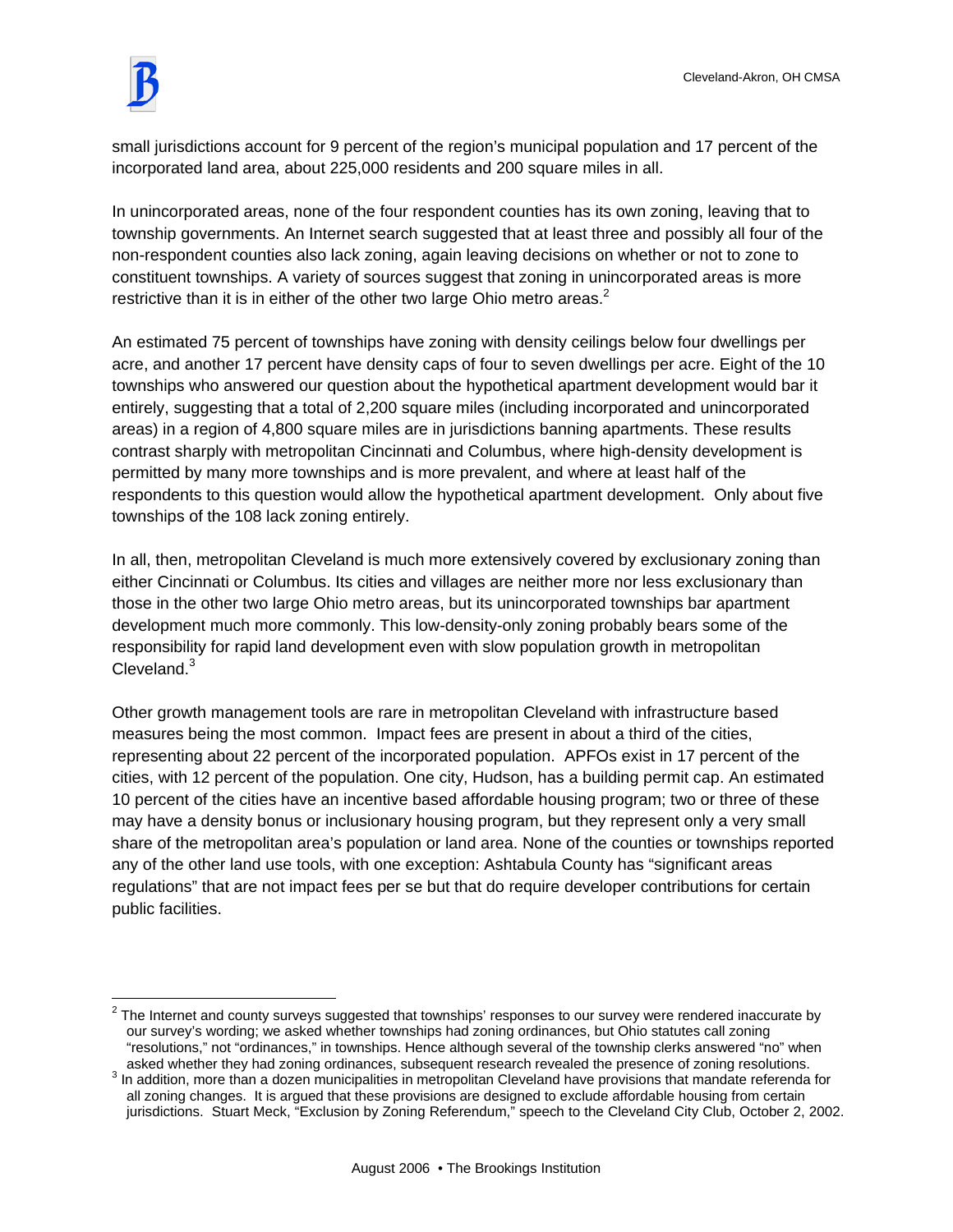

#### **Columbus, OH MSA**

*Regulatory Order/Family:* Traditional/Middle America

#### *Summary*

With a city of over 700,000 residents at its core and a suite of smaller cities around it, the Columbus metropolitan area has a framework that allows and accommodates growth without the dominance of exclusionary zoning. Neither, however, does growth management appear to be a strong priority in the region, partly because the state legislature has not given the counties and townships the authority to adopt several important land use tools. The cities in the region, especially Columbus, have annexed aggressively, providing urban services and maintaining moderate density at the suburban fringe. But large lot single family subdivisions are becoming more common in the rural townships. In no rural areas do counties or townships report a formal containment policy, nor does containment appear to be a strong priority for most of the municipalities. This is a recipe for decentralized growth that is moderated principally by municipalities that accommodate growth through zoning and infrastructure provision.

### *Governance Framework and Growth Trends*

The Columbus MSA has about 1.5 million residents living in six counties and 75 cities. It is the fastest growing region in Ohio with a growth rate of 15 percent in the 1990s. The city of Columbus accounts for over 700,000 residents, and is unusual among Ohio cities for its ability to continue annexing outlying territory. Another two dozen cities and villages, seven of which have a population between 20,000 and 40,000 residents, share Franklin County with Columbus (most of these cities are pockets surrounded by Columbus.) Franklin County also has about 90,000 residents outside municipal boundaries. The urban core county of the metro area is separated by agriculture, forests, and scattered low-density residential development from the small to medium-sized county seats of the five counties that surround it. A much higher share of the Columbus metro area's population lives in municipalities than they do in the Cincinnati metropolitan area (79 percent, compared with 56 percent). The six counties in metropolitan Columbus have 102 townships among them, only six of which have over 10,000 residents and none of which have more than 20,000. Sixty two have fewer than 25000 residents.

Sprawl has arguably been less severe in metropolitan Columbus in the last two decades than elsewhere in the state. As developed acreage grew between 1982 and 1997 by about 100,000 (31 percent) and population grew by 240,000 (19 percent), density dropped from 3.8 to 3.4 persons per urbanized acre, about 9 percent. Even so, density in Columbus remains lower than that in either of the other two metro areas, both of which are anchored by higher-density central cities. About 7 percent of the land in metro Columbus was publicly owned in 1992.

#### *Regulatory Environment*

There is an evident hierarchy in zoning in the Columbus region with the highest densities attainable mainly in the urban core. Columbus and Bexley (an incorporated "island" within Columbus) both allow density to attain levels over 30 dwellings per acre, but no other jurisdictions in the region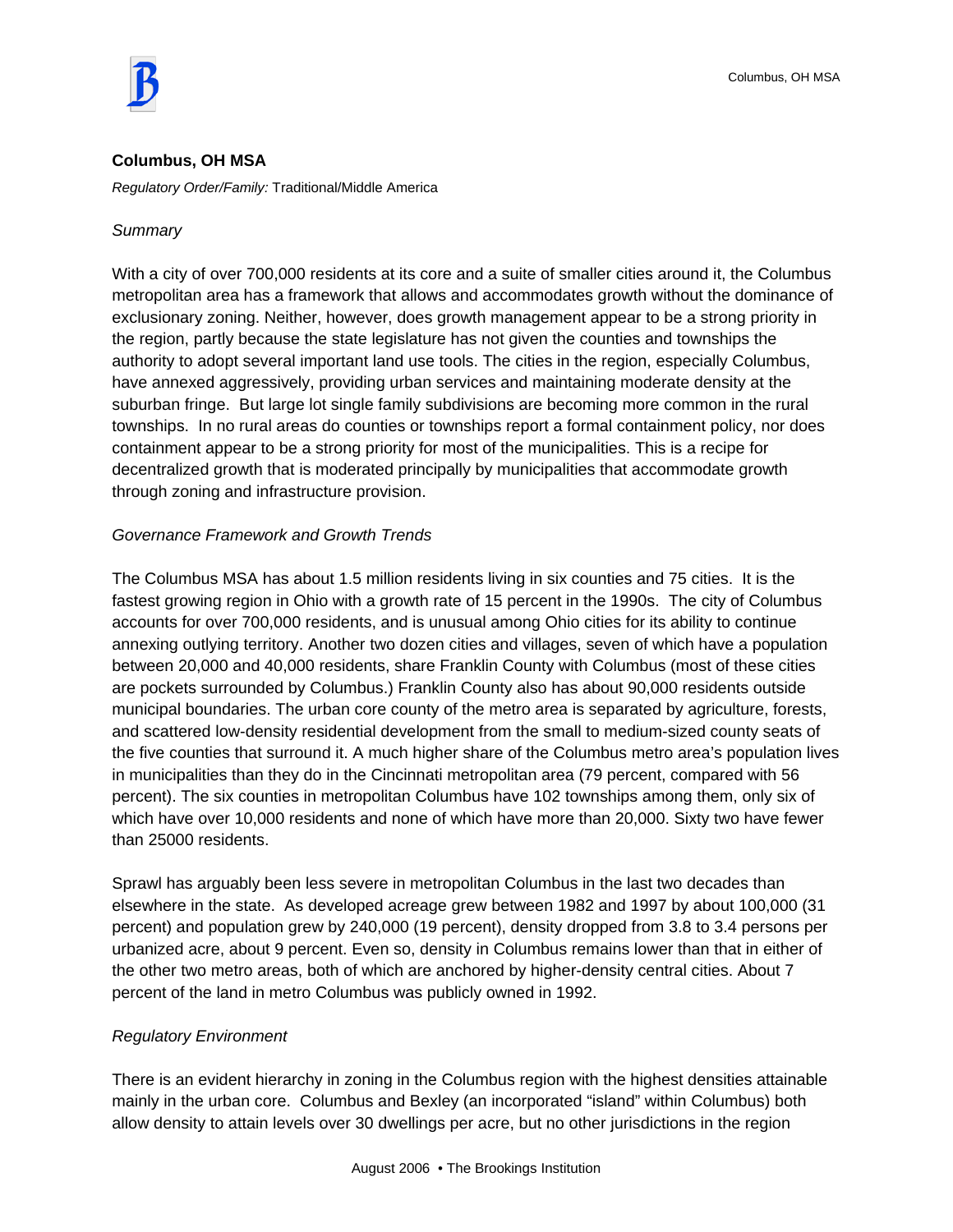

permit such high density in their zoning ordinances. Our results suggest that about 55 percent of the municipalities maintain low-density-only zoning ordinances, with 34 percent barring our hypothetical apartment development altogether. These cities and villages are mostly small, accounting for only 8 percent (low-density-only) and 5 percent (no apartments) of the metropolitan area's municipal population, 95,000 and 65,000 residents, respectively. Most people live in the 10 percent of cities where densities may attain at least 15 dwellings per acre; these account for over 800,000 residents.

In unincorporated areas, an estimated 94 percent of the land area is covered by either county or township zoning. Low-density-only zoning is in force in approximately 45 percent of the townships, with all but about five other townships (5 percent) allowing densities between 8 and 14 units per acre. Our hypothetical apartment development would be allowed at least by special permit, if not as of right, in an estimated 60 percent of unincorporated jurisdictions covering a little over half the unincorporated land area.

Three of the six counties responded to our survey; two, Franklin and Delaware (north of Columbus), have zoning which is commonly supplemented or superseded by stricter township zoning resolutions. Although Licking County (east of Columbus) does not have zoning, all but four or five of its two dozen townships have adopted zoning resolutions with the holdouts lying at the extreme eastern edge of the region. None of the other three counties responded to our survey but partial information for all three was available on-line. The least populous of the three, Madison, has countywide zoning that has been accepted by at least 10 of its 12 townships. According to county web sites, one township in Pickaway County and two in Fairfield have not passed zoning resolutions but all the others have.

Planning is not mandatory in Ohio and when it exists does not take precedence over the zoning ordinance. An estimated 75 percent of jurisdictions have comprehensive plans but most of the larger cities, including Columbus, have a plan. Therefore, 94 percent of the incorporated land area is covered by municipalities with plans. County planning commissions adopt plans for the unincorporated areas and two of the three counties that responded to the survey have plans. One of the three counties that did not respond had evidence on its web site of a land use plan. Fourteen of the 18 townships that responded also said they had comprehensive plans.

Other tools are uncommon in almost any format in metropolitan Columbus. The city of Columbus does not impose impact fees, an APFO, or a containment policy. Impact fees do exist in some cities and villages, adopted by an estimated 37 percent of jurisdictions representing just 20 percent of the population. Most of these are suburbs of Columbus and the county seats. An estimated 18 percent of cities have an APFO, and 14 percent have a containment measure of some kind. None has a permit cap. In unincorporated areas, none of these land use tools are present.

An estimated 10 percent of the municipalities, including Columbus, have incentive based affordable housing programs. A small handful of townships may also have affordable housing programs, based on positive responses from two of the 18 townships that responded to the survey. However, these jurisdictions employ measures other than density bonuses and inclusionary zoning to make new housing affordable: mainly fee waivers and permit streamlining.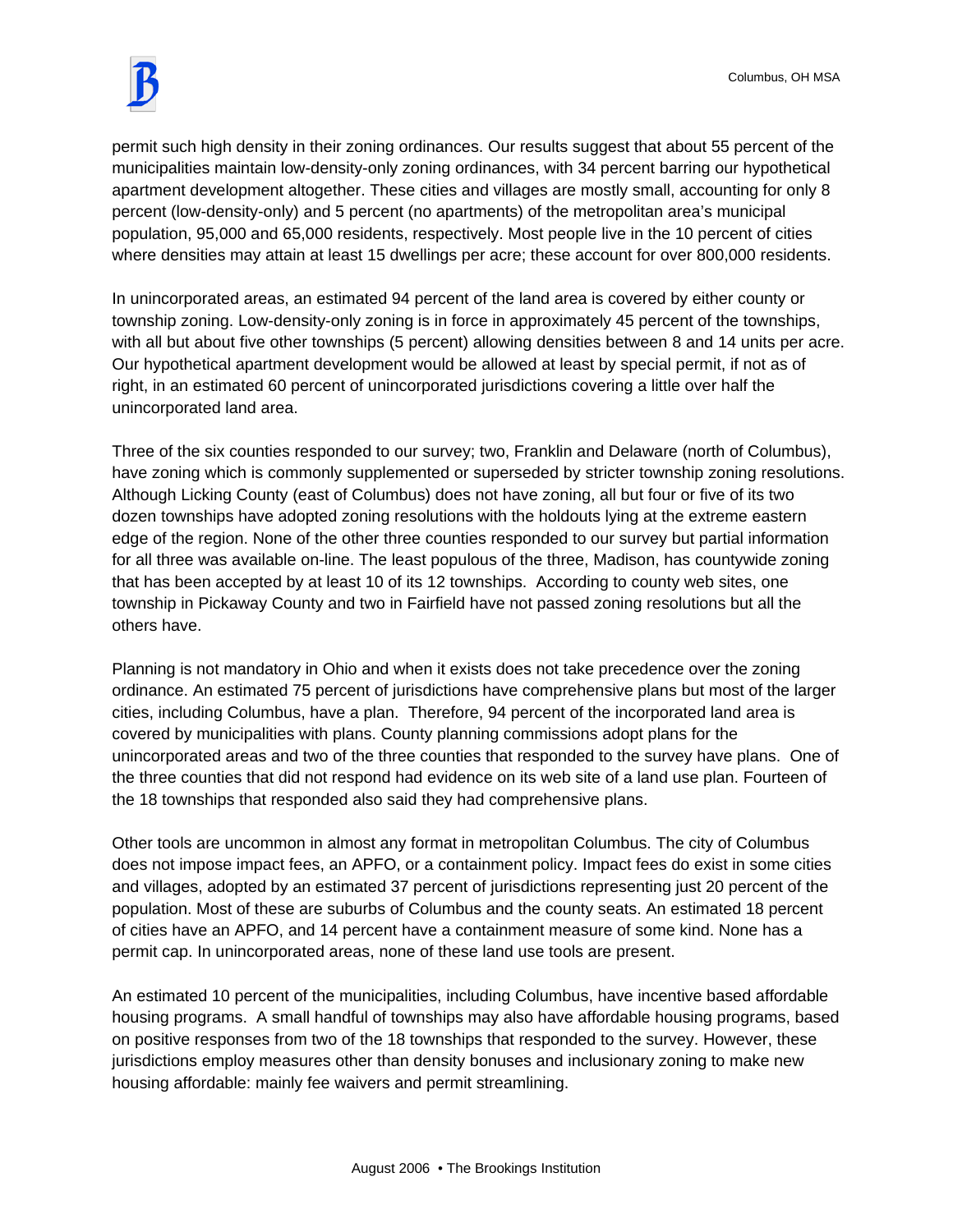

### **Dallas-Fort Worth, TX CMSA**

*Regulatory Order/Family:* Wild Wild Texas/Dallas-San Antonio

### *Summary*

Metropolitan Dallas is dominated by fairly permissive land use regulations, wielded by a fairly large number of large and medium-sized cities. Most cities zone, but their zoning is generally not exclusionary. Counties, whose unincorporated area accommodates just 8 percent of the population but 70 percent of the land, do not have the power to zone. The cities make wide use of impact fees and APFOs to assure that development pays its own way, but only a few—perhaps 10 percent—use programs to contain growth. Affordable housing incentives are available in about a quarter of the municipalities. This combination of regulations, combined with comparatively rapid population growth, has helped keep Dallas's density from slipping while most of the 50 largest metro areas have been losing density.

### *Governance Framework and Growth Trends*

With 5.2 million residents, the Dallas-Fort Worth CMSA was the ninth largest in the United States in 2000, just behind Detroit and ahead of Houston. It grew by about 30 percent in the 1990s, adding about as many people as Atlanta (nearly 1.2 million). About 4.8 million of the residents, 92 percent of the total, lived in 210 incorporated municipalities in 2000. The balance, 430,000 people, lived in unincorporated portions of 12 counties. Fifteen cities and two counties (in unincorporated areas) had populations over 50,000 in 2000, accounting together for 3.6 million residents and 2,800 square miles of land. Another 40 cities and 8 counties had between 10,000 and 50,000 residents. About 5 percent of the land is publicly owned, broken evenly among the state, municipalities, and the federal government.

The Dallas metropolitan area's development was surprisingly consistent with historic patterns in the 1980s and 1990s. Its density increased only slightly to 3.3 persons per urbanized acre between 1982 and 1997. And although its density rank went from 39th to 33rd among largest metros, it still remains very low for such a large metro area.

### *Regulatory Environment*

 $\overline{a}$ 

We received responses to our survey from 34 (16 percent) of the 210 municipalities in metropolitan Dallas, accounting for 2.6 million residents and about 1,300 square miles of land area (50 percent of the metro population and 15 percent of the land area). Like the other Texas metro areas, only the municipalities in metropolitan Dallas-Fort Worth may regulate development with more than rudimentary subdivision controls. While the counties account for only 8 percent of the residents, they include over 70 percent of the land area. Cities have planning and zoning power within an extraterritorial jurisdiction (ETJ) whose size varies based on city population.<sup>1</sup>

 $1$  In this case, extraterritorial jurisdiction (ETJ), or perimeter zoning, refers to the legal ability of a municipality to exercise its authority to impose its land use ordinances a certain distance beyond its borders into unincorporated areas.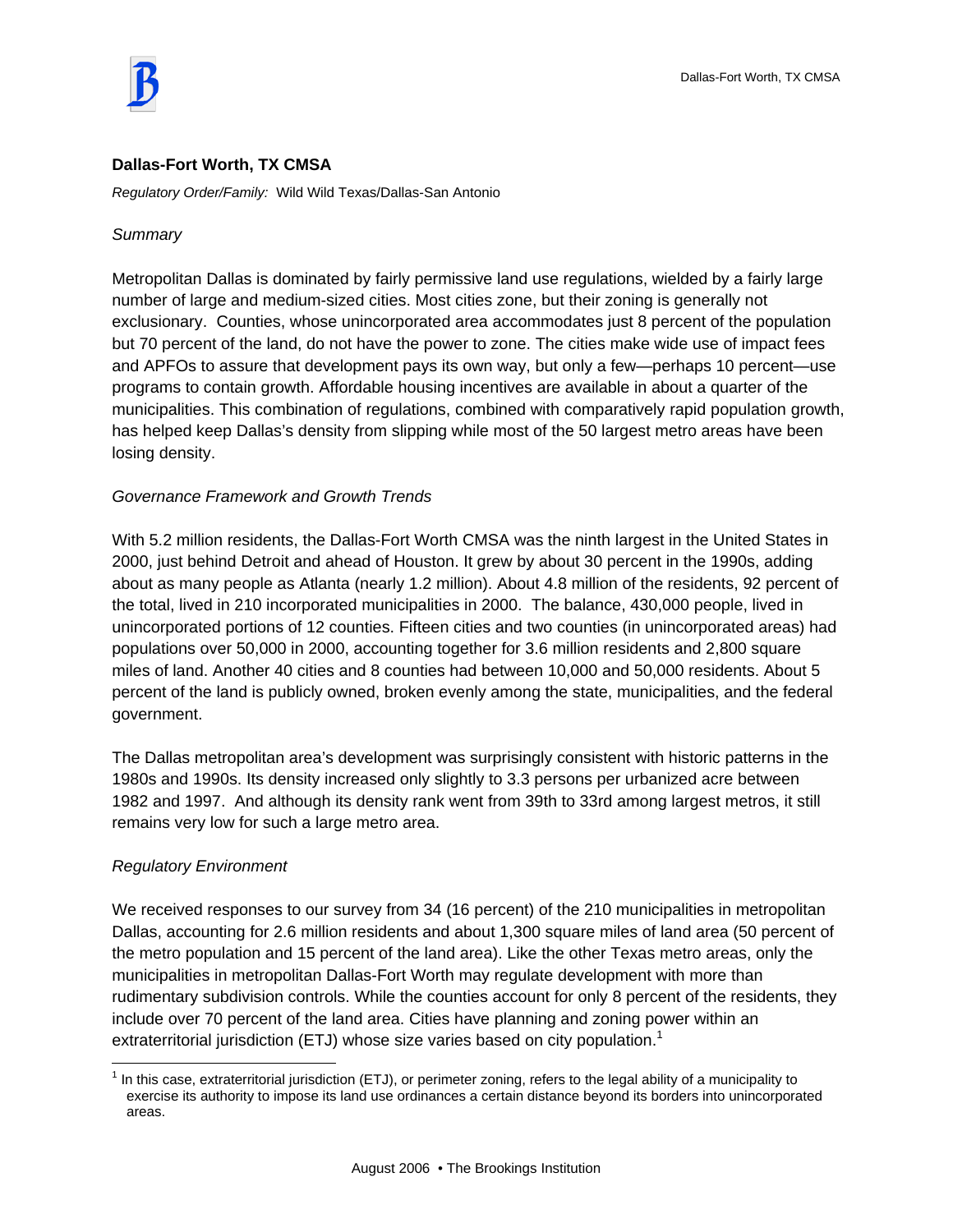

All the respondents have zoning, but based on results from the rest of the state we estimate that about 5 percent of municipalities do not have zoning. Two respondents had low-density-only zoning, implying that about 7 percent of all municipalities restrict density to fewer than 8 dwellings per acre. Perhaps one or two very small municipalities have zoning that would completely prohibit our prototype apartment development. Most of the municipalities have much more accommodating zoning, with 72 percent allowing densities to exceed 15 dwellings per acre. These cities account for 84 percent of the municipal population.

Almost all the municipalities in metropolitan Dallas have a comprehensive plan. As in other Texas metro areas, infrastructure-related growth management measures are quite common; about 72 percent of jurisdictions impose fees, and 36 percent have an APFO. These jurisdictions are large, with 91 percent and 45 percent of the municipal population, respectively. A surprising 11 percent of municipalities, with 13 percent of the municipal population, claim an urban containment mechanism of some kind. About 22 percent of the cities (36 percent of the municipal population) have an incentive based affordable housing program, but these tend not to be density-bonus programs.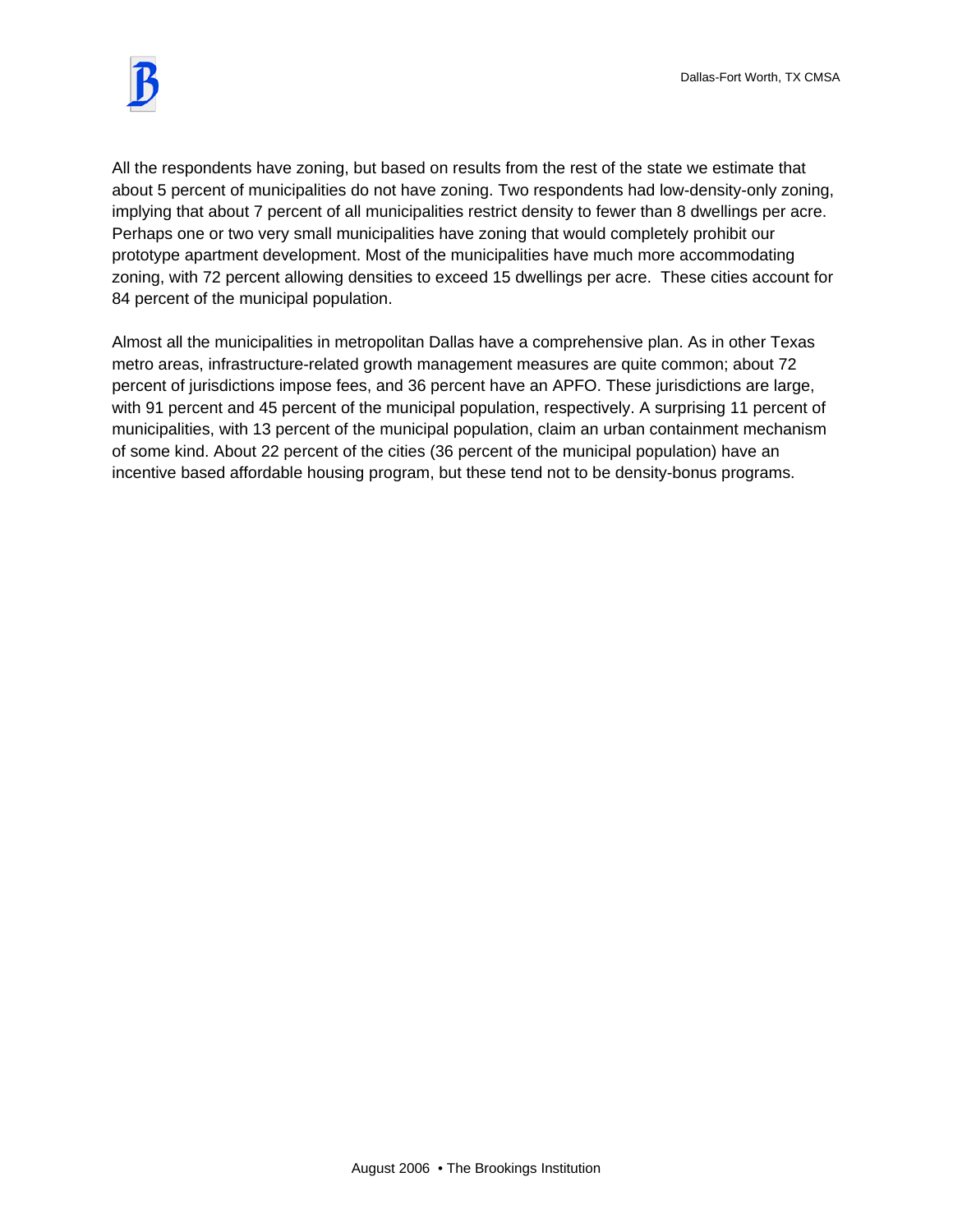

### **Denver-Boulder-Greeley, CO CMSA**

*Regulatory Order/Family:* Reform/Growth Control

#### *Summary*

Metropolitan Denver has widespread local growth management and growth control. Urban containment programs are universal among the six extensive counties that make up the region, and high-density development is accommodated by almost all jurisdictions. Impact fees assure that growth defrays some of its own costs, and a few jurisdictions also use APFOs for added protection against some infrastructure over-capacity. The region also has the largest share of local governments—about 40 percent of all, accounting for 25 percent of the population—with building permit caps. Despite this, metropolitan Denver maintained its density at about 4 persons per acre between 1982 and 1997, probably thanks to a combination of topography and federal land ownership; reliance on centralized sewer and water, which encourage higher density, to accommodate growth; and permissive high density zoning in many (but not all) jurisdictions.

### *Governance Framework and Growth Trends*

The Denver-Boulder-Greeley CMSA had 2.6 million people in 2000, up 31 percent (600,000 residents) in the 1990s. The two largest jurisdictions are the cities of Denver (550,000 residents) and Aurora (275,000 residents). Jefferson, Arapahoe, and Douglas Counties and the cities of Lakewood, Arvada, and Westminster all have between 100,000 and 200,000 residents. Four other cities (including Boulder) and one county have between 50,000 and 100,000 residents. Fourteen cities and the unincorporated portions of two other counties have populations between 10,000 and 50,000 residents, with 45 small cities (under 10,000) rounding out the jurisdictions with planning and regulatory authority.

According to the National Resources Inventory, the Denver CMSA's population and its developed land area grew at similar rates between 1982 and 1997, both around 34 percent. As a consequence its density held steady at 4.0 persons per urbanized acre, causing it to jump from 31st to 20th among U.S. metro areas, most of which lost density in the 1980s and 1990s. About 20 percent of the CMSA's land was in public ownership in 1992, with 12 percent in federal control, 5 percent in state, and the balance in county and municipal ownership. Public lands may have grown substantially since then, especially in Boulder County, where city and county governments have both aggressively purchased greenbelt areas. The topography of the region, with the steep slopes of the Front Range limiting westward expansion, naturally favors expansion toward the eastern plains, little of which is in public ownership.

### *Regulatory Environment*

We received responses to our survey from 19 cities and 6 counties in the Denver CMSA, accounting for 91 percent of the population and 98 percent of the land area. Our estimates of regional land use practices do not include any estimates for small cities (under 10,000 residents), which add up to about 110,000 residents and 105 square miles of land area.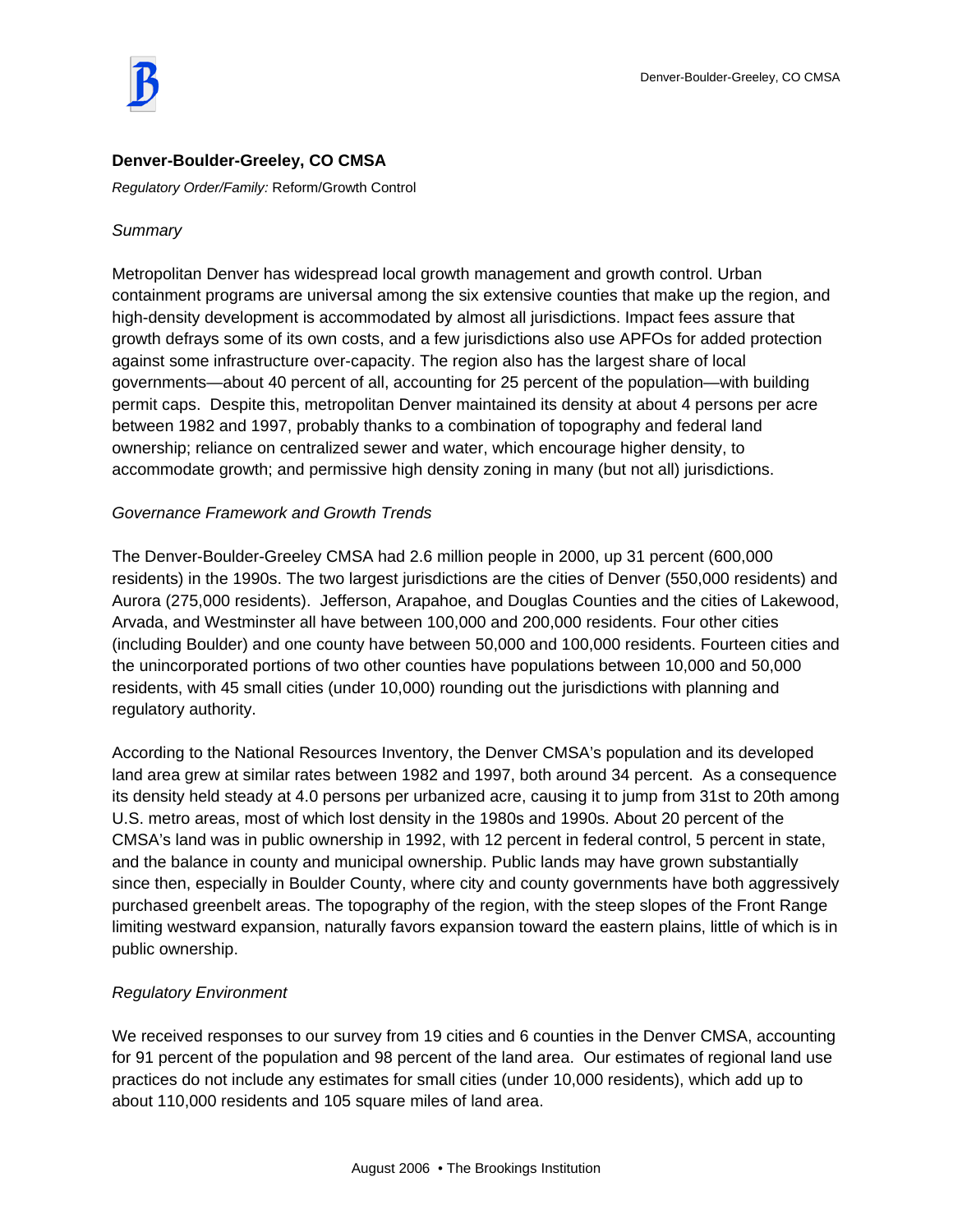

All the jurisdictions in metropolitan Denver use zoning. None of them has low-density-only zoning and none would bar our hypothetical apartment development. Two thirds of the counties and 85 percent of the cities have a zoning category accommodating development over 15 dwellings per acre. Together, these jurisdictions account for 90 percent of the population and 80 percent of the land area.

Metropolitan Denver also is entirely occupied by jurisdictions with comprehensive plans. Like other western metro areas, local government goes far beyond zoning and planning to embrace various growth management and growth control techniques. Three quarters of the cities report using a growth boundary of some kind, 52 percent use impact fees, and 10 percent use APFOs. The Denver MSA has also been a hot spot for controlled growth, with an estimated 42 percent of cities using permit caps. All six counties use a growth boundary of some kind, five use impact fees, four have APFOs, and one has a permit cap. Three quarters of the residents live in growth-bounded jurisdictions, 85 percent in jurisdictions with APFOs, and a quarter in permit-capped jurisdictions. Only about 40 percent of jurisdictions provide incentives of some kind for affordable housing, but these account for a little over half the metro area's population.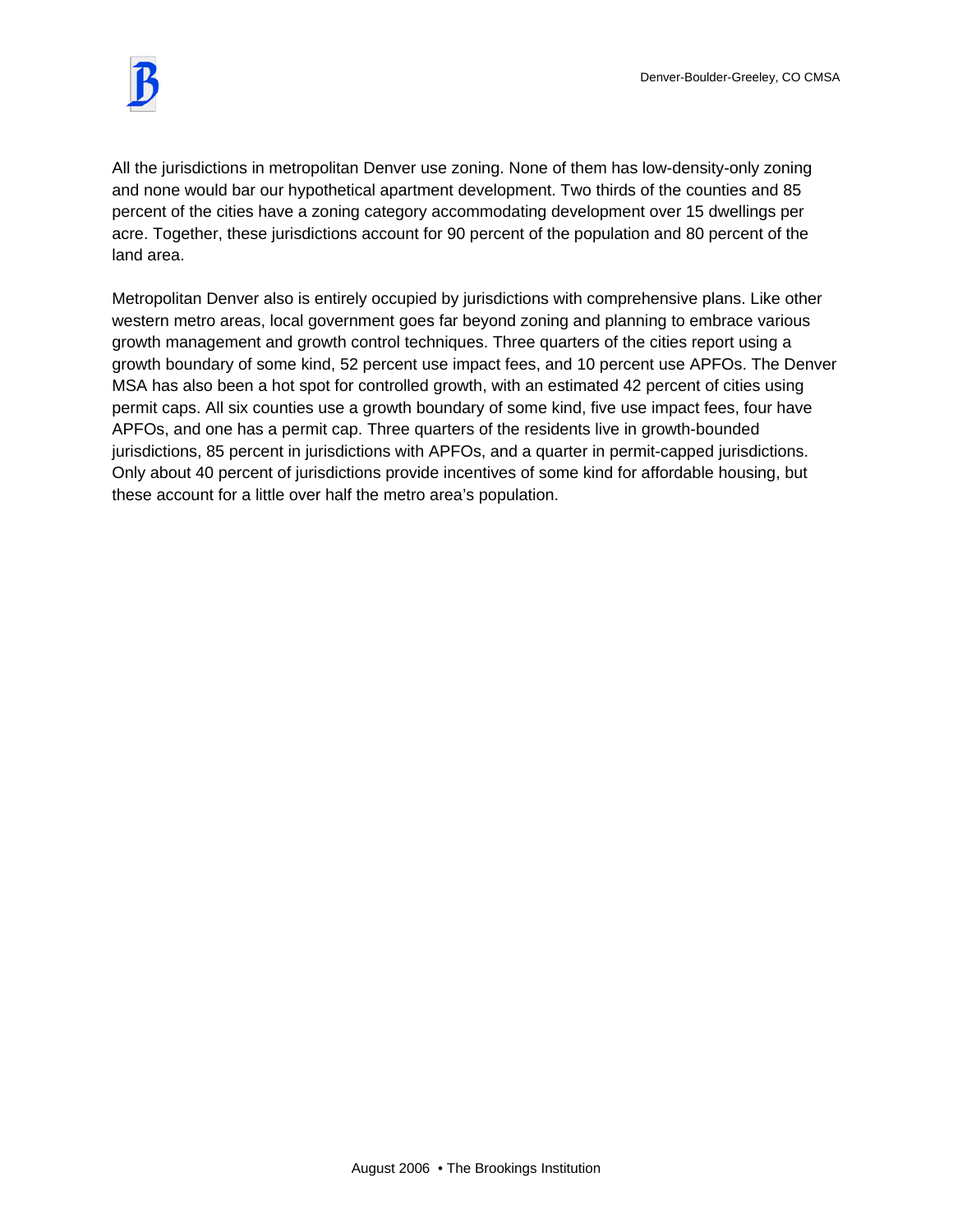

### **Detroit-Ann Arbor-Flint, MI CMSA**

*Regulatory Order/Family:* Traditional/Middle America

### *Summary*

Zoning and planning are nearly universal in metropolitan Detroit, but other measures to manage or control growth are quite uncommon. As in Cleveland, there are many townships that are growing while municipalities languish or lose residents. Most of these townships are zoned primarily for lowdensity residential development, yet two thirds would permit our hypothetical apartment development. Generally, Detroit appears to have a less restrictive regulatory environment for housing than many other large metro areas in the Great Lakes and Northeast.

### *Governance Framework and Growth Trends*

With about 5.5 million residents, the Detroit-Ann Arbor-Flint CMSA was the nation's eighth most populous in 2000. About 3.6 million residents live in 153 incorporated cities and villages with 1.9 million in the 172 townships. County governments play some important functions in Michigan and in some areas they conduct planning and zoning in the absence of it at the township level.

Metropolitan Detroit is losing density rapidly. Like several other metro areas in the Midwest, it lost population (a 2.0 percent decline) in the 1980s and staged a modest comeback in the 1990s, growing by 5.2 percent. Between 1982 and 1997, developed land grew by 27 percent (287,000 acres), almost as much as the Chicago CMSA (296,000 acres). But while Chicago added almost 750,000 people, Detroit's population grew by only 104,000. About 6 percent of the land in the CMSA is publicly owned.

### *Regulatory Environment*

We received responses from 39 of the 153 municipalities in the metro area and from 43 of the 172 townships. Our respondents did not include Detroit. We estimate that all the municipalities in metropolitan Detroit have zoning and that about 30 percent of them use it to restrict densities to fewer than 8 dwellings per acre. About 13 percent of the region's municipal population live in these cities and villages, and they account for 14 percent of its incorporated land area. Thirteen percent of the municipalities would exclude our hypothetical apartment development, but these account for only 2 percent of the population and 4 percent of the land area. Almost all (96 percent) of the townships have zoning with about 55 and 37 percent restricting densities to a maximum of 8 and 4 dwellings per acre, respectively. About 31 percent of the townships would bar our hypothetical apartment development.

In all, 43 percent of the jurisdictions—with 20 percent of the population and half the land area—have low-density-only zoning. About 23 percent of the jurisdictions, with 8 percent of the population but 28 percent of the land area, would bar our hypothetical apartment development. About 20 percent of the jurisdictions have zoning ordinances in which the maximum residential density exceeds 15 dwellings per acre. High-density zoning is naturally much more pronounced among municipalities (37 percent)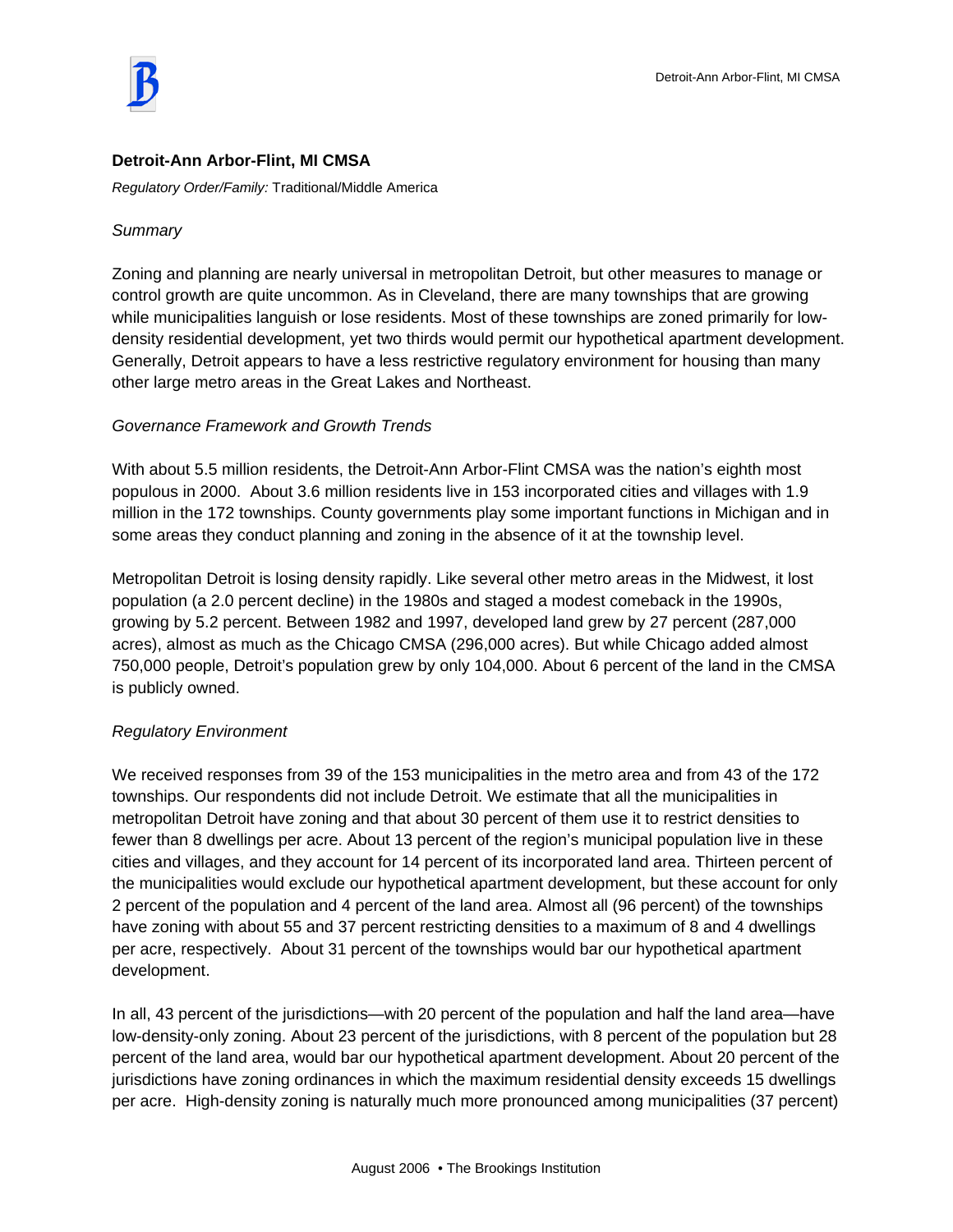

than in townships (5 percent). Hence exclusionary zoning is moderately strong in metropolitan Detroit, but there are also many municipalities and townships that allow apartment development.

At the upper end of the density scale, an estimated 37 percent of municipalities but only 9 percent of townships have a residential density category allowing development to exceed 15 dwellings per acre. Even so, 25 percent of the townships would allow our hypothetical apartment development as of right in some zone, as would 31 percent of the cities.

All the municipalities and 96 percent of the townships have comprehensive plans. Growth management has not taken hold in a serious way, however. Infrastructure-related measures are rare; only 9 percent of the municipalities and 15 percent of the townships have impact fees, and just five jurisdictions in the entire region have an APFO. Containment programs are slightly more common. An estimated 20 percent of the municipalities and 15 percent of the townships have an urban service boundary, greenbelt, or urban limit line. About 10 percent of municipalities and 6 percent of townships have incentive based affordable housing programs.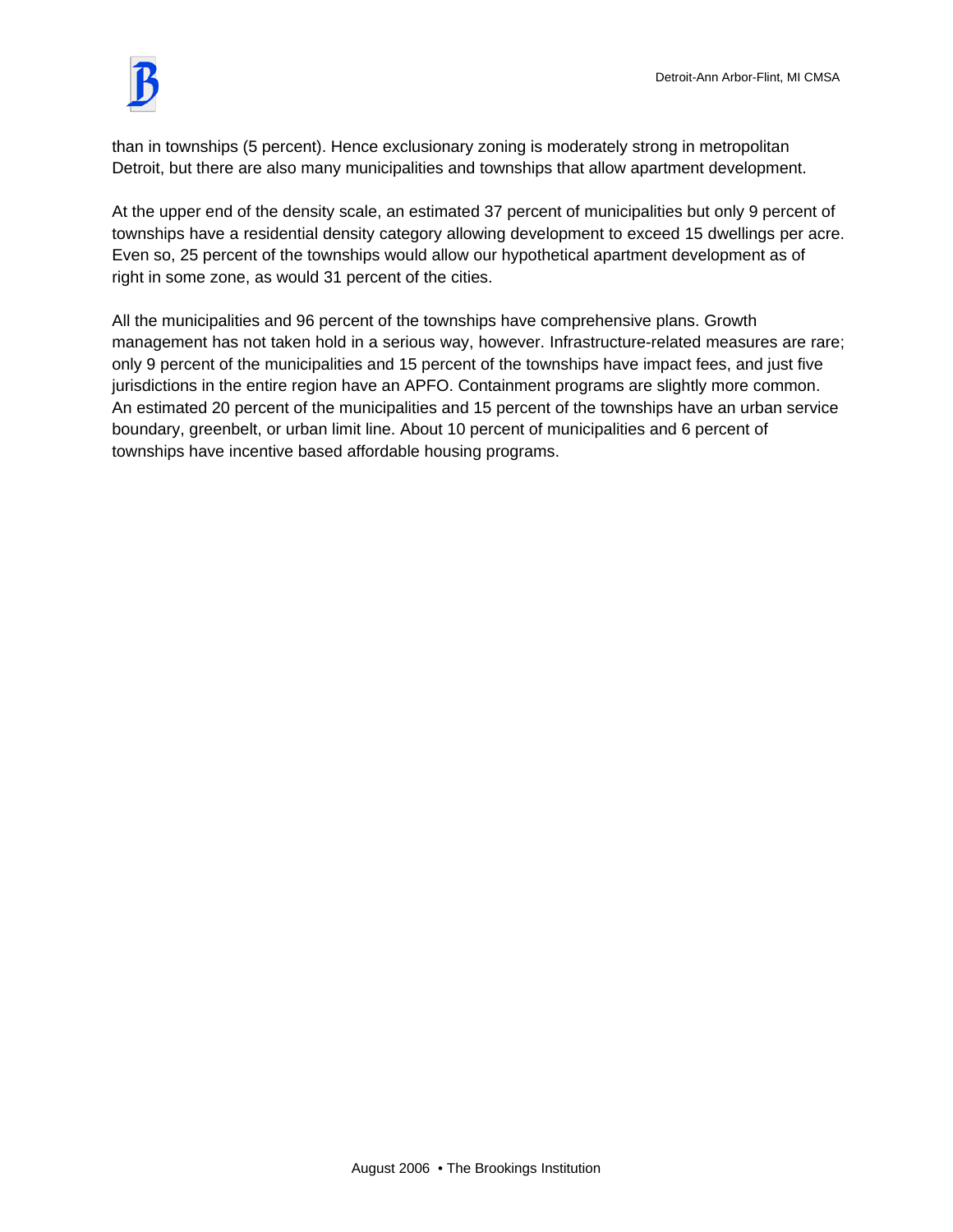## **Grand Rapids-Muskegon-Holland, MI MSA**

*Regulatory Order/Family:* Traditional/Middle America

## *Summary*

Metropolitan Grand Rapids resembles parts of suburban Detroit in many ways. Zoning is everywhere and exclusionary zoning is present, but it does not dominate. But neither are most municipalities very accommodating to high density residential development, with only one or two cities allowing density to exceed 30 dwellings per acre. Moderately fast growth in the 1990s has concentrated mainly in the townships beyond city boundaries since 1990. These townships' discomfort may help explain the region's falling density, but the relatively fast growth has kept marginal densities higher than metropolitan Detroit or Cleveland and in the same neighborhood as Columbus and Indianapolis, both of which had levels of growth similar to those in Grand Rapids.

### *Governance Framework and Growth Trends*

The Grand Rapids-Muskegon-Holland MSA had just over 1 million residents in 2000 living in 41 municipalities and 78 townships. It grew by a relatively rapid 16 percent in the 1990s, adding 150,000 residents while metropolitan Detroit grew by only 5.2 percent. The MSA's three counties extend along about 75 miles of Lake Michigan's eastern shoreline. The population of the city of Grand Rapids, 20 miles inland, was nearly 200,000 in 2000, by far the largest municipality in the metropolitan area and accounting for over one-third of the incorporated population. Nearly half of the residents live in townships. Grand Rapids converted about 94,000 acres of land to development between 1982 and 1997, a 35 percent increase while population grew 21 percent. As a consequence of development that outpaced population growth, the metropolitan area's density dropped from 3.2 to 2.9 persons per developed acre. About 9 percent of the land is publicly owned, mainly in the form of state and county parks.

## *Regulatory Environment*

Twelve municipalities with about 70 percent of the municipal population responded to our survey, and 18 townships with about 21 percent of the township population responded. Based on these results as well as results from metropolitan Detroit, we estimate that all the municipalities have zoning. About a quarter of them limit residential densities to fewer than 8 dwellings per acre, but only 7 percent restrict densities as low as quarter acre lots. Only 11 percent of the municipalities, with only 2 percent of the residents, would bar our hypothetical apartment development entirely. But 59 percent of the townships have low-density-only zoning, and 42 percent have a limit of quarter acre lots or larger. Over one-third of the townships, with about a quarter of the unincorporated population, would exclude our hypothetical apartment development. Since almost half of the residents live in townships, about 27 percent of the jurisdictions with 14 percent of the MSA's residents and 34 percent of its land area are in jurisdictions barring the prototype apartment complex.

Only 14 percent of jurisdictions have residential zoning with a maximum density of over 15 dwellings per acre. Almost all of these are municipalities. Sixty percent of municipalities would allow such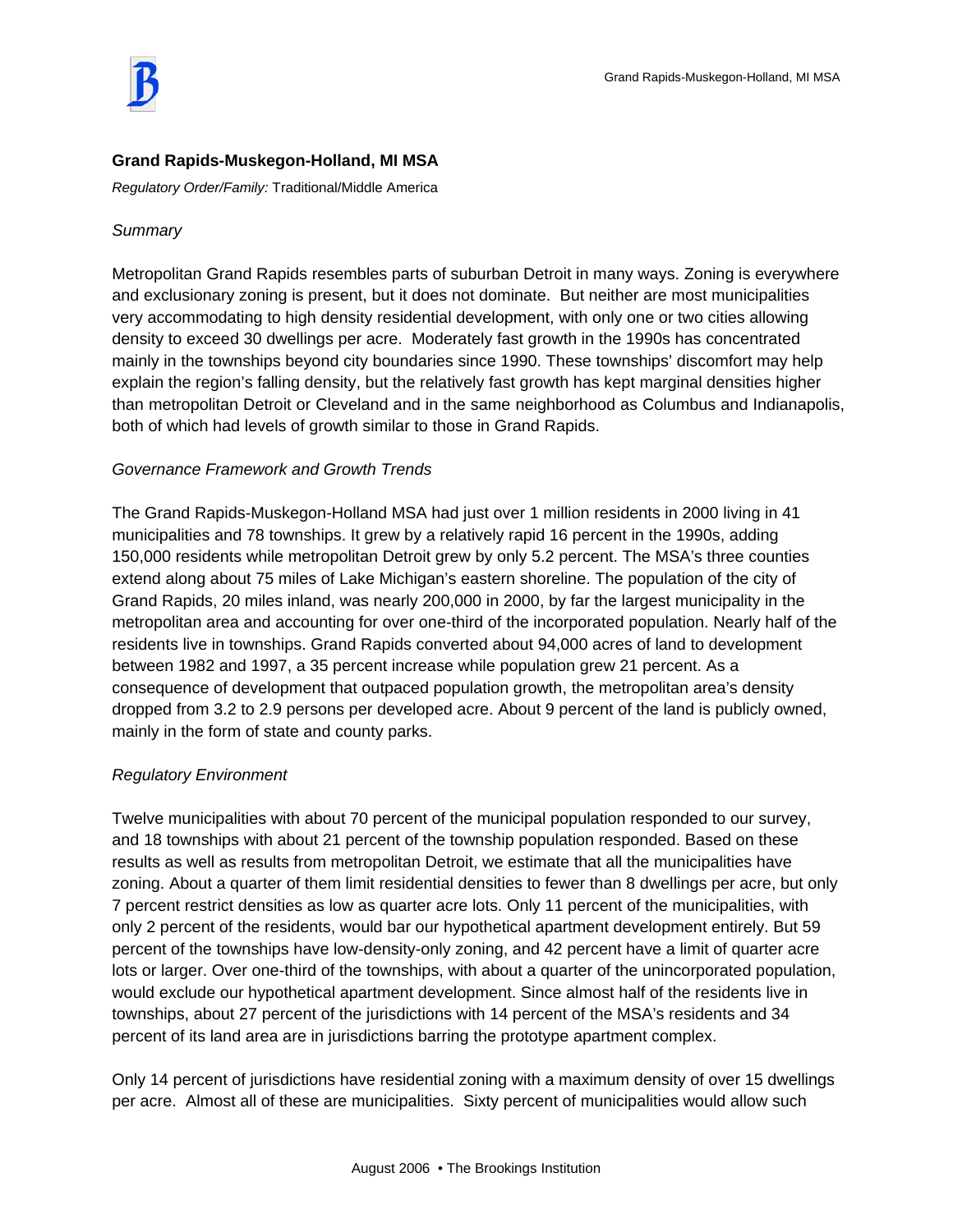intense development somewhere in their borders, compared with perhaps 2 percent of the townships. Another 35 percent of townships have a residential density category allowing development at between 8 and 15 dwellings per acre. We estimate that a small number of townships, perhaps four percent, have no zoning. The counties in the Grand Rapid MSA have the power to plan and zone but defer to the townships.

Comprehensive planning in metropolitan Grand Rapids runs parallel with zoning. All municipalities have plans—except a handful of townships that also lack zoning. Other tools to manage growth are sparsely used. Containment measures are most common of all, but even then in only about 12 percent of the townships and 12 percent of the municipalities. About 18 percent of the townships have impact fees. And estimated 10 percent of the municipalities and 4 percent of the townships have an affordable housing incentive measure of some kind.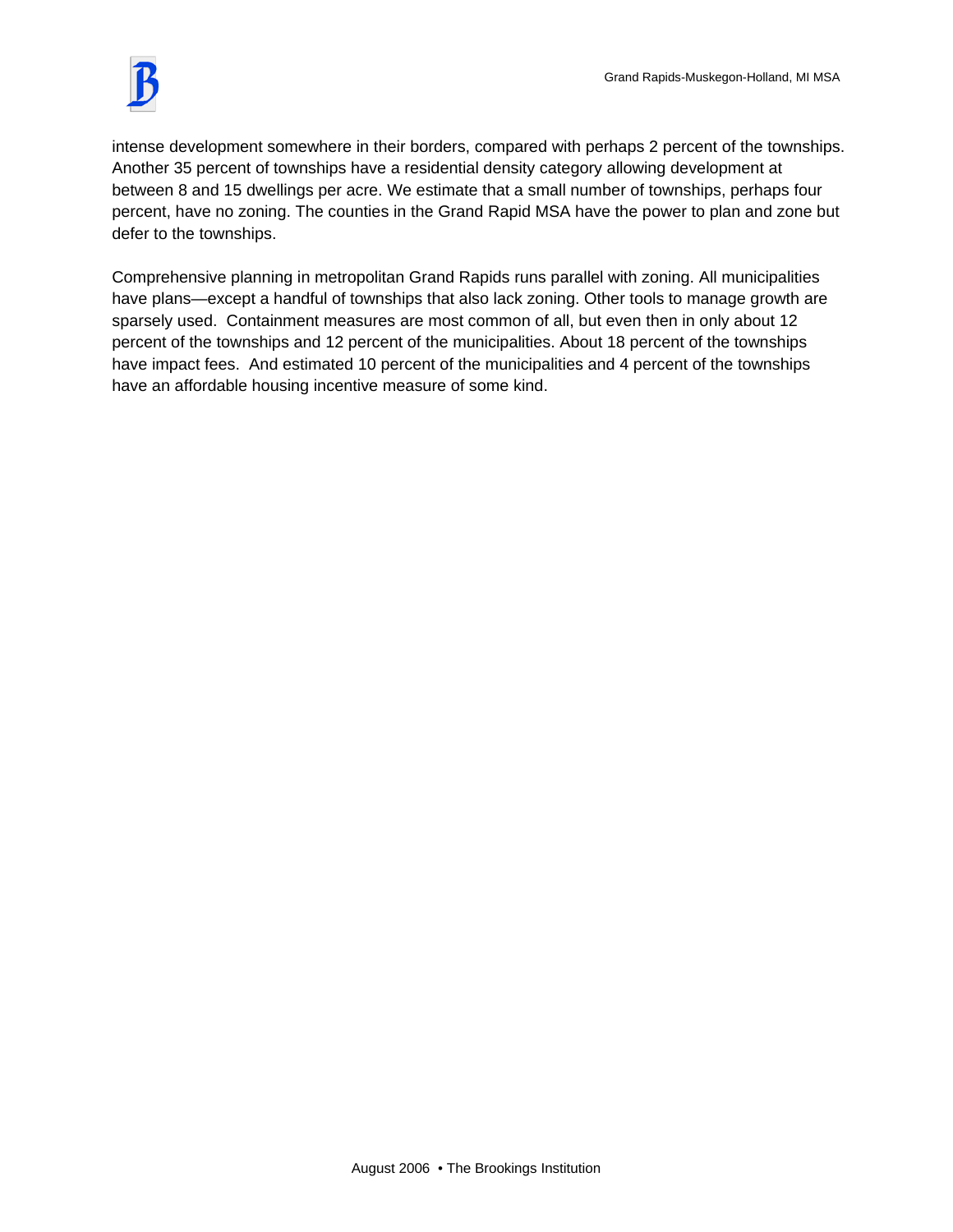## **Greensboro--Winston-Salem--High Point, NC MSA**

*Regulatory Order/Family:* Traditional/Middle America

### *Summary*

Metropolitan Greensboro has some of the elements necessary to create a region with better growth management. Few jurisdictions have exclusionary zoning ordinances; most accommodate high densities. Several cities and counties have an urban containment program. But infrastructurerelated tools—impact fees and APFOs—are in place in only a few small cities.

### *Governance Framework and Growth Trends*

With a population of 1.3 million, the Greensboro--Winston-Salem--High Point MSA was the 37th largest metro area in the United States in 2000, just ahead of Austin. It grew by 200,000 residents in the 1990s, a 19 percent increase. About 760,000 residents (61 percent of the total) live in 49 cities, with just over 490,000 living in unincorporated areas of 8 counties. Three of the cities and five of the (unincorporated) counties have more than 50,000 residents, and another 7 cities and 3 counties have between 10,000 and 50,000 residents. Only about 4 percent of the land is owned by government agencies.

Like the other North Carolina metro areas, metropolitan Greensboro sprawled fast between 1982 and 1997, increasing its urbanized land 45 percent (150,000 acres) at a time when its population grew only 23 percent. This dropped the overall density from 2.9 to 2.4 persons per urbanized acre. It is the third least dense of the 50 largest metro areas, ahead of only Charlotte and Raleigh.

### *Regulatory Environment*

We received responses from 7 municipalities. Although this was only one-seventh (14 percent) of municipalities, they account for over 600,000 residents and 326 square miles of the 550 incorporated square miles. In addition, six of the eight counties responded, accounting for another 350,000 residents and 2,200 square miles of land. In all, our respondents account for 77 percent of the population and 65 percent of the land area.

Based on these responses and others from elsewhere in North Carolina, we estimate that all the cities and counties have zoning. About 11 percent of the cities restrict densities to fewer than 8 dwellings per acre; two or three of the counties have low-density-only zoning. Together, these jurisdictions account for only 16 percent of the metropolitan population and about a third of its land area. But no jurisdictions would bar our hypothetical apartment development entirely. About 63 percent of municipalities and three or four of the eight counties would allow densities to exceed 15 dwellings per acre. These jurisdictions account for 68 percent of the residents and 42 percent of the land area.

We estimate that about 12 percent of the municipalities and three of the eight counties (38 percent) in metropolitan Greensboro lack comprehensive plans. But other land use tools only exist in about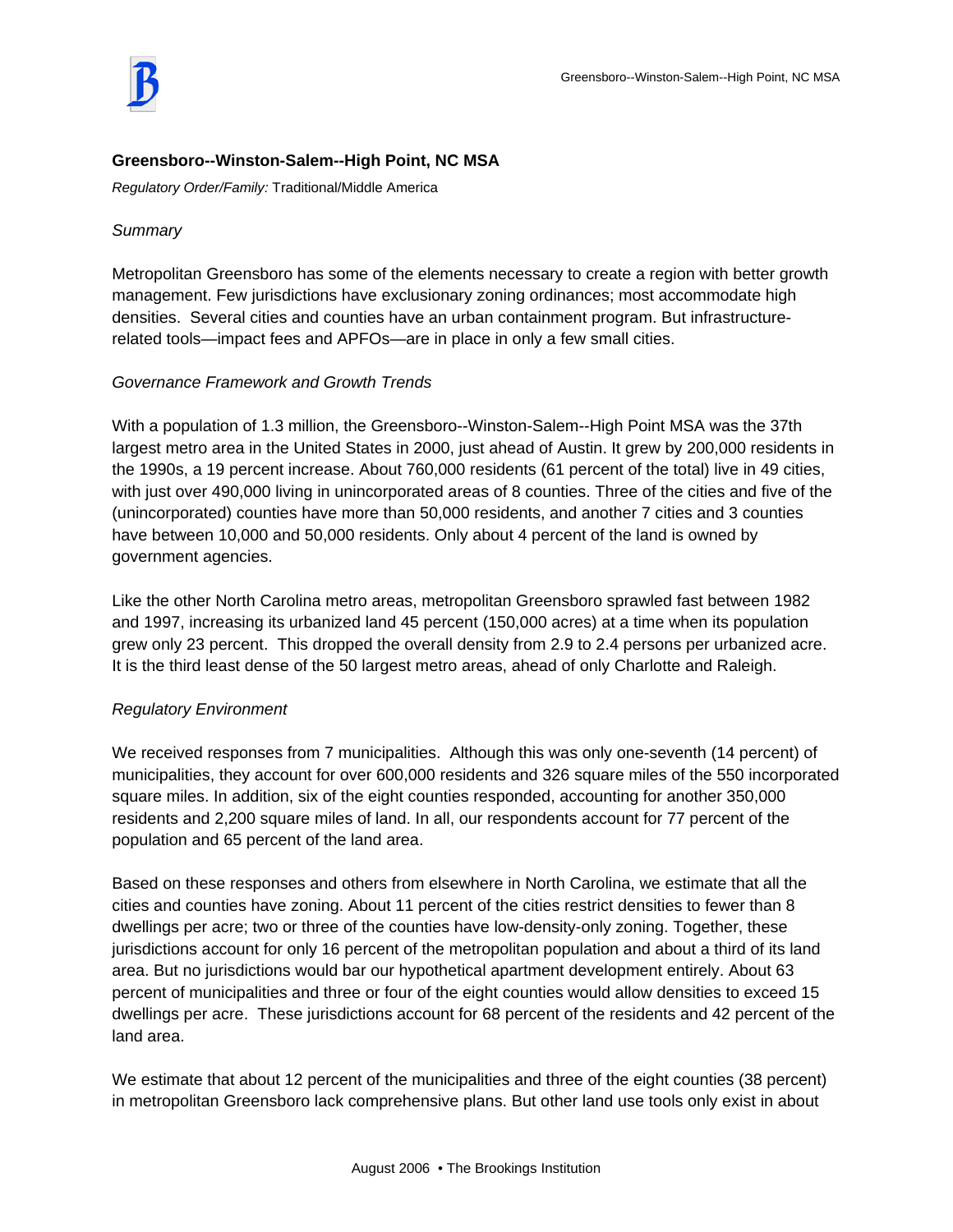36 percent of the municipalities, accounting for 38 percent of the residents and 21 percent of the land area. Infrastructure-related measures are in place in quite a few jurisdictions, but they are mostly small. A third of the municipalities but no counties impose impact fees, and 16 percent of cities and one or two counties have APFOs. Only 2 percent of the land area is in jurisdictions with impact fees, and an estimated 18 percent is in those with APFOs. Affordable housing incentive programs, mostly in the form of density bonuses, are in place in about a quarter of the jurisdictions constituting about 20 to 25 percent of the region's population and land area.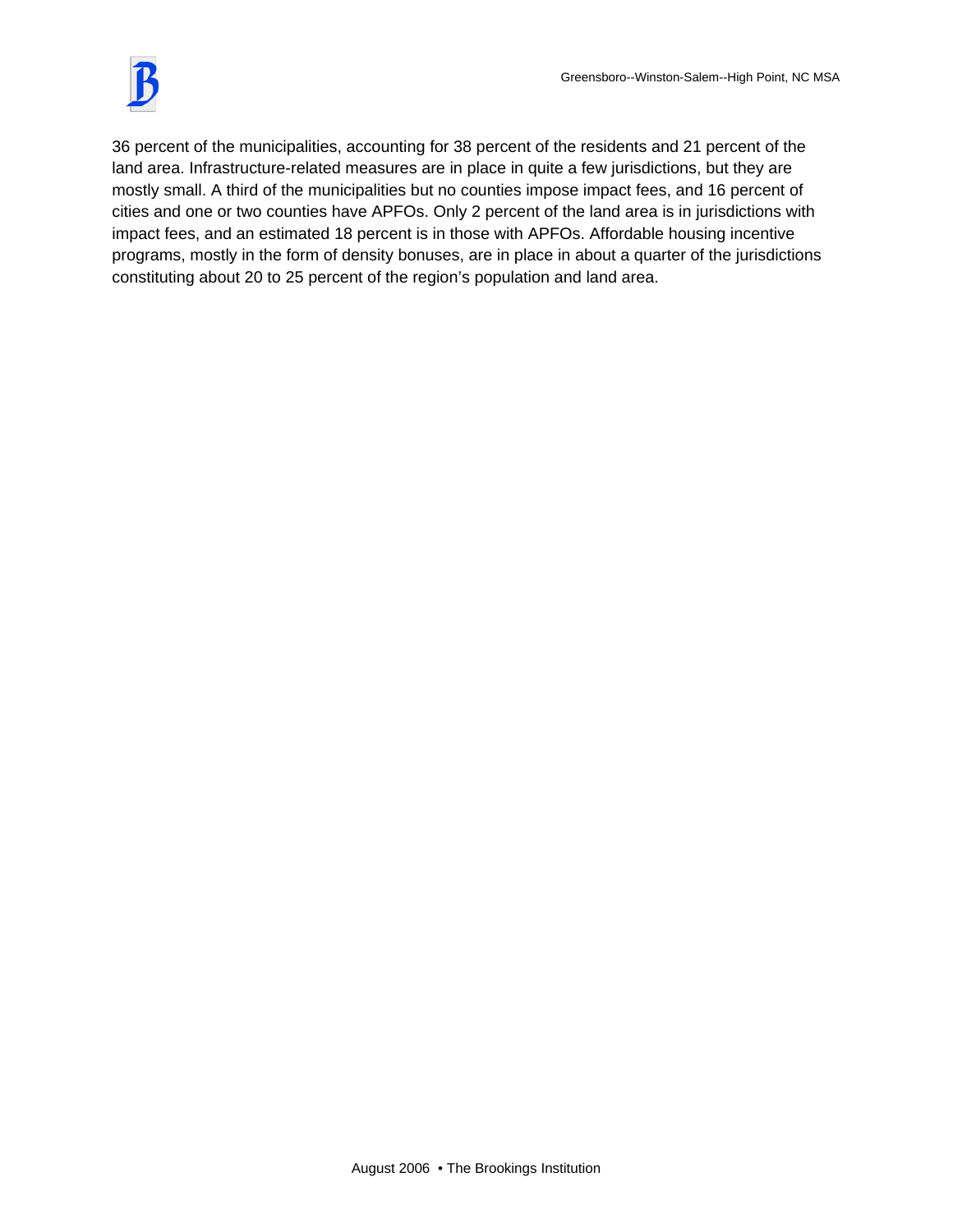

### **Hartford, CT NECMA**

*Regulatory Order/Family:* Traditional/Middle America

#### *Summary*

Metropolitan Hartford is an intensely exclusionary region, dominated by small and medium-sized towns that obstruct the construction of apartments and do little to encourage long term affordability. The region's population has grown slowly in recent years but still sprawls rapidly. Furthermore, it is among the most racially and ethnically segregated regions in the United States, especially for a medium-sized metropolitan area.

#### *Governance Framework and Growth Trends*

The Hartford NECMA (including the municipalities in Hartford and Tolland Counties) had 1.2 million residents in 2000, up just 2.2 percent from 1990. The metro area has 58 jurisdictions; Hartford remains the most populous at 121,600 in 2000. Four cities and towns (New Britain, West Hartford, Bristol, and Manchester) have populations between 50,000 and 100,000. Twenty-nine towns and one city had between 10,000 and 50,000 residents in 2000, and 22 towns and one borough had fewer than 10,000. Between 1982 and 1997, the Hartford NECMA urbanized an estimated 45,000 acres of land, a 17 percent increase during a time when its population grew only about 7 percent. It is a classic "thinning" metropolitan area, with scant population growth overall and rapid deconcentration from the urban core. Hartford city's population declined 13 percent between 1990 and 2000, and both New Britain and Bristol declined or stagnated in the 1990s. About 13 percent of the land in the metro area is publicly owned, with 8 percent of the public land in state government control and the balance in municipal ownership.

### *Regulatory Environment*

We received responses from three incorporated units and 34 towns in the Hartford NECMA, representing about 64 percent of the jurisdictions, 79 percent of the population, and 65 percent of the land area. All the most populous jurisdictions responded to the survey.

Based on these responses, we estimate that all the jurisdictions in the NECMA have plans and 96 percent have zoning. Plans are required in Connecticut, but zoning takes priority over plans in the event of a conflict between the two. Low-density only zoning is rampant in Hartford, with 34 percent of jurisdictions allowing fewer than 4 dwellings per acre and another 27 percent allowing between 4 and 7 units per acre. Furthermore, 20 percent of jurisdictions report having *reduced* maximum permitted density by over 10 percent in the previous 10 years compared with only 4 having raised it by over 10 percent. Hartford has the highest share among the 50 most populous metro areas of jurisdictions whose zoning ordinances would entirely prohibit our hypothetical apartment development: 63 percent, with 62 percent of the metropolitan land area and 36 percent of its population. At the other end of the density scale, only 14 percent of jurisdictions would allow densities to exceed 15 dwellings per acre; these jurisdictions account for about one third of the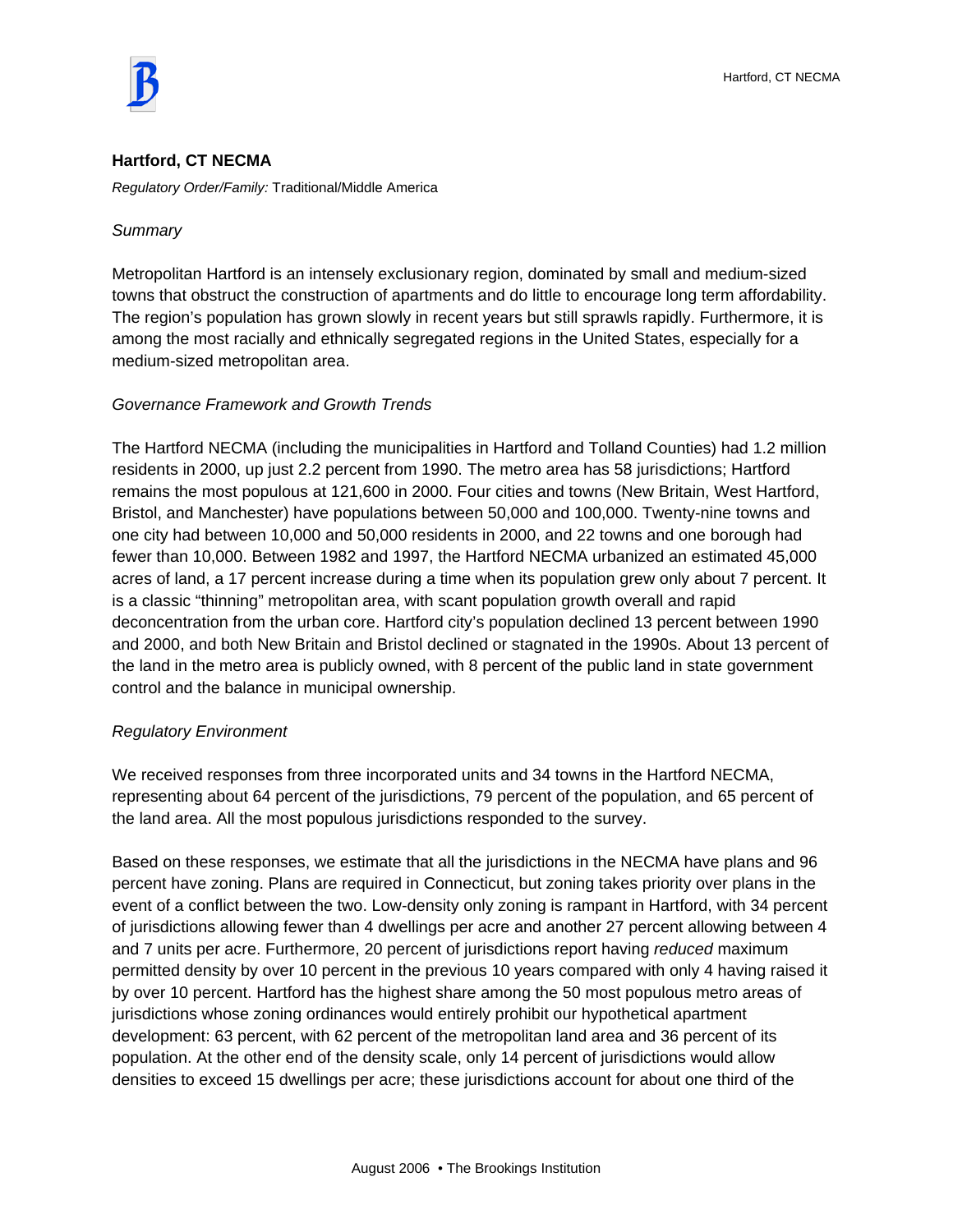

 $\overline{a}$ 

metro area's 2000 population, but they tend to be located in the stable and declining parts of the region.

Few jurisdictions in metropolitan Hartford manage or control growth with tools beyond zoning. Fewer than 10 percent use either APFOs or impact fees, and about 5 percent are estimated to have growth control mechanisms of some kind. Eight percent had moratoria in 2003, and none used permit caps.

Affordable housing programs are better developed the other tools in metropolitan Hartford. Like Massachusetts, Connecticut has a system in which jurisdictions where fewer than 10 percent of the dwellings are affordable are subject to overrides when they deny applications for affordable housing development.<sup>1</sup> The jurisdictions in the region have responded to this threat in two ways. First, Hartford is widely recognized for its voluntary affordable housing fair share program, which developed in the early 1990s under the leadership of the Capitol Region Council of Governments.<sup>2</sup> Second, a sizeable minority of local governments have adopted regulatory programs to require or encourage affordable housing construction. About 30 percent have inclusionary zoning or offer affordable housing density bonuses, and 10 percent have dedicated funding for affordable housing. The most active jurisdictions, however, are also the more populous ones. The semi-rural and exurban communities maintain both very low density and little action on affordability.

<sup>1</sup> Robert D. Carroll, "Connecticut Retrenches: A Proposal to Save the Affordable Housing Appeals Procedure." *Yale Law Journal* 110( 7) (2001): 1247– 86. 2

Terry J. Tondro, "Fragments of Regionalism: State and Regional Planning in Connecticut at Century's End, " *St. John's University Law Review* 73 (1999): 1123–1158.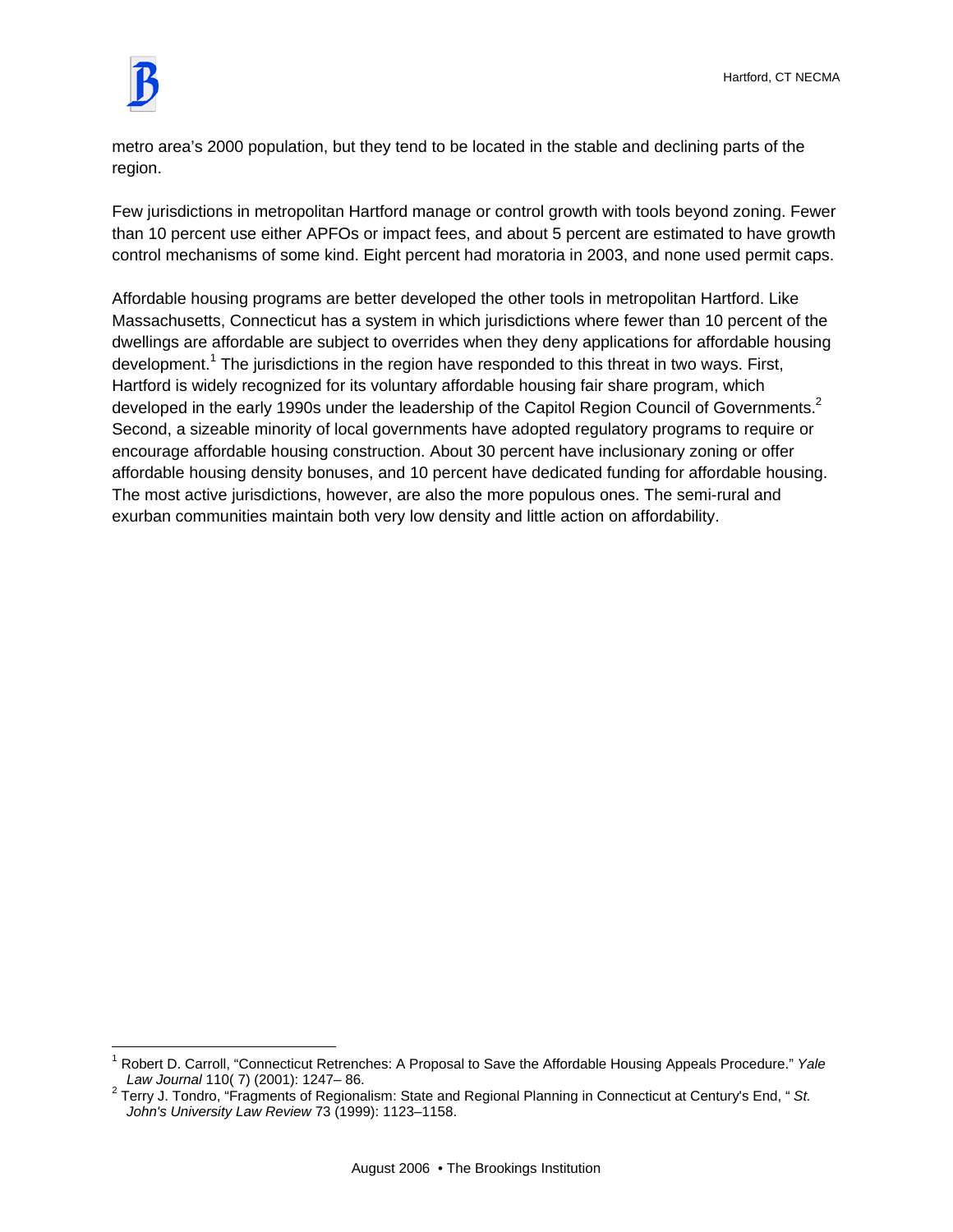## **Houston-Galveston-Brazoria, TX CMSA**

*Regulatory Order/Family:* Wild Wild Texas/Houston

### *Summary*

Two large jurisdictions—Houston and Harris County—set the tone for development in metropolitan Houston with their oft-cited lack of traditional zoning. People who wish to live in more regulated environments can choose among a number of small cities with exclusionary land use practices, but the vast majority of residents live in jurisdictions without zoning. Pay-to-grow provisions like impact fees and APFOs, however, illustrate how the region's land use is far from being completely unregulated. Our survey did not explore how conditions on subdivision approvals limit changes of use, though these approvals do play in important role in shaping land use in the region.<sup>1</sup>

### *Governance Framework and Growth Trends*

As the 10th largest metropolitan area in the U.S., the Houston-Galveston-Brazoria CMSA had nearly 4.7 million residents in 2000, an increase of over 930,000 (25 percent) from 1990. There are 116 cities and 8 counties with about two-thirds of the residents in municipalities and one-third in unincorporated county areas. Six of the cities have over 50,000 residents, totaling 2.3 million people, as do four counties with 1.5 million people. Together these 10 populous jurisdictions account for over 3.8 million residents and 4,700 of the area's 6,200 square miles. But there are also a host of small municipalities: 86 under 10,000 residents and 24 with between 10,000 and 50,000 people in 2000. Nine percent of the land is owned by government agencies, mostly by federal and state government.

The Houston MSA urbanized large amounts of land between 1982 and 1997—over 350,000 acres but development and population both grew about 35 percent. As a consequence, like the other large Texas metros, Houston held its density and moved upward in the national density ranking, from the 40th to 36th densest. But metropolitan Houston still is the least dense among the 10 largest with 3.2 persons per acre in 1997, and could be considered dense only in comparison with Atlanta. Other fast growing sunbelt regions like Phoenix and San Diego are markedly more compact than Houston.

### *Regulatory Environment*

Sixteen cities in the Houston area responded to our survey (14 percent). Since these included Houston, the total population covered is about 2.5 million (52 percent of the population) on 912 square miles (12 percent of the land). Counties were not surveyed because they have little regulatory power over land use in Texas.

Houston is renowned as a city without zoning. In truth, Houston is a *region* with very little zoning. Only an estimated 59 percent of its cities have zoning, and Texas statutes do not permit counties to

 $\overline{a}$  $1$  Indeed, a recent article argues that although the city of Houston does not have zoning, it does regulate land use in a variety of ways including minimum lot sizes, parking requirements, and other directives that have a profound impact on land use patterns. See: Michael Lewyn, "How Overregulation Creates Sprawl (Even in a City without Zoning), *Wayne Law Review* (50) (1191) (2005).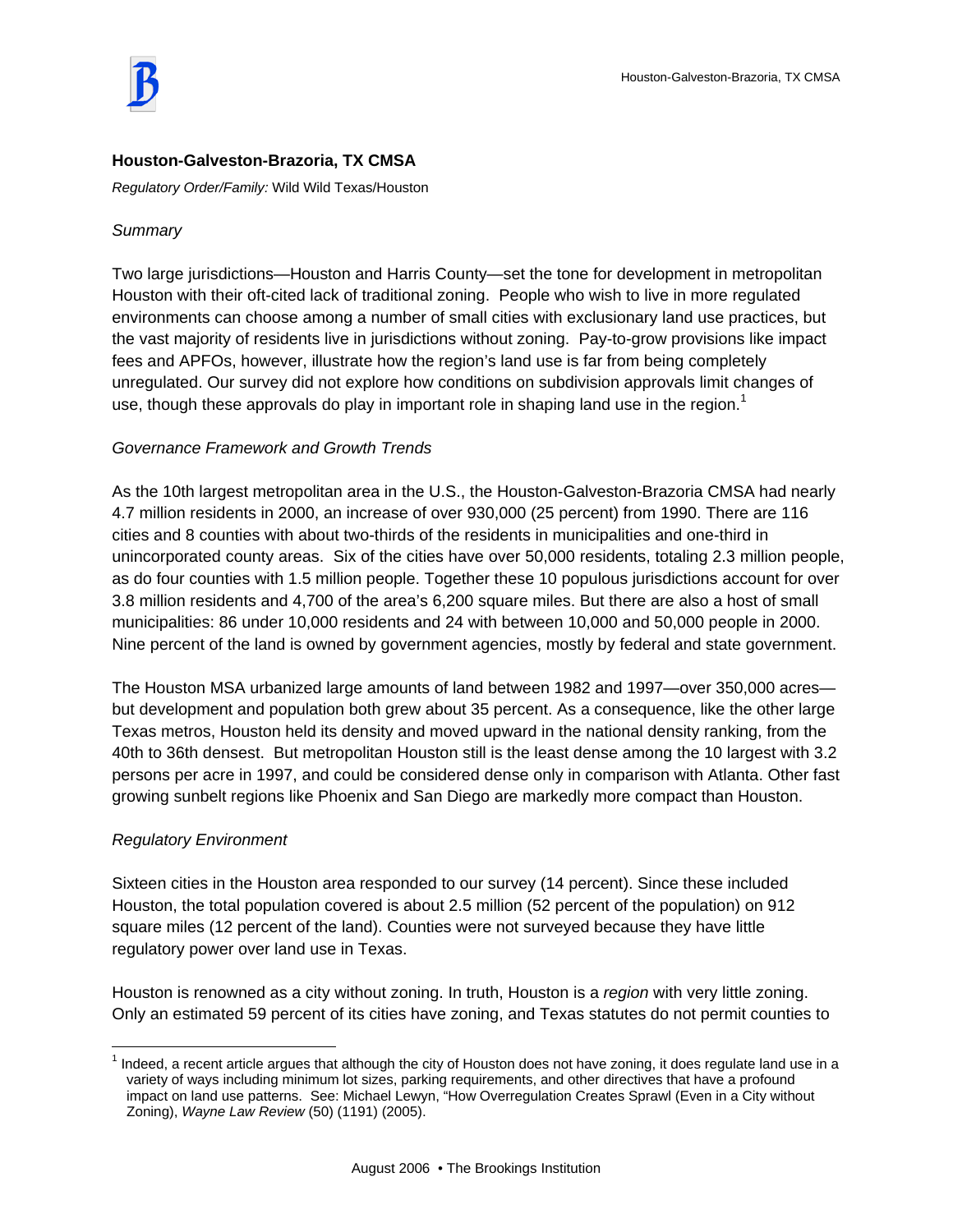

zone. Interestingly, over half the municipalities that do have zoning appear to use it to restrict density to fewer than 8 dwellings per acre, but only a few small cities would bar our hypothetical apartment development entirely. Almost 90 percent of the residents of metropolitan Houston live in unzoned cities, where density is limited only by arrangements other than zoning. Only 5 percent in lowdensity-only jurisdictions.

Comprehensive planning is also weak in metropolitan Houston. Less than two thirds of the municipalities have a comprehensive plan, and since these tend to be the smaller cities, only an estimated 27 percent of the municipal population lives in a jurisdiction with a plan.<sup>2</sup> Just about the only other device in place in more than a handful of jurisdictions is impact fees, which about a quarter of the municipalities have adopted—including Houston. Houston also has an APFO, though few if any other cities do, but this means that about three quarters of the municipal population lives in a jurisdiction with an APFO. Nearly three-quarters of the population live in jurisdictions with an incentive based affordable housing program.

<sup>&</sup>lt;u>2</u><br><sup>2</sup> We did not survey counties and thus do not know whether counties have prepared comprehensive plans, but Texas law would give such plans no binding authority in any case.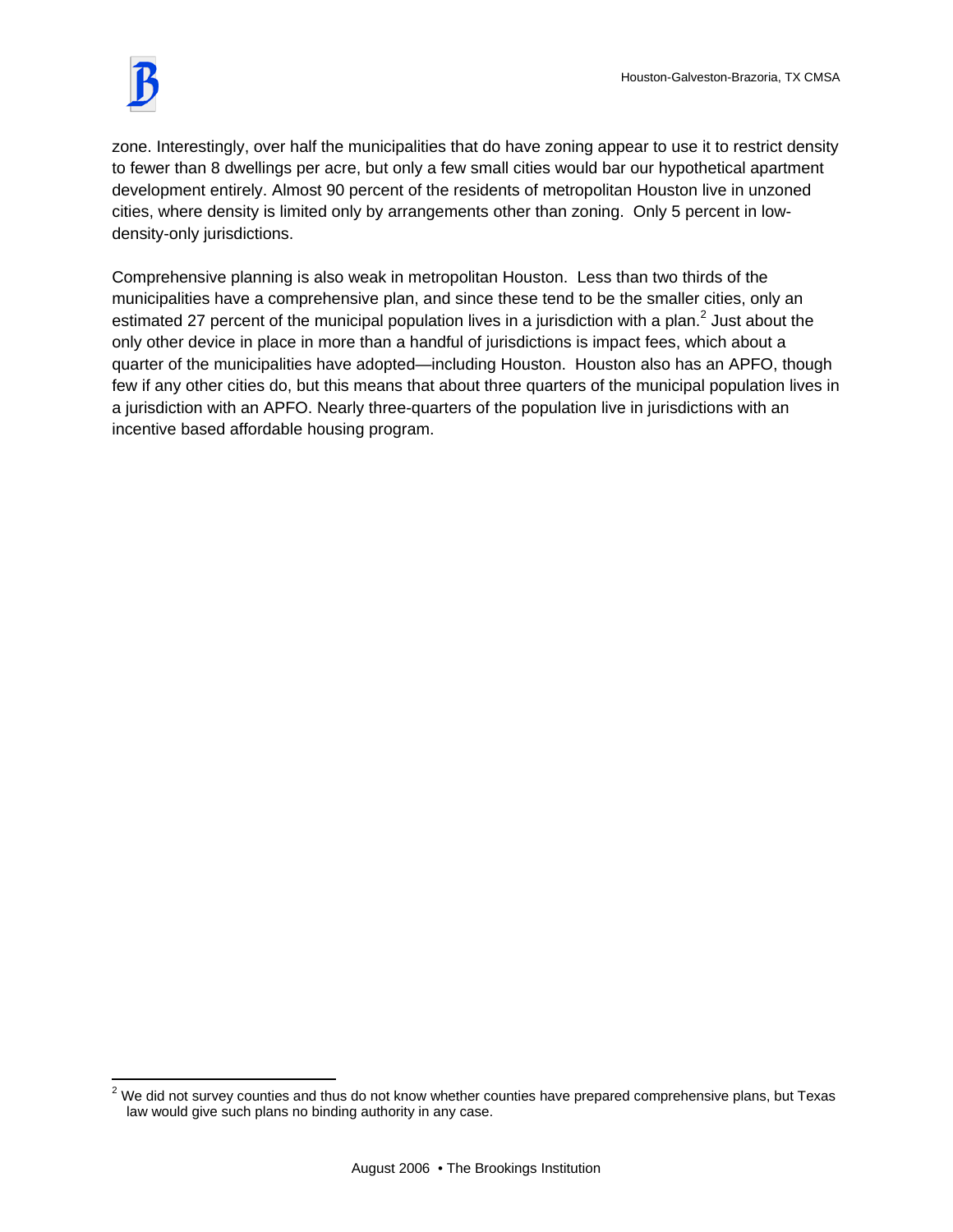

#### **Indianapolis, IN MSA**

*Regulatory Order/Family:* Traditional/Middle America

#### *Summary*

Development regulations are mild in metropolitan Indianapolis. Most of the residents live either in the city of Indianapolis, which accounts for half the metro area's population and in a series of mediumsized cities. About 20 percent of the residents live in unincorporated areas. Although the entire area has planning and zoning, exclusionary zoning is moderate and no jurisdictions have zoning ordinances that would preclude development of our hypothetical apartment complex. At the same time, however, few other tools are present and formal urban containment programs are practically unknown.

#### *Governance Framework and Growth Trends*

The Indianapolis MSA had about 1.6 million residents in 2000, up 16 percent (225,000) from 1990. This growth rate was three times that of the region in the 1980s. The region has 67 cities with planning authority and 8 counties. A ninth county, Marion, merged its government with the city of Indianapolis along with 15 smaller cities (not included in the 67 cities mentioned previously) in 1970.<sup>1</sup> The city of Indianapolis added over 60,000 residents in the 1990s, reaching a total population of 863,000 (including the other 15 cities embedded within it). Other cities account for another 430,000 residents; twelve of these have populations over 10,000, the largest (Anderson) having about 60,000 residents. One-fifth of the metro area's population lives in unincorporated areas spread fairly evenly across the region. Five of the eight surrounding counties have between 40,000 and 60,000 residents each in their unincorporated areas. The metro area urbanized about 120,000 acres of land between 1982 and 1997—a 32 percent increase—as its population grew by 218,000, or 16 percent. Density dropped from 3.6 to 3.2 persons per urbanized acre as the counties surrounding Indianapolis grew rapidly. A modest 6 percent of the metro area's land is publicly owned.

#### *Regulatory Environment*

 $\overline{a}$ 

Indianapolis controls planning and development regulation for all the jurisdictions in Marion County.<sup>2</sup> Its zoning ordinance allows a full range of urban densities and has a series of plans for the township areas that formerly constituted Marion County. Among the other cities and incorporated towns, we estimate that perhaps 30 percent, with 10 percent of the municipal population and 12 percent of the municipal land, have low-density-only zoning, but none would preclude our hypothetical apartment development. A quarter have zoning ordinances with residential density ceilings above 15 dwellings per acre. Together, these larger cities account for 70 percent of the municipal population and 65 percent of the city land. Counties, too, are fairly permissive. Only one—Shelby County, the least populated with 23,000 residents in unincorporated areas—has a density ceiling below four dwellings

<sup>&</sup>lt;sup>1</sup> C. James Owen and York Willbern, *Governing Metropolitan Indianapolis : the Politics of Unigov* (Berkeley: University of California Press, 1985.) 2

<sup>&</sup>lt;sup>2</sup> Three municipalities retain their own boards of zoning appeals, but the zoning itself is adopted by Indianapolis.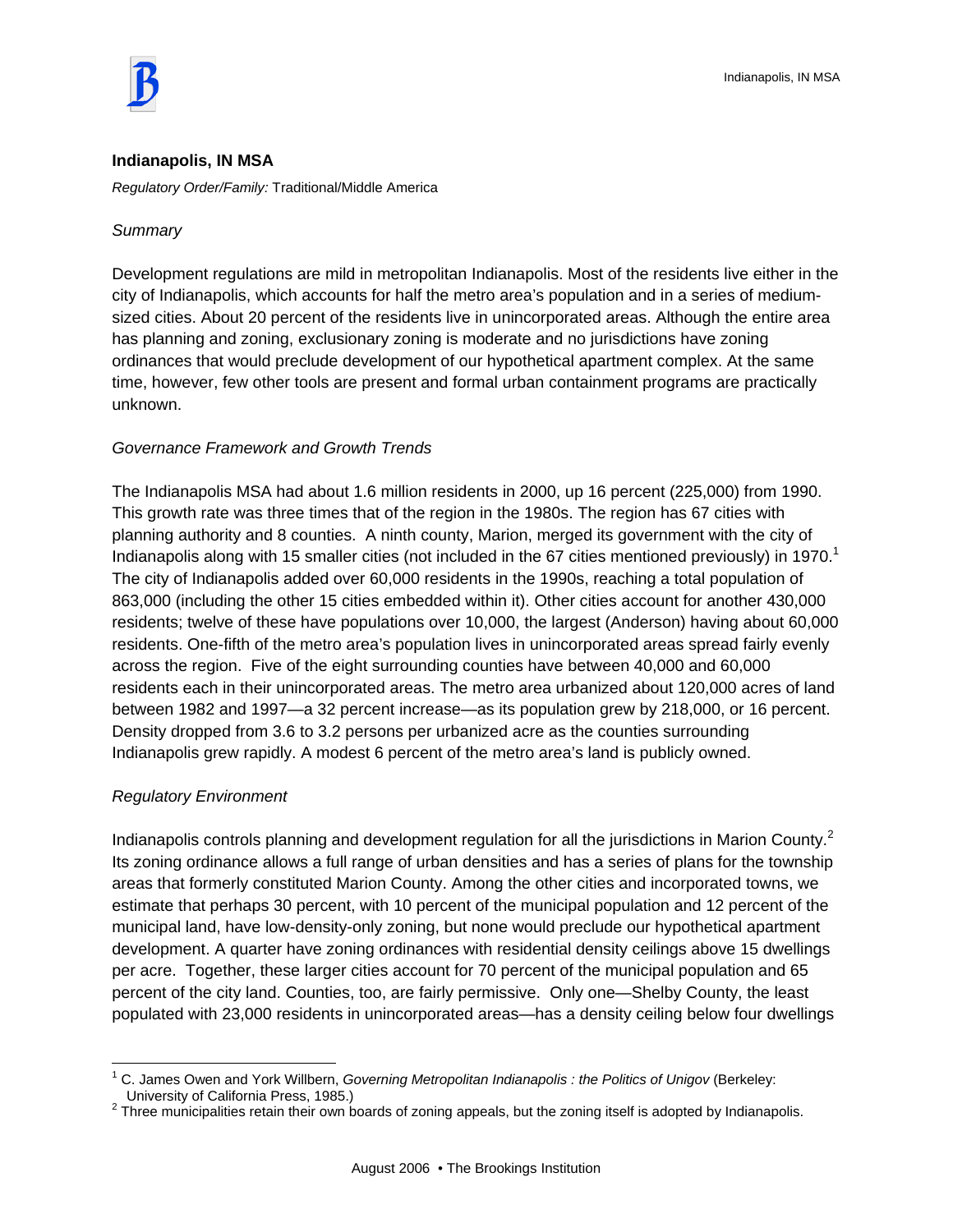

per acre. Yet even in Shelby it would be possible to build our hypothetical apartment development with a special permit.

All the jurisdictions in metropolitan Indianapolis have comprehensive plans but the other land use tools are scarce. Indianapolis itself has none of them. Three jurisdictions north of Indianapolis— Noblesville and Carmel and the town of Fishers—have adopted development impact fees, as have the cities of Anderson and Franklin. Based on these results an estimated 25 percent of all municipalities in the region with between 15 and 20 percent of the municipal population have adopted impact fees. Anderson also has a type of urban containment device. None of the counties reported an infrastructure-related growth management program, but Shelby County reports that it has a building permit cap. Only seven percent of the population lives in jurisdictions with an incentive based affordable housing program.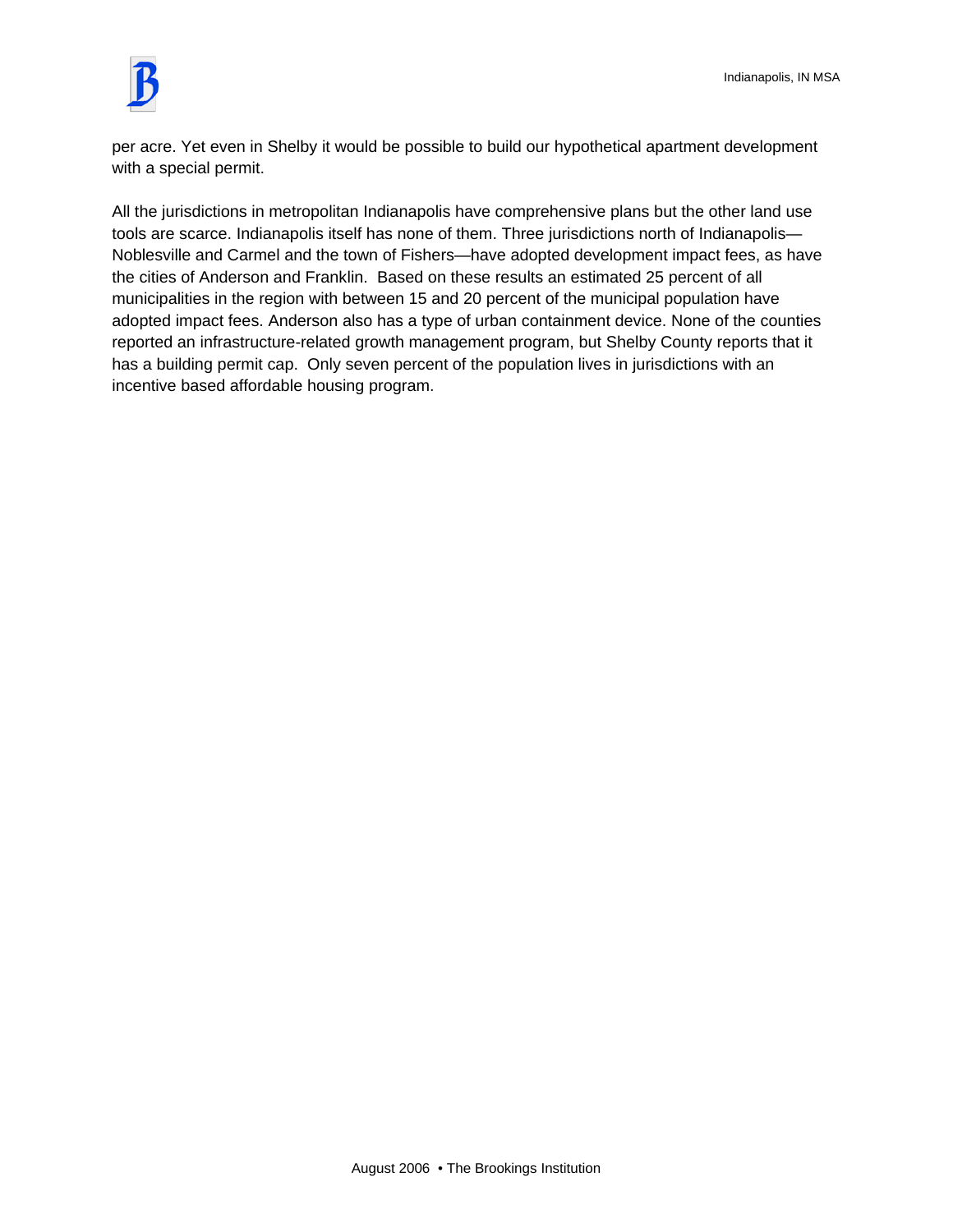

#### **Jacksonville, FL MSA**

*Regulatory Order/Family:* Reform/Growth Management

#### *Summary*

Jacksonville shares important features of other Florida metropolitan areas thanks to the state's strong growth management laws. It is completely planned and zoned, and zoning is rarely if ever used to exclude high-density development from entire jurisdictions. Infrastructure regulations are also broadly applied—developers must pay to grow or else seek out a location where there is slack capacity. Observers have noted that concurrency can help rein in sprawl, but it can also promote it if a metropolitan area has substantial areas with excess infrastructure capacity.<sup>1</sup> Jacksonville probably provides some proof of this, as—despite fast growth and strong planning—its density dropped by 10 percent between 1982 and 1997.

# *Governance Framework and Growth Trends*

Metropolitan Jacksonville had about 1.1 million residents in 2000, up 194,000 (21 percent) from 1990. The metro area is dominated by Jacksonville-Duval County, a unified government with 735,000 residents covering nearly 760 square miles. Clay and St. Johns Counties, both south of Jacksonville, are two other large two planning jurisdictions in the region, with 125,000 and 105,000 residents respectively living in their unincorporated areas. One other county and four cities had between 10,000 and 50,000 residents, and 10 other cities have fewer than 10,000 residents. This adds up to a jurisdictional matrix with very little fragmentation of general purpose government. Eleven percent of the land area is owned by government; with the state accounting for the largest share: 8 percent.

For a large, fast growing metro area with little jurisdictional fragmentation, Jacksonville sprawled considerably between 1982 and 1997. About 122,000 acres were developed, a gain of 52 percent, while population grew only 37 percent. Consequently, its density dropped almost 10 percent, from 3.2 to 2.9, in 15 years.

# *Regulatory Environment*

Florida is one of a handful of states with a strong state growth management program. The state requires all counties and cities to prepare plans and implementing regulations. A state agency reviews local plans to assure that they are compliant with state law. Substantively, the law requires local governments to assure the adequacy of public facilities to accommodate planned growth. As a consequence of this "concurrency" requirement, Florida jurisdictions almost always adopt APFOs and/or impact fees.

 $\overline{a}$ 1 James C. Nicholas and Ruth L. Steiner, "Growth Management and Smart Growth in Florida." *Wake Forest Law Review* 35,3 (Fall) (2000): 645–670.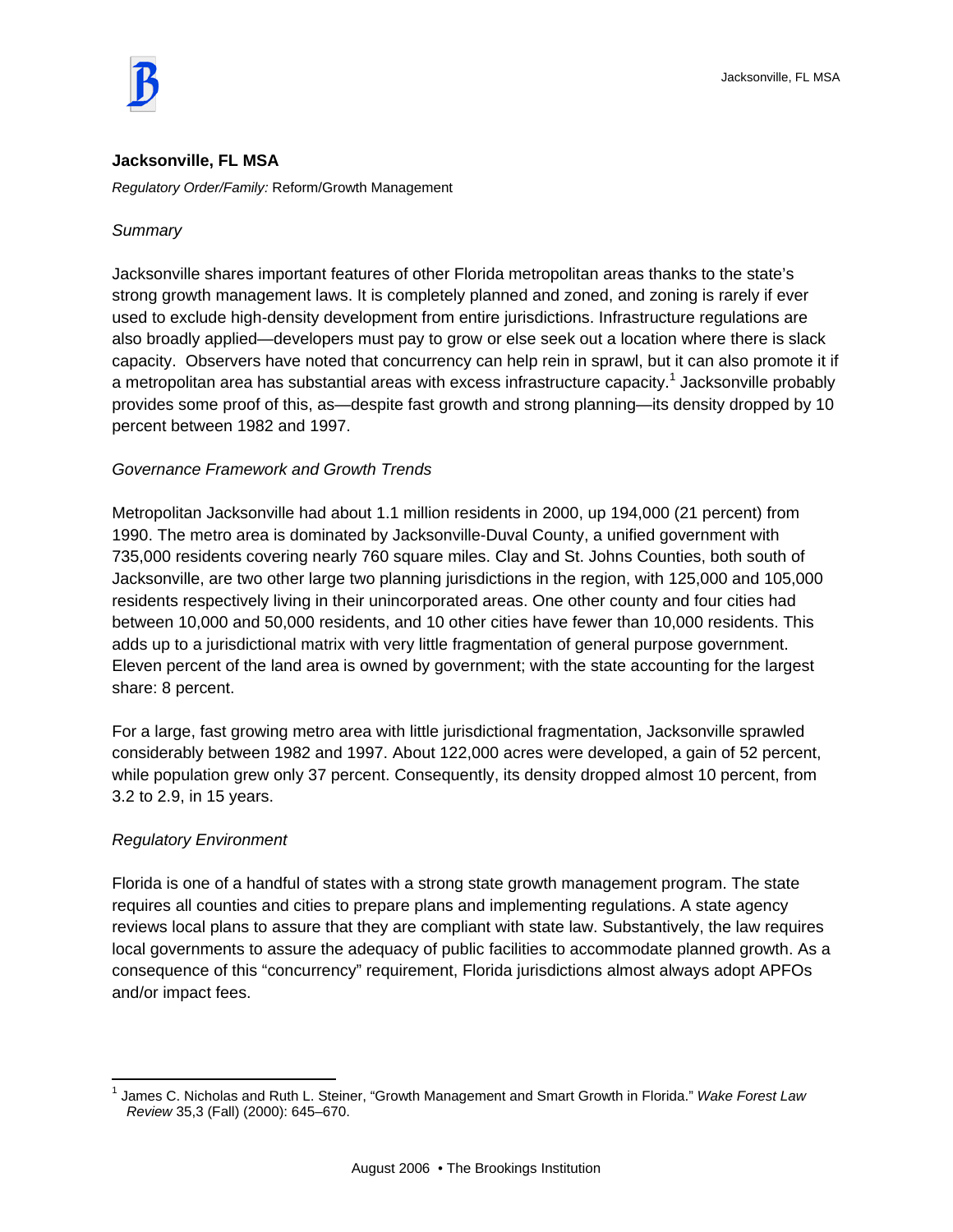

Three cities, including Jacksonville itself, and three counties responded to our survey. Although the cities represent only 19 percent of all municipalities in the region, these six jurisdictions accounted for about 95 percent of the MSA's residents and 98 percent of its land area.

Using these results and estimates based on other cities in Florida, Jacksonville is a fully zoned, fully planned metro area. Zoning is not generally used to exclude high-density development entirely from jurisdictions. No jurisdiction had low-density-only zoning, and at most (based on estimates from other Florida metros) one small city might bar apartments entirely. Two thirds of the cities have residential zoning that allows development over 15 dwellings per acre, as does one of the three counties. These tend to be larger jurisdictions, accounting together for 85 percent of the residents and 52 percent of the land area.

All the cities and counties have an APFO. Three quarters of the cities and two of the counties have impact fees as well. Two of the three counties have a containment mechanism, as do two or three (15 percent) of the small cities. About 90 percent of the cities and all the counties offer density bonuses for affordable housing. In short, growth management is pervasive, focusing intensely on the adequacy of public services but less so on explicit urban containment policy.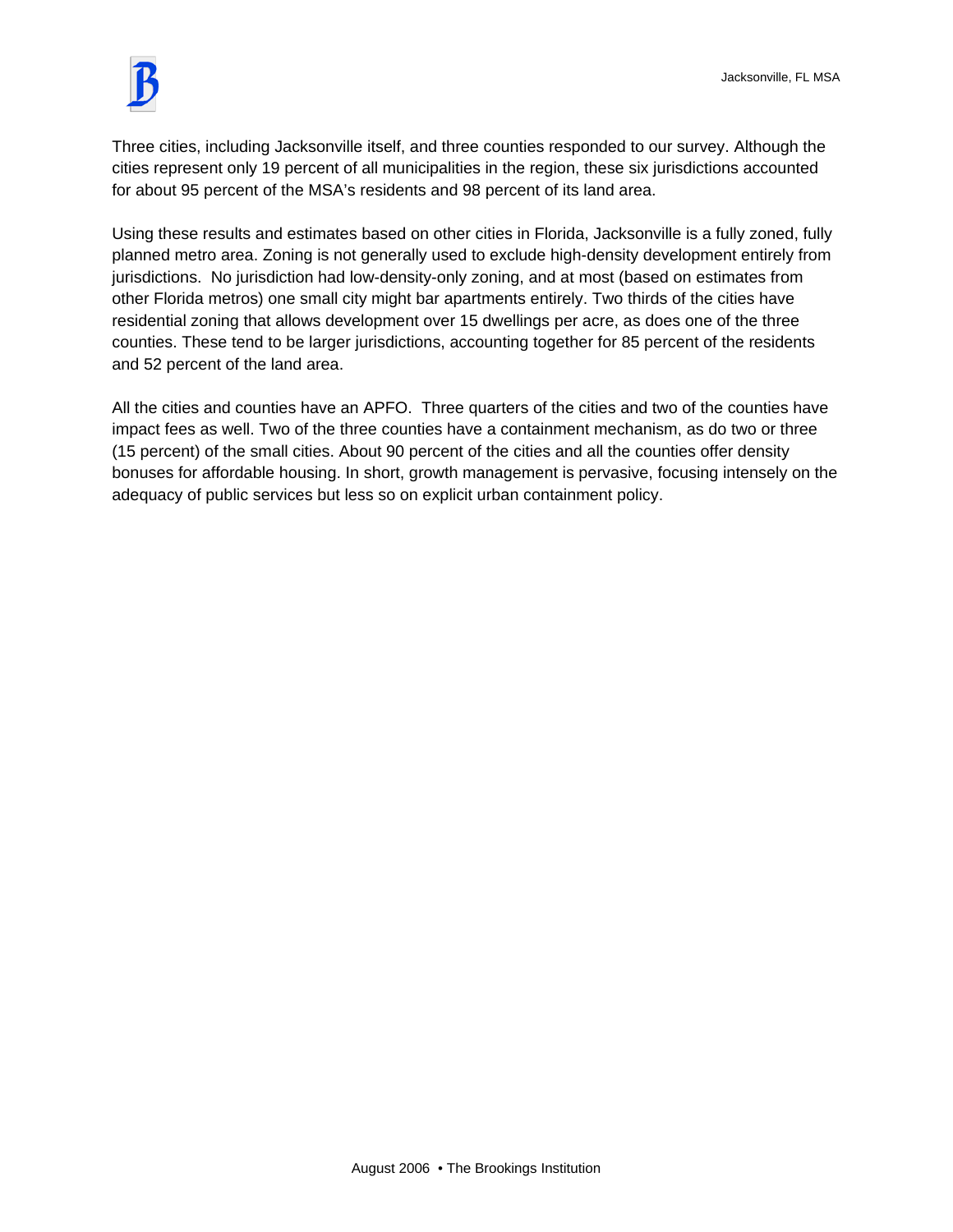

# **Kansas City, MO-KS MSA**

*Regulatory Order/Family:* Traditional/Middle America

#### *Summary*

Kansas City is a metropolitan area with two large cities and a half-dozen large suburbs at its core, all of which accommodate dense development and most of which use infrastructure-related growth management measures. However, it also has a large number of small exclusionary enclaves. Moreover, the nature of growth regulation differs between Kansas and Missouri, with stronger planning and growth management in Kansas than in Missouri, where jurisdictions run the gamut from exclusionary to accommodating.

Together, the maps of zoning and growth management in metropolitan Kansas City suggest that the region has a moderate form of urban containment. The cities at the center allow dense development. They are surrounded by counties that have either a containment program of some kind (two Missouri counties) or very low density zoning (another Missouri county and two Kansas counties). Two counties in the northwest corner of the region—Leavenworth, KS, and Platte, MO—lack these containment measures, but Leavenworth imposes impact fees and allows densities to attain over 30 dwellings per acre.

# *Governance Framework and Growth Trends*

The Kansas City MSA has 11 counties and 142 incorporated cities and villages. Four of the counties and 33 of the cities are on the Kansas side of the border, where 700,000 residents live; another million residents live on the Missouri side in 109 cities and villages and seven counties. About 90 percent of the residents in each state live in cities and villages, but the incorporated units on the Missouri side have less than half the population of those in Kansas on average (8,800 vs. nearly 20,000) and are half as large (6.7 square miles vs. 13.4 square miles). The Kansas City metropolitan area had low density in 1982—about 3.5 persons per urbanized acre—and lost density between then and 1997 as it urbanized nearly 125,000 acres of land, a 30 percent increase while its population grew only 16 percent. Density dropped much faster on the Missouri side (14 percent) than on the Kansas side (3 percent) of the metro area, so that now the Kansas side has a higher built density than the Missouri side. Kansas City, MO, grew modestly in the 1990s, while Kansas City, KS declined by a modest 2,000 residents. Only about 5 percent of the land in the metropolitan area is owned by the public sector, split roughly evenly among federal, state, and municipal governments.

# *Regulatory Environment*

The jurisdictions in metropolitan Kansas City are quite accommodating to growth, especially those in Kansas. In this regard, it can be argued that Kansas City is where the West begins and the Midwest ends. We estimate that all 33 cities on the Kansas side have zoning, but exclusionary zoning is practically unknown and none impose a maximum density below eight dwellings per acre. About three quarters of the cities allow densities to exceed 15 dwellings per acre, and none would completely disallow our hypothetical apartment development. Only about one quarter of cities on the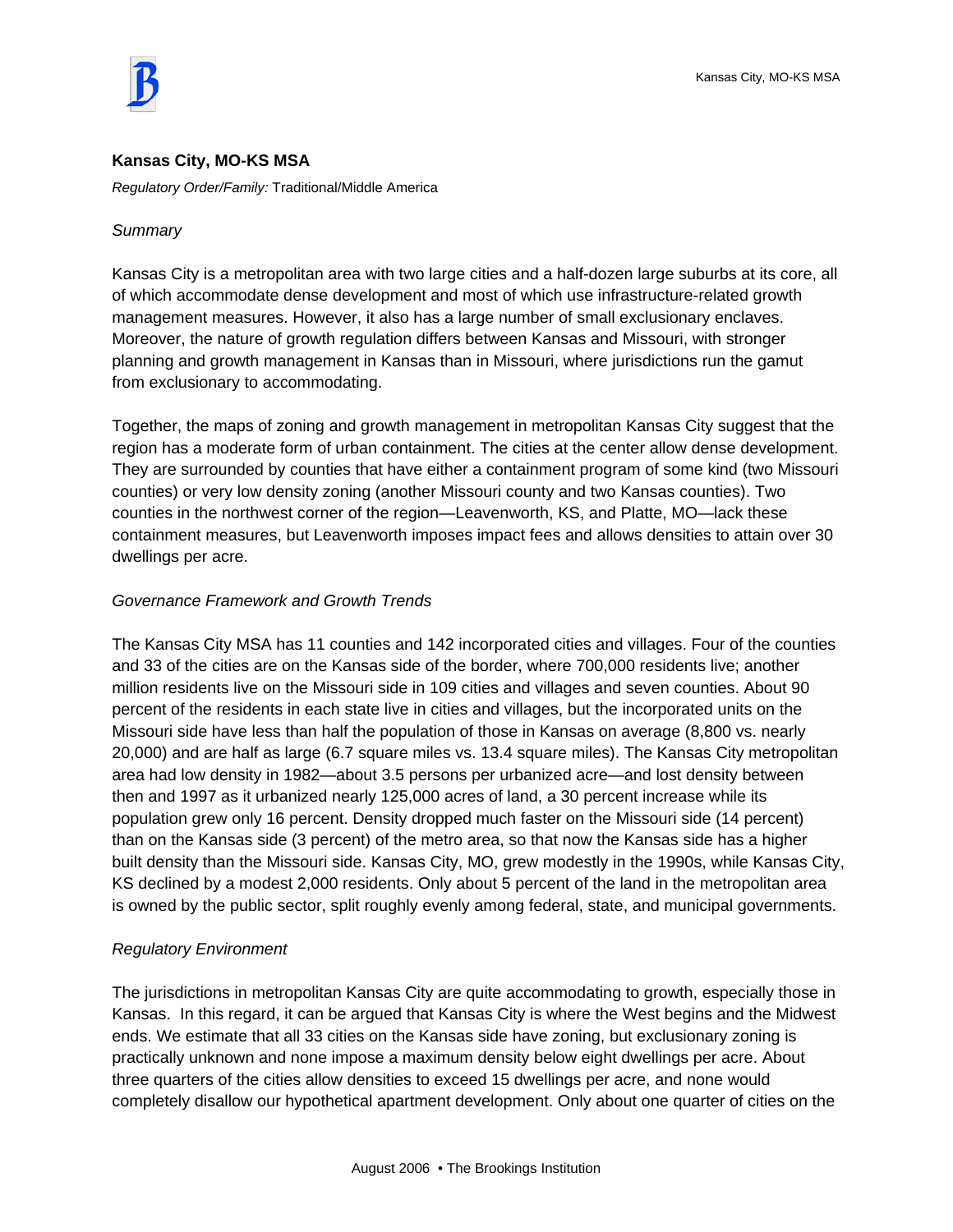

Missouri side allow densities to exceed 15 dwellings per acre. These cities are home to nearly 700,000 residents and occupy over 475 square miles of land. But about half of the total number of cities and villages on the Missouri side (with close to 100,000 residents) prohibit residential density to exceed 8 dwellings per acre. Over 40 percent of cities would bar the hypothetical apartment development entirely but most of these are small jurisdictions accounting for only about 60,000 residents and about 71 square miles of land area. About 12 percent of small incorporated Missouri municipalities lack zoning entirely. A larger share, 40 percent, lack comprehensive plans.

All four Kansas counties have zoning: three of them restrict densities to fewer than four units per acre. Two of those three would allow our hypothetical apartment development subject to a use permit. None of the Kansas counties reported having an urban containment program of any kind or an adequate public facilities ordinance and only one imposed impact fees. By contrast, on the Missouri side two of the counties had urban containment of some kind, two had adequate public facilities ordinances, and one had impact fees. At least six of the seven counties have zoning, but the zoning tends not to be exclusionary, with none of the counties barring the hypothetical apartment development and only one maintaining a zoning ordinance capping density below eight dwellings per acre.

Comprehensive planning also differs across the state line. Whereas all the cities in Kansas have comprehensive plans, only 60 percent of the Missouri cities do (many of the smaller cities and villages lack plans.) Our estimates suggest that all 11 of the counties in the metro area have comprehensive plans.

To the extent that local governments manage growth in the Kansas City metro area, they do so with measures to match it with infrastructure impacts. About 35 percent of cities use impact fees and account for nearly 1.2 million residents and 388 square miles. Two populous counties also use impact fees: Leavenworth in Kansas and Clay in Missouri. An estimated 25 cities with over 800,000 residents have adequate public facilities ordinances, as does Clay County; none of the other counties reports having an APFO. Most of the municipalities with APFOs have them in addition or complement to impact fees rather than as an alternative. Among cities, both fees and APFOs are more common on the Kansas side of the border, perhaps a function of the larger populations and the strength of planning among Kansas municipalities. Two Missouri counties have a containment program. Finally, only about 15 cities on either side of the border appear to offer any kind of regulatory incentive in exchange for a guarantee of affordable housing, but none offers a density bonus or imposes inclusionary zoning.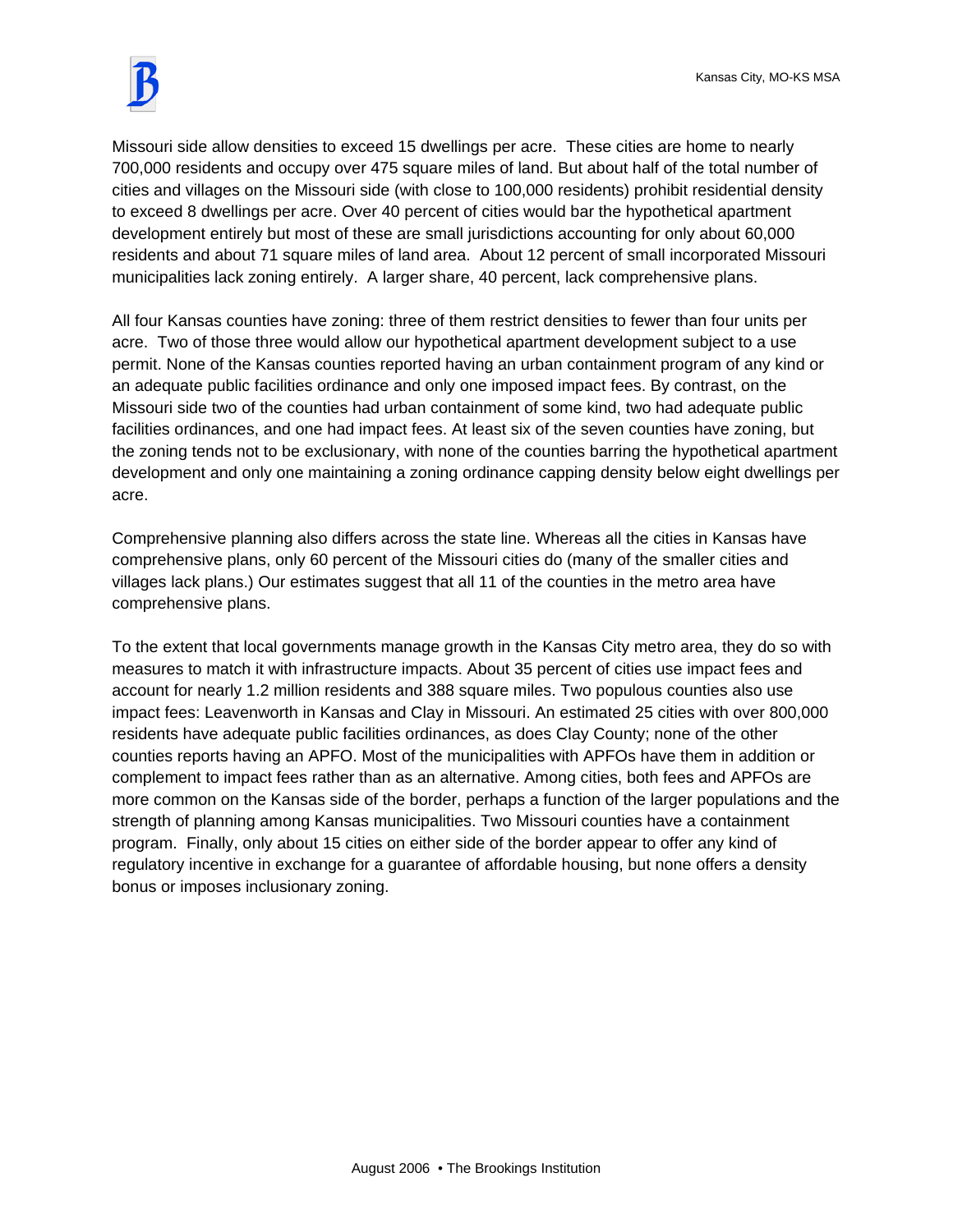

#### **Las Vegas, NV-AZ MSA**

*Regulatory Order/Family:* Reform/Containment (Nevada portion) Reform/Containment-Lite (Arizona portion)

#### *Summary*

Among the 50 largest metropolitan areas in the U.S., Las Vegas is the fastest growing, and also the fastest densifying. Its rank jumped from 41st to 10th densest between 1982 and 1997. With 90 percent of the land in public ownership, developers have economized on privately held land to accommodate a near-tripling of population between 1980 and 2000. They have been able to do so in part because of permissive municipal and county rules on high-density development. Additionally, the counties have generally favored urban containment even beyond that imposed by federal land ownership. "Pay as you grow" mechanisms, especially impact fees, have also encouraged more economical use of existing public facilities. A few small cities, straining under fast growth, have imposed permit caps, but these municipalities account for only about 2 percent of the metro area's population.

#### *Governance Framework and Growth Trends*

With an 83 percent increase in population during the 1990s (to 1.4 million residents), the Las Vegas MSA is the fastest-growing among the 50 largest. This growth has occurred mainly in the region's three large cities (the city of Las Vegas, with 480,000 residents; and Henderson and North Las Vegas, each of which has between 100,000 and 200,000 residents) and the unincorporated portions of two large counties (Clark, which surrounds Las Vegas and has 580,000 residents in unincorporated areas, and Mohave County, Arizona, with 55,000 residents in unincorporated areas). Apart from these large jurisdictions, there are 4 jurisdictions with 10,000 to 50,000 residents (4 cities and the unincorporated portion of Nye County) and 3 smaller cities.

Metropolitan Las Vegas urbanized only about 85,000 acres (50 percent increase) between 1982 and 1997 while adding over 750,000 residents (130 percent increase). This spiked the region's density ranking from 41st to 10th among the 50 largest metro areas, from 3.2 to 5.0 persons per urban acre. Topography, hyper-growth, extensive reliance on centralized infrastructure, and public land ownership have contributed to the MSA's rapid densification. It has several significant mountain ranges and relies on public sewer and water to accommodate most growth. Perhaps most importantly, less than 10 percent of the land was privately owned in 1992, with 86 percent in federal hands. Some of the federal land under the control of the Bureau of Land Management has been sold for development, but such sales are much more complex than a private transfer.

#### *Regulatory Environment*

All the jurisdictions in the Las Vegas metro area use zoning. None of them has low-density-only zoning and all would accommodate our hypothetical apartment development in at least some areas. Nine out of every ten residents lives in a municipality with a residential zone allowing at least 15 dwellings per acre. Strong federal land ownership makes it difficult to estimate the land area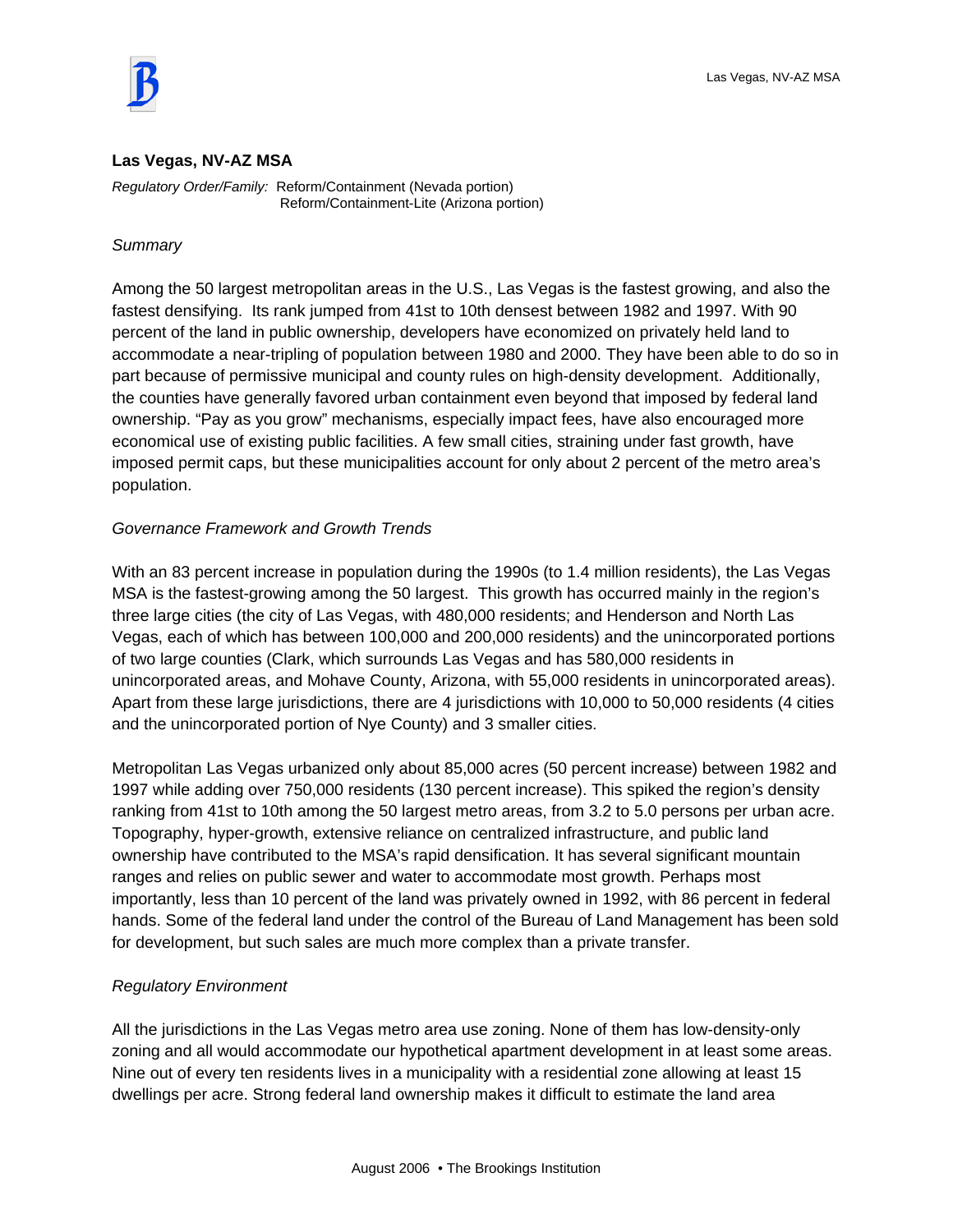

coverage in various density categories, but three quarters of the incorporated land is in cities allowing at least 15 dwellings per acre, and all the counties allow development at such densities where land is privately owned. Hence federal land ownership appears to be the main constraint on density at the jurisdictional scale, aside from the availability of infrastructure.

Planning is also ubiquitous in metropolitan Las Vegas and growth management is widespread. Two of the three counties claim an urban containment program of some kind, two use APFOs, and one has impact fees. Just under half the cities use impact fees; only one or two have an APFO. A third of cities have a containment program of some kind, and a third have permit caps. None of the counties are estimated to have imposed moratoria. We estimate that only 19 percent of the metropolitan population lives in a municipality with an incentive-based affordable housing program.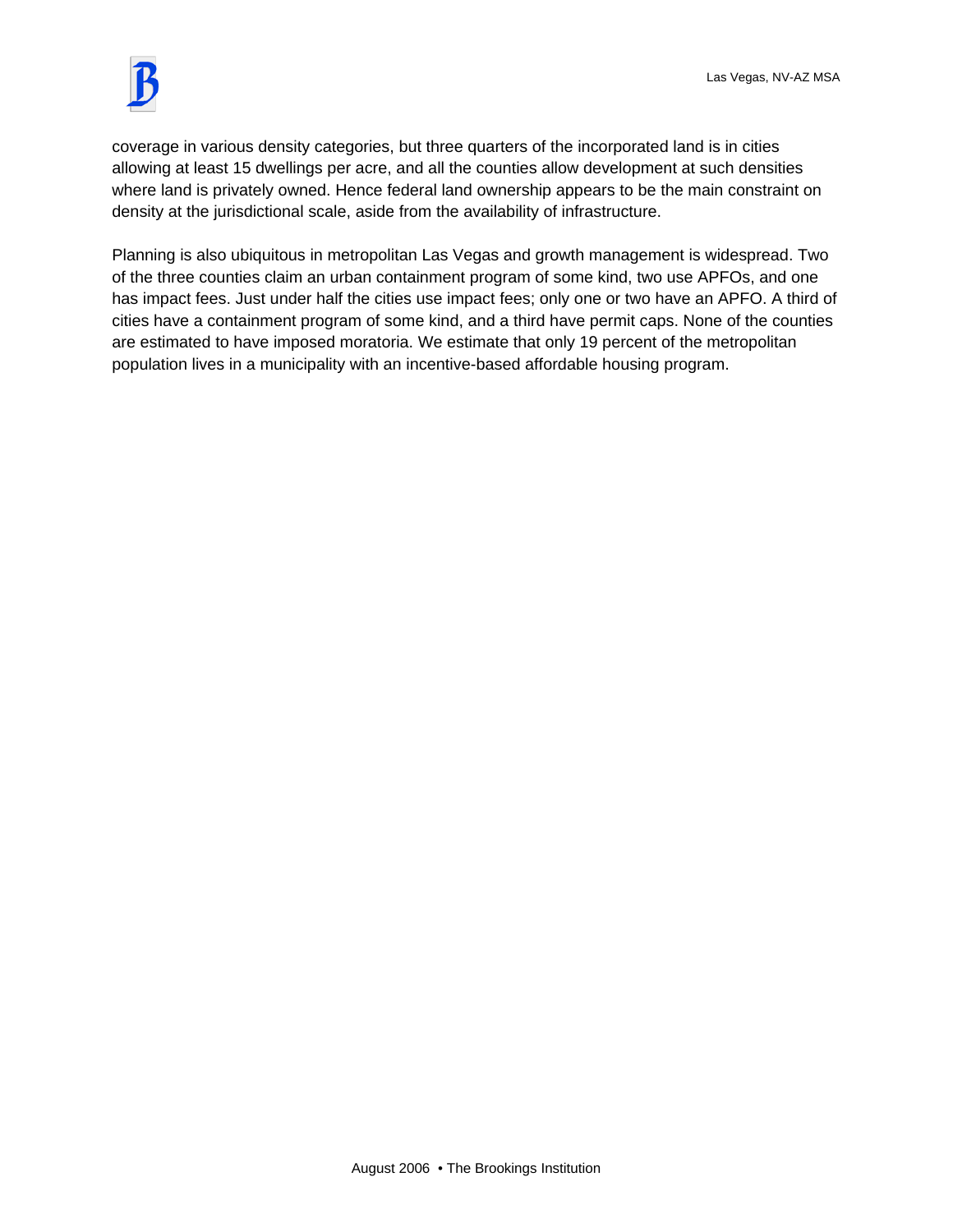

# **Los Angeles-Riverside-Orange County, CA CMSA**

*Regulatory Order/Family:* Reform/Growth Management

### *Summary*

The Los Angeles CMSA has added by far the largest number of residents of any U.S. metropolitan area in the past 25 years: over 5 million people. These residents are coming to the most densely populated major metro area in the United States, one that is hemmed in by federal land and topography and in which a large number of populous jurisdictions regulate the development process. Very few jurisdictions ban high-density housing entirely, though they may be reluctant to zone land for it. Because California limits local property taxes, the vast majority of jurisdictions demand that development pay its own way through impact fees and charges. Many cities also use APFOs. The least populous county, Ventura, differs from the rest of the CMSA in its jurisdictions' extensive use of urban containment and building permit caps. Elsewhere in the CMSA, fewer than a third of the cities and none of the counties claims a formal urban containment program, and around 10 percent of the cities and none of the counties use permit caps.

# *Governance Framework and Growth Trends*

The Los Angeles-Riverside-Orange County CMSA is the nation's second most populous, with 16.4 million people in 2000, up 13 percent (1.8 million residents) in the 1990s and 42 percent (4.9 million residents) between 1980 and 2000. To put this 20 year growth into perspective, it exceeds the total population in 2000 of all but nine U.S. metropolitan areas, including Houston, Atlanta, and Miami; it also exceeds the 2000 population of 29 states. And if the new residents between 1990 and 2000 alone lived in a metro area of their own, it would be the nation's 24th most populous. Within the CMSA, there are 4 PMSAs: Los Angeles, with 9.5 million residents; Riverside-San Bernardino, with 3.2 million; Orange, with 2.4 million; and Ventura, with 750,000. Los Angeles and Riverside-San Bernardino both grew by about 660,000 residents in the 1990s, meaning that Los Angeles County grew by 7 percent and the Riverside-San Bernardino PMSA about 26 percent. Orange County grew by 440,000 (18 percent), and Ventura by 85,000 (13 percent).

Los Angeles is a region dominated by extensive and populous jurisdictions. In all, it has 179 cities and 5 counties. The Los Angeles CMSA had 77 cities in 2000 with at least 50,000 residents; Los Angeles itself registered 3.7 million residents that year. Four other cities—Long Beach, Anaheim, Santa Ana, and Riverside—had between 250,000 and 500,000 residents, and 29 cities had between 100,000 and 200,000 residents. Another 43 cities had between 50,000 and 100,000 residents, 84 between 10,000 and 50,000, and just 18 under 10,000. Counties control land use in their unincorporated areas. Los Angeles County has just under 1 million residents living in unincorporated areas, Riverside and San Bernardino between 250,000 and 500,000 each, Orange about 170,000, and Ventura about 93,000.

The Los Angeles metropolitan area owes it reputation for growth more to the scale of land development than for its low density. Just over 400,000 acres of land were developed in the CMSA between 1982 and 1997, a seemingly massive number. But for every one of these new acres of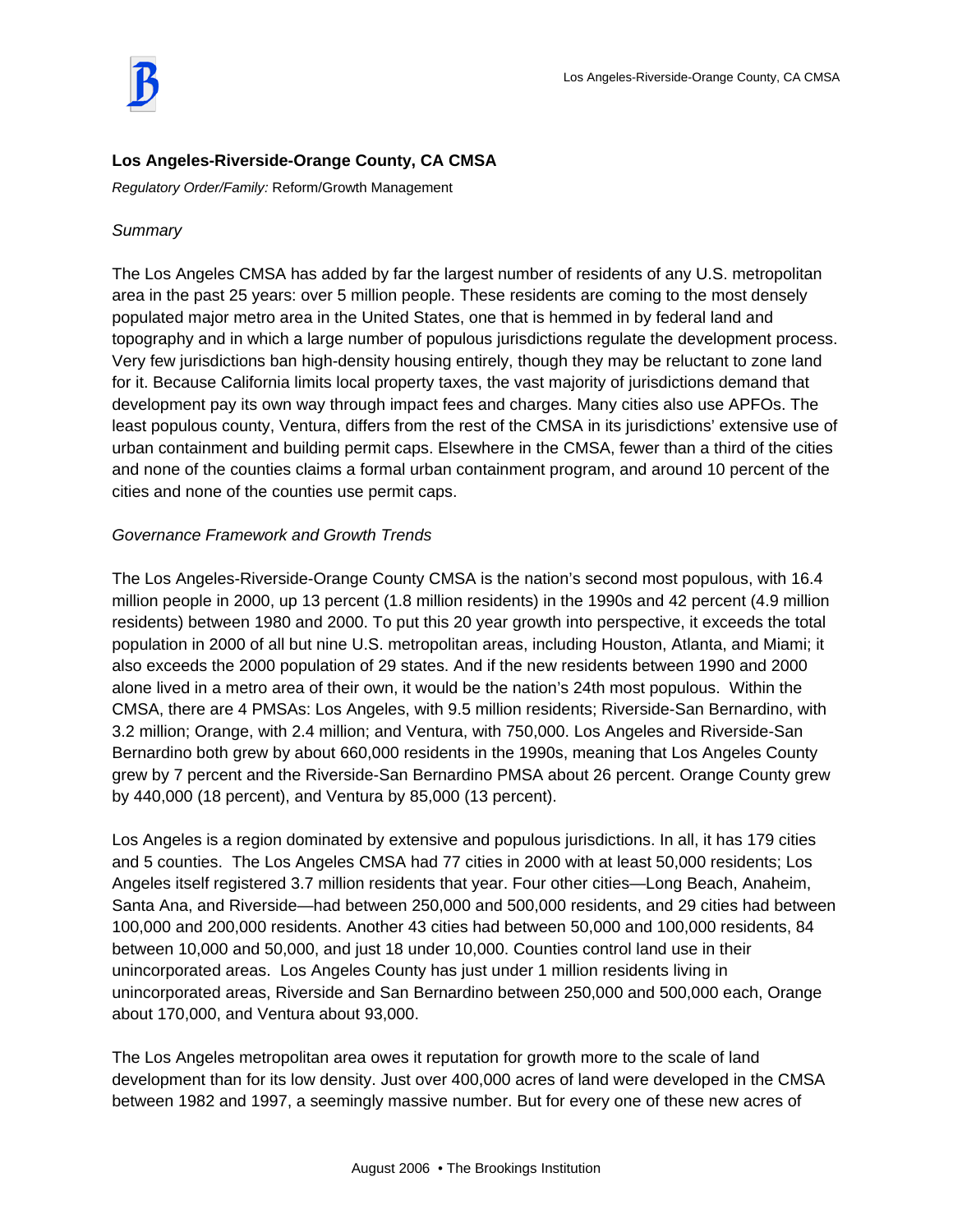urban land, the region added 9.1 new residents, the most efficient consumption of land in the U.S. Only three other metro areas (Las Vegas, Phoenix, and Honolulu) urbanized land at over 8 new residents per new urban acre, and only five at between 7 and 8. The Los Angeles CMSA urbanized only two thirds of the land that Atlanta did and less than 80 percent of what the New York CMSA did. Had Los Angeles urbanized land at the rate that the Boston metro area did between 1982 and 1997, it would have urbanized 3 million new acres, nearly twice as much as had been urbanized in the metro area's entire history up to 1982.

Geography and federal land ownership clearly contribute to metropolitan Los Angeles' recent development density. The region is crossed by several steep mountain ranges running both eastwest and north-south and bounded by the Pacific Ocean on the west. Furthermore, two thirds of the land is in public ownership, most of it federal land under the control of the Bureau of Land Management, National Forest Service, Department of Defense, and National Park Service. And a substantial amount of the undeveloped private land contains endangered species that require undisturbed habitat and brings developers to the bargaining table with federal agencies and local governments.<sup>1</sup>

In addition, a very large share of the Los Angeles area's recent growth has been from international migration and from the children of immigrants. Both culture and resources lead immigrants to accept and live in high-density housing in the U.S. more readily than do native-born residents.

# *Regulatory Environment*

We received responses to our survey from 91 cities and all five counties. The survey accounts for only 72 percent of the CMSA's population, but it takes in over half the cities and is therefore an excellent basis for estimates of non-respondents' land use framework.

The Los Angeles metro area is entirely zoned. Low-density-only zoning is extremely rare, practiced by perhaps 3 percent of jurisdictions, all of them very small cities accounting for a vanishing fraction of the regional population and land area. About 5 percent of the jurisdictions with 3 percent of the land area would bar our hypothetical apartment development. Consistent with the region's prevalent high density, nearly 90 percent of the jurisdictions have a residential density category that would allow development at over 15 dwellings per acre, and these account for 97 percent of the population. The cities and counties differ very little in the maximum density permitted by their zoning, although the counties tend to use low-density zoning much more broadly than cities do.

As required by California law, all the jurisdictions have general (comprehensive) plans save for a small handful that are in the process of completing them. Growth management measures are also widespread in the CMSA, especially those connected with infrastructure provision. Because Proposition 13 forced local governments to stop relying on property taxes for most infrastructure investment, over 85 percent of the cities and all the counties use development impact fees of some

 $\overline{a}$ 1 Jennifer Wolch and others, "Los Angeles; Region by Design," in *Sunbelt/Frostbelt: Public Policies and Market Forces in Metropolitan Development*, J.R. Pack, ed. (Washington: Brookings, 2005).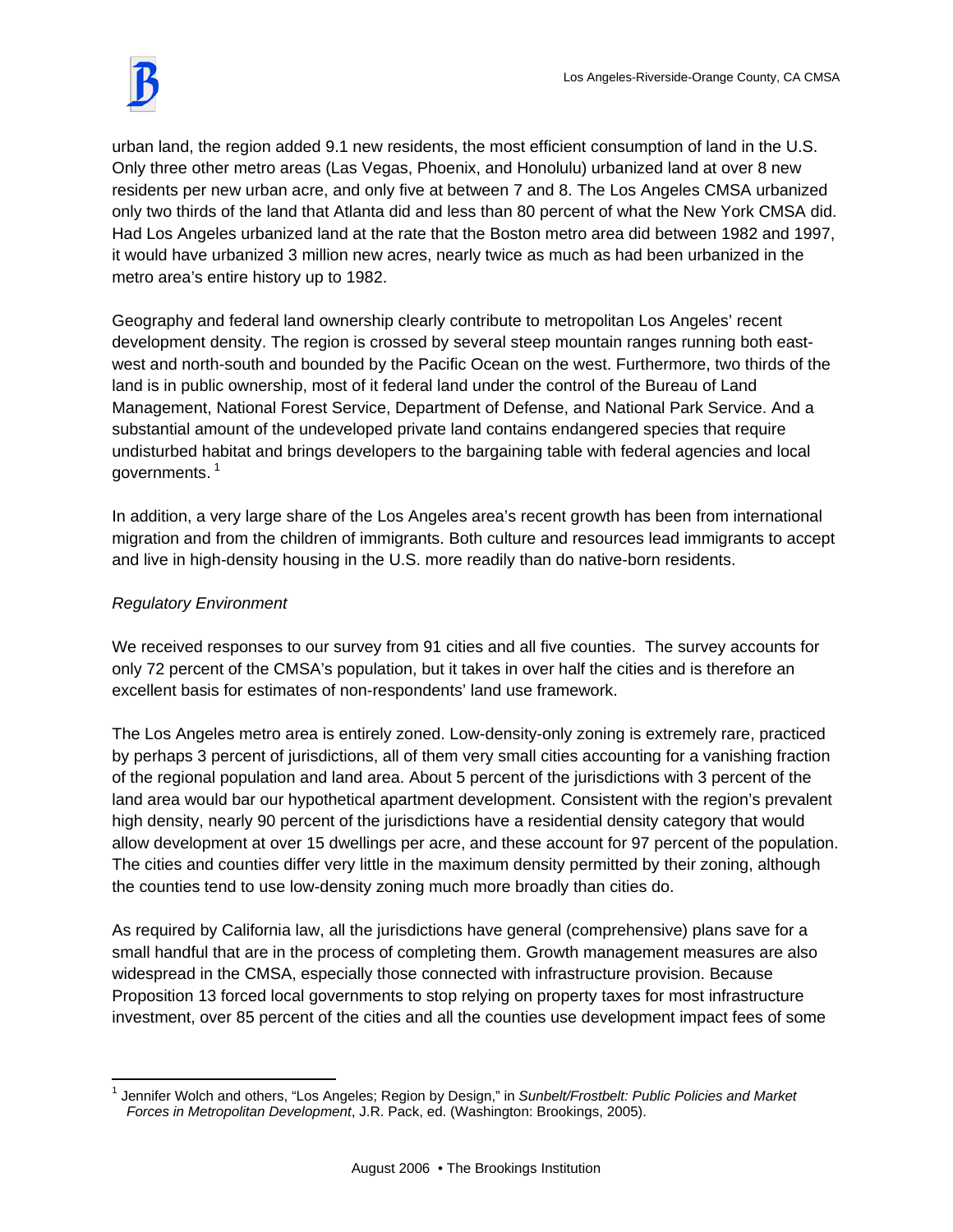$\overline{a}$ 

kind.<sup>2</sup> In addition, an estimated 40 percent of the cities use APFOs, but we did not receive responses from enough counties on the APFO question to generalize about their APFO adoption. Consistent with California laws requiring local governments to offer affordable-housing density bonuses, most of the cities and counties also report that they provide for a density bonus, and many report a series of other incentives and investment programs to encourage affordable housing.

Other land use measures vary by jurisdiction type and geography. Ventura County is strongly growth controlled; the county and most of the cities use growth boundaries, and 42 percent of the cities have permit caps. Over 90 percent of the residents live in contained jurisdictions, and 55 percent live in jurisdictions with permit caps. Outside Ventura County, however, the metro area has only modest levels of deliberate urban containment, with none of the counties and about 30 percent of the cities claiming a deliberate containment measure. Cities outside Ventura County also rarely use permit caps, with estimates ranging from 7 percent of cities in Los Angles-Long Beach to 13 percent in Orange County. None of the counties has a permit cap.

 $2$  San Bernardino County reported not having impact fees, yet a review of its development code reveals that it does use impact fees for drainage, transportation, and recreational facilities that are calculated on the basis of area plans rather than countywide. See: County of San Bernardino, "Development Code: Division 11, Public Facilities Planning," (San Bernardino, 2006). Available at http://www.co.san-bernardino.ca.us/landuseservices/devcode.htm.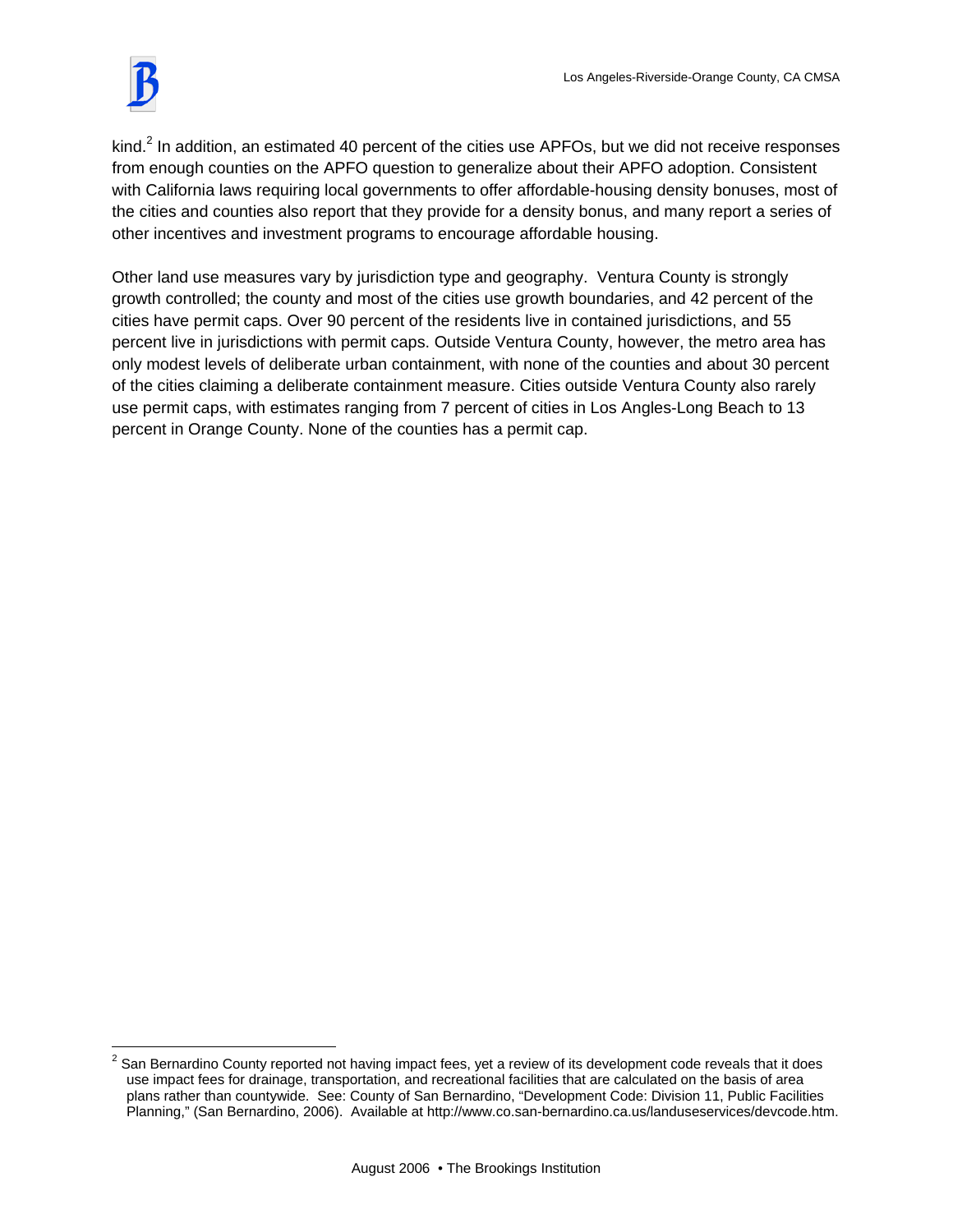#### **Louisville, KY-IN MSA**

*Regulatory Order/Family:* Traditional/Middle America

# *Summary*

In the Louisville metropolitan area, the consolidated center city (which merged with Jefferson County in 2002) accounts for nearly 70 percent of the residents and dominates land use discussions. Before the consolidation, the region sprawled rapidly with developed land increasing by over 60 percent on the Kentucky side of the Ohio River. Most of the development occurred in smaller cities and unincorporated portions the former Jefferson County. This will be an interesting metro area to watch, with vastly expanded capacity at the region's core to manage growth in the expansive consolidated city of Louisville.<sup>1</sup> It is conceivable that this expanded capacity will allow Louisville to soak up more of the region's growth in the next decade, and that planning will help mitigate the declining density. But the counties in both Indiana and Kentucky are still quite accommodating to moderate- to lowdensity residential development in unincorporated areas while techniques such as impact fees and urban containment are nearly absent.

# *Governance Framework and Growth Trends*

The Louisville MSA had just over a million residents in 2000, up about 75,000 (8 percent) from 1990. It straddles the Ohio River, taking in six counties and 37 cities in Kentucky and Indiana. The number of jurisdictions dropped dramatically after the merger in 2002 of all the cities, including Louisville, in Jefferson County into one consolidated government with nearly 700,000 residents. No other jurisdiction exceeds a population of 40,000.

The developed land area of metro Louisville grew by 50 percent, from 21,250 acres in 1982 to 31,770 in 1997 while the population grew by an estimated 50,000, or 5 percent. As a consequence, density dropped from about 4.5 to 3.2 persons per urbanized acre. The Indiana side has lower densities at about 2.2 persons per acre in 1997, compared to 3.6 for the Kentucky side. About 9 percent of the land was publicly owned in 1992, with the state and federal governments controlling most of that land.

# *Regulatory Environment*

The Kentucky side of the metropolitan area is dominated by the city of Louisville, which accounts for nearly 700,000 of the 800,000 Kentucky residents. None of the other 15 cities have even 10,000 residents, and 10 have fewer than 2,000.

We estimate based on results from the Cincinnati metropolitan area that all the jurisdictions in the Kentucky portion have comprehensive plans. The city of Louisville has a wide range of permitted residential zoning classifications. Based on results from the Cincinnati metropolitan area, we

 $\overline{a}$ <sup>1</sup> For more on the consolidation, see: "Beyond Merger: A Competitive Vision for the Regional City of Louisville," (Washington: Brookings, 2002). Available at http://www.brookings.edu/es/urban/issues/abstract.htm.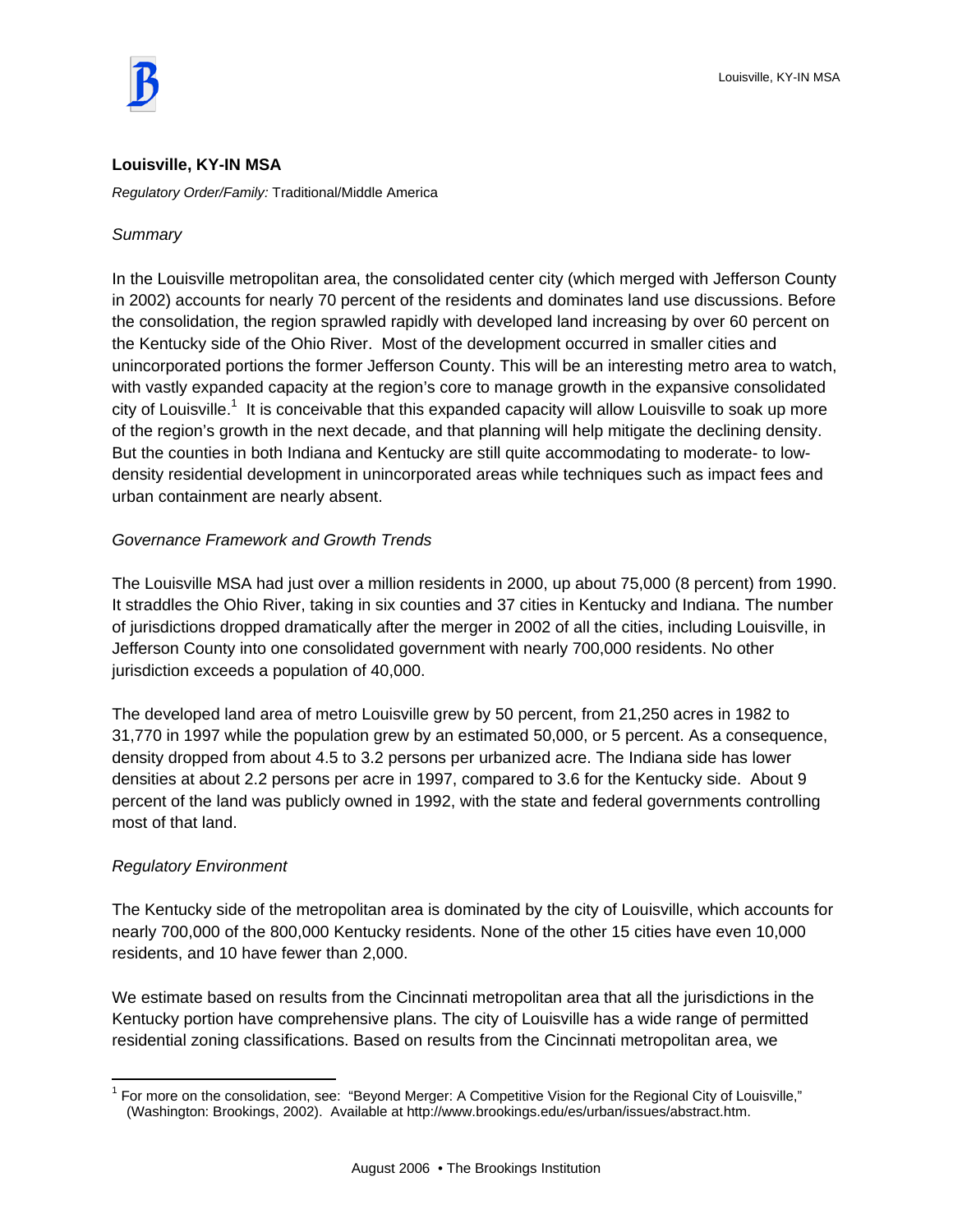$\overline{a}$ 

estimate that one or two of the smallest Kentucky cities in the region (which were not surveyed) probably did not have zoning. If the results from the Cincinnati metro area are a reasonable indication of zoning in the other 15 cities, only one or two would be likely to exclude our hypothetical apartment development entirely, and between seven and 10 would have a zone allowing at least 15 dwellings per acre. The two Kentucky counties (Oldham, to the north, and Bullitt, to the south), have zoning, according to our survey and web searches; Oldham County is more permissive, with zones that would hypothetically allow between 15 and 20 dwellings per acre when sewers are available. $2^2$ 

On the Indiana side of the metropolitan area, the picture is somewhat different. Based on state statutes and results from other Indiana metro areas, we estimate that all the cities and counties have plans and zoning. We would not estimate that any of the Indiana cities would exclude our hypothetical apartment development. The two Indiana counties that responded to our survey both allow fewer than 8 dwellings per acre, with lower permitted density in Floyd County, which is closer to downtown Louisville. We did not receive a response from Clark County, Indiana, but news accounts suggest that it is feeling growth pressure from a very simple zoning ordinance allowing minimum lot sizes of 9,600 square foot lots anywhere where sewers exist and of one acre elsewhere.<sup>3</sup>

Other growth-related land use tools are practically absent from the Louisville metro area. Only the city of New Albany, Indiana, just north of Louisville, indicated that it had any measures: it uses impact fees and has a containment program. Almost one-third of the metropolitan population lives in jurisdictions with an incentive based affordable housing program.

<sup>&</sup>lt;sup>2</sup> Oldham did not respond to the survey, this information is from the county's on-line zoning ordinance. "Oldham County Comprehensive Zoning Ordinance," (LaGrange, KY, 2005). Available at http://199.72.81.162/property/public-doc-pdfs/Zoning%20Regulations.pdf.

<sup>&</sup>lt;sup>3</sup> Alex Davis, "Proposed Changes to Clark Zoning Codes Now in Limbo," Louisville Courier-Journal, on-line edition, December 14, 2004. Available at http://www.courier-journal.com/localnews/2004/12/14in/B1-clark1214-7720.html.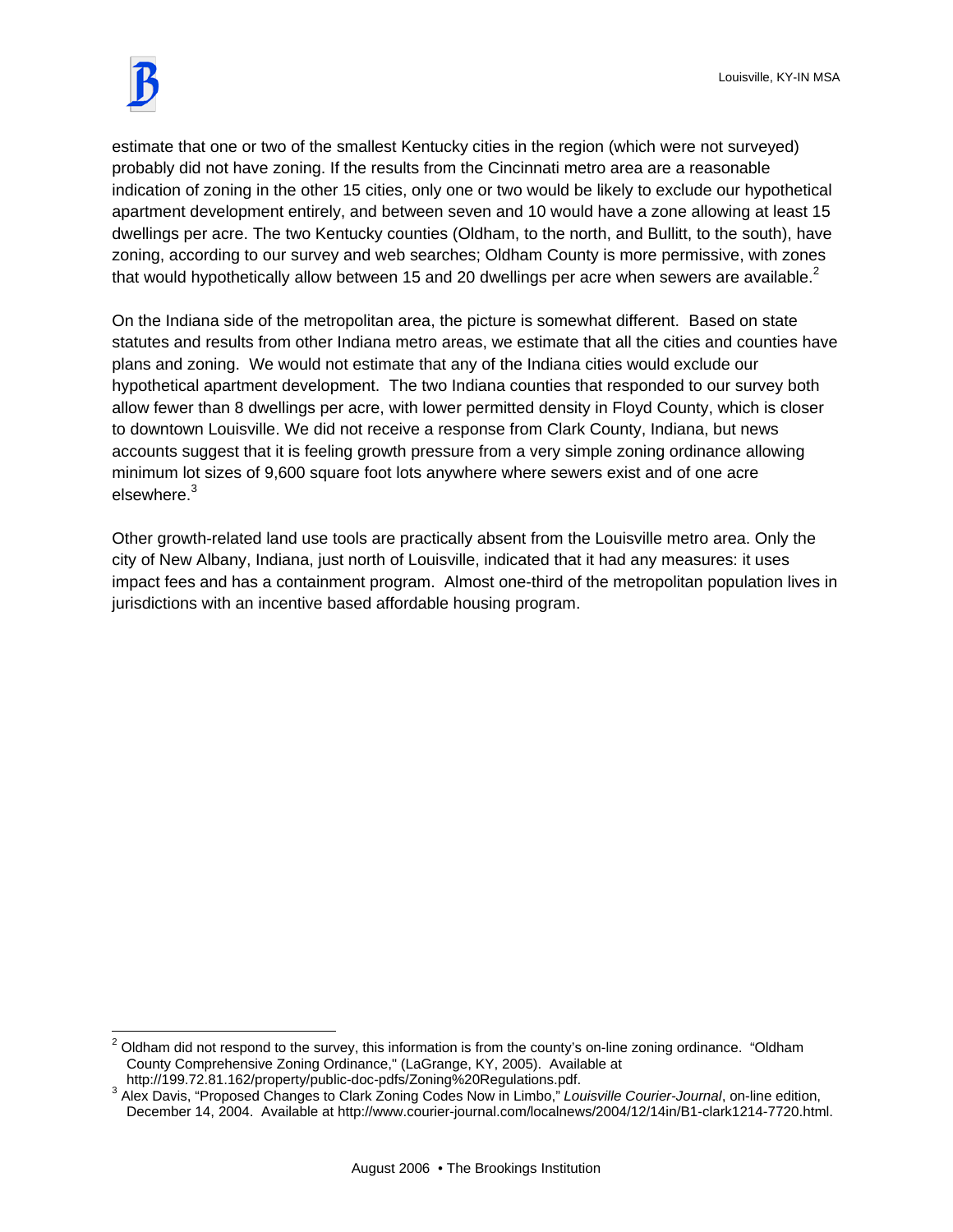

#### **Memphis, TN-AR-MS MSA**

*Regulatory Order/Family:* Reform/Containment

#### *Summary*

Based on limited responses to the survey, it appears that metropolitan Memphis has the makings of a new growth management system. There is little exclusionary zoning in the region; to the contrary, most of the cities and counties have zoning ordinances that are accommodating to higher-density development. In addition, a series of mechanisms in the Tennessee portion of the metropolitan area are setting the region up to match growth more closely with infrastructure capacity. The Tennessee cities have urban growth boundaries (UGBs) to help them plan more orderly annexation, and many of the cities also impose impact fees. But comprehensive planning is not universal. This system, especially the UGBs, was adopted after 1997, the last year for which sprawl measurements are available. It therefore remains to be seen whether incipient growth management can slow the sprawl that caused Memphis to slide from the 27th densest to the 40th among the 50 largest metropolitan areas between 1982 and 1997.

# *Governance Framework and Growth Trends*

The Memphis MSA had about 1.1 million residents in 2000, up 13 percent (130,000 residents) from 1990. It takes in 43 cities and five counties in Tennessee, Arkansas, and Mississippi, with one county each in Arkansas and Mississippi and the other three in Tennessee. Only Memphis itself, with 650,000 residents in 2000, and Shelby County, with 118,000, had more than 50,000 residents in 2000. Three counties and 8 cities had between 10,000 and 50,000, and the remaining 34 cities and one county had fewer than 10,000 residents. Only 6 percent of the land in the MSA is owned by a public agency.

About 130,000 acres were urbanized in Memphis between 1982 and 1997, a 58 percent increase while the region's population grew by just 15 percent. As a consequence of this rapid development, density in the region dropped from a comparatively high 4.3 people per acre (27th most dense among the top 50 metros) to just 3.1 people per acre (40th most dense).

# *Regulatory Environment*

We received responses to our survey from only six cities (14 percent of all municipalities), not including Memphis, and three counties (60 percent), which did not include Shelby County. Four of the cities were in Tennessee, with one in each of the other two states; all three counties were in Tennessee. Together, these jurisdictions account for 29 percent of the population and 51 percent of the land area. Our estimates, which are based on results from both Memphis and Nashville, must therefore be taken with some caution since they lack information from the region's two largest units of government. Furthermore, because we had very limited responses from small jurisdictions, we did not estimate the land use regulations for 32 municipalities and 2 counties, meaning that our metropolitan tallies do not account for about over 1100 square miles of land with nearly 100,000 residents in 2000.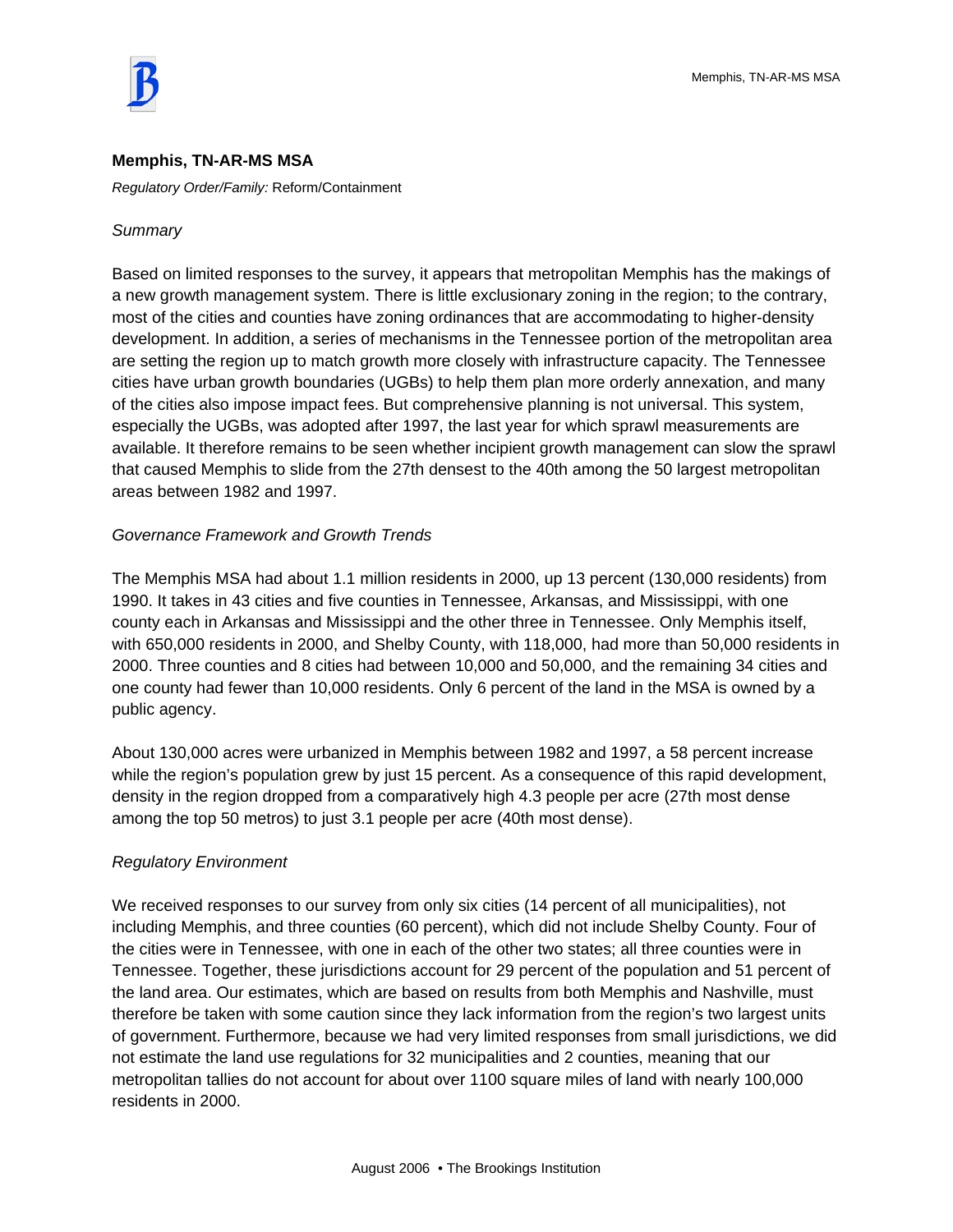

The results suggest that Memphis is completely zoned, but that exclusionary zoning is rare. Perhaps 10 percent (four or five) of the municipalities and one or two of the counties have low-density-only zoning. The same set of counties, but only two or three cities, would not permit construction of our hypothetical apartment complex. The cities do not generally support high density either, however. Perhaps 10 percent have a residential density ceiling above 15 dwellings per acre. The balance of the counties (three or four) allow at least 15 dwellings per acre. Because larger cities tend to be more accommodating, about three quarters of residents live in jurisdictions in which residential density may exceed 15 dwellings per acre, and because counties also allow higher densities, two thirds of the land area is also in jurisdictions with higher-density zoning.

Tennessee law requires the development of urban growth boundaries as components of city annexation plans. As a consequence, all the Tennessee cities claimed to have a UGB, but only one of the three county respondents reported one. In addition, a majority (60 percent) of the Tennessee cities and one or two of the four counties are estimated to have impact fees, and 20 percent of cities have APFOs. An estimated 83 percent of the municipalities in the metro area have comprehensive plans; not all the Tennessee cities have adopted comprehensive plans, even though they all have UGBs of some kind. One or two cities in the region and one of the counties have an incentive based affordable housing program.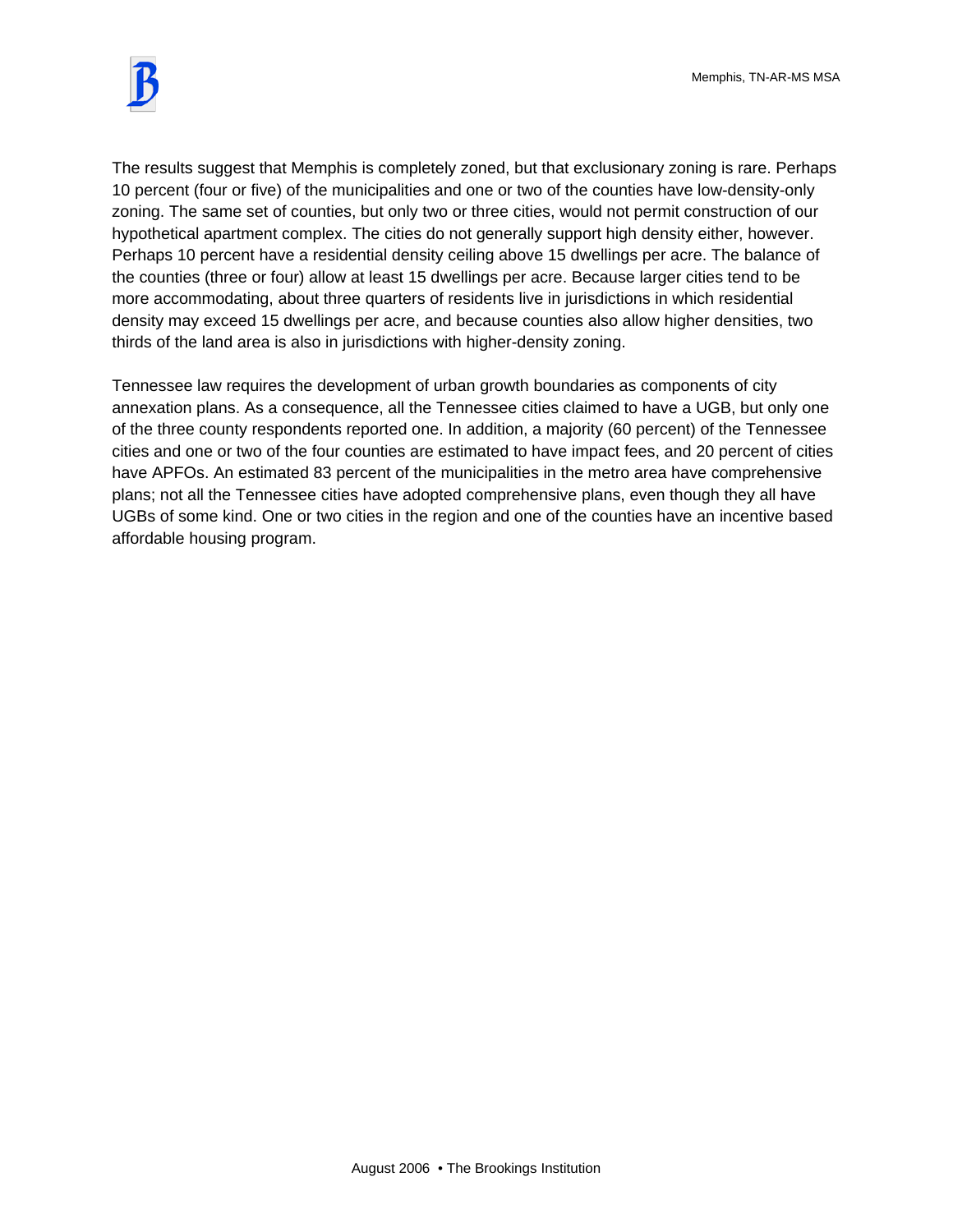

# **Miami-Fort Lauderdale, FL CMSA**

Regulatory Order/Family: *Reform/Growth Management* 

# *Summary*

Miami is a prototypical growth management region in a growth management state. It has strong urban containment imposed by a combination of public land ownership, coastlines, and public policies. Its jurisdictions use a wide array of measures to assure infrastructure capacity, while generally accommodating high-density development. They also widely employ incentive measures to deliver affordable housing.

#### *Governance Framework and Growth Trends*

The Miami-Fort Lauderdale CMSA grew by 21 percent in the 1990s from 3.2 million to 3.9 million residents. The CMSA has 59 cities, 19 of which had over 50,000 residents in 2000 and 6 of which had over 100,000, with Miami (360,000 residents) and Hialeah (226,000) standing out as the largest municipalities. The unincorporated portion of Miami-Dade County, with over 1 million residents, is the most populous part of the metro area, and Fort Lauderdale's Broward County includes over 100,000 residents in its unincorporated areas.

Hemmed in on the east by the Atlantic Ocean and on the west by the Everglades, metro Miami is one of the least sprawling regions in the United States. It was second only to New York in 1982, with 7.9 people per urbanized acre, and second only to Los Angeles in 1997, with 7.7 people per urbanized acre. Only 40 percent of the land area is privately owned; 30 percent is owned by state government, 21 percent by federal agencies, and 7 percent is tribal trust land. Large shares of foreign-born and elderly residents also contribute to the region's relatively compact development pattern, since both of these populations tend to live at higher densities than native-born people and younger households.

# *Regulatory Environment*

We received responses from 27 cities (44 percent) and Miami-Dade County, but not from Broward County. These responses account for 80 percent of the CMSA's population and 69 percent of its land area.

Based on these results, it appears that metropolitan Miami is a fully zoned and planned region, at least in areas not under federal or tribal control. It is also a region that, consistent with its development patterns, accommodates density. Only a few small cities practice low-density-only zoning, and over 75 percent—with 85 percent of the land area—allow development to exceed densities of 15 dwellings per acre. Only around 10 percent of the jurisdictions—all of them small municipalities—would bar our prototype apartment development. Two thirds would allow the development in at least some zones as of right.

Like all of Florida, Metro Miami operates under state growth management rules that require comprehensive planning and mandate concurrency between development and infrastructure.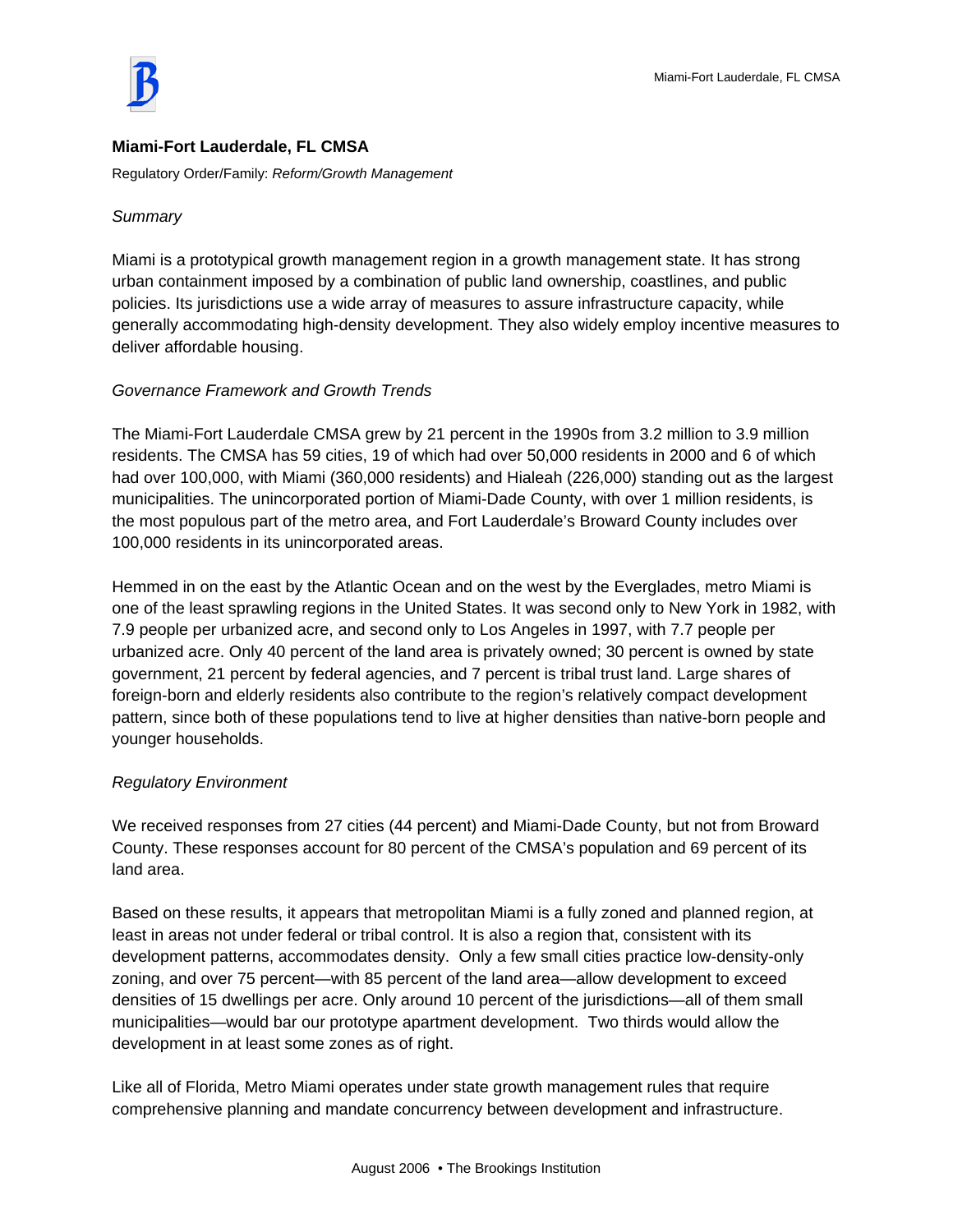

Consequently, over 90 percent of the jurisdictions have an APFO and over 80 percent have impact fees of some kind. In addition, Miami-Dade County has a formal urban containment measure, as do an estimated 17 percent of the municipalities. Permit caps are not used in the CMSA, but about 5 percent of jurisdictions have imposed moratoria. Finally, about 35 percent of the jurisdictions with over 75 percent of the residents report using an incentive based affordable housing program of some kind.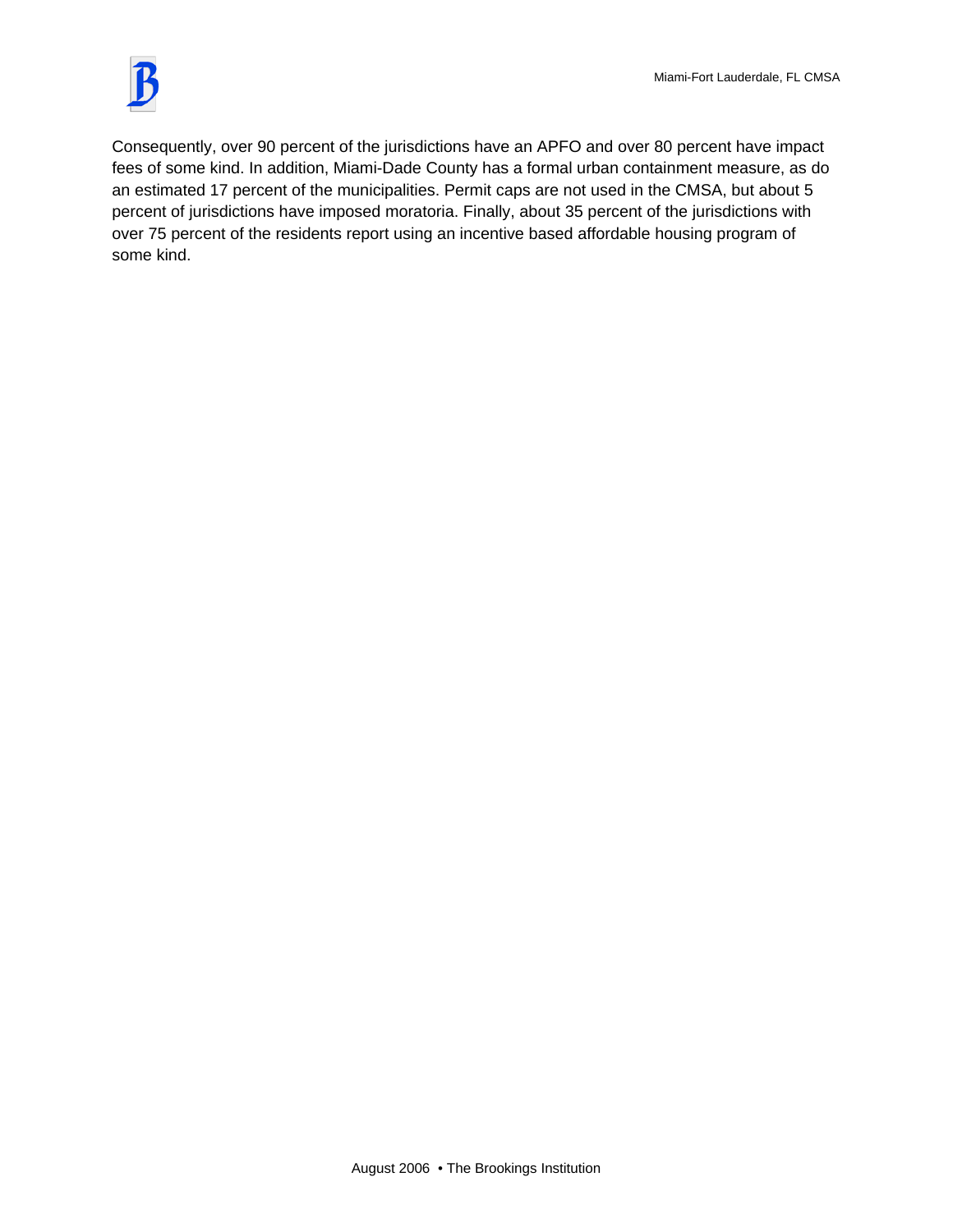

#### **Milwaukee-Racine, WI CMSA**

*Regulatory Order/Family:* Traditional/Middle America

#### *Summary*

Metropolitan Milwaukee has a varying range of approaches to growth and development. In incorporated areas, development regulations are mostly fairly permissive regarding density, especially in the central core of Milwaukee County. Impact fees are common, especially in middlesized suburban municipalities. A few jurisdictions—mostly smaller villages—control growth more strictly through a combination of low-density zoning, containment, and building permit caps. The metropolitan area has varying approaches to growth, ranging from a more urban and permissive environment in Racine County, to "pay as you grow" in Waukesha County, to controlled/contained development in Washington County, and rural resource protection in Ozaukee County to the north.

#### *Governance Framework and Growth Trends*

The Milwaukee-Racine CMSA had about 1.7 million residents in 2000, about 1.5 million of whom lived in 68 cities and villages for an average population per municipality of just over 21,000 residents. Nearly 600,000 residents lived in the city of Milwaukee, with Racine accounting for another 80,000. Only two other municipalities have over 50,000 residents. Another 225,000 residents, 13 percent of the total, lived in unincorporated areas, where 40 townships and 4 counties share authority for land use decision making. (Milwaukee County has no unincorporated areas.) Waukesha and Racine Counties, west and south of Milwaukee respectively, both have about 80,000 residents living in unincorporated areas.

There were about 85,000 acres urbanized in the Milwaukee metro area between 1982 and 1997, a 24 percent increase when the population grew just 5.5 percent. Density declined, consequently, from 4.37 to 3.73 persons per urban acre, almost 15 percent, and Milwaukee dropped from 23rd to 27th densest metro area in the U.S. The city of Milwaukee lost over 30,000 residents in the 1990s and is now about 150,000 residents below its 1960 peak of 740,000. About 10 percent of the land in the CMSA is publicly owned, with half the land in state ownership and the rest divided equally between county and municipal ownership.

#### *Regulatory Environment*

All the cities and villages in metropolitan Milwaukee have zoning. About 28 percent impose residential density limits below 8 dwellings per acre and 21 percent would bar our hypothetical apartment development. Jurisdictions with low-density-only zoning account for about 16 percent of the municipal population, and those that would disallow the apartment development contain only 10 percent of the municipal population (about 23,000 residents). A larger share of municipalities and a much larger share of the population—35 percent and 70 percent, respectively—live in jurisdictions allowing density to exceed 15 dwellings per acre. Most of these jurisdictions are concentrated around Milwaukee itself.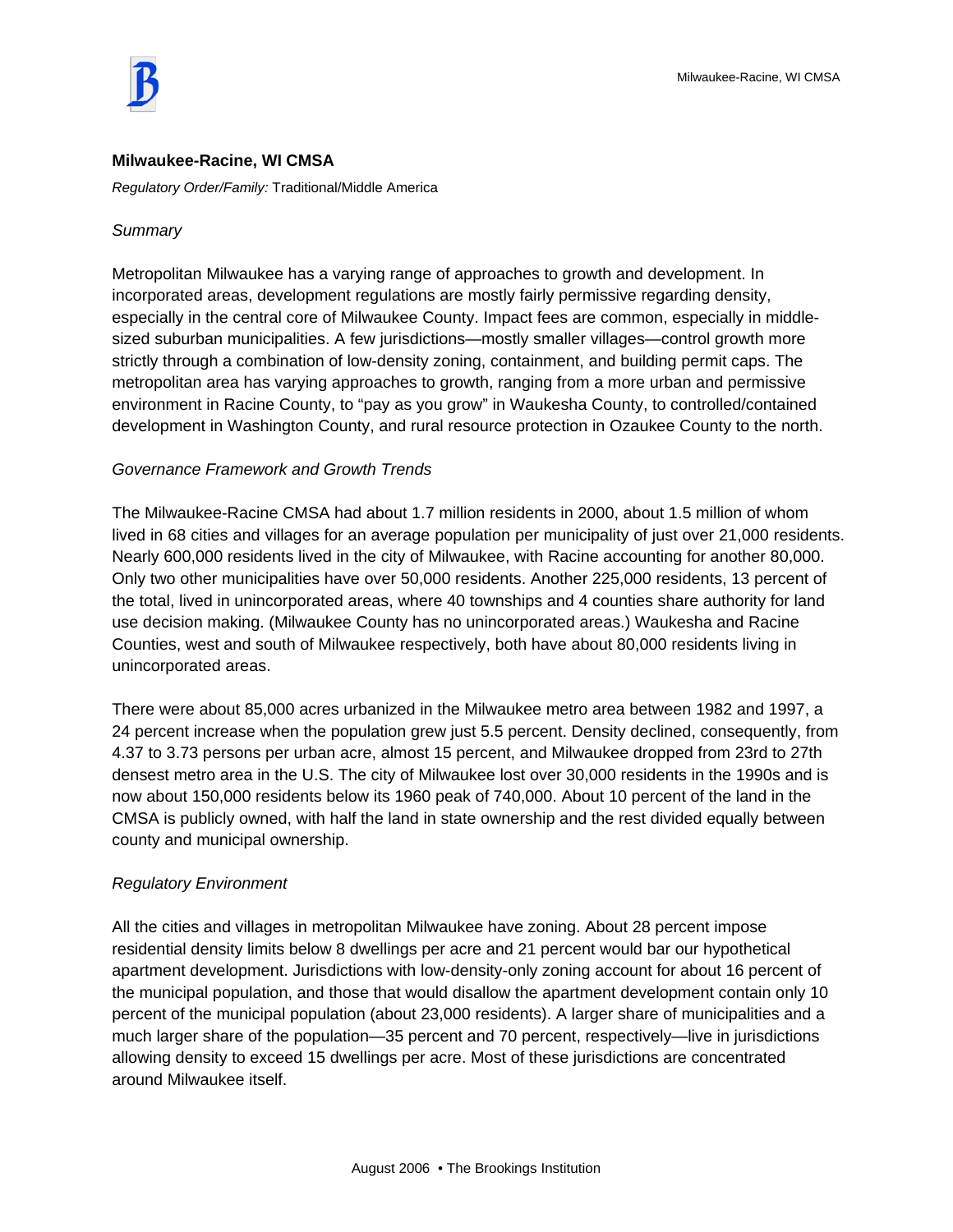

 $\overline{a}$ 

Counties and townships tend to have more restrictive zoning than cities, with the exception of Racine where densities can reach as 8 to 14 dwellings per acre. Ozaukee County has zoning only for shorelines—which all counties in the state are required to regulate—applicable 300 feet from a navigable stream and 1,000 feet from a lake. $^1\,$  All its townships impose additional zoning requirements that are stricter than the county's.

Planning was not mandatory in Wisconsin when our survey was completed. As a consequence, only about 83 percent of the municipalities had adopted comprehensive plans in 2003. The city of Milwaukee is preparing its comprehensive plan which is expected to be completed by 2010. In unincorporated areas, only two of the four counties had a plan, but we would estimate that about 70 percent of towns (township equivalents) had plans. Wisconsin jurisdictions are currently in the process of updating or creating new comprehensive plans, owing to the state's recent adoption of smart growth legislation.<sup>2</sup>

Other tools to manage growth are not uncommon in metropolitan Milwaukee but they appear like a patchwork with various combinations and a scattered pattern of adoption. Impact fees are most common, in place in about 55 percent of municipalities, containing 38 percent of the population. About 5 percent of municipalities use either a permit cap or an adequate public facilities ordinance. Washington County imposes both impact fees and a permit cap that limits new residential construction to 50 dwellings per year in unincorporated areas; among the other counties. Waukesha County has an APFO that applies to stormwater in unincorporated areas, incorporated municipalities where annexations occurred after 1982, all municipalities where a county trunk highway exists, all communities where onsite waste disposal is required and no sewer is available, and all municipalities for parks and greenways. Six municipalities report having a formal containment program, from which we infer that about 20 percent of all municipalities, accounting for 13 percent of the population, use containment.

<sup>1</sup> See: Barbara Frommell and Rebecca Vander Kelen, "Planning to Protect Lake Michigan: An Evaluation of Land Use Efforts (Chicago: Lake Michigan Federation, 2003).

 $2$  More information on comprehensive planning in the Milwaukee metropolitan area is available from the Southeast Wisconsin Regional Planning Commission, on the web at http://www.sewrpc.org/smartgrowth.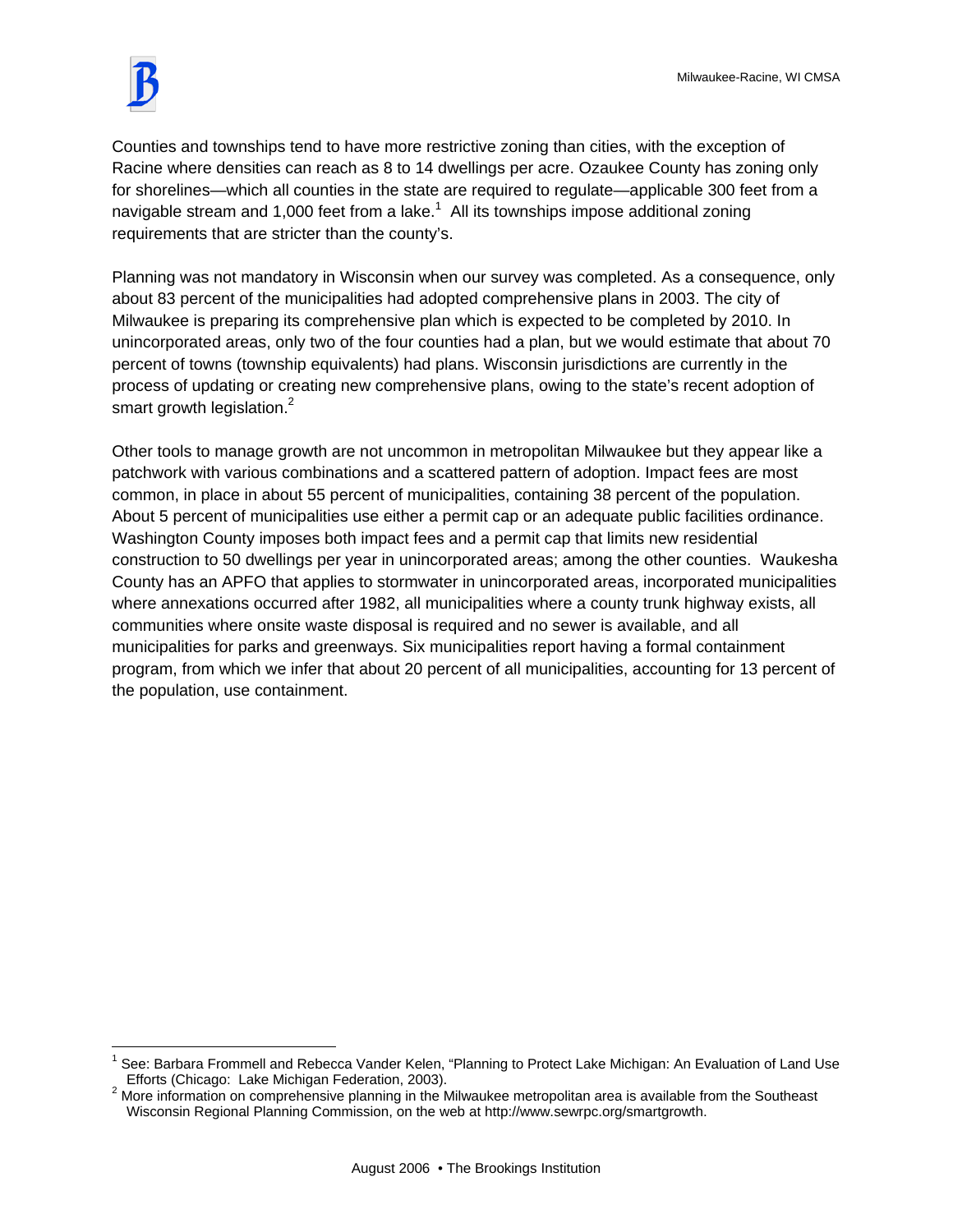

#### **Minneapolis-St. Paul, MN-WI MSA**

*Regulatory Order/Family:* Traditional/Middle America (Minnesota portion) Traditional/Extreme Exclusion (Wisconsin portion).

#### *Summary*

The Twin Cities region is renowned for regional governance and growth management. City and county governments in seven of the 13 counties conduct their planning and zoning within the context of the governor-appointed Metropolitan Council's plan and policies for growth, development, and infrastructure provision. The best-known of these policies is the provision for orderly extension of sewer and water infrastructure within a 20-year metropolitan urban service area (MUSA), the outermost boundary of which is known as the MUSA line. A fairly large number of medium-sized cities inside the MUSA line accommodate high-density development. A dozen counties both under and beyond the Metropolitan Council's jurisdiction maintain lower densities and generally plan for the protection of rural resources. Regional containment has had limited success in the past because local policies failed to promote high enough density inside the MUSA line. Also, some counties and townships failed to restrict small-lot rural residential development on private infrastructure outside it. Regional policies also result in the adoption of incentive based affordable housing programs among a greater number of municipalities than elsewhere in the Midwest.

# *Governance Framework and Growth Trends*

The 3 million residents of the Minneapolis-St. Paul MSA live in 195 municipalities and 13 counties, with 175 cities and villages and 11 counties in Minnesota and the balance of jurisdictions, with about 100,000 residents, in Wisconsin's Pierce and St. Croix Counties. Cities and villages account for 93 percent of the residents in the Minnesota portion but only 51 percent in the Wisconsin portion. Minnesota's incorporated jurisdictions are larger, averaging about 15,000 residents as compared with 2,000 in Wisconsin. Minneapolis and St. Paul together account for about 670,000 residents, but 9 other cities each have between 50,000 and 90,000 residents. In both states, some of the counties defer to townships for land use decision making in unincorporated areas, but this appears to be the exception rather than the rule. In all, there are 99 townships on the Minnesota side of the St. Croix River and 38 in Wisconsin.

Minneapolis-St. Paul is unusual for having a regional governing body, which covers seven of the Minnesota counties in the core metropolitan area. In 1967, the State Legislature created the Metropolitan Council to "coordinate the planning and development of the metropolitan area." The Council provides this coordination in two main formats. First, based on laws passed in 1974 and 1994, the Council plans and coordinates infrastructure and affordable housing in the metropolitan area. Second, under the terms of a 1976 statute, the Council reviews state mandated comprehensive plans of municipalities and counties for consistency. Only since 1995 have local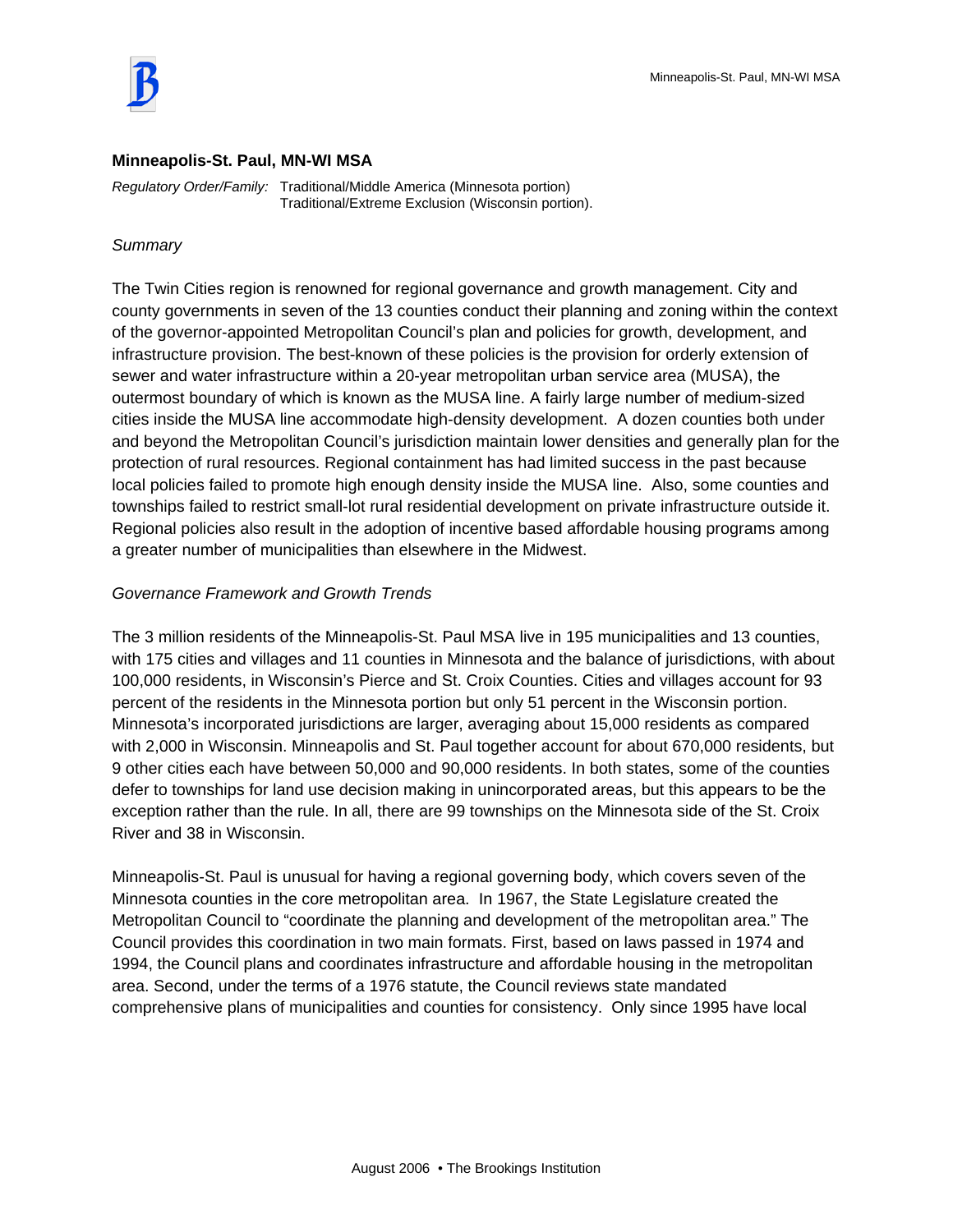

comprehensive plans trumped the local zoning ordinance, meaning that only in the past 10 years has local zoning been subordinate to regional review.<sup>1</sup>

The Metropolitan Council has had very limited effect in recent years at either stopping sprawl or encouraging affordable housing in the Twin Cities metropolitan area.<sup>2</sup> But the 1976 planning legislation clearly has an important impact. By requiring county and municipal planning, it sets the stage for local growth management efforts that would distinguish the Twin Cities from other Midwest metropolitan areas even without regional coordination.

One of the key tools of the Metropolitan Council in setting regional policy is tying infrastructure capacity to land use planning. It does this through the Metropolitan Urban Services Area (MUSA) line, a boundary for the orderly extension of public sewer and water that is supposed to accommodate 20 years' development at moderate density. The MUSA line is amended frequently to allow growth and the Metropolitan Council has been criticized for past tendencies to assume that almost all new development would occur on greenfields as opposed to through redevelopment and infill. But a recent regional planning document, Blueprint 2030, substantially increases the goals for accommodating new growth along transit corridors in developed areas.<sup>3</sup>

Despite its metropolitan planning institutions, Minneapolis-St. Paul sprawled dramatically in the 1980s and 1990s, with a 54 percent increase in its urbanized land base between 1982 and 1997. Population grew only 25 percent during that period, meaning that density declined 19 percent, from 4.3 to 3.5 people per urban acre. Sprawl occurred despite population growth of about 15,000 residents each in Minneapolis and St. Paul. About 9 percent of the metro area's land is publicly owned, the largest share of which (4.3 percent of the total) is in state ownership.

# *Regulatory Environment*

 $\overline{1}$ 

Practically the entire land area of Minneapolis-St. Paul is zoned by a municipality, county, or township. All the land in the Minnesota portion of the metropolitan area is zoned, and only 2 townships in the eastern portion of St. Croix County, Wisconsin are not. To the extent that other townships also have zoning, their zoning tends to be stricter—with lower permitted density—than that established by the county.

Municipalities and counties differ substantially in their permitted density. About 30 percent of the municipalities have maximum densities under 8 dwellings per acre. About 28 percent of the cities in the Minnesota portion of the metro area have low-density only zoning; they account for almost a fifth of the municipal land area but only 7 percent of the population. Most of these municipalities are at the edge of the 2020 MUSA line or beyond. Our hypothetical apartment development would not be

<sup>&</sup>lt;sup>1</sup> For more information on the Met Council, see: Ted Mondale and William Fulton, "Managing Metropolitan Growth: Reflections on the Twin Cities Experience" (Washington: Brookings, 2003). Available at http://www.brookings.edu/es/urban/publications/200309\_fulton.htm.

<sup>&</sup>lt;sup>2</sup> Edward Goetz, Karen Chapple, and Barbara Lukerman, "Enabling Exclusion: The Retreat from Regional Fair Share Housing in the Implementation of the Minnesota Land Use Planning Act," *Journal of Planning Education and Research* (22) (2003): 213–225. 3

<sup>3</sup> Metropolitan Council, "2030 Regional Development Framework" (Minneapolis, 2004). Available at http://www.metrocouncil.org/planning/framework/documents.htm.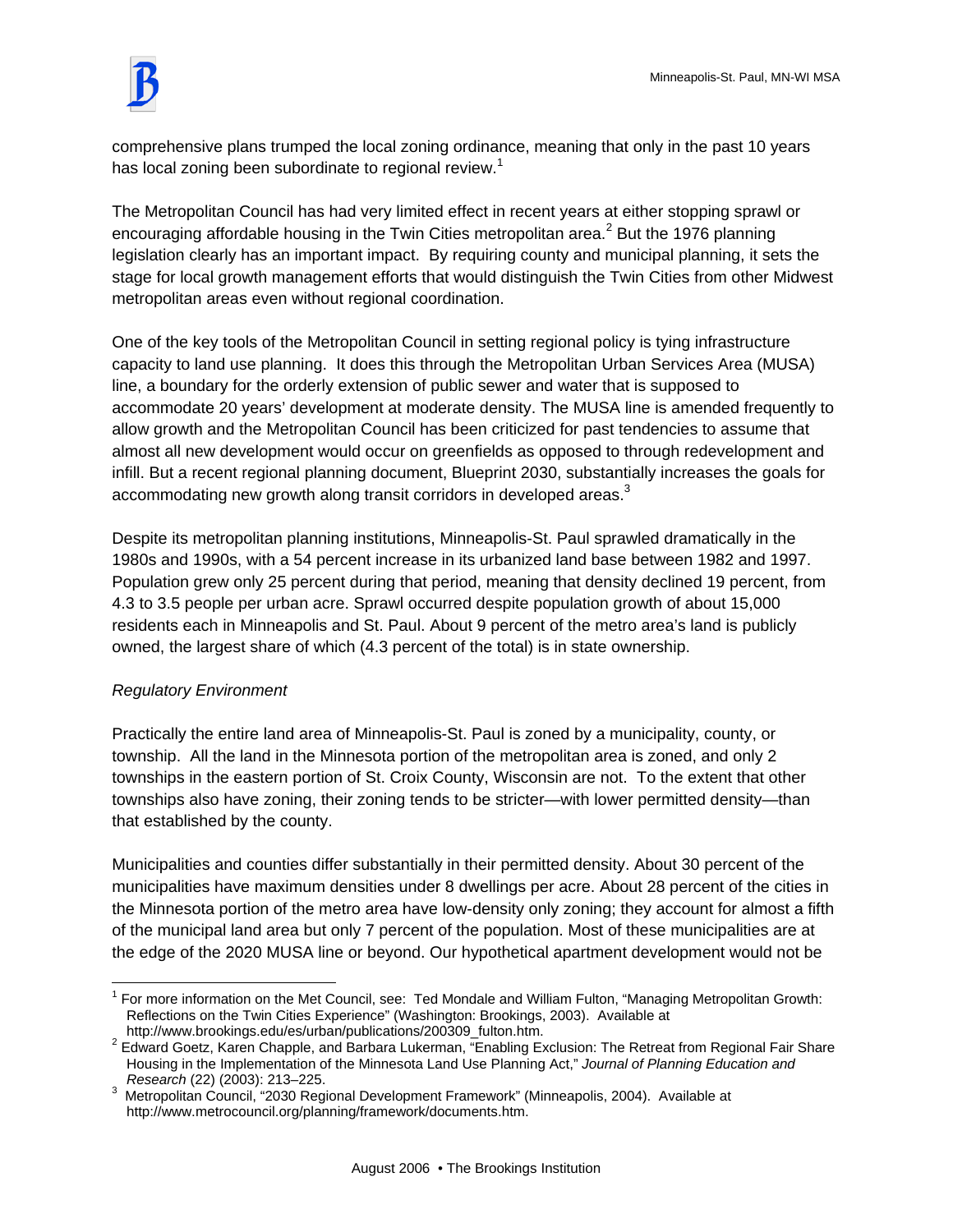

permitted in about 13 percent of the Minnesota municipalities in any zone and 30 percent of those in Wisconsin. County governments tend to be more restrictive. In unincorporated portions of all the Minnesota counties and St. Croix County, development is restricted to fewer than four dwellings per acre. Some counties have much more restrictive zoning districts requiring 40-acre minimum lot sizes in many areas. About two thirds of the counties would not permit our hypothetical apartment development under any circumstances. As a consequence of the restrictions on high-density development in unincorporated areas, about 52 percent of the land area on the Minnesota side of the metro area and an estimated 38 percent of that on the Wisconsin side lies in jurisdictions that would not allow our hypothetical apartment development.

Jurisdictions inside the MUSA line generally accommodate denser development than those outside. In fact, 85 percent of residents in the municipalities on the Minnesota side (2.3 million residents in all) live in cities that allow development to exceed densities of 15 dwellings per acre. This accounts for 65 percent of the municipal land area; in all, about 18 percent of the metropolitan land area on the Minnesota side is in jurisdictions that would allow at least 15 dwellings per acre. The permissiveness toward apartments and higher density development may relate in part to the Metropolitan Council's fair share housing system, which has been on the books for three decades but has recently been poorly enforced.<sup>4</sup> As development expands toward and beyond the current MUSA line more townships are likely to incorporate as cities.

Comprehensive plans are mandatory only inside the seven counties under the jurisdiction of the Metropolitan Council (for county and city governments alike), but we estimate that all the other counties have comprehensive plans as well. Our survey suggests that the smaller cities outside the jurisdiction of the Metropolitan Council often do not adopt comprehensive plans, however. As a consequence, we estimate that only 87 percent of the cities in the Minnesota portion of the metro area and 80 percent of those in Wisconsin have plans. But these 25 to 30 municipalities are small, with a total of about 70,000 residents and 125 square miles of a 3 million person, 6,000-square-mile metropolitan area.

Urban containment dominates land use in Minneapolis-St. Paul. The MUSA line shapes both urban development and local policy, with about half of municipalities and all the counties in the Minnesota portion of the metropolitan areas estimated to have a containment program of some kind. (Two of the four Minnesota counties outside the jurisdiction of the Metropolitan Council did not respond to the survey, but the two respondents did report a containment program of some sort (St. Croix County, Wisconsin, also reports a containment program.)) Impact fees are quite common among the cities; an estimated 65 percent of cities in both states with about the same share of the municipal population has impact fees, and a third of the Minnesota cities have adequate public facilities ordinances. Four of the five jurisdictions that reported APFOs in our survey also had impact fees. Perhaps because development at urban densities tends to be restricted to cities and areas within the MUSA line, the counties tend not to have other growth management measures; only one—Wright County, which lies outside the Metropolitan Council's jurisdiction—reported having impact fees, and none reported an APFO.

 4 Goetz, Chapple, and Lukerman (2003).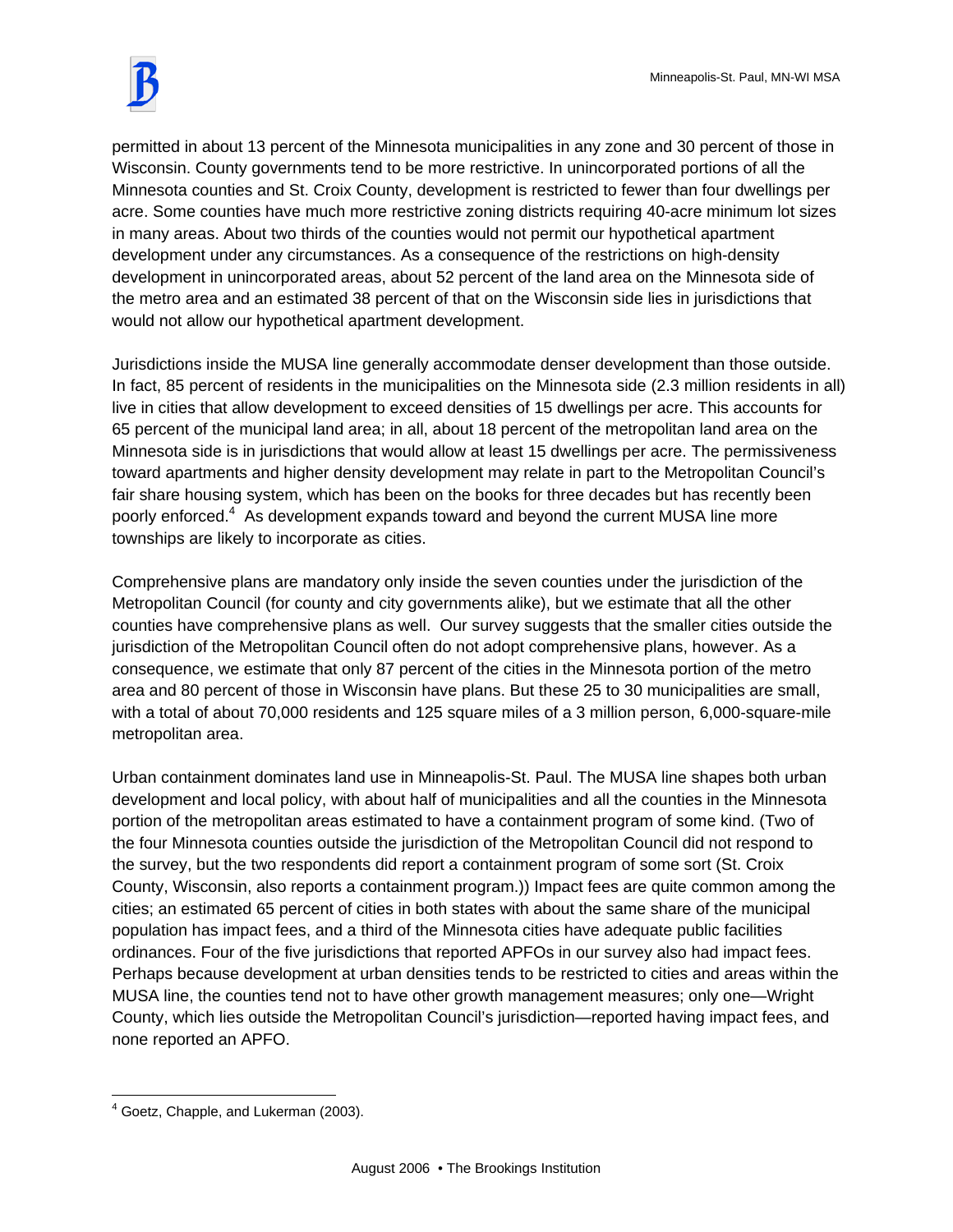

Minneapolis-St. Paul also differs from other Midwestern metro areas in that its local governments frequently adopt affordable housing programs. About a quarter of municipalities in the Minnesota portion of the metro area have at least one incentive based program; about 15 percent of cities have inclusionary zoning or density bonus programs. A quarter also have some dedicated source of funds for affordable housing. A small minority of the Wisconsin municipalities may also have incentive based programs. The counties, however, do not have incentive based housing programs.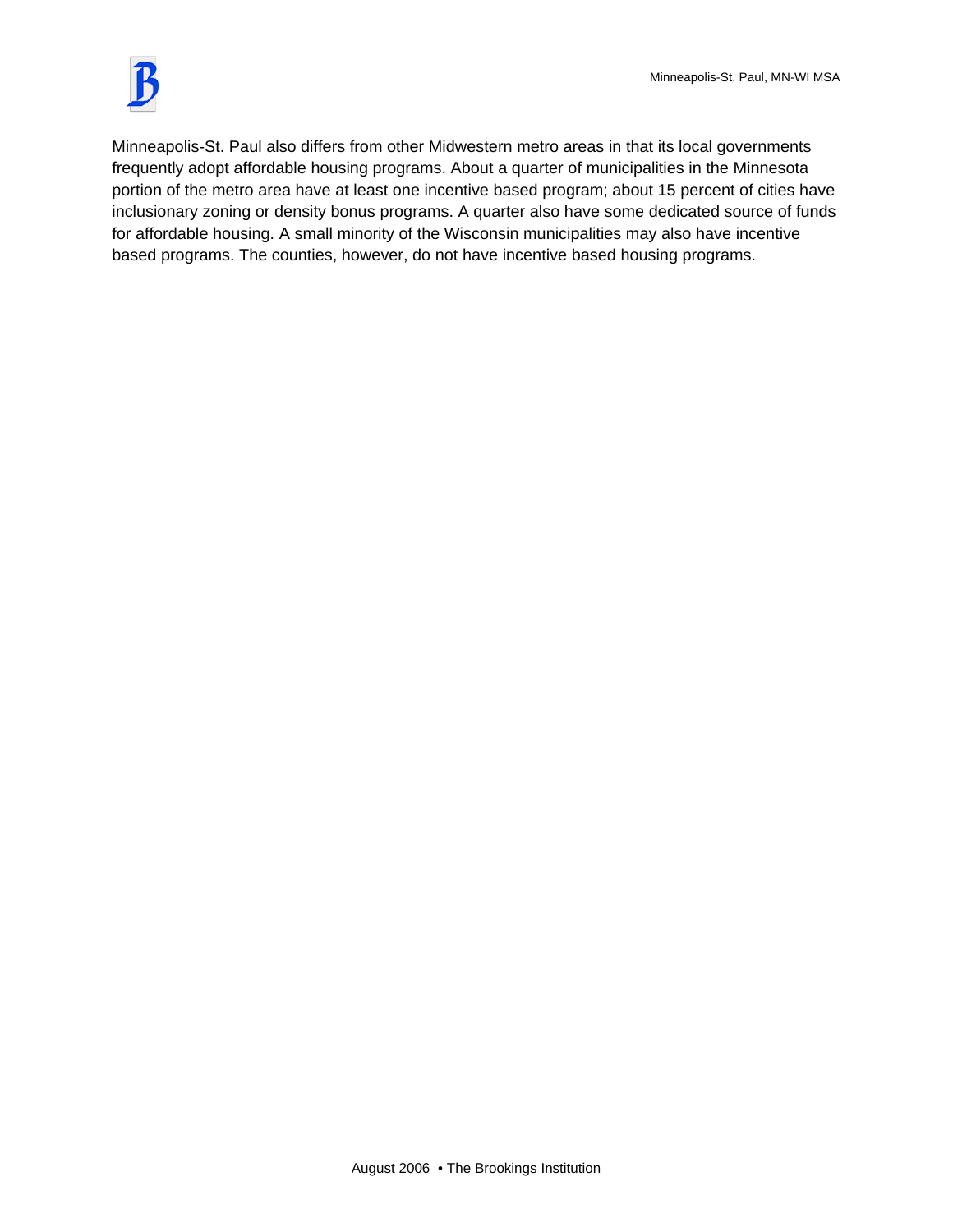

#### **Nashville, TN MSA**

*Regulatory Order/Family:* Reform/Containment

#### *Summary*

Metropolitan Nashville, like Memphis, has the makings of a new growth management system. The jurisdictions in the region widely report urban growth boundaries (UGBs) that help them plan more orderly annexation, and most counties have regulations to recover some of the capital costs associated with new infrastructure development. But exclusionary zoning lingers in some cities and counties, and high-density zoning does not appear as generally acceptable as it appears to be in Memphis. Furthermore, only a minority of cities use fees or APFOs to recover infrastructure costs. Since Tennessee's UGB requirement was adopted recently, it will take time to learn the impacts of this combination of loose urban containment, inconsistent accommodation of high density, and weak recovery of infrastructure costs will mean for sprawl.

# *Governance Framework and Growth Trends*

About 1.2 million residents lived in the Nashville MSA in 2000, up 25 percent (250,000 residents) from 1990. The region has 45 cities, 7 counties, and the consolidated city/county of Nashville-Davidson, which accounts for almost 550,000 residents. The region has three other jurisdictions with over 50,000 residents—one city, Murfreesboro, and the unincorporated portions of two counties (Rutherford and Wilson). Another five counties and 11 cities have between 10,000 and 50,000 residents, and the balance of jurisdictions (33 cities) have fewer than 10,000 residents. Together, municipalities account for 77 percent of the population.

Like the other Tennessee and North Carolina metro areas in the survey, Nashville urbanized land much more rapidly than its population grew in the 1980s and 1990s. While population grew by about 31 percent between 1982 and 1997, urbanized land grew by a remarkable 87 percent—over 210,000 acres. That figure is greater than the land consumed in the Tampa metropolitan area, for example, even through Tampa grew by twice as many people as Nashville during this period. Consequently, Nashville's metropolitan density slid from 3.5 persons to 2.5 persons per urbanized acre, moving it from 37th to 47th densest metro area. Over 95 percent of the region's land area is privately owned.

#### *Regulatory Environment*

We received responses from nine cities and five counties in Nashville, which together accounted for 80 percent of the population and just over 70 percent of the land area. Because we had very limited responses from small jurisdictions, we did not estimate the land use regulations for 33 jurisdictions under 10,000 residents, meaning that our metropolitan tallies do not account for about 220 square miles of land with around 85,000 residents in 2000.

Based on our results and estimates from both Memphis and Nashville, the Nashville metro area is entirely zoned. Exclusionary zoning is not uncommon, but neither does it prevail; about 12 percent of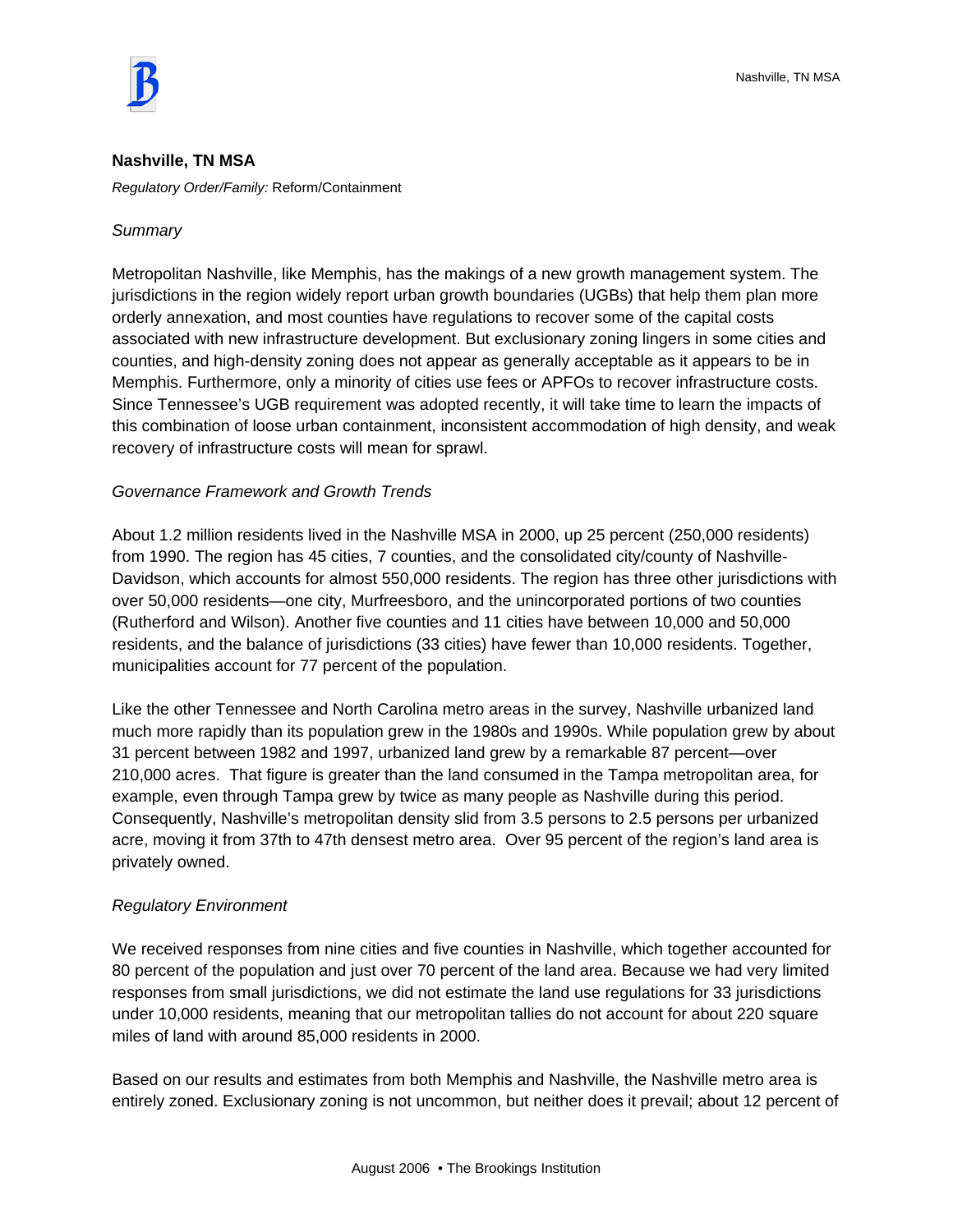

cities, with 5 percent of the population and 7 percent of the land area, use low-density-only zoning that would preclude construction of our prototype apartment development. Counties are somewhat more likely to have low-density-only zoning, with an estimated 2 or 3 of the 7 counties restricting development to fewer than 8 dwellings per acre and perhaps four of the 7 barring construction of the prototype apartment development in unincorporated areas. In all, about half the metropolitan land area accounting for 17 percent of its population is in jurisdictions that would bar the hypothetical apartment complex. But the majority of the metro area's population (61 percent) lives in jurisdictions whose zoning permits densities to exceed 15 dwellings per acre, with half its cities and one of its counties being this accommodating.

Tennessee law requires the development of UGBs as components of city annexation plans. All seven of the cities with plans also claimed to have a UGB, as did all five county respondents. Two cities reported having neither plans nor UGBs. In addition, 36 percent of the cities and four or five of the counties are estimated to have impact fees. Only about 15 percent of the cities and one or two counties have an APFO. About 20 percent of the cities and counties have incentive based affordable housing programs.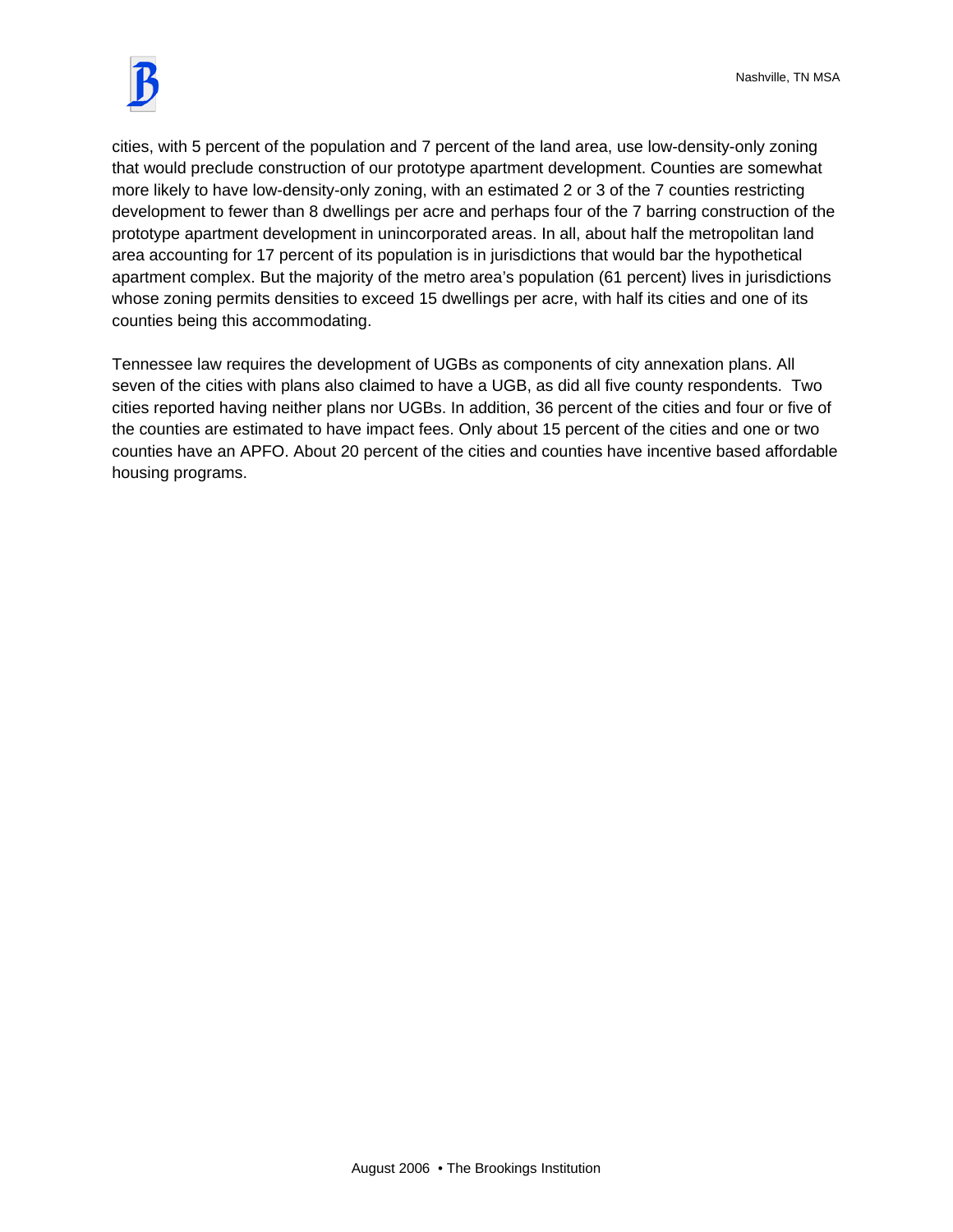

# **New Haven-Bridgeport-Stamford-Waterbury-Danbury, CT NECMA**

*Regulatory Order/Family:* Traditional/Middle America

# *Summary*

In Connecticut, metropolitan New Haven contrasts in several interesting ways with metropolitan Hartford. It has a larger number of populous jurisdictions and a well established regional railroad system around which several jurisdictions have encouraged new high-density, mixed-use centers. Fewer than half of jurisdictions use exclusionary zoning; about 30 percent allow densities to exceed 15 dwellings per acre. There is little growth management in the region, but many jurisdictions require or encourage affordable housing. Perhaps as a consequence of this combination of structural factors and policies, the New Haven NECMA has sprawled less than metropolitan Hartford, and two of its four cities over 100,000 residents are growing or holding their populations.

# *Governance Framework and Growth Trends*

The New Haven-Bridgeport-Stamford-Waterbury-Danbury NECMA technically overlaps in part with the New York City CMSA, but standing alone it is the 26th largest metropolitan area in the U.S. With 1.7 million residents in 2000, its population grew between 4 and 5 percent in both the 1980s and 1990s, up about 75,000 in the 1990s alone. It has 52 jurisdictions, 12 of them over 50,000 and four (Bridgeport, New Haven, Stamford, and Waterbury) over 100,000. Twenty-nine jurisdictions had between 10,000 and 50,000 residents in 2000, and 11 had under 10,000. This makes the metro area slightly less fragmented than the neighboring Hartford NECMA.

New Haven also sprawled less rapidly than Hartford, with a 13 percent increase in developed land between 1982 and 1997 accompanying population growth just under 7 percent. It climbed from 20th to 15th densest metro area during that period. New Haven-Bridgeport's density reflects, in part, the leading role of Stamford as a growing secondary central business district (with mixed housing, office, and retail development) in the New York metropolitan area as well as the importance of fixed rail as a foundation for high-density transit-oriented development. Stamford's population grew from 108,000 to 117,000 in the 1990s and continues to grow even now. Even severely distressed Bridgeport lost fewer residents than Hartford in the 1990s (a decline of less than two percent), but New Haven lost nearly 7,000 residents in the 1990s. About 10 percent of the land in the metro area is publicly owned, with the state and local governments each in charge of about half of the public land.

# *Regulatory Environment*

We received responses to our survey from 7 incorporated municipalities and 17 towns. Together, these jurisdictions account for 63 percent of the metro area's population, and 53 percent of its land area.

Based on these responses, we estimate that 97 percent of the jurisdictions have comprehensive plans and 98 percent have zoning. Exclusionary zoning is markedly less pronounced in metro New Haven than in Hartford, with an estimated 40 percent of jurisdictions limiting densities to below 8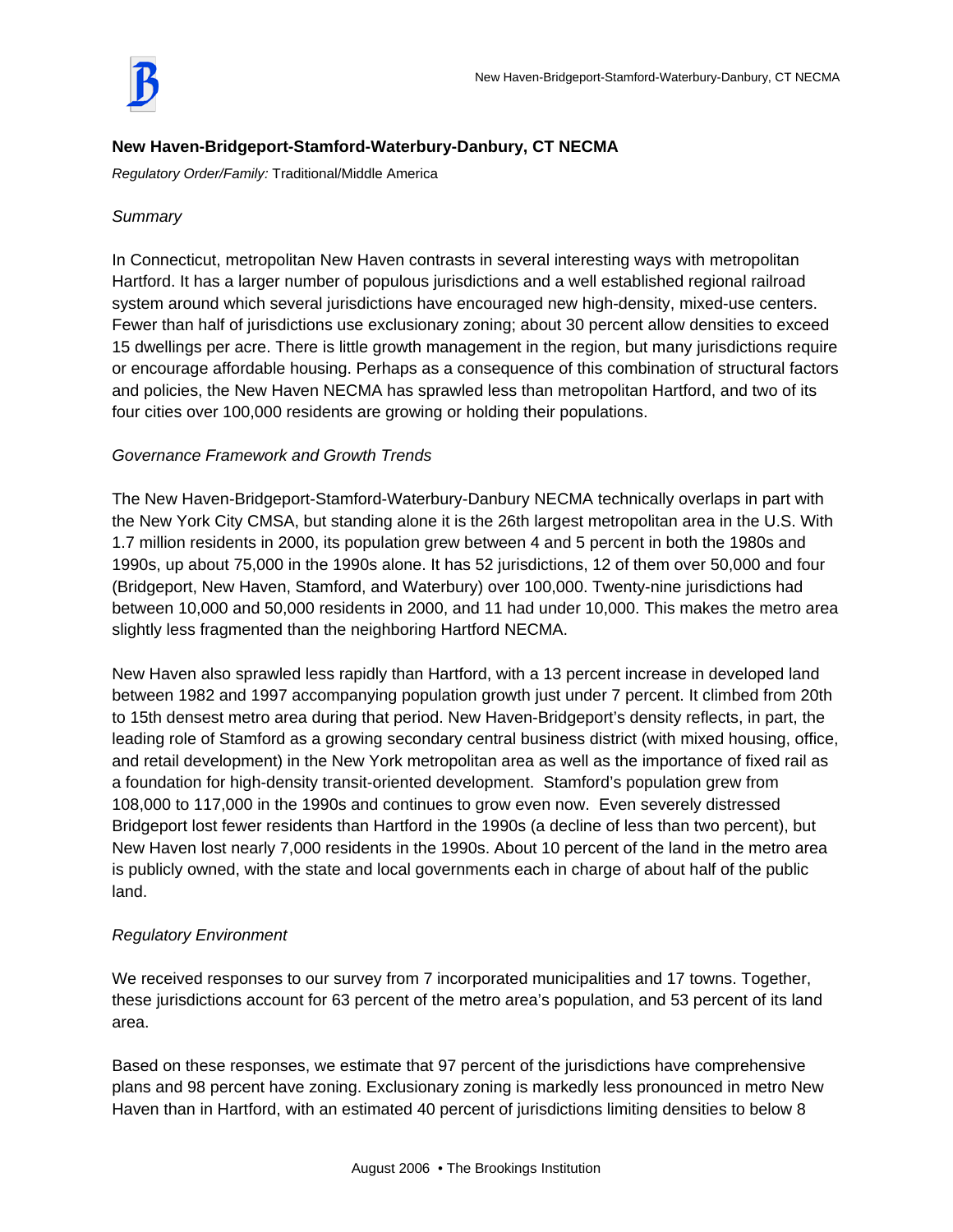

dwellings per acre and 45 percent prohibiting our hypothetical development (compared with about 63 percent in Hartford). Thirty percent of the jurisdictions allow development to exceed 15 dwellings per acre, and these jurisdictions account for 55 percent of the region's population.

While the New Haven metro area differs from Hartford in its accommodation of density, it resembles Hartford in its lack of growth management measures. Only 12 percent of jurisdictions use impact fees and 11 percent are estimated to use urban containment. New Haven's jurisdictions are more supportive of affordable housing than those in Hartford, with nearly 50 percent estimated to have an incentive program of some kind (40 percent use inclusionary zoning or density bonuses), and 17 percent have dedicated funds for affordable housing. Predictably, the jurisdictions that support affordable housing tend to be the more populous ones.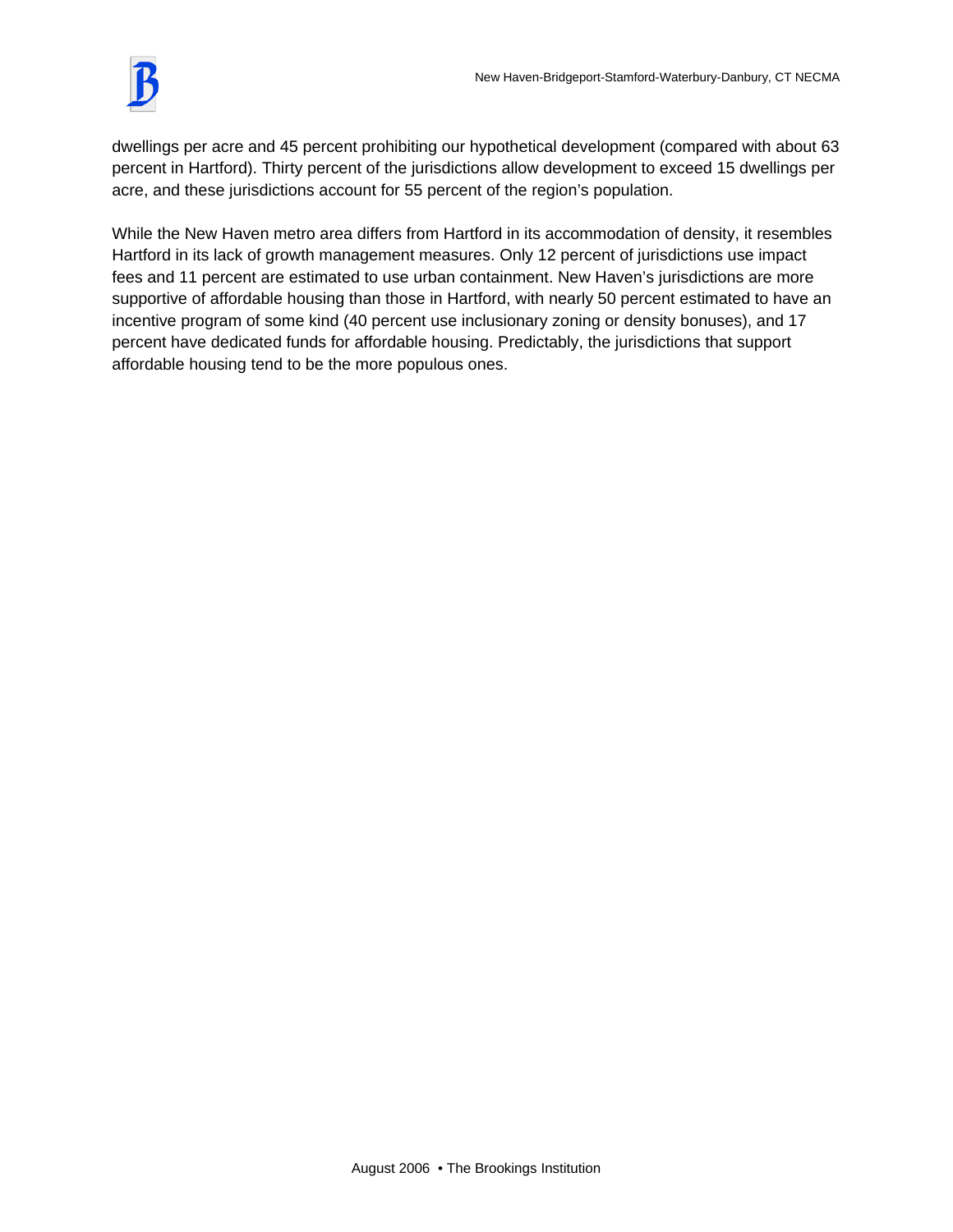

#### **New Orleans, LA MSA**

*Regulatory Order/Family:* Reform/Containment-Lite

#### *Summary*

Zoning is ubiquitous in the slow growing New Orleans metropolitan area, yet it is usually fairly accommodating to development and only rarely excludes higher-density housing. But comprehensive planning is not so popular in the Crescent City's region. Even so, its municipalities and especially its parishes have embraced assorted growth management and growth control tools. When considered in the context of a region that is growing very slowly but rapidly spreading out, this regulatory environment is cause for concern, because it does not guarantee efficient land use and may in fact exacerbate sprawl. It suggests that Louisiana has some opportunities to restructure and coordinate local planning to allow metro New Orleans to develop more compactly.<sup>1</sup>

#### *Governance Framework and Growth Trends*

With about 1.3 million residents in 2000, the New Orleans MSA stands out as the slowest-growing Southern region in the survey.<sup>2</sup> Its 4.1 percent growth rate makes it the sixth-slowest growing metropolitan area among the top 50, analogous to Rochester or New Haven. The residents live in 17 municipalities and 7 parishes (county equivalents), with just 49 percent living in incorporated areas. Two of the cities and three of the counties have more than 50,000 residents, with 11 cities counting fewer than 10,000 residents.

About 54,000 acres were urbanized in metro New Orleans between 1982 and 1997, a growth of 25 percent when the region's population grew by less than 2 percent (the region lost nearly 20,000 residents in the 1980s). But its density in 1982 was the 8th highest in the top 50, at 6.1 persons per urbanized acre, so that by 1997 the MSA still was the 11th densest even though its density had dropped just below 5 persons per urbanized acre. About 80 percent of the region's land is privately owned, 13 percent state-owned, and 6 percent federally owned.

#### *Regulatory Environment*

 $\overline{a}$ 

We received responses from 4 municipalities (24 percent) and 5 parishes (71 percent), accounting for 91 percent of the metro area's population and 83 percent of its land area. Based on these responses, we estimate that all the jurisdictions in metro New Orleans use zoning. While we estimate that 17 percent of cities maintain low-density-only zoning, none would exclude our

 $1$  This survey and analysis was conducted prior to the devastating events that impacted the Gulf Coast in August and September 2005. As a recent Brookings report illustrates in more detail, even before Katrina the New Orleans metropolitan area was growing slowly and struggling with low incomes and poverty. Conditions in that region today are, obviously, very different. See: Mark Muro and Rebecca Sohmer, "New Orleans After the Storm: Lessons from the Past, a Plan for the Future" (Washington: Brookings, 2005). Available at http://www.brookings.edu/metro/pubs/20051012\_NewOrleans.htm.

 $2$  The U.S. Census recently found that the population of metropolitan New Orleans fell to under 750,000 in the months immediately after Hurricanes Katrina and Rita. Rick Lyman, "Reports Reveal Hurricanes' Impact on Human Landscape,," *New York Times*, June 7, 2006; page A1.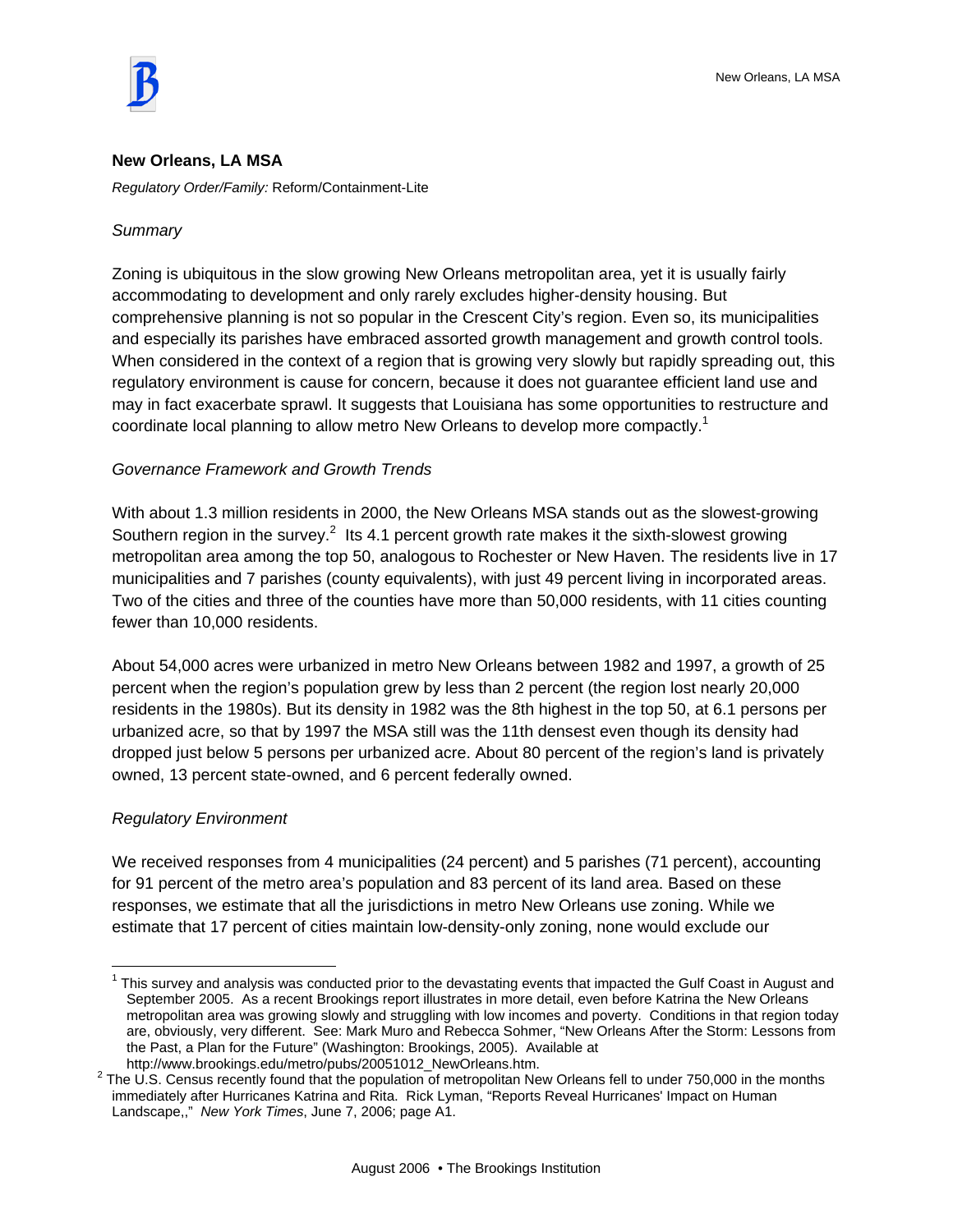

hypothetical apartment development. The parishes, by contrast, have more exclusionary zoning. An estimated 39 percent have low-density-only zoning and just over half would bar the hypothetical apartment complex. But this adds up to a small share of the metropolitan area's land area (28 percent) and population (3 percent). Nearly 90 percent of residents live in jurisdictions allowing development to exceed 15 dwellings per acre—these jurisdictions cover 83 percent of the MSA's land area.

Planning is not embraced broadly in metro New Orleans. Only half the cities and four of the seven parishes have comprehensive plans, leaving 40 percent of residents and 22 percent of the land area in jurisdictions without plans. These jurisdictions, however, also apparently embrace some strong land use tools even when they lack comprehensive plans. Just over half have an APFO, and about 37 percent use impact fees, with parishes ahead of the cities in using both tools. We estimate that just over half the population and over 90 percent of the land is in jurisdictions with APFOs, but smaller shares of residents (17 percent) and land (56 percent) are in jurisdictions with fees. Furthermore, urban containment programs also appear to be popular, adopted by jurisdictions almost all the parishes and half the cities—accounting for 77 percent of the land area and 54 percent of the population. One or two of the parishes have an annual permit cap, and both cities and parishes have imposed moratoria.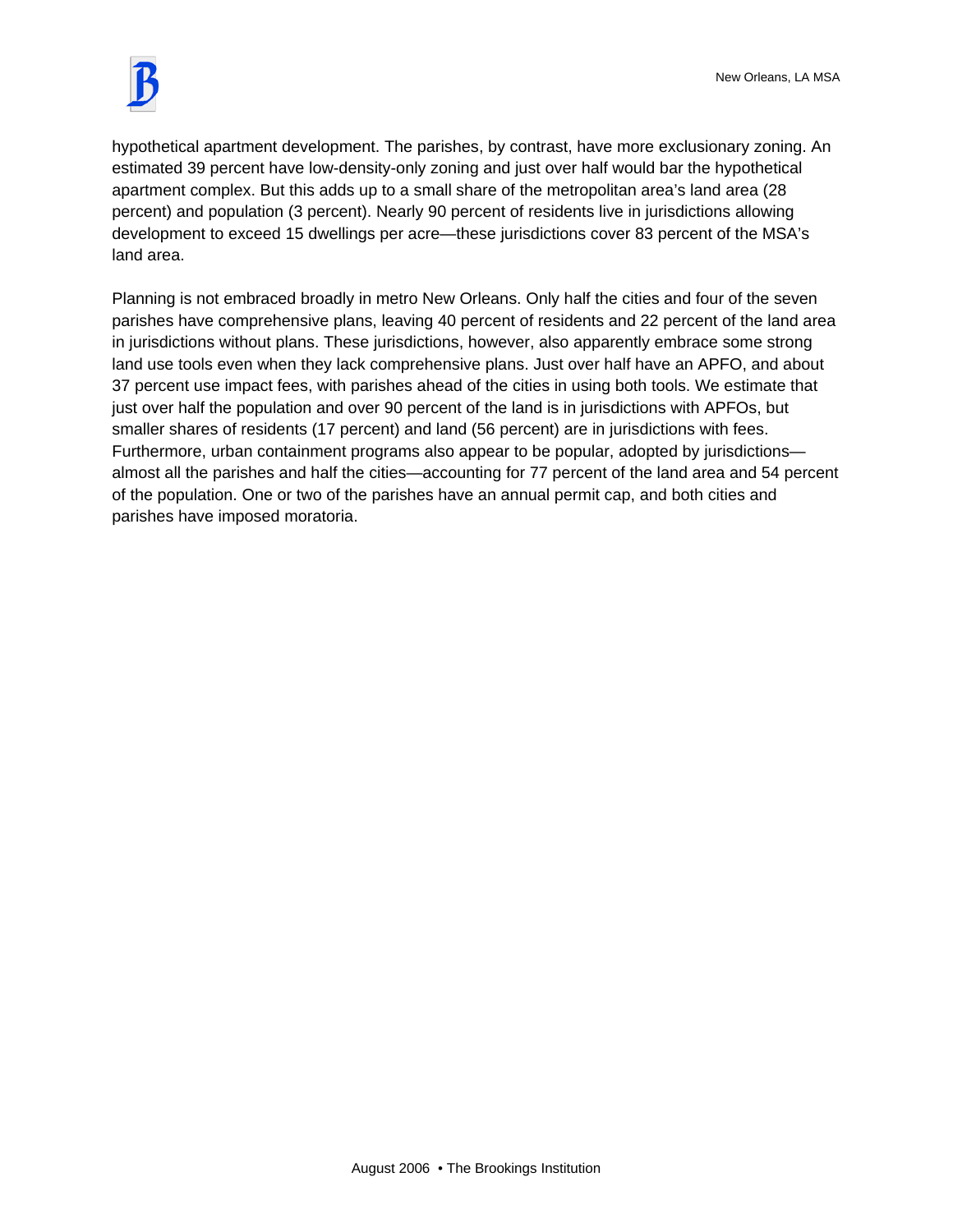

#### **New York-Northern New Jersey-Long Island, NY-NJ-CT-PA CMSA**

*Regulatory Order/Family:* Traditional/High-Density (New York portion) Traditional/Basic Exclusion (New Jersey portion)

# *Summary*

 $\overline{a}$ 

Metropolitan New York is a vast and complex region with as wide a range of jurisdictions as any in the U.S.<sup>1</sup> Over a third of its 19 million residents live on about four-fifths of its land area in 637 jurisdictions with populations below 50,000 residents. Low densities are the rule in these jurisdictions, enforced by exclusionary zoning and perpetuated by limited infrastructure. At the other end of the urban continuum, over 10 million people live in just 13 jurisdictions (including New York City) whose population exceeds 100,000 residents.

Growth management is practiced to a very limited extent in the metropolitan area, with fewer than half the jurisdictions using impact fees and only a small handful in New Jersey using adequate public facilities ordinances. Immigration from abroad increased the population of New York City and its inner suburbs in the 1980s and 1990s, bringing them back toward and even above their previous peak after several decades of decline. While density has increased at the core, however, it has fallen rapidly in the suburban periphery, especially in the New Jersey suburbs. While many jurisdictions in metropolitan New York have regulatory programs to encourage housing affordability, the underlying antipathy toward density limits the impact of such programs in the suburbs because residential development is so generally constrained.

# *Governance Framework and Growth Trends*

The New York CMSA is the largest in the United States and one of the world's largest metropolitan regions. The parts of the metropolitan area in New York, New Jersey, and Pennsylvania included 19.4 million residents in 2000 (the metropolitan portion in Connecticut is considered separately in this study.) New York City alone accounted for over 8 million residents, but even without New York City the metropolitan area would exceed the population of metropolitan Chicago. New York City is only one of 669 units of local government in the CMSA (excluding those in Connecticut). Six cities and seven towns in the CMSA had over 100,000 residents in 2000. Another 10 cities and 17 towns or townships had between 50,000 and 100,000 residents. There were 231 jurisdictions with between 10,000 and 50,000 residents, and 398 with fewer than 10,000 residents. Over 1.6 million people live in these smallest jurisdictions—as many as inhabit the entire metropolitan areas of Milwaukee or Orlando.

The urbanized land area in the New York CMSA grew 29 percent between 1982 and 1997, a net addition of nearly 540,000 acres, while its population grew by 9 percent. Because it urbanized so much more rapidly than population growth, the density fell from 9.3 to 7.9 persons per urban acre. About 19 percent of the metro area's land is publicly owned, with 8 percent in state and 3 to 4

<sup>&</sup>lt;sup>1</sup> For more on the region's governance, see: Robert Yaro, "Growing and Governing Smart: A Case Study of the New York Region," in *Reflections on Regionalism*, B. Katz, ed. (Washington, Brookings, 2000.)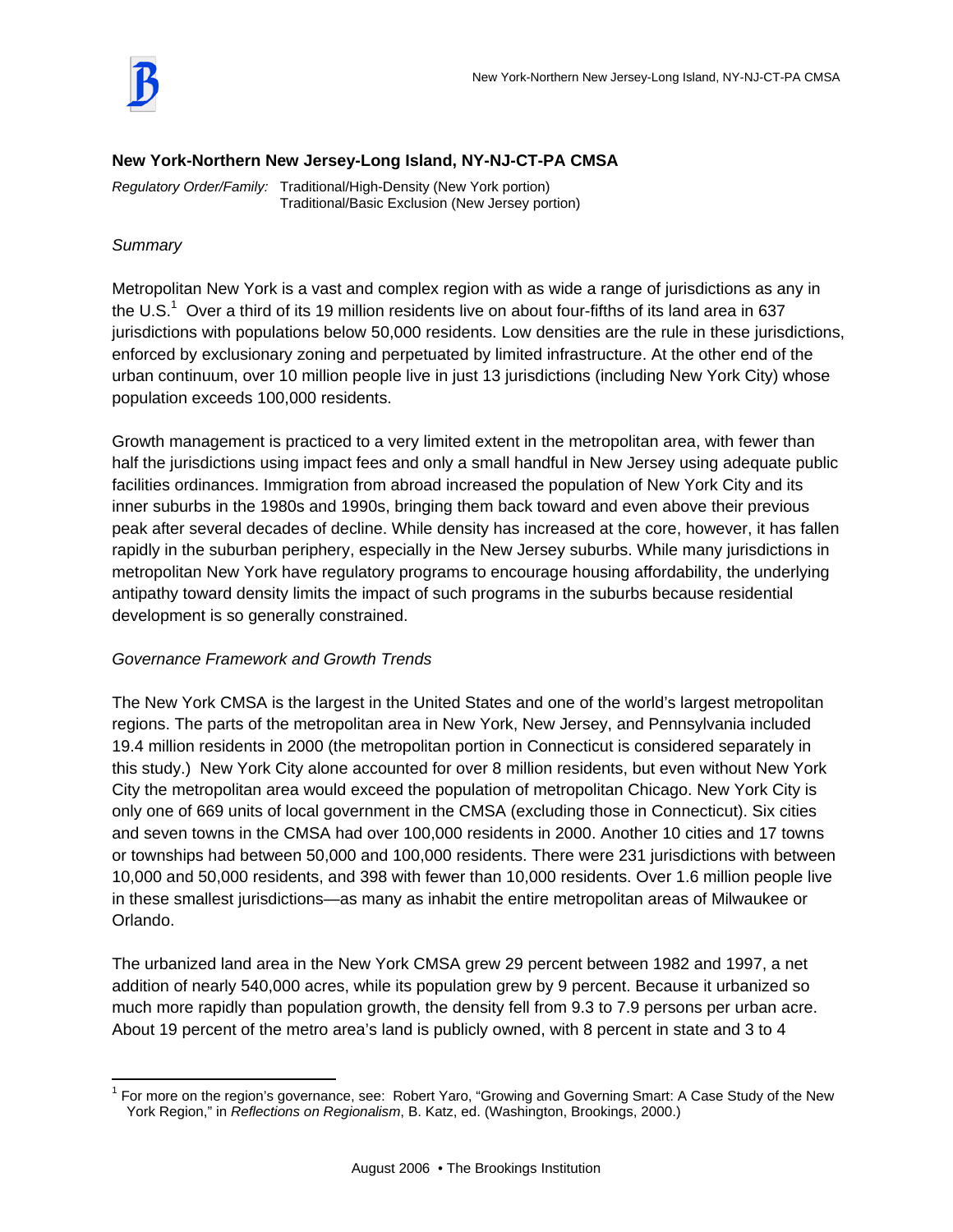percent each in municipal, county, and federal ownership. The geographic pattern of public land does little to contain urban growth, however; it tends to be scattered in small holdings.

Because of the enormous complexity and size of the metro area, we report separately here on New York City itself, the Long Island suburbs (Nassau and Suffolk Counties), the northern suburbs (Westchester, Putnam, Rockland, and Orange Counties in New York), and the northern New Jersey and Pennsylvania suburbs.

# New York City

New York city's population grew in both the 1980s and the 1990s, adding almost 1 million residents in those 20 years alone after having lost over 800,000 inhabitants in the 1970s. Because it added population without developing new land, the city's density rose between 1982 and 1997 from 41.0 to 44.0 persons per urbanized acre (according to urban land estimates from the National Resources Inventory). The increase in population of the 1990s is partially a consequence of improvements in address files, which boosted the decennial census count. But it is also a result of concerted efforts by the city to build new residential neighborhoods and to rebuild established ones to accommodate a population that surged—and continues to surge—on the strength of huge population increases from abroad. New York spent more of its own funds for below market rate housing construction in the 1980s and 1990s than the next 15 largest cities combined.<sup>2</sup>

Regulations foster and intensify dense development in New York City. The City has no comprehensive plan to coordinate its zoning code, which allows and encourages very high density residential development in Manhattan, Brooklyn, and the Bronx, with lower densities in much of Queens and Staten Island. Even so, these most suburban of New York's boroughs are packed with housing at densities exceeding those of the densest parts of many other U.S. central cities.

Aside from zoning, New York City does not have any of the other tools that we included on our survey, but it does offer a series of regulatory incentives for affordable housing in addition to its massive spending program for affordable housing. This is not to say, of course, that development is unregulated by anything except zoning in New York; the city requires major development to proceed through a uniform land use review process (ULURP) that involves substantial public comment, and it has its own "mini-NEPA," the City Environmental Quality Review (CEQR) ordinance.

New York has also fostered high-density development by investing in public infrastructure. Its transit system is, of course, well known. But New York City also stands out for its park system, with about 36,000 acres of parks on one-fifth of its land area. $3$ 

The Long Island Suburbs

 $\overline{a}$ 2 Alex Schwartz, "New York City and Subsidized Housing: Impacts and Lessons of the City's \$5 Billion Capital Budget Housing Plan." *Housing Policy Debate* 10(4) (1999): 839–877. 3

<sup>&</sup>lt;sup>3</sup> Peter Harnik, "The Excellent City Park System: What Makes It Great And How to Get There," (Washington: Trust for Public Land, 2003). Available at http://www.tpl.org/content\_documents/excellent\_city\_parks.pdf.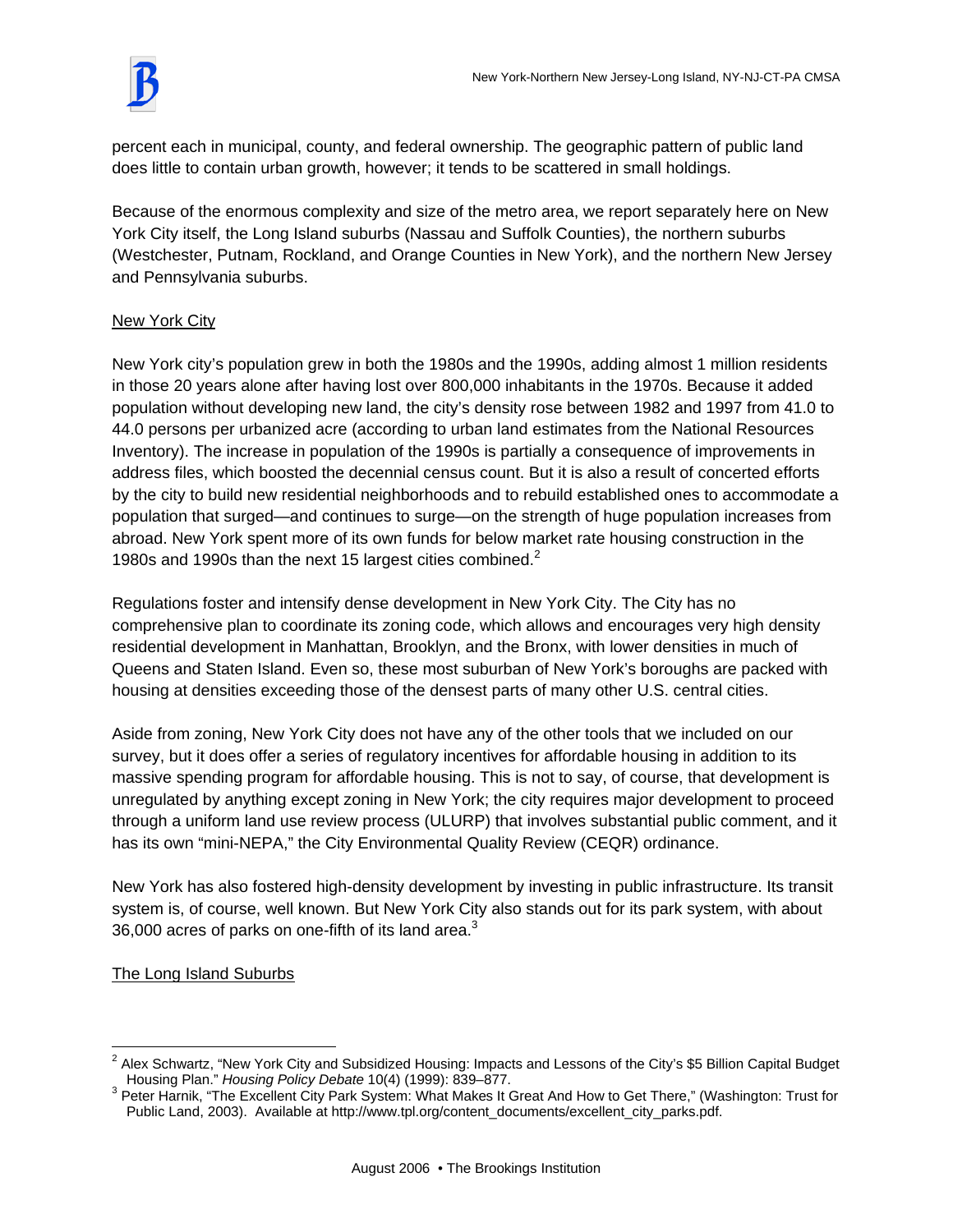

 $\overline{a}$ 

Together, Nassau and Suffolk counties account for about 2.7 million residents in 2000, up about 150,000 (5.6 percent) from 1990. The largest jurisdictions on Long Island are hypertrophied towns (townships) that began as suburban outposts beyond New York City. In all, there are 13 towns in New York's Long Island suburbs. Seven towns had over 100,000 residents outside village boundaries in 2000. $4$  One additional town had nearly 100,000 residents and together, these eight large jurisdictions accounted for just over three quarters of the 2.75 million residents. The largest jurisdiction on Long Island, the town of Hempstead, has about 750,000 residents—more than Boston or Seattle. Between 1940 and 1960, Hempstead (including its villages) grew by a half-million residents, thanks in part to the growth of such developments as Levittown. In Suffolk County, the towns of Brookhaven and Islip had over 400,000 and 300,000 residents, respectively, in 2000. Long Island has no incorporated cities, but it has 97 incorporated villages (only one of which has over 50,000 residents). Eighty had fewer than 10,000 residents, and of the other 16, nine had between 10,000 and 20,000 residents.

Urbanized land on Long Island grew by about 24 percent between 1982 and 1997, while population grew by only about 4 percent. Even so, the two counties began with a high enough density (7.1 persons per urban acre, about the same level as San Diego) that the 1997 density level (6.1 persons per urban acre) would have placed Long Island among the 10 densest metro areas in the U.S.

We received responses from five villages and seven towns on Long Island. These responses account for only 5 percent of the villages but 54 percent of the towns; their residents make up 52 percent of Long Island's population. Zoning is omnipresent among the jurisdictions on Long Island. Long Island differs from many other parts of the Northeast in that the townships (towns) are less likely to impose exclusionary zoning than the incorporated units (villages). About 20 percent of the towns, with only 2 percent of the town population and 14 percent of the area outside village limits, have low-density only zoning. An estimated 23 percent of the towns would bar our hypothetical apartment development. About half of the villages have low-density-only zoning and an estimated 30 percent would bar our hypothetical apartment development. But neither are the towns especially accommodating to very high density zoning; only 37 percent of them allow development to exceed 15 dwellings per acre, and none has a category allowing over 30 dwellings per acre as of right. This compares with 54 percent of the villages, of which 21 percent allow development to exceed 30 dwellings per acre.

Long Island communities lack the tools and perhaps the incentives to deal with growth prospectively. Only 68 percent of villages and 84 percent of towns have a plan. About half the towns and 15 to 20 percent of the villages imposed substantial residential development moratoria in the early 2000s. Half the towns and 35 percent of the villages use development impact fees; an estimated 18 percent of villages have a containment mechanism of some kind, largely related to the extension of public utilities.

In all, this regulatory framework adds up to two different patterns. First, there are a few very populous towns closer to the metropolitan center that have mostly reached "buildout" of their postwar

<sup>&</sup>lt;sup>4</sup> Villages in New York have their own land use regulations and are considered separately here from the towns in which they are located. However, village residents vote in town elections and pay town taxes, and thus can theoretically exercise indirect influence on towns' regulations.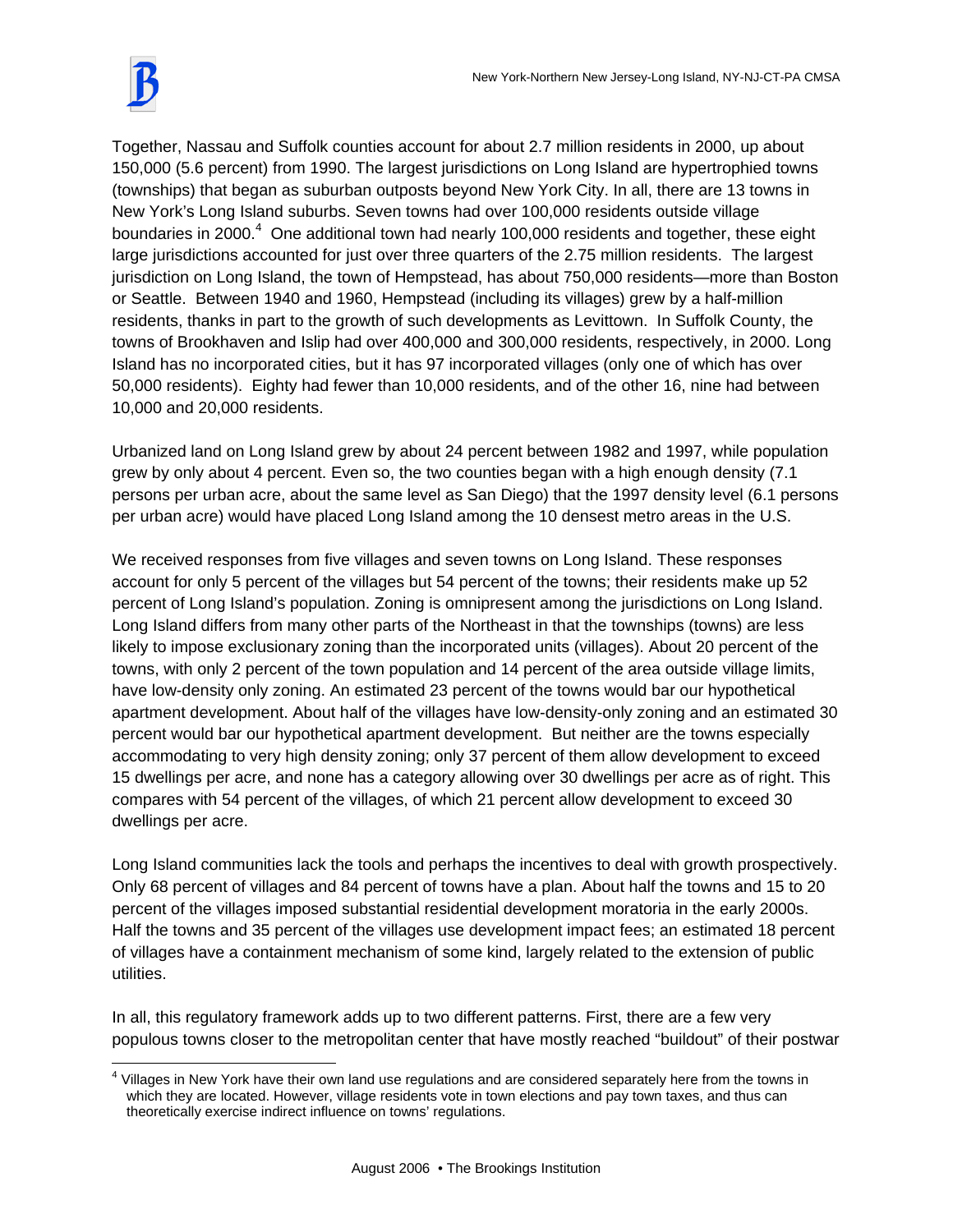infrastructure and zoning. Within these towns, many villages serve as protected enclaves for singlefamily home owners. Second, there are a handful of less-developed towns closer to the tip of Long Island that currently face intense growth pressure and that have used low-density zoning and moratoria to slow growth, reduce density, and restrict ultimate development capacity.

# New York's Northern Suburbs

The New York State suburbs north of New York City account for 1.9 million residents, up a bit more than 100,000 people (7.6 percent) from 1990. The jurisdictional matrix in the northern suburbs contrasts substantially with that on Long Island. Four cities in Westchester County have over 50,000 residents (Yonkers, New Rochelle, Mount Vernon, and White Plains) and provide centers for development, but the towns are much less populous—and less accommodating to high residential density—than the suburban towns on Long Island. Of the 65 towns, only one had over 50,000 residents in 2000 and none over 100,000. Thirty-two had fewer than 10,000 inhabitants, 18 between 10,000 and 20,000, and 14 between 20,000 and 50,000. There were also 59 incorporated villages and cities with fewer than 10,000 residents, 10 between 10,000 and 20,000, and 8 between 20,000 and 50,000. The five counties that constitute this suburban region have long been the least dense part of the New York City metro area, with 4.9 people per urbanized acre in 1982 and 4.4 in 1997. Urbanized land grew 24 percent between 1982 and 1997 while population grew just under 10 percent.

Based on responses from 10 cities and villages and 23 towns, we estimate that all the jurisdictions in the northern suburbs have zoning. The towns tend to be very restrictive toward high-density development; two thirds have low-density-only zoning ordinances, and 56 percent would bar our hypothetical apartment development. Only four percent of the towns have a residential zone allowing density to exceed 15 dwellings per acre. The incorporated units are somewhat less exclusionary than the towns; just over 40 percent of the incorporated units limit density to fewer than 8 dwellings per acre, and 29 percent would not permit the prototype apartment development. Nearly 60 percent of the villages and cities, with 80 percent of the municipal population, have a residential zone allowing at least 15 dwellings per acre. Among the incorporated units, villages are much less accommodating to density than cities.

As on Long Island, the northern New York suburbs do not have a full slate of land use tools at their disposal. An estimated 30 percent of the municipalities lack comprehensive plans. Nearly all the towns (96 percent) have plans, but this has evidently not enabled them completely to anticipate growth, since 30 percent of the towns had imposed major residential development moratoria in the early 2000s, as had 16 percent of the incorporated units. Development impact fees are in place in over half the towns and about two-fifths of the incorporated units. There are no APFOs in New York State. About one in five of the incorporated units report some kind of boundary to growth, but this may simply reflect the difficulty of annexation in New York State; just 7 percent of towns reported a containment program.

About a third of the jurisdictions in the northern suburbs have a regulatory affordable housing program. Two-fifths of the incorporated jurisdictions, mainly the larger ones, have at least one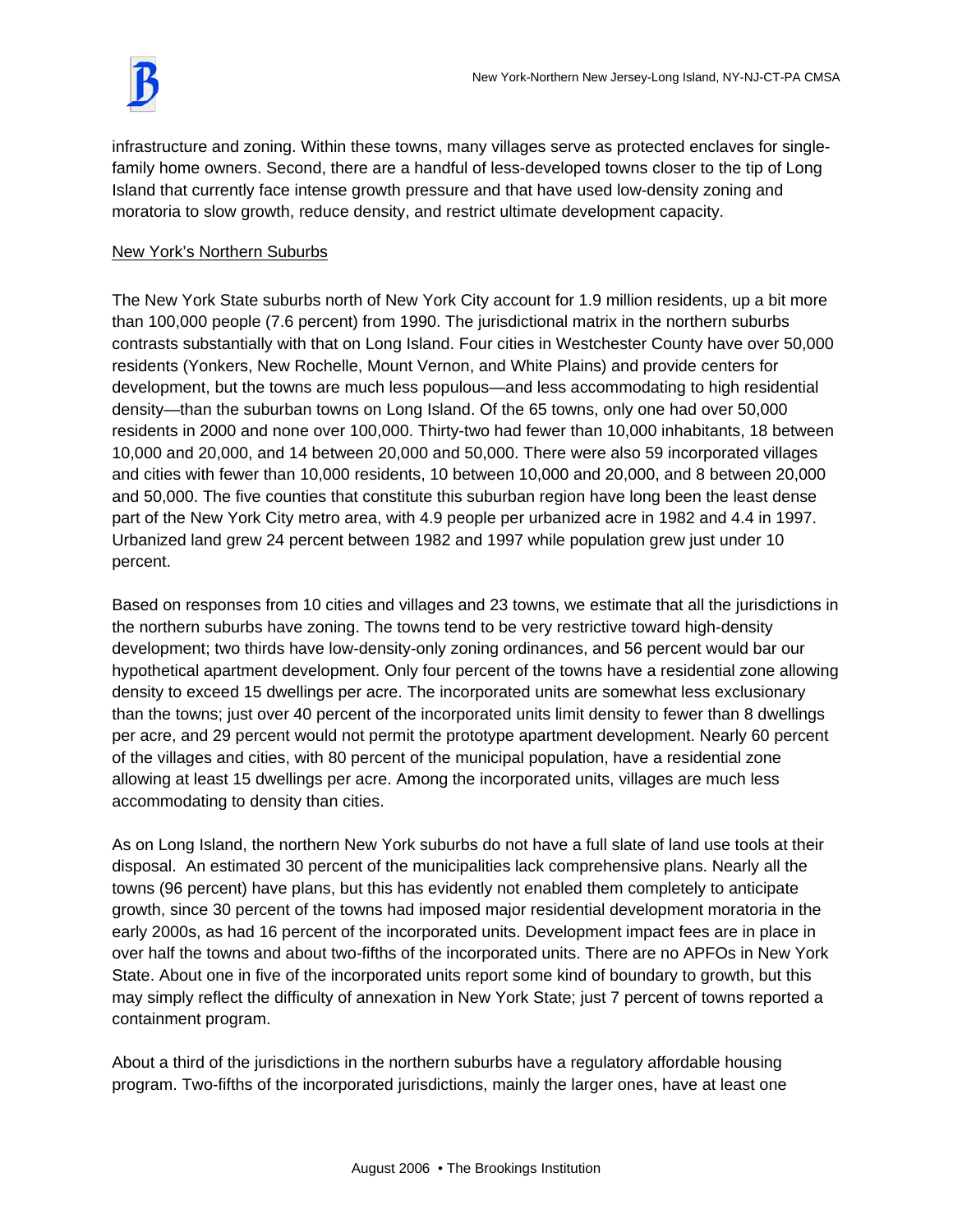program, but fewer than a quarter of the towns have a program. Only a small handful of jurisdictions devote their own funds to affordable housing, however.

# Northern New Jersey and Northeastern Pennsylvania

The final subregion of the New York metropolitan region includes 14 counties in New Jersey and one in Pennsylvania. With 6.7 million residents in 2000, this part of the metro area grew 9.8 percent (600,000 residents) in the 1990s, more rapidly than any other subregion or New York City itself. Its 410 jurisdictions include New Jersey's four largest cities; Newark and Jersey City each had between 250,000 and 300,000 residents in 2000, and Paterson and Elizabeth had between 100,000 and 150,000. Twenty-one municipalities have between 50,000 and 100,000 residents, 72 between 20,000 and 50,000, 89 between 10,000 and 20,000. A staggering 224 municipalities have fewer than 10,000 residents; these smallest municipalities accounted for nearly one million residents in 2000, over 200,000 more people than lived in the four largest cities combined.

As the New York CMSA stretched out toward and beyond the Delaware River, the density of the New Jersey-Pennsylvania portion of the metro area has dropped substantially. Between 1982 and 1997, population in this part of the region grew by just over ten percent, but its urbanized land base shot up by 38 percent. As a consequence, its density dropped from 6.1 persons per urban acre to 4.8 persons per urban acre. Density has fallen in spite of the return of population to the largest cities, which grew by a cumulative 3.8 percent in the 1990s after losing 5.3 percent of their population in the 1980s.

We received responses from 35 boroughs and cities and from 39 townships in the New Jersey-Pennsylvania suburbs. This was among the lower response rates in our survey, we received 12 responses from jurisdictions under 10,000 residents out of 27 sampled, and 62 of the 187 jurisdictions of 10,000 or more residents. We therefore feel that the survey results are reliable indicators of the overall status of regulation in the New Jersey suburbs.

Exclusionary zoning is pervasive in the New Jersey suburbs of New York. Over 60 percent of the municipalities restrict densities to fewer than 8 dwellings per acre, and 35 percent hold densities below 4 units per acre. Fully 62 percent would bar our hypothetical apartment development, despite over 30 years of jurisprudence under *Mount Laurel* and the passage of the 1985 Fair Housing Act that require local governments to plan to accommodate affordable housing.<sup>5</sup> This is the highest level of exclusion of any of New York's four sub-regions, though the share of the land area (55 percent) and population (36 percent) within jurisdictions barring apartments is about equal to that in the northern New York suburbs. Only 15 percent of the jurisdictions have a residential zone exceeding 15 dwellings per acre, much lower than in the northern New York suburbs.<sup>6</sup>

Almost all New Jersey communities have comprehensive plans, thanks in large part to the state's growth management system. But beyond plans, other tools are uncommon in the New Jersey

 $\overline{a}$ 5 Ellen Lovejoy, "Mount Laurel Scorecard: Evaluation of New Jersey's Fair Share Housing System," *Planning* 58

<sup>(1992): 10.&</sup>lt;br><sup>6</sup> In New Jersey there is essentially no difference between cities, boroughs, and townships in the level of exclusion or permissiveness toward density.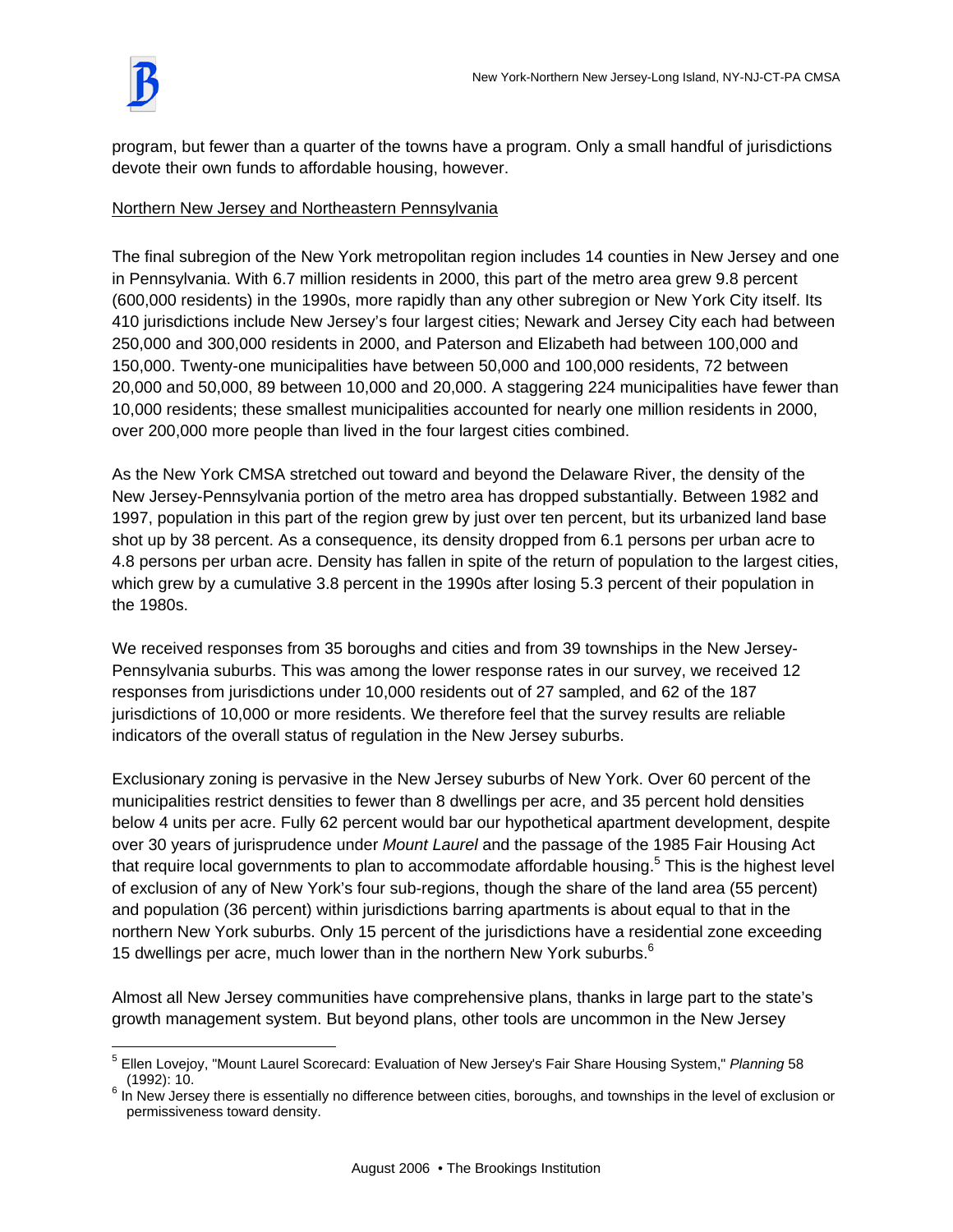suburbs of New York and tend to be limited to infrastructure management devices. New Jersey allows adequate public facility ordinances, but they are still uncommon, in place in about 20 percent of jurisdictions. About a quarter of the jurisdictions—mainly cities and larger towns—use impact fees, substantially less than in the New York suburbs. Only four or five percent of jurisdictions had substantial residential development moratoria in the early 2000s, a much lower level than in the New York suburbs. A small handful of communities report having urban containment tools, and none has a building permit cap.

In the affordable housing arena, the Mount Laurel cases and the Fair Housing Act have made a noticeable difference in the regulatory environment of New Jersey's suburbs compared with those in Long Island and north of New York City. Nearly half the New Jersey jurisdictions in the New York CMSA have an affordable housing regulatory or incentive program.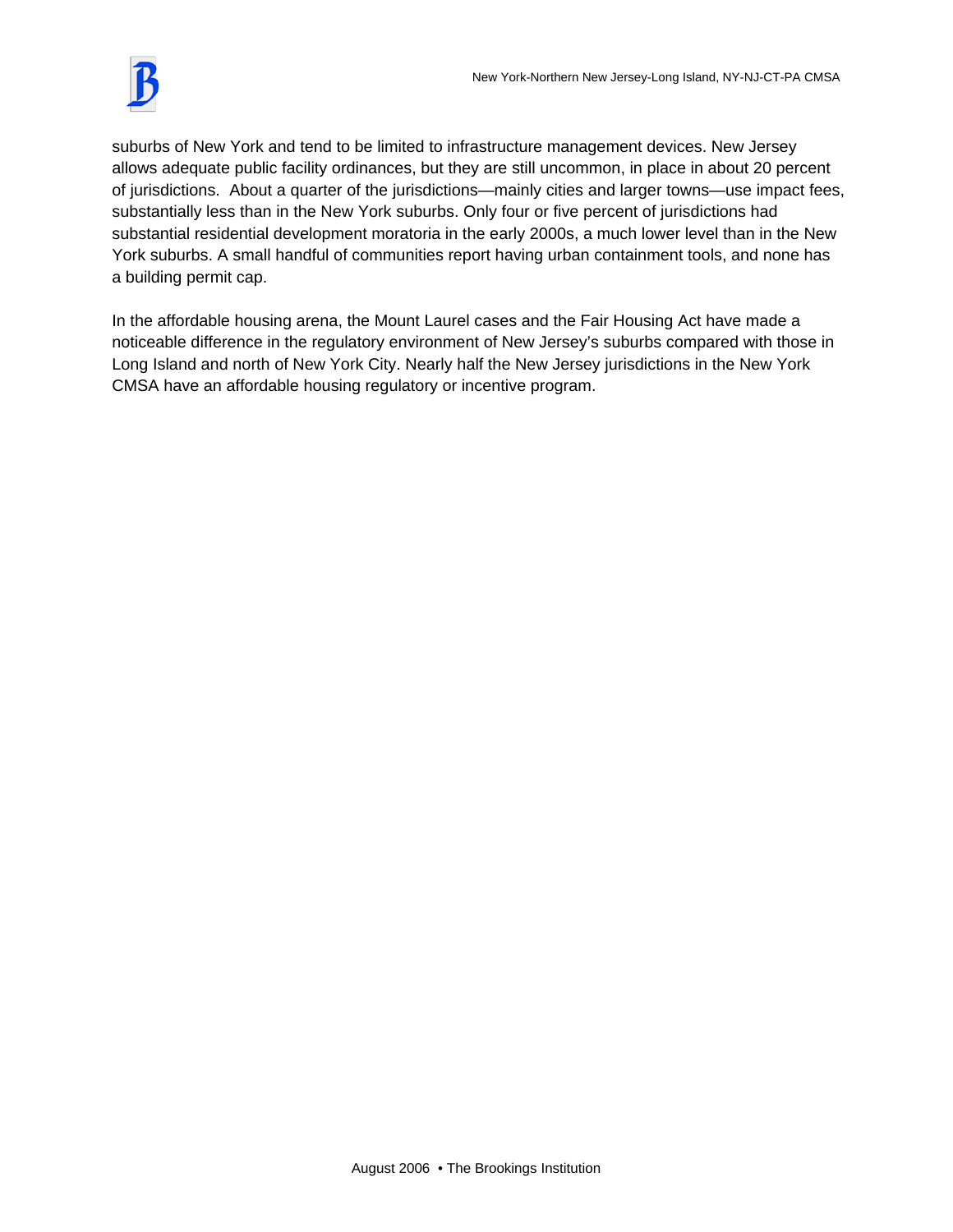# **Norfolk-Virginia Beach-Newport News, VA-NC MSA**

*Regulatory Order/Family:* Traditional/Middle America

# *Summary*

Metropolitan Norfolk-Virginia Beach-Newport News comprises 17 mainly large jurisdictions that all have adopted comprehensive plans and zoning. Their zoning is typically not exclusionary at the jurisdictional scale, almost always accommodating some multi-family development. Many of the region's jurisdictions have also imposed urban containment programs and policies. But it has sprawled all the same, with urbanization occurring twice as fast as population growth in the 1980s and 1990s. The survey suggests that this low-density development, especially as it enters rural areas, has not been accompanied by sufficient infrastructure to keep up with it. The result, absent widespread adoption of impact fees or adequate public facilities ordinances, has commonly been the imposition of development moratoria by counties. It may also be that infrastructure deficits have driven some of the region's growth as builders seek locations with fewer constraints.

# *Governance Framework and Growth Trends*

The Norfolk-Virginia Beach-Newport News MSA had a population in 2000 of 1.6 million, up 125,000 residents (9 percent) from 1990. The region's jurisdictional framework differs from that of many other southern regions. It has only 17 jurisdictions, including 11 cities and 5 counties in Virginia and one mostly rural county in North Carolina. Three of the cities—Virginia Beach, Chesapeake, and Suffolk—span over 200 square miles each. Virginia Beach is in fact the most populous city in the MSA, with 425,000 residents in 2000, compared with second-place Norfolk's 234,000. Five other cities and one of the counties have over 50,000 residents. Only three jurisdictions (two cities and a county) have fewer than 10,000 residents. The dominance of large, populous cities and counties means that jurisdictions with over 50,000 residents account for 90 percent of the MSA's population and 55 percent of its land area.

While jurisdictionally fragmented MSAs tend to have more sprawl than those with fewer jurisdictions, Norfolk-Virginia Beach is a partial exception to this rule. Its population grew 23 percent between 1982 and 1997, but it urbanized land over twice as fast (52 percent growth). Its density consequently slipped from 4.7 to 3.9 persons per urbanized acre, a 20 percent drop that moved Norfolk from the 19th to the 24th most dense of the 50 top MSAs. The drop in density may have been steeper were it not for the containment of the metropolitan area by the Atlantic Ocean, Chesapeake Bay, the James River, and the Great Dismal Swamp National Wildlife Refuge. The federal government owns 12 percent of the land area including 10 separate military installations. State and local governments own another four percent.

# *Regulatory Environment*

We received responses from six cities and five counties, 65 percent of the jurisdictions in the region. They account for 82 percent of the metropolitan area's population and 93 percent of its land area.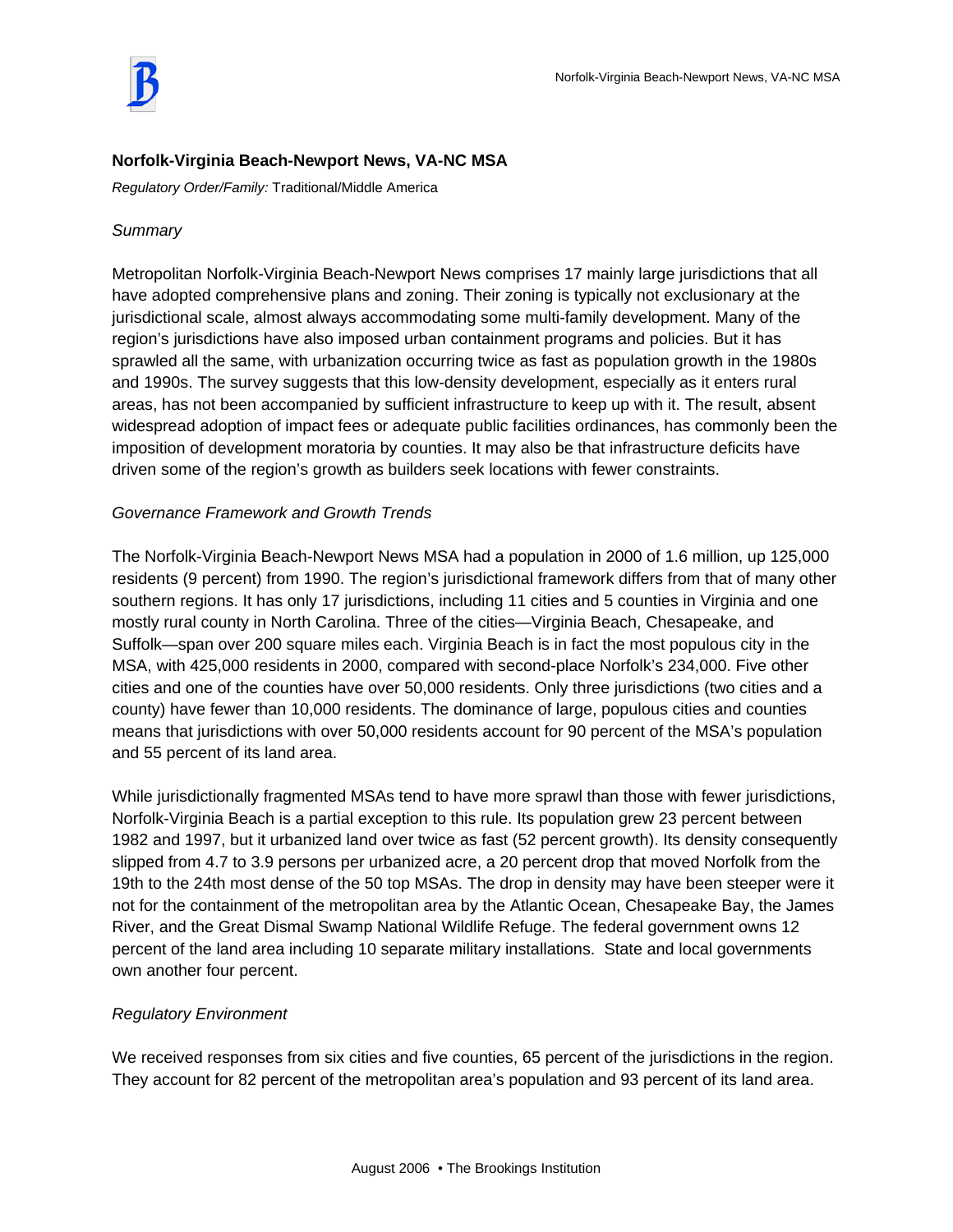

We did not develop estimates for the 2 municipalities whose population was under 10,000; they account for only 7,200 people and about 10 square miles of land area.

All the jurisdictions with at least 10,000 residents in the metro area have zoning. Low-density-only zoning throughout an entire jurisdiction is quite rare, present only in coastal Currituck County, North Carolina, which also would bar our hypothetical apartment development. Over 80 percent of the cities allow densities to exceed 15 dwellings per acre, with half of these allowing densities over 30 units per acre. Only 19 percent of the counties allow such high density, and none has a residential density category allowing densities above 30 units per acre.

All the jurisdictions in metropolitan Norfolk also have comprehensive plans. About half the jurisdictions—45 percent of the cities, 55 percent of the counties—claim an urban containment program of some kind. But only one jurisdiction claimed to have an infrastructure-related growth management tool: Currituck County, which has an APFO. Given that Virginia does not provide the localities the ability to do so, none of them employ the other land use tools covered by this survey,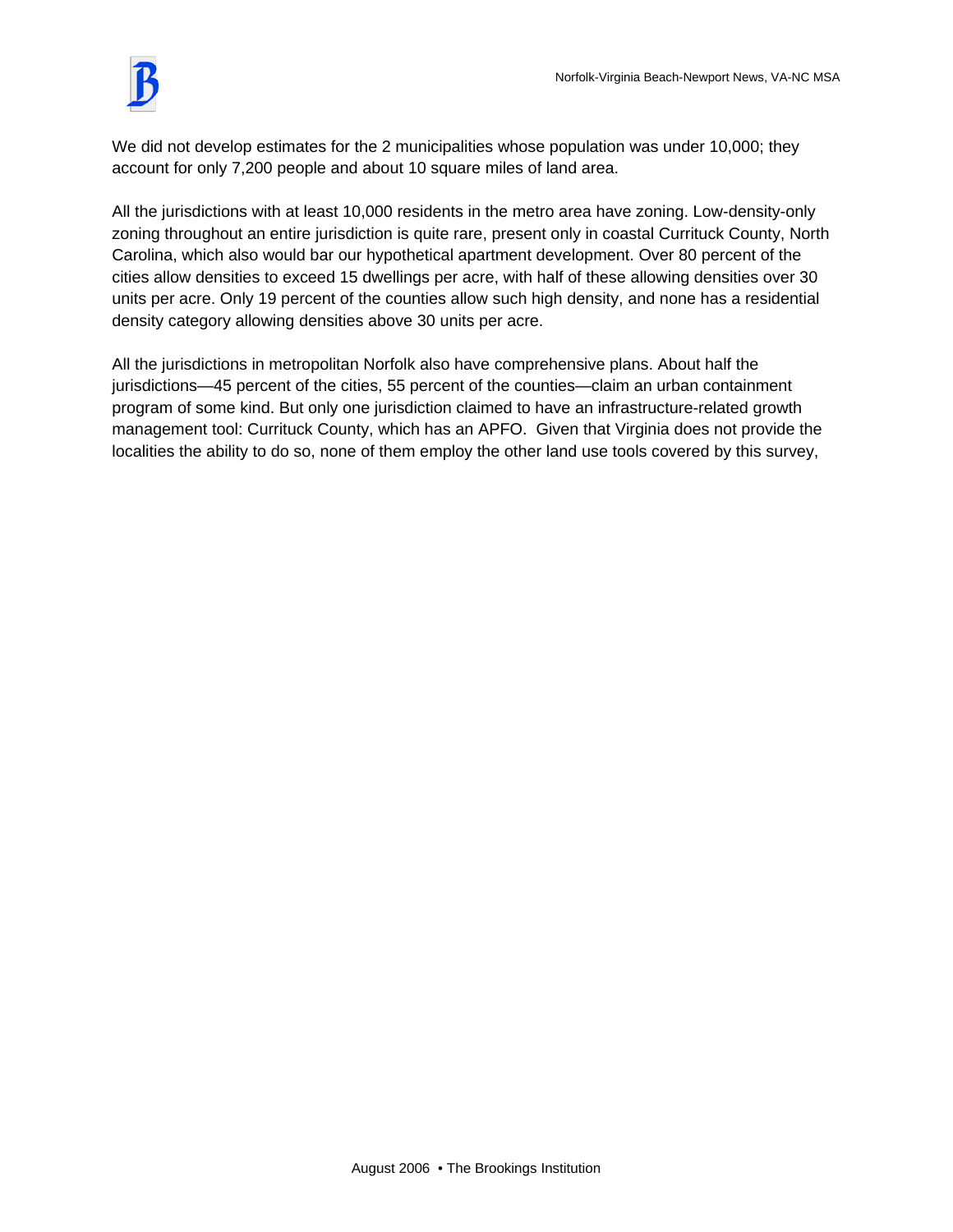

## **Oklahoma City, OK MSA**

*Regulatory Order/Family:* Traditional/Middle America

## *Summary*

Oklahoma, like Texas, vests most power over development in its cities and not in its counties. Cities in the Oklahoma City MSA universally plan and zone, generally accommodating higher density development and widely imposing impact fees, APFOs, and even urban containment programs to manage growth. Counties, by contrast, often do not adopt plans at all, and some counties decline to zone. A blind spot in our survey is the large number of unsurveyed jurisdictions under 10,000 residents, who account for less than 10 percent of the metropolitan area's 2000 population but are bound to have important impacts on future growth in the MSA. They have expanded aggressively to control outlying land with "spaghetti" annexations along highways; hence their development policies will shape the edge of the metropolitan area, but our survey does not reveal much about what those policies are now. If they embrace infrastructure-managing measures as their populations increase, then the MSA would be likely to develop more compactly, but recent history suggests that density decline rather than compactness lies ahead for Oklahoma City.

## *Governance Framework and Growth Trends*

The Oklahoma City MSA had just over one million residents in 2000, 13 percent and 125,000 residents more than in 1990. There are 70 cities and 6 counties in the MSA, but 58 cities and one county have fewer than 10,000 people. Only four cities had over 50,000 residents in 2000, with Oklahoma City itself accounting for 506,000 residents. None of the counties had more than 25,000 residents in their unincorporated areas. Evidently, even the smallest rural settlements usually become incorporated rather than occurring under the domain of county government.

The Oklahoma City metro area lost substantial density in the 1980s and 1990s. Its developed land base grew by 42 percent while its population grew just 19 percent between 1982 and 1997, causing density to slip from 3.2 to 2.7 persons per urbanized acre. This moved Oklahoma City from the ninth to the eighth least dense metro area in the top 50. Only five percent of the MSA's land is publicly owned, with about half that figure owned by cities and only one percent by the federal government.

## *Regulatory Environment*

We received responses from 11 cities and three counties in the Oklahoma City MSA; we did not survey jurisdictions with fewer than 10,000 residents. Our respondents account for 85 percent of the MSA's population and half its land area. The results we report below are based on estimates of only jurisdictions over 10,000 residents, meaning that they leave out the 58 jurisdictions accounting for just over 100,000 residents and 500 square miles of land area.

Based on these results, Oklahoma City's municipalities of over 10,000 residents all have zoning. Only a few small cities, accounting for less than 5 percent of the population and land area, have lowdensity-only zoning or would exclude our hypothetical apartment development. Over 90 percent of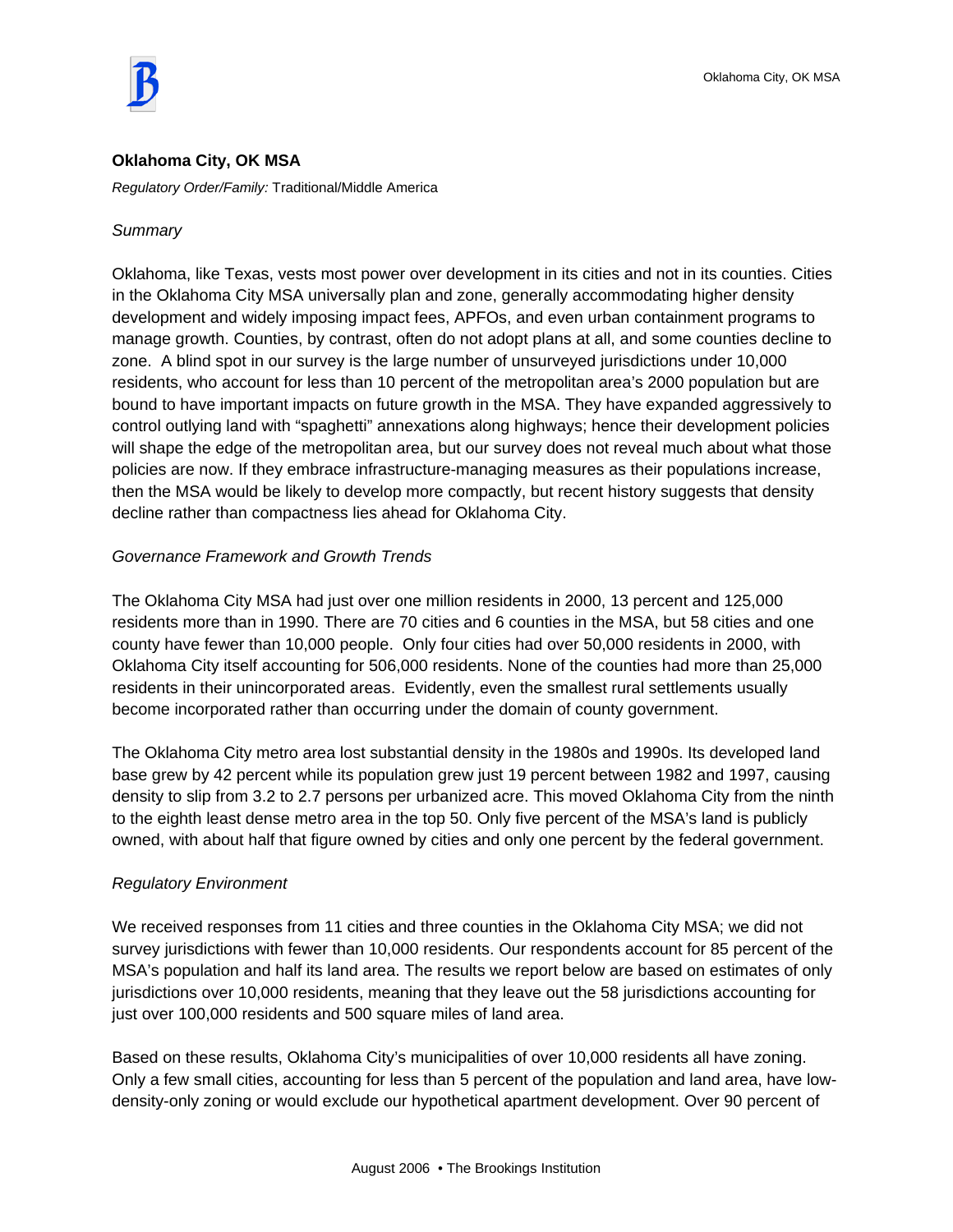

the land area, and about 90 percent of the population, is in jurisdictions that would accommodate densities exceeding 15 dwellings per acre. In short, city zoning ordinances do not appear to pose a substantial development constraint, at least at the level of entire jurisdictions. Counties differ substantially from cities in their zoning practices. An estimated two of the six constrain density to fewer than eight units per acre, though none would bar apartments under all circumstances. One or two of the less populous counties have no zoning at all.

Planning is ubiquitous among cities in the Oklahoma City MSA. Infrastructure-based growth management and urban containment are fairly common among the cities over 10,000 residents; an estimated 60 percent have impact fees, 40 percent have APFOs, and 38 percent have an urban containment program of some kind. Seventeen percent have incentive based affordable housing programs. Again, the counties contrast sharply with the cities; only half have a comprehensive plan, and none uses impact fees, APFOs, or growth boundaries.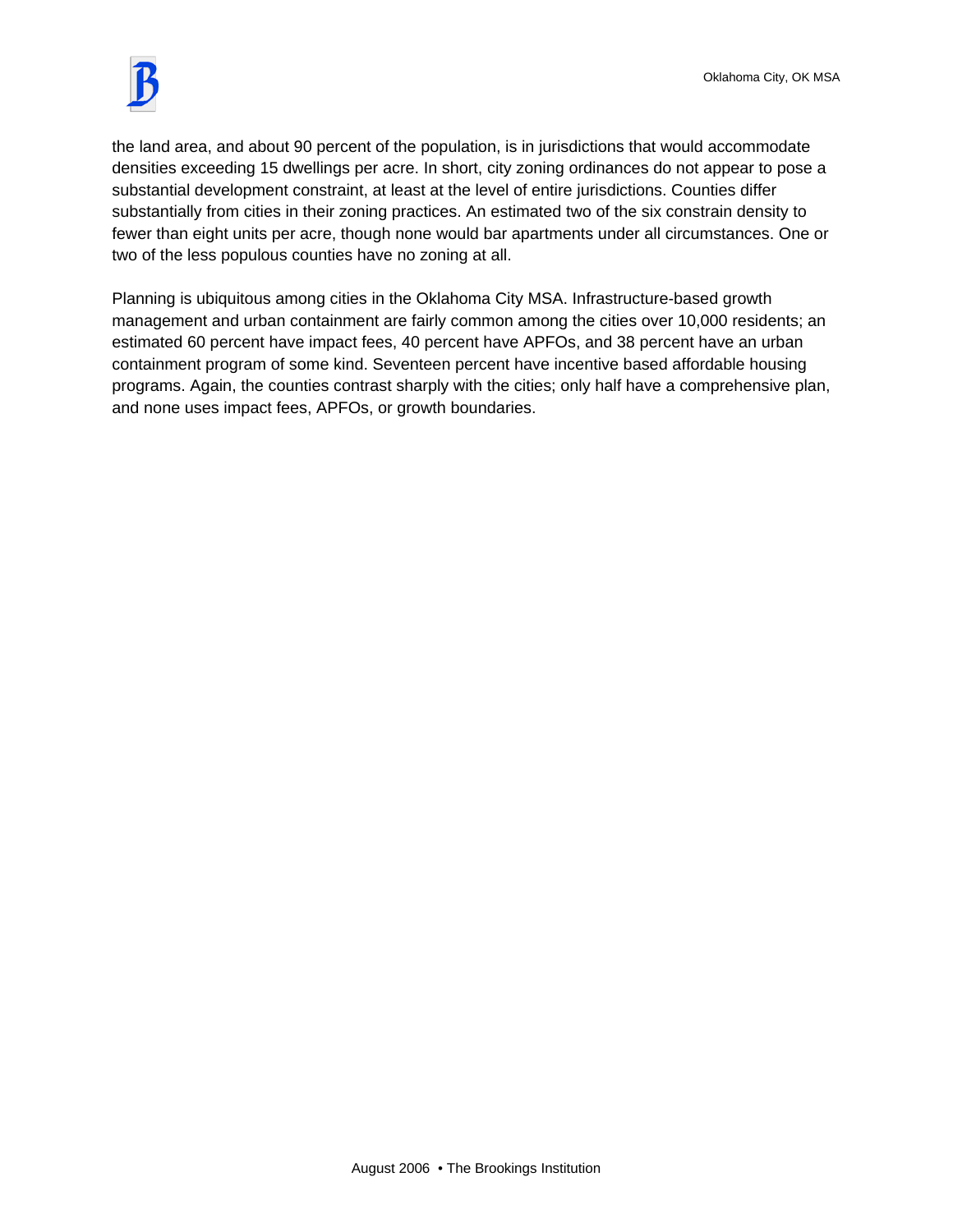

## **Orlando, FL MSA**

*Regulatory Order/Family:* Reform/Growth Management

## *Summary*

Orlando shares important features of all Florida metropolitan areas thanks to the state's strong growth management laws. It is universally planned and zoned, and zoning is rarely if ever used to exclude high-density development from entire jurisdictions. Growth management is universal as well via controls on infrastructure access; developers must pay to grow or else seek out a location where there is slack capacity. Observers have noted that concurrency can help rein in sprawl, but it can also promote sprawl if a metropolitan area has substantial areas with slack infrastructure capacity.<sup>1</sup> This is especially true in a region like Orlando that lacks politically imposed growth boundaries or firmer topographic boundaries growth. Despite fast growth and strong planning, Orlando's density dropped by 12 percent between 1982 and 1997.

## *Governance Framework and Growth Trends*

With a growth rate of 34 percent in the 1990s, Orlando is among the faster growing metro areas in the U.S. Its population grew by 420,000 residents in both the 1980s and the 1990s, reaching 1.6 million by 2000. With nearly 600,000 residents in 2000, Orlando is the only city with over 50,000 residents in the region; the metro area's four counties (Lake, Orange, Osceola, and Seminole) all have between 100,000 and 200,000 residents in unincorporated areas. Aside from these five major players, there are 17 medium-sized cities (10,000-50,000 residents) and 18 smaller ones, accounting together for about a quarter of the metropolitan area's population and less than 10 percent of its land base.

Metropolitan Orlando's population grew 71 percent between 1982 and 1997 while its developed land base expanded by 94 percent. As a consequence, its already modest density level of 3.7 persons per urbanized acre dropped further to 3.3 persons per acre. But since many other large metro areas also lost density in the 1980s and 1990s, it retained its rank as 34th most dense. Twelve percent of the region's land area is publicly owned, with the state and federal governments in control of 6 and 4 percent of land respectively.

#### *Regulatory Environment*

We received responses to our survey from 11 cities and all four of the counties in the MSA, accounting for 86 percent of the population and 96 percent of the land area. All the cities and counties have zoning ordinances. Only a few small municipalities and one of the counties has lowdensity-only zoning; these municipalities would bar our prototype apartment development, but the county would not. Close to two thirds of jurisdictions, accounting for 71 percent of the land area and

 $\overline{a}$ 1 James C. Nicholas and Ruth L. Steiner, "Growth Management and Smart Growth in Florida." *Wake Forest Law Review* 35,3 (Fall) (2000): 645–670.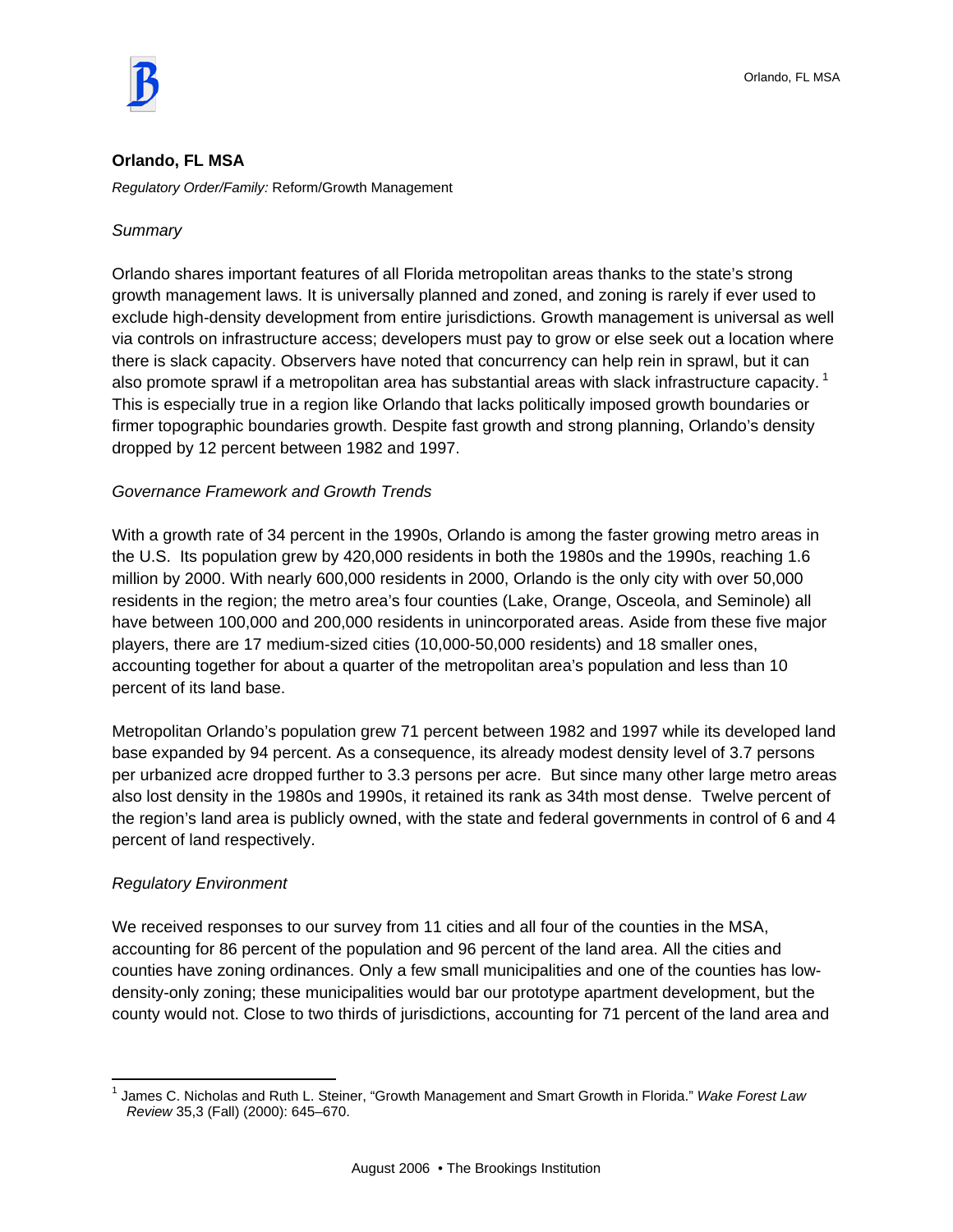

82 percent of the population, have a residential zoning designation allowing development above 15 dwellings per acre.

Like all of Florida, the Orlando metropolitan area operates under state growth management rules that require comprehensive planning and mandate concurrency between development and infrastructure. Consequently, over 90 percent of the jurisdictions have an APFO and over 90 percent have impact fees of some kind. Urban containment is not as common as infrastructure-control growth management, however; only one county and one city reported using a growth boundary of some kind. Permit caps are not used, but a few jurisdictions have imposed moratoria (less than 10 percent of the total). Finally, about 38 percent of the jurisdictions with over 75 percent of the residents are estimated to use an incentive based affordable housing program of some kind.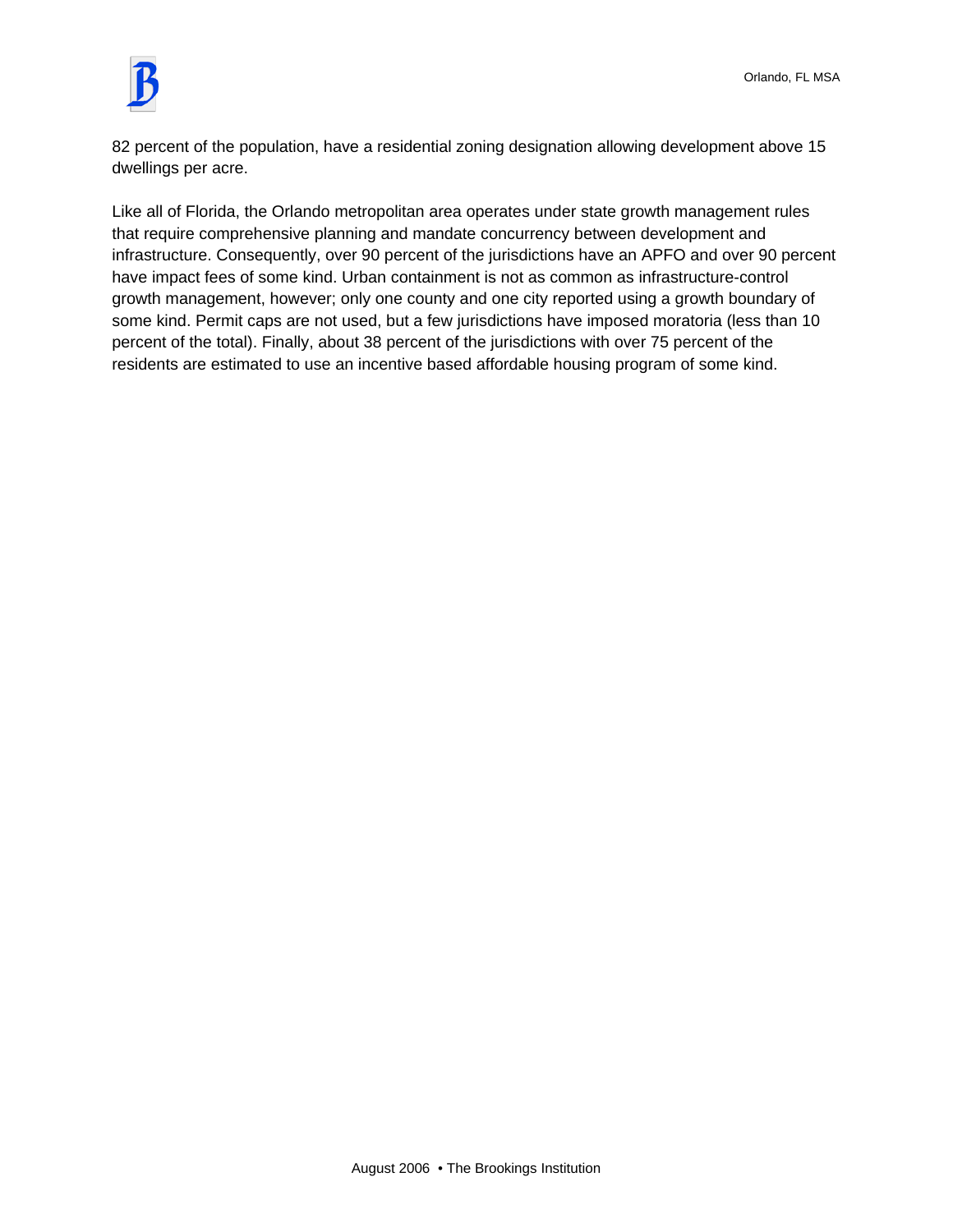

## **Philadelphia-Wilmington-Atlantic City, PA-NJ-DE-MD CMSA**

*Regulatory Order/Family:* Traditional/Middle America (Pennsylvania portion) Traditional/Basic Exclusion (New Jersey portion)

## *Summary*

 $\overline{a}$ 

There are at least four separate regulatory patterns within metropolitan Philadelphia. The city of Philadelphia itself, as one might expect, has a regulatory structure that resembles those of other large cities, accommodating to growth and density and designed to encourage the construction of affordable housing. Its Pennsylvania suburbs resemble those of the Midwest more than those of the Northeast; they have more modest levels of planning and growth management, some exclusionary zoning but not as much as the rest of the Northeast, and practically no intervention for affordability. The New Jersey suburbs, by contrast, generally prohibit high-density development and most would bar our hypothetical apartment complex, but many—pursuant to the state's Fair Housing Act—have inclusionary housing. The Delaware-Maryland fringe, finally, uses a stronger containment approach, with higher density housing permitted in settled areas and county comprehensive planning that features urban containment. Patterns of population growth and sprawl in the region break out along lines that one would predict, with the fastest sprawl in New Jersey, the slowest in the Delaware-Maryland fringe, and moderate but still substantial growth of urban land in the Pennsylvania suburbs.

# *Governance Framework and Growth Trends*

The Philadelphia-Wilmington-Atlantic City CMSA ranks as the fourth-largest metropolitan area in the United States, but like New York it is jurisdictionally quite complex, straddling portions of four states: Pennsylvania, New Jersey, Delaware, and Maryland. There are 432 jurisdictions in the metropolitan area, 13 of them with over 50,000 residents, 121 with between 10,000 and 50,000, and 298 under 10,000. The smallest jurisdictions include boroughs and villages that tend to grow slowly because they are (or consider themselves) "built out" as well as low-density townships that may be growing more rapidly but do so at low densities because their zoning ordinances mandate large lot sizes and because they lack urban infrastructure to accommodate density. The more populous and denser jurisdictions include cities that have experienced distress, decline, and transformation (Philadelphia, Camden, Atlantic City), inner ring townships (Upper Darby, Lower Merion, and Bensalem, PA); growing cities (Vineland, NJ; Wilmington, DE); and faster growing suburban townships (Gloucester and Mount Laurel, NJ) and counties (New Castle, Delaware.)

The Philadelphia metro area is sprawling fast.<sup>1</sup> Between 1982 and 1997, there were over 330,000 acres of land urbanized in the region, a 35 percent increase during a period of very modest population growth (7.1 percent). Density dropped from 6.1 to 4.8 persons per urban acre over this period as the core cities have hollowed out and growth has extended into exurban and rural areas. The city of Philadelphia reached its population peak of over 2 million residents in 1950 and has

<sup>1</sup> Brookings Institution Metropolitan Policy Program, "Back to Prosperity, A Competitive Agenda for Renewing Pennsylvania: A Profile of the Philadelphia Area," (Washington, 2003). Available at http://www.brookings.edu/metro/publications/pa.htm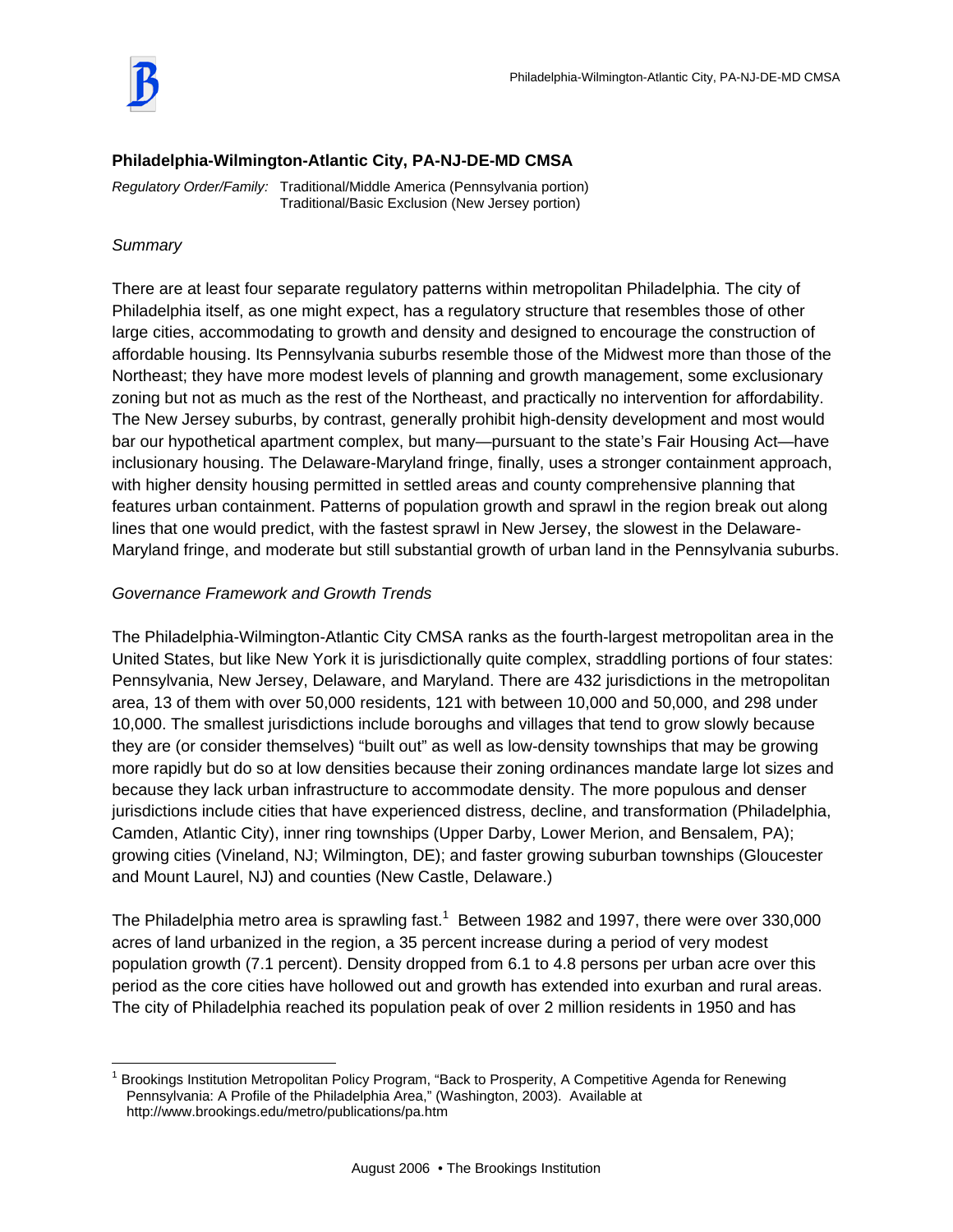

declined continually since, losing about 170,000 residents between 1980 and 2000 alone, when its population dropped to just above 1.5 million.

About 17 percent of the region's land was owned by government in 1992, with about 10 percent of the land in state parks and preserves and the remainder split evenly between county, municipal, and federal ownership.

Recognizing the political complexity of the region, we report separately here on the Pennsylvania, New Jersey, and Delaware-Maryland portions of the Philadelphia CMSA.

# Philadelphia and its Pennsylvania suburbs

The bulk of the population of metropolitan Philadelphia—3.8 million residents in 2000—lives in 238 jurisdictions in Pennsylvania, with 1.5 million in Philadelphia itself. Aside from Philadelphia, the only jurisdictions with more than 50,000 residents are five inner suburban townships. Of the other jurisdictions, 210 have populations under 20,000 and 162 below 10,000. The smallest jurisdictions are evenly split between boroughs and townships. About 128,000 acres of land were urbanized in the Pennsylvania parts of metropolitan Philadelphia between 1982 and 1997, a 24 percent increase when the population grew only 3 percent. Density dropped in this part of the region from 7.0 to 5.8 persons per urban acre.

We received responses from 42 of the 76 jurisdictions with over 10,000 residents and another 13 of the 30 smaller jurisdictions we sampled. Based on these results, approximately 92 percent of the jurisdictions have zoning; 52 percent have low-density-only zoning (26 percent of the population, half the land area), and 31 percent would not allow our hypothetical apartment development (14 percent of the population, 26 percent of the land area). About 20 percent of the jurisdictions (with 56 percent of the population but only 17 percent of the land) have a residential density category allowing over 15 dwellings per acre.

There is little growth management in the Pennsylvania parts of metropolitan Philadelphia. Only 82 percent of the jurisdictions have a comprehensive plan. About a third of the jurisdictions—mainly small and medium-sized ones—have impact fees, and 15 percent use APFOs. An estimated five percent have a containment mechanism of some kind, and a few (1 percent each) may use building permit caps or moratoria. Only an estimated 3 percent of jurisdictions—including the city of Philadelphia itself and a very small number of smaller suburbs—use regulatory incentives to promote housing affordability, among the lowest rates among the top U.S. metro areas and especially low for a comparatively expensive housing market.

## Southern New Jersey

The New Jersey component of the Philadelphia CMSA includes 1,750,000 residents, living in 169 jurisdictions. About a half-million residents live immediately across the Delaware River from Philadelphia in Camden County, where three of the four jurisdictions with over 50,000 residents are situated. The city of Camden, with just under 80,000 residents, is the most populous jurisdiction in the New Jersey portion of the Philadelphia CMSA; two suburban townships, Cherry Hill and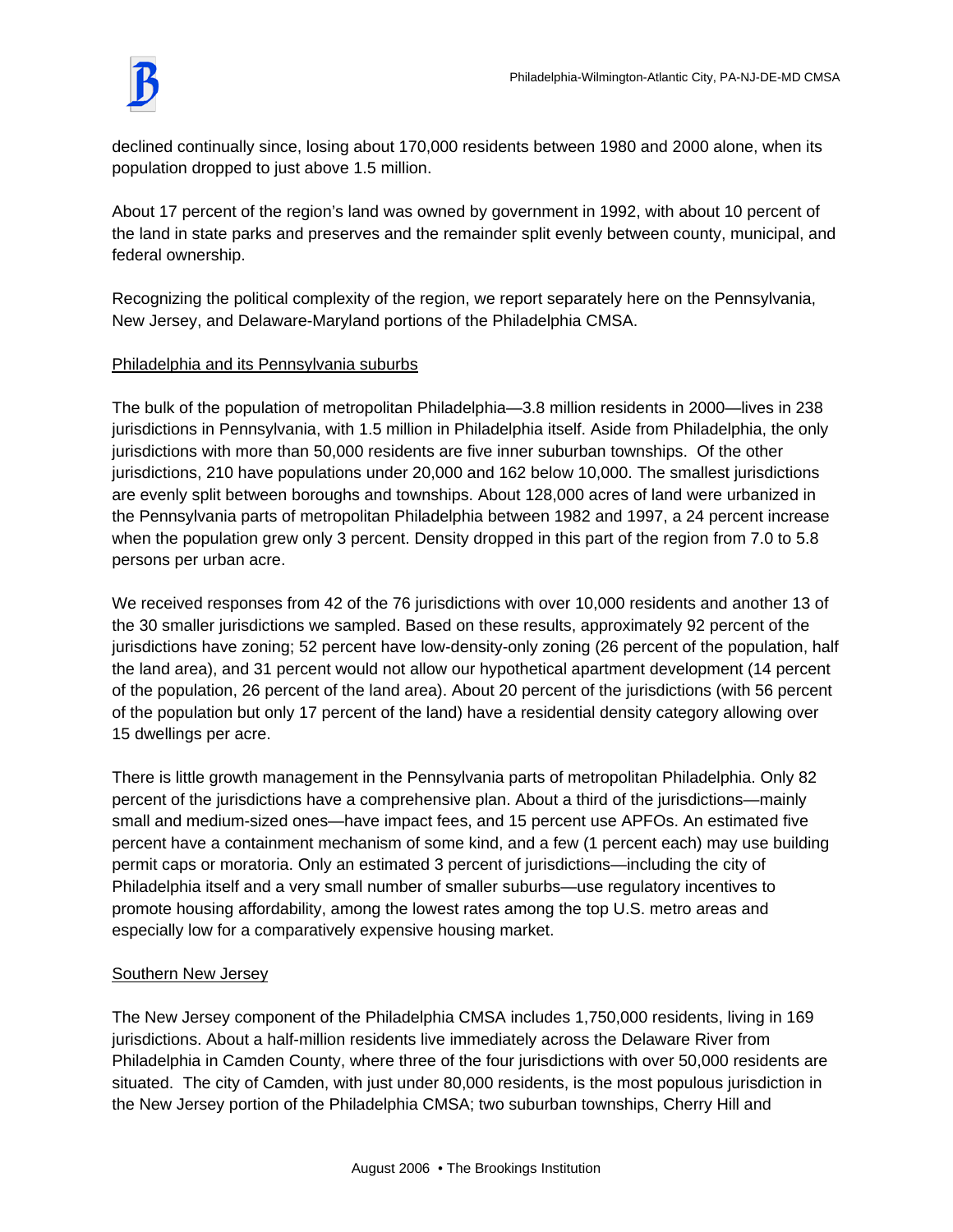Gloucester, have between 60,000 and 70,000 residents each. The other jurisdiction with over 50,000 residents, the city of Vineland, anchors its own Primary MSA. Atlantic City, with about 40,000 residents, is the central city of yet another PMSA. Urbanized land in the New Jersey suburbs of Philadelphia expanded by more than 50 percent between 1982 and 1997 while its population grew 12 percent, dropping the density from just over 5.0 persons to 3.6 persons per urban acre (a 27 percent decline).

We received responses from 21 of the 53 jurisdictions over 10,000 residents and 10 of the 19 smaller jurisdictions we sampled. Based on this sample, it appears that exclusionary zoning is more intense on the New Jersey than on the Pennsylvania side of the Delaware, with three quarters of jurisdictions using low-density-only zoning and as many barring our hypothetical apartment development.

Comprehensive planning is much more common in New Jersey than in Pennsylvania—all the jurisdictions reported having a comprehensive plan—but other growth tools are weak, with about a quarter of jurisdictions using impact fees and a fifth using APFOs. As a consequence of New Jersey's Fair Housing Act, 43 percent of the jurisdictions have incentive based affordable housing programs, with townships and cities more likely and boroughs less likely to offer regulatory incentives for affordability.

# Northeastern Maryland and Delaware

The Wilmington PMSA, which straddles the Delaware-Maryland border, had 586,000 residents in 2000, up 14 percent (72,000 residents) in the 1990s and 28 percent between 1980 and 1990. Its largest jurisdiction is New Castle County, Delaware, where over 375,000 people lived in unincorporated areas in 2000; Cecil County, Maryland had about 63,000 residents in its unincorporated areas. Two Delaware cities, Wilmington and Newark, had over 10,000 residents in 2000, and the town of Elkton (MD) had about 11,000. Another 18 cities, towns, and villages had fewer than 10,000 residents in 2000.

Sprawl has been less severe in this part of the Philadelphia metropolitan area than in the New Jersey and Pennsylvania suburbs. About 38,000 acres were urbanized between 1982 and 1997, a 37 percent increase when the population grew about 20 percent. Population density fell from 4.5 to 4.0 persons per urban acre, mainly because of fairly rapid low-density development in suburban and exurban portions of Cecil County.

Delaware and Maryland, like New Jersey, have state legislation that makes local land use planning and regulation more common and enhances its quality. Both Delaware and Maryland have strong counties that control land use in their unincorporated areas. Counties and municipalities in Delaware, and counties in Maryland, are required to adopt comprehensive plans and update them periodically; zoning ordinances, where they exist, must conform to the plan.

Five jurisdictions in the Wilmington PMSA—New Castle County (DE), Cecil County (MD), the cities of Newark and Wilmington (DE), and the town of Elkton (MD)—have at least 10,000 residents; all but Elkton responded to our survey. Another 18 municipalities have fewer than 10,000 residents. We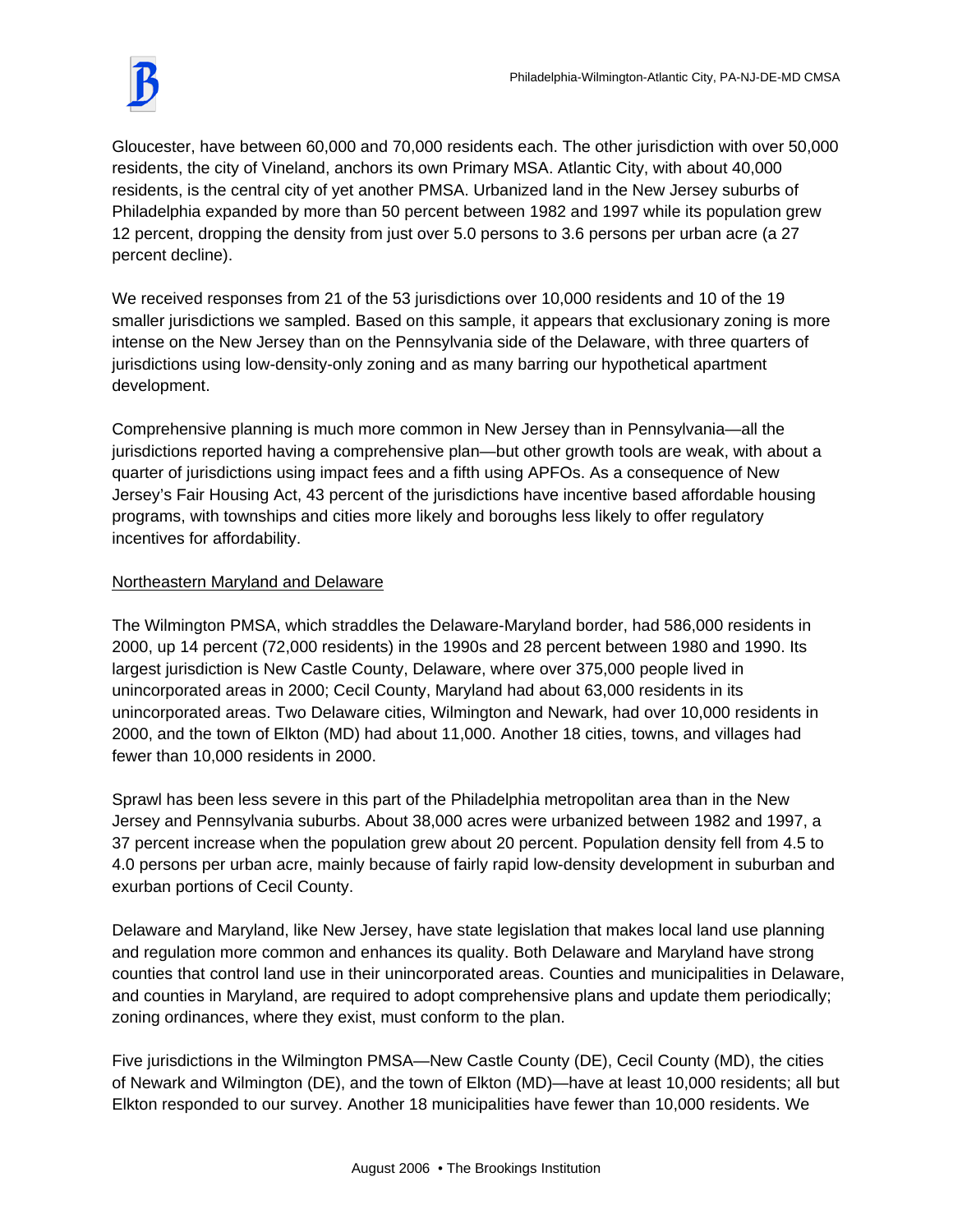sampled one of the smallest Delaware jurisdictions, the Town of Arden, which we later learned was unrepresentative of the small municipalities because its planning and zoning are managed by New Castle County. Two of the other small municipalities in New Castle County also are covered by the county's planning and zoning, but the other 8 municipalities all have comprehensive plans. We do not have information about their land use regulations or housing programs, however, nor do we have data on any municipalities in Cecil County. Hence we report here on only the two counties and the two Delaware cities.

State growth management in Delaware and Maryland translates into active urban containment, encouragement of density in developed areas, and infrastructure management at the local level in larger municipalities. All the jurisdictions that responded to the survey have comprehensive plans and zoning. The cities' zoning ordinances have residential zones exceeding 30 dwellings per acre. New Castle County's maximum density allows between 8 and 15 units per acre; Cecil's allows between 15 and 30 per acre. All four jurisdictions would allow our hypothetical apartment development. New Castle County has an urban service boundary, adopted in 1997, and Cecil County has an urban growth boundary, adopted in 2000. Wilmington has an urban limit line. The county and the city of Newark use impact fees. None of the jurisdictions has imposed a development moratorium in recent years, nor does any use a permit cap. New Castle County offers a residential density bonus for affordable housing; the two cities both have other regulatory programs to encourage housing affordability.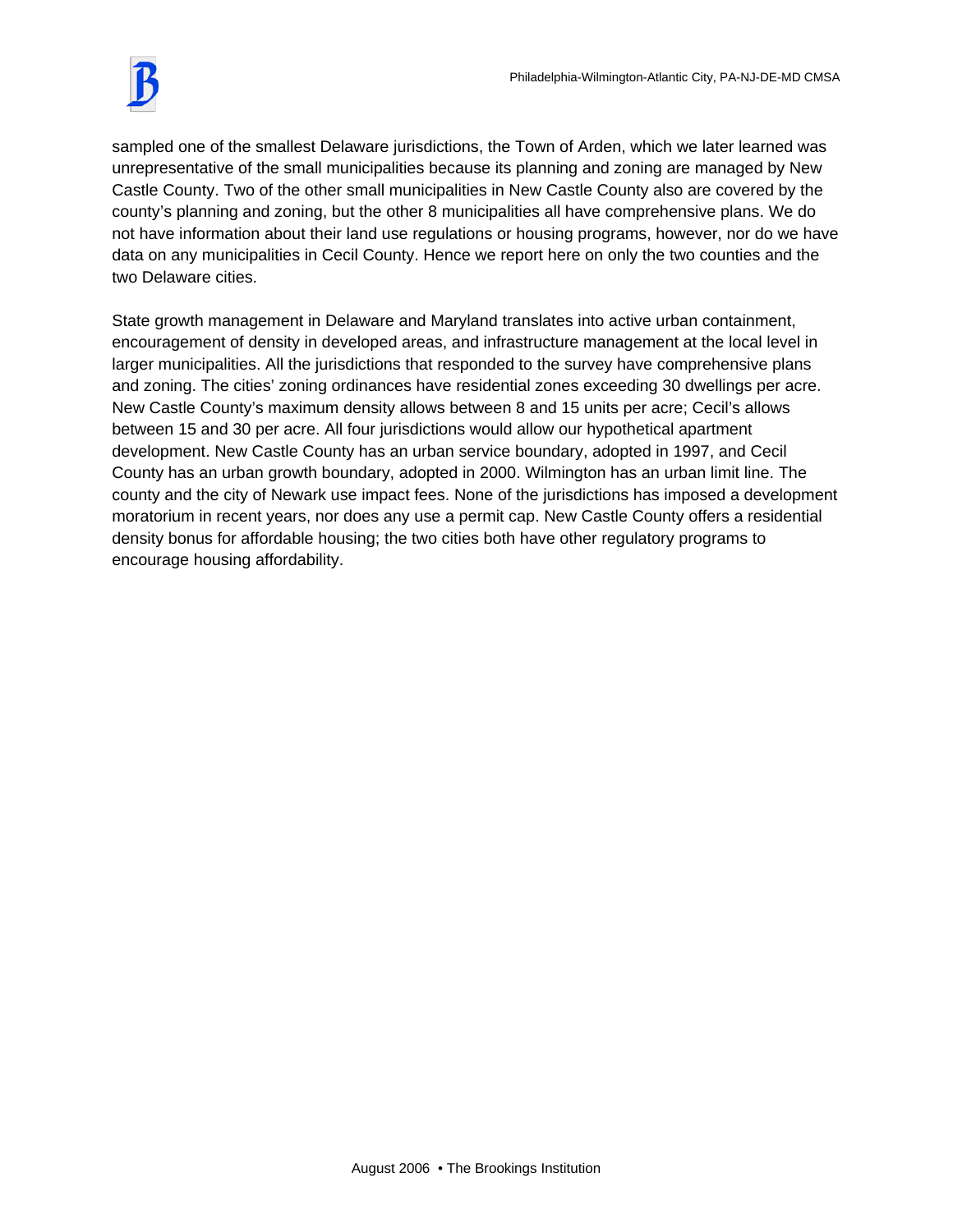#### **Phoenix-Mesa, AZ MSA**

*Regulatory Order/Family:* Reform/Growth Management

## *Summary*

 $\overline{a}$ 

The Phoenix MSA accommodated a doubling of its population between 1980 and 2000 with a dramatic increase in density, making it the 6th densest. By 2003, regulation in the MSA reflected both rapid growth and density increase, with zoning ordinances that are permissive about density and apartment development and universal imposition of impact fees to recoup some of the costs of growth. APFOs are also common. Urban containment, however, is still fairly uncommon and reported by only about a quarter of the cities and Maricopa County, the more populous of the two counties in the MSA. But over two-thirds of the land area is publicly owned, contributing to a form on non-deliberate containment that is reinforced by reliance on centrally provided infrastructure.<sup>1</sup> Despite the fast growth and undisputed burdens on infrastructure, none of the jurisdictions has imposed a moratorium or building permit cap.

## *Governance Framework and Growth Trends*

The Phoenix-Mesa MSA's population of 3.3 million in 2000 was over twice its population in 1980. Its 40 percent growth rate in the 1980s (640,000 new residents) was eclipsed by its addition of over 1 million new residents in the 1990s, a growth rate of 45 percent. The city of Phoenix accounts for 1.3 million of the region's residents; the cities of Mesa (400,000), Glendale (220,000), and Scottsdale (200,000) also have a large share of the metropolitan population. Unincorporated parts of Maricopa County accounted for over 210,000 residents. Four other cities—Chandler, Tempe, Gilbert, and Peoria—had between 100,000 and 200,000 residents, and the other county in the MSA, Pinal, had about 80,000 people in its unincorporated areas. There are another 26 cities in the MSA, nine of which had between 10,000 and 50,000 residents, with the balance (17) having fewer than 10,000. Arizona's permissive laws on annexation and incorporation have allowed cities to expand their boundaries far into undeveloped territory, giving the Phoenix metro area one of the larger shares of population in incorporated areas in the west (91 percent).

This rapid growth has been accommodated at densities far exceeding Phoenix's traditional modest levels. In 1982, the MSA had about 4.8 persons per acre of urban land, 18th highest among the top 50. Between 1982 and 1987, its population grew 71 percent as its urbanized land base grew by 42 percent (150,000 new urban acres). As a consequence, the MSA's density rose by practically a full person per acre of land, to just under 5.8 persons per acre, and its rank among the top 50 metro areas rose to 6th most dense. The density increase owes much to Phoenix's fast growth, which has allowed developers to achieve economies of scale; to the need for expensive centralized infrastructure, especially for water supply but also for sewers; and to the region's topography and public lands. In 1992, only 27 percent of the land was in private hands, with 42 percent held by the federal government and 19 percent by the state. State lands are mostly trust lands that are managed

<sup>1</sup> Arizona State University, "Phoenix: Dealing with Fast Growth," in *Sunbelt/Frostbelt: Public Policies and Market Forces in Metropolitan Development*, J.R. Pack, ed. (Washington: Brookings, 2005).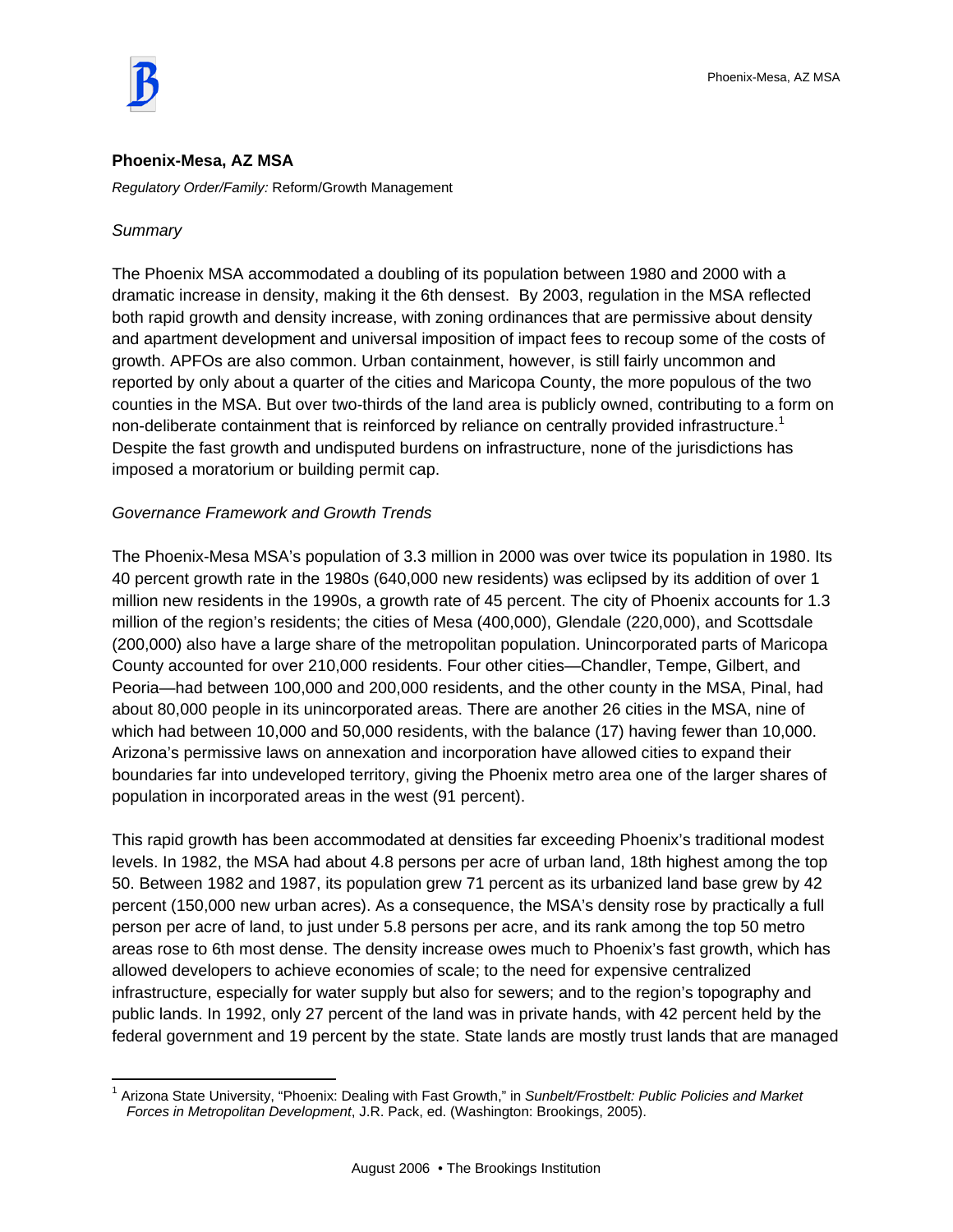

as real estate assets to provide revenues for public education and therefore do not impose the same restrictions to private-sector development that federal lands do.

# *Regulatory Environment*

We received responses from 11 cities and both counties, accounting for 82 percent of the MSA's population and 95 percent of its land area. Our estimates do not include any estimates for the 17 small cities, which account together for about 275 square miles (the total land area in the MSA is nearly 14,000 square miles) and 65,000 residents.

All the jurisdictions in the Phoenix MSA use zoning. None of them has low-density-only zoning, but about 12 percent of the cities would not allow our prototype apartment development. These cities account for only about 1 percent of the population and less than 1 percent of the land area, meaning that they are very modest exclusionary enclaves within a very permissive region. Over 70 percent of the jurisdictions have a residential density category allowing at least 15 dwellings per acre, and these jurisdictions account for 94 percent of the MSA's population.

All the jurisdictions also report having comprehensive plans. Infrastructure to accommodate growth is clearly the biggest issue in development regulation. Virtually all the cities and both counties use impact fees, and an estimated one-third of cities and both counties have an APFO. Deliberate containment is less common, with Maricopa County (but not Pinal) and about a quarter of the cities with half the municipal population reporting such a program. None of the jurisdictions uses a permit cap, nor has any jurisdiction imposed a development moratorium in recent years. Two thirds of the cities and Maricopa County have incentive based affordable housing programs as well, with most of these incentive programs including density bonuses.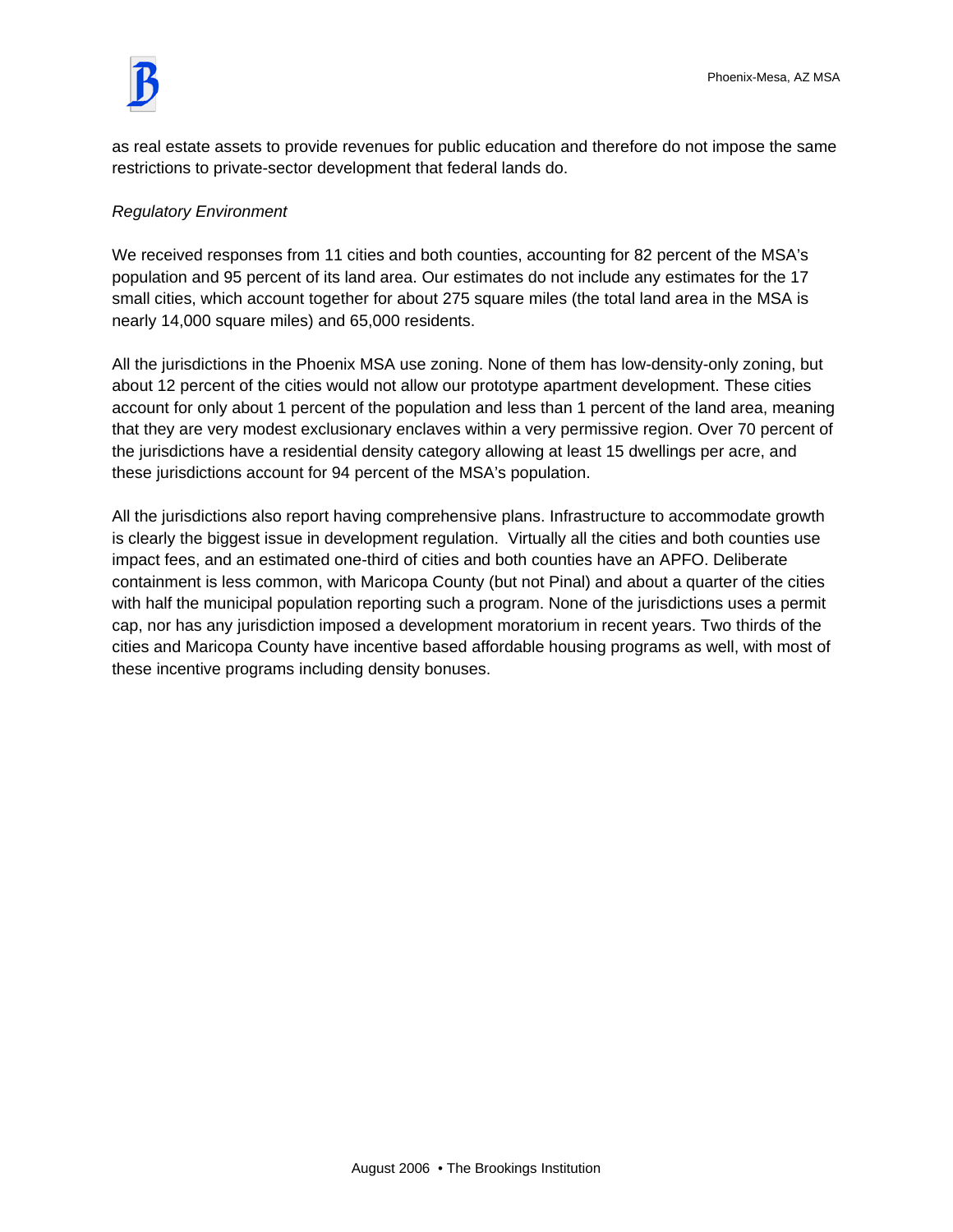

## **Pittsburgh, PA MSA**

*Regulatory Order/Family:* Traditional/Middle America

## *Summary*

Dominated by very small townships and boroughs, metropolitan Pittsburgh lacks the substantial local government institutions, and its rapid population decline has limited the incentives for strong growth management.<sup>1</sup> Consequently, it has both a high prevalence of low-density-only zoning and a few jurisdictions without zoning at all; a quarter of the jurisdictions lack comprehensive plans. The region's fragmented and weak land use planning institutions did not stop, and likely contributed to, rapid sprawl in the 1980s and 1990s as the region lost over 8 percent of its population.

## *Governance Framework and Growth Trends*

The Pittsburgh MSA is a curiosity among the 50 largest metropolitan areas. Its population declined by 175,000 residents (6.9 percent) in the 1980s and another 35,000 (1.5 percent) in the 1990s, but it still had over 2.3 million residents in 2000, making it the 23rd largest metro area in the U.S., in the same range as Tampa and Portland. Pittsburgh also has an extraordinarily large number of local governments—414 in all—only one of which, Pittsburgh itself, had over 50,000 residents in 2000. Another 32 townships and 20 cities and boroughs in the region had between 10,000 and 50,000, and a staggering 361 townships and boroughs had fewer than 10,000 residents. Despite metro Pittsburgh's steady population decline in the 1980s and 1990s, it still managed to urbanize over 200,000 acres of land between 1982 and 1997, a 39 percent increase when its population declined 6.6 percent. Its density dropped from 4.8 to 3.3 persons per urbanized acre, as a consequence.

## *Regulatory Environment*

 $\overline{a}$ 

We received responses from 29 of the 54 jurisdictions with over 10,000 residents, but not from the city of Pittsburgh itself. We also received responses from 26 of the 50 jurisdictions under 10,000 that we sampled. This response includes a reasonable range of jurisdictions by size and type, but it still accounts for only 17 percent of the land area and 29 percent of the population, and therefore must be taken as indicative rather than definitive of the Pittsburgh metro area's regulatory structure.

Based on the responses, we estimate that about 89 percent of the jurisdictions have zoning, and that about 55 percent of all jurisdictions—less populous townships, mainly, with an estimated 37 percent of the metro area's population but 55 percent of its land area—have low-density-only zoning. About 30 percent of the jurisdictions would prohibit our prototype apartment development, but these tend to be even less populous jurisdictions, containing only 18 percent of the region's residents and about a quarter of its land area. Only 17 percent of the jurisdictions, with a third of the population and 7 percent of the land area, have a residential zoning category allowing densities to exceed 15 dwellings per acre.

<sup>&</sup>lt;sup>1</sup> Brookings Institution Metropolitan Policy Program, "Back to Prosperity, A Competitive Agenda for Renewing Pennsylvania: A Profile of the Pittsburgh Area," (Washington, 2003). Available at http://www.brookings.edu/metro/publications/pa.htm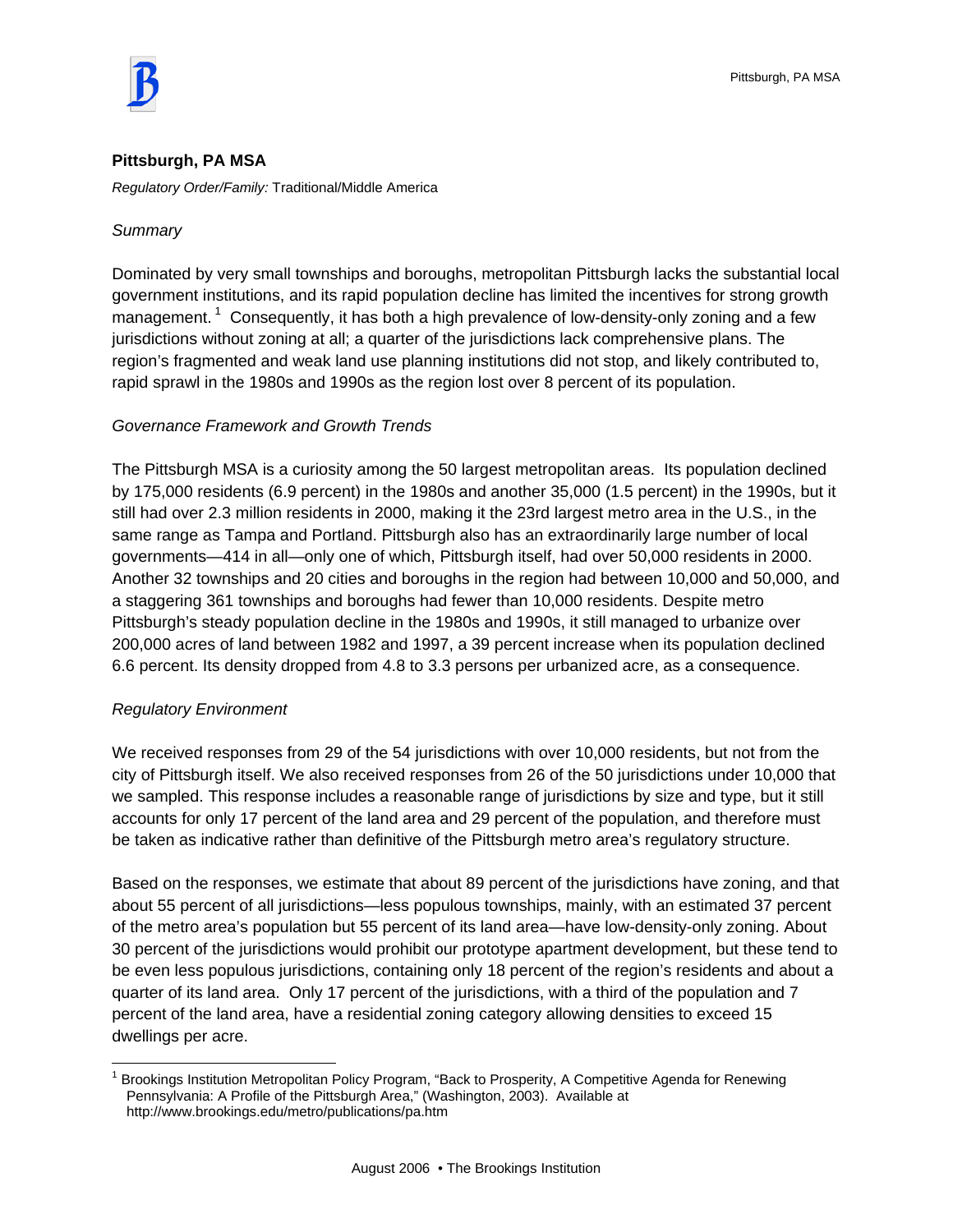

Planning is weaker in metropolitan Pittsburgh than in many other regions, with only about three quarters of jurisdictions estimated to have a plan. Growth management and affordable housing programs are scarce, with impact fees being the only common tool (used in an estimated 23 percent of jurisdictions); APFOs, containment tools, and regulatory affordable housing incentives are present in fewer than 5 percent of jurisdictions. None of the jurisdictions reported permit caps or moratoria.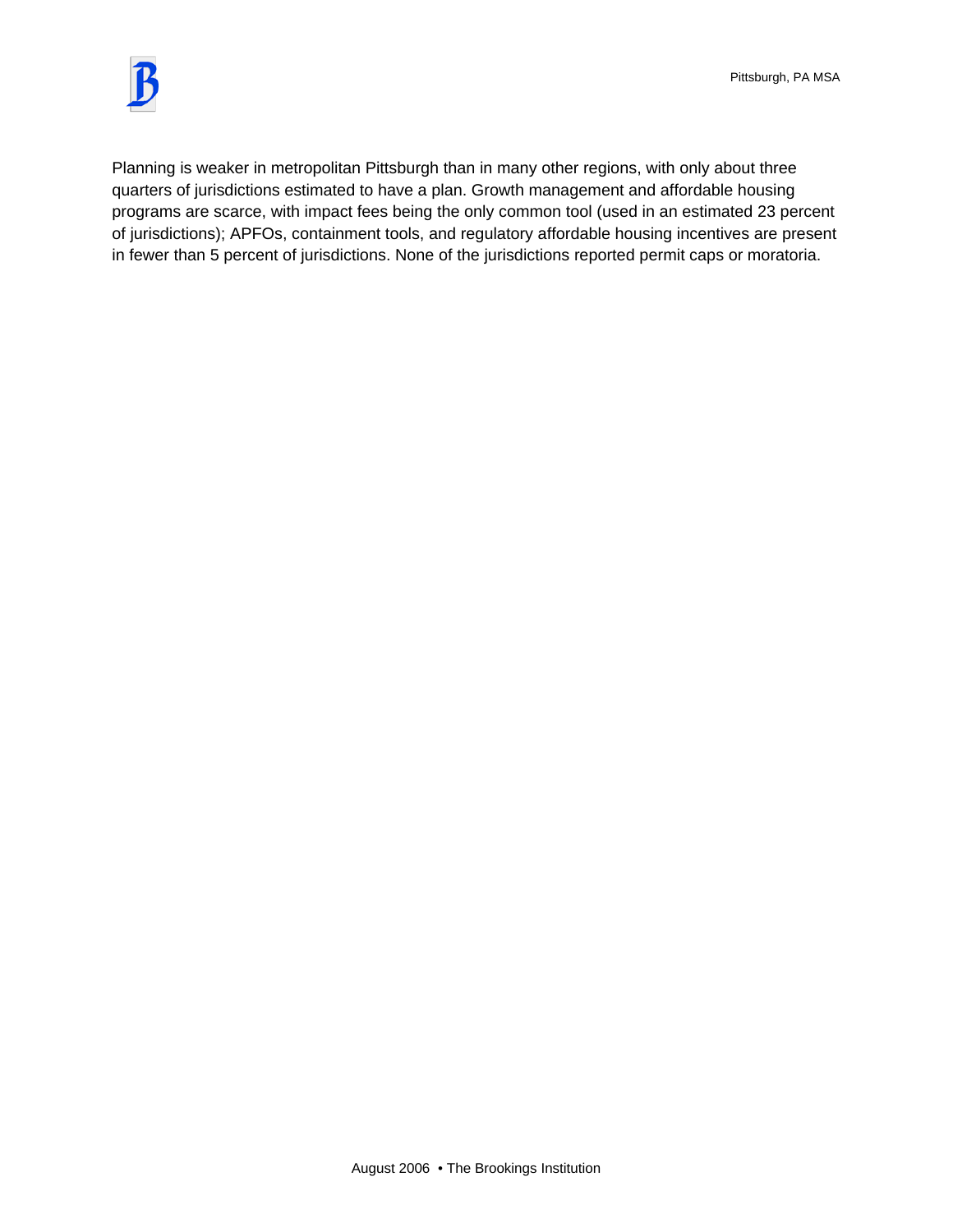



## **Portland-Salem, OR-WA CMSA**

*Regulatory Order/Family:* Reform/Containment

## *Summary*

The Portland CMSA is a strong growth management region in which state laws passed by Oregon and Washington require cities and counties to plan, regulate development, and impose urban growth boundaries. In the three counties that constitute Portland Metro—the regionally elected governing body—additional rules require cities to accommodate high-density development. Even outside these counties, cities are quite accommodating to density, exclusionary zoning is practically unknown, and growth control via permit cap or moratorium is very rare.

Even with this strong growth management framework, however, density did not increase between 1982 and 1997 in the Portland metro area to the same extent it did in the less deliberately managed Las Vegas and Phoenix. This can be explained in part by factors beyond the reach of local land use regulation: Portland has less federal land, relies more on septic systems and wells, and grew less rapidly than either of the desert metros. Partly, too, it owes to the initial looseness of Portland's growth boundary, which began to seriously contain development only in the early 1990s. In addition, Clark County's (WA) boundary was not set in place until the early 1990s. More serious density increases may await in the next decade, pending the resolution of Oregon's recently passed Measure 37, which requires that local governments compensate property owners for any reduction in land value that can be attributed to their regulations.

## *Governance Framework and Growth Trends*

The Portland-Salem CMSA had about 2.3 million residents in 2000, up 26 percent (470,000) in the 1990s and 43 percent (680,000) between 1980 and 2000. It is the only large multi-state metro area in the West. Clark County, in the Washington portion, grew 45 percent in the 1990s, nearly twice as fast as the rest of the CMSA. Of the remainder, 350,000 people lived in the two counties of the Salem PMSA (Marion and Polk) and 1.5 million in five counties that constitute the Oregon portion of the Portland PMSA. Portland is the most populous jurisdiction, with 530,000 residents. Vancouver (WA) and Salem are the only other cities in the MSA with more than 100,000 people, with 166,000 and 144,000 residents in 2000, respectively. Three other cities have over 50,000 residents. Three counties (Washington, Clackamas, and Clark) have over 100,000 residents in unincorporated areas; Marion has about 80,000. In all, about a quarter of the population lived outside city limits in 2000.

Between 1982 and 1997, the Portland CMSA had population growth of about 31 percent, while its developed land base grew by an estimated 40 percent (142,000 acres). As a consequence, its density declined from 4.6 to 4.3 persons per urban acre; since this decline was not as stark as those of many other large metros, its rank crept up from 21st to 18th most dense. The Oregon side of the boundary accounts for about 105,000 of the new urban acres, with the balance (36,000) urbanized in fast growing Clark County. About 69 percent of the land in the CMSA is privately owned, with the federal government owning about a quarter and state and local governments the balance of the public land.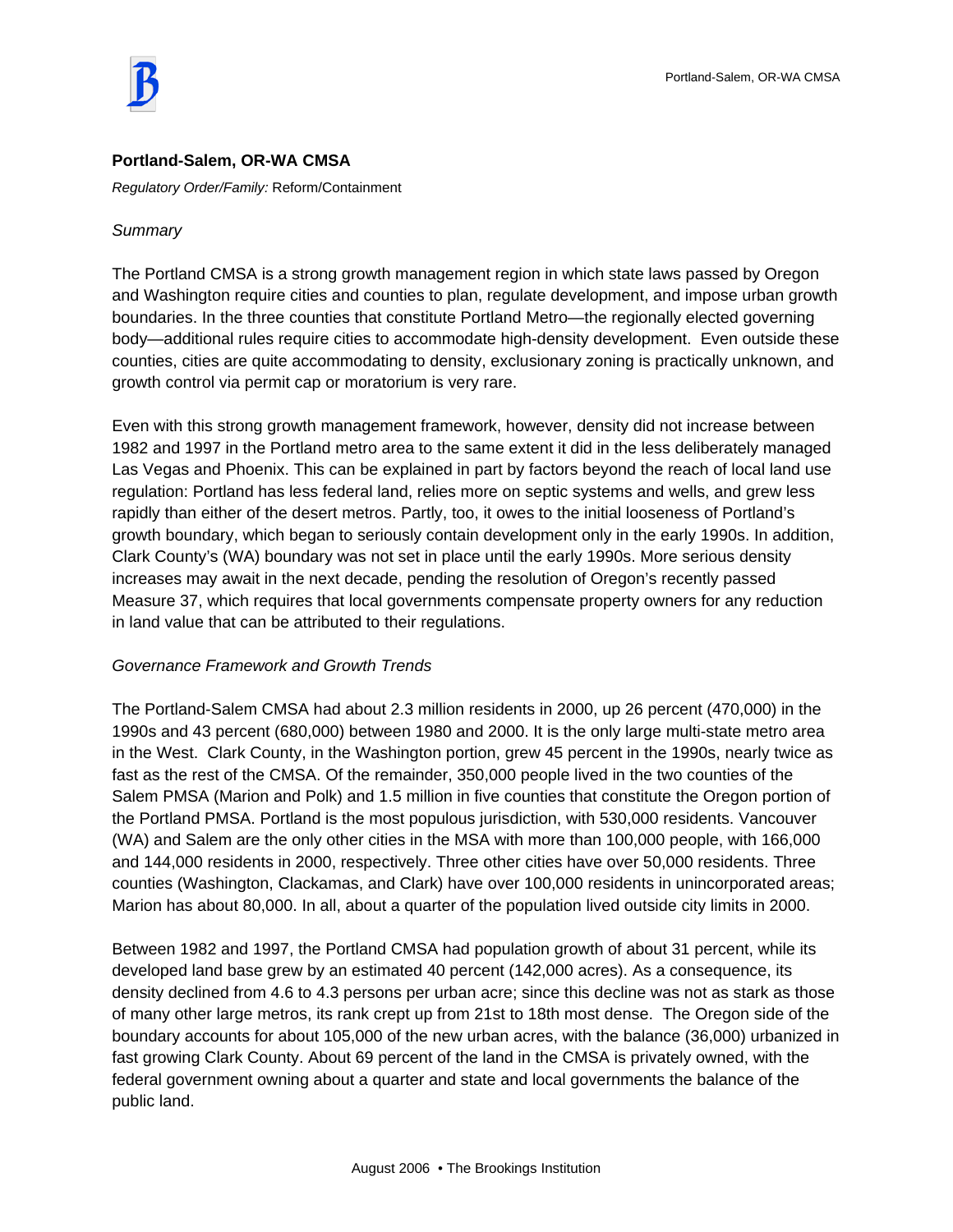$\overline{a}$ 

## *Regulatory Environment*

We received responses from all 8 counties and 18 cities, which together accounted for 75 percent of the population and 97 percent of the land area.

Both Oregon and Washington are growth management states; the state growth management laws apply to all the jurisdictions in the Portland CMSA.<sup>1</sup> Both states require local governments to adopt comprehensive plans and to ensure that their development regulations are consistent with those plans. Both states also require the imposition of urban growth boundaries. In Oregon, local jurisdictions impose the boundaries except in the three central counties of the Portland PMSA (Multnomah, Washington, and Clackamas), where the boundary is set by the regional body: Metro. $^2$ Local plans and development regulations in Oregon are reviewed by the State Department of Land Conservation to ensure consistency with the growth management law. In Washington, counties are responsible for designating urban growth areas, which generally happens in consultation with the cities. There is no central review of plans in Washington but rather a system by which appeals to plans and development decisions may be taken to growth management hearing boards for expedited (and precedent setting) review. Washington also differs from Oregon and mimics Florida in its requirement that local governments assure the concurrency of development with infrastructure capacity.

All the jurisdictions in metropolitan Portland have zoning. Only one or two of the cities, on the Washington side, have low-density-only zoning, and none would bar our hypothetical apartment development. Almost all the Oregon cities and two thirds of the Washington cities allow development at densities over 15 dwellings per acre. Three of the seven Oregon counties would bar the hypothetical apartment development in their unincorporated areas, presumably because those areas have been designated in their comprehensive plans primarily for forest and agricultural protection. The other counties all allow higher-density residential development in at least some unincorporated areas.

As expected, the jurisdictions we surveyed all had comprehensive plans and are subject to an UGB (except those fully contained within the Portland UGB). Jurisdictions in the region also generally require development to fund infrastructure. All the cities in Oregon and all but one in Washington use impact fees and an estimated 62 percent of Oregon cities and 70 percent of Washington cities use APFOs. Three of the Oregon counties and Clark County use impact fees, and we estimate that three or four Oregon counties also have APFOs. About a quarter of the cities in Clark County have had moratoria, but moratoria are rare on the Oregon side (only McMinnville reported one). Growth control via permit caps is also quite uncommon and was reported by only one city—Dallas—in Polk County, Oregon.

<sup>&</sup>lt;sup>1</sup> Washington does not impose growth management mandates on less populous, slow growing counties. See: John DeGrove, *Planning Policy and Politics: Smart Growth and the States* (Cambridge: Lincoln Land Institute, 2005). 2

 $2$  Cities outside the Portland Metro region are directed to work collaboratively with their counties in setting their UGBs; county plans are also required to denote the locations of UGBs.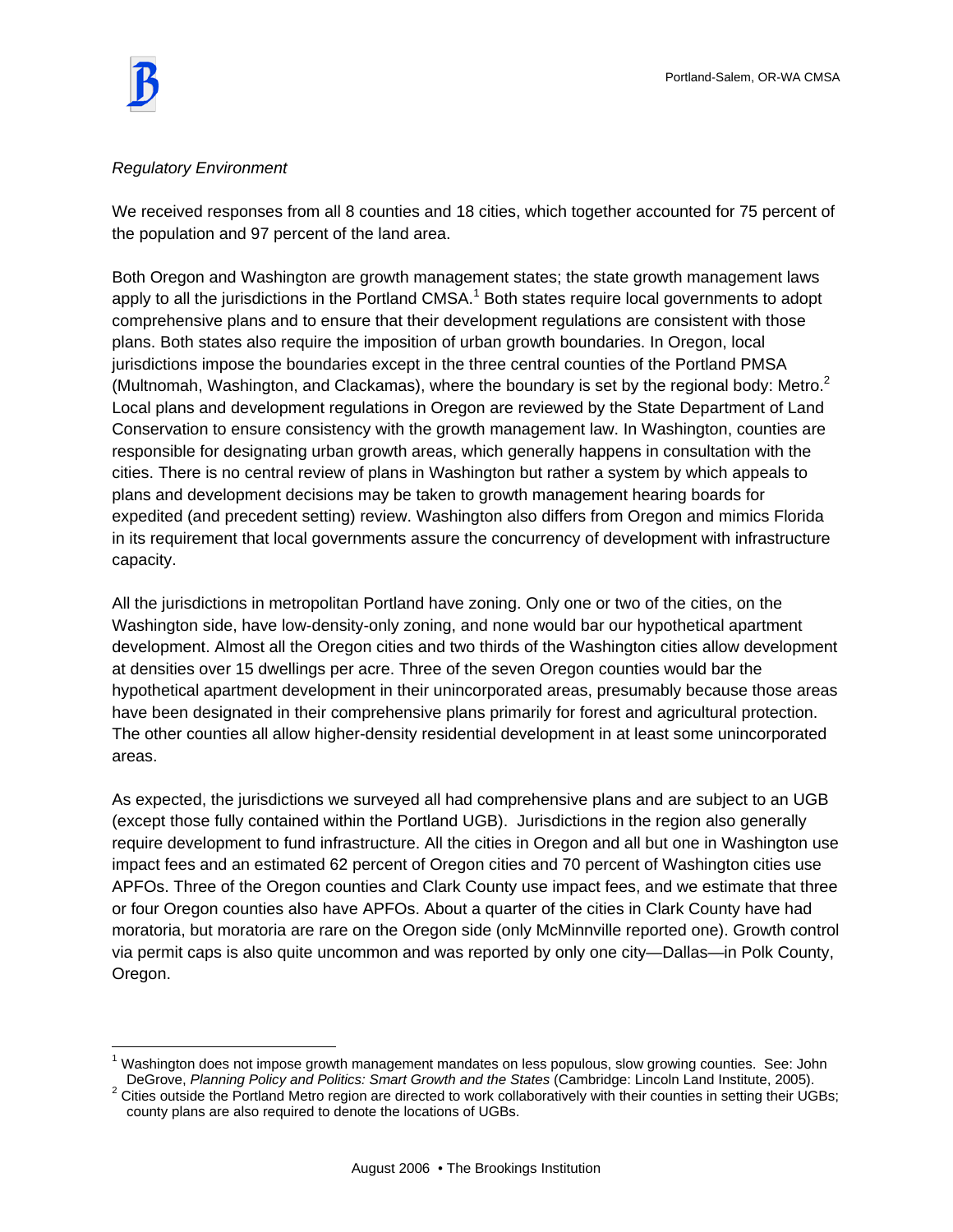

Affordable housing incentives are also fairly common with 65 percent of the cities and half the counties offering incentives of some kind for affordable housing. Inclusionary zoning is not permitted in Oregon but many jurisdictions use density bonuses.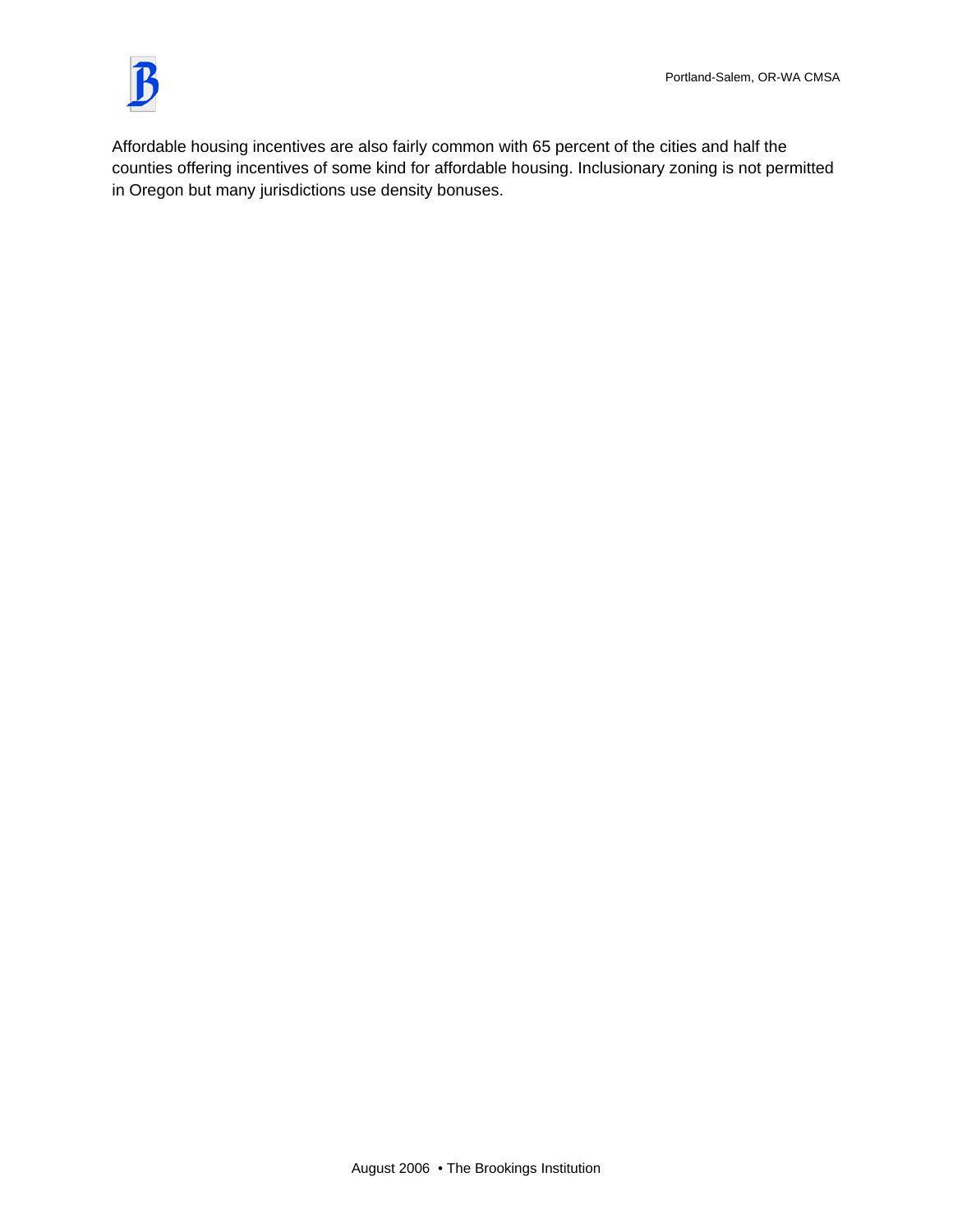

# **Raleigh-Durham-Chapel Hill, NC MSA**

*Regulatory Order/Family:* Traditional/Middle America

## *Summary*

A low response rate hinders firm conclusions about the state of growth management in the Raleigh MSA. Based on responses from throughout North Carolina, however, all the jurisdictions have zoning, which tends to accommodate high-density development and seldom could be qualified as exclusionary throughout an entire jurisdiction. But a significant minority of cities and counties lack comprehensive plans. And only a minority of jurisdictions in the Raleigh MSA, with 40 percent or less of the population and land area, use such growth management measures as impact fees, APFOs, and urban containment to regulate the timing and location of development. In short, this high-sprawl region does not regulate growth consistently, but rather has a patchwork of local approaches reflecting varying local attitudes toward development.

# *Governance Framework and Growth Trends*

The Raleigh-Durham-Chapel Hill MSA had about 1.2 million residents in 2000, up 39 percent (330,000 residents) in the 1990s. The region has three cities (Raleigh, Durham, and Cary) and two counties (Wake, where Raleigh is located; and Johnston) over 50,000 residents. There are 25 small municipalities (under 10,000 residents) and 6 cities and 4 counties with between 10,000 and 50,000 residents. About 35 percent of the region's population lives in unincorporated areas; incorporated municipalities account for 11 percent of the land area.

Like other metro areas in the mid-South, the Raleigh MSA was already very low-density in 1982— 2.7 persons per urban acre—and became even more so in the ensuing 15 years. While its population grew 55 percent between 1982 and 1997, its developed land area grew 82 percent, dropping its density to 2.3 persons per urban acre, a level of density lower than all the other large metros areas except Charlotte. About 9 percent of the land is owned by state, federal, or local governments.

## *Regulatory Environment*

We received markedly lower response rates from metropolitan Raleigh than would be preferable, with only 3 cities and 4 counties represented by the survey. While these jurisdictions account for 67 percent of the metropolitan area's land, they only contain about 17 percent of its population. Hence we present estimates for metro Raleigh—based on responses from both the Raleigh-area respondents and other cities in North Carolina—are very tentative.

We estimate that all the cities in the MSA have zoning. If the municipalities' regulatory framework resembles the average of municipal respondents of similar sizes in North Carolina, a small number (less than 20 percent) restrict density to fewer than 8 dwellings per acre and an even smaller number (perhaps one or two, with a very small share of the metro area population and land area) would exclude our hypothetical apartment development. The majority of municipalities have a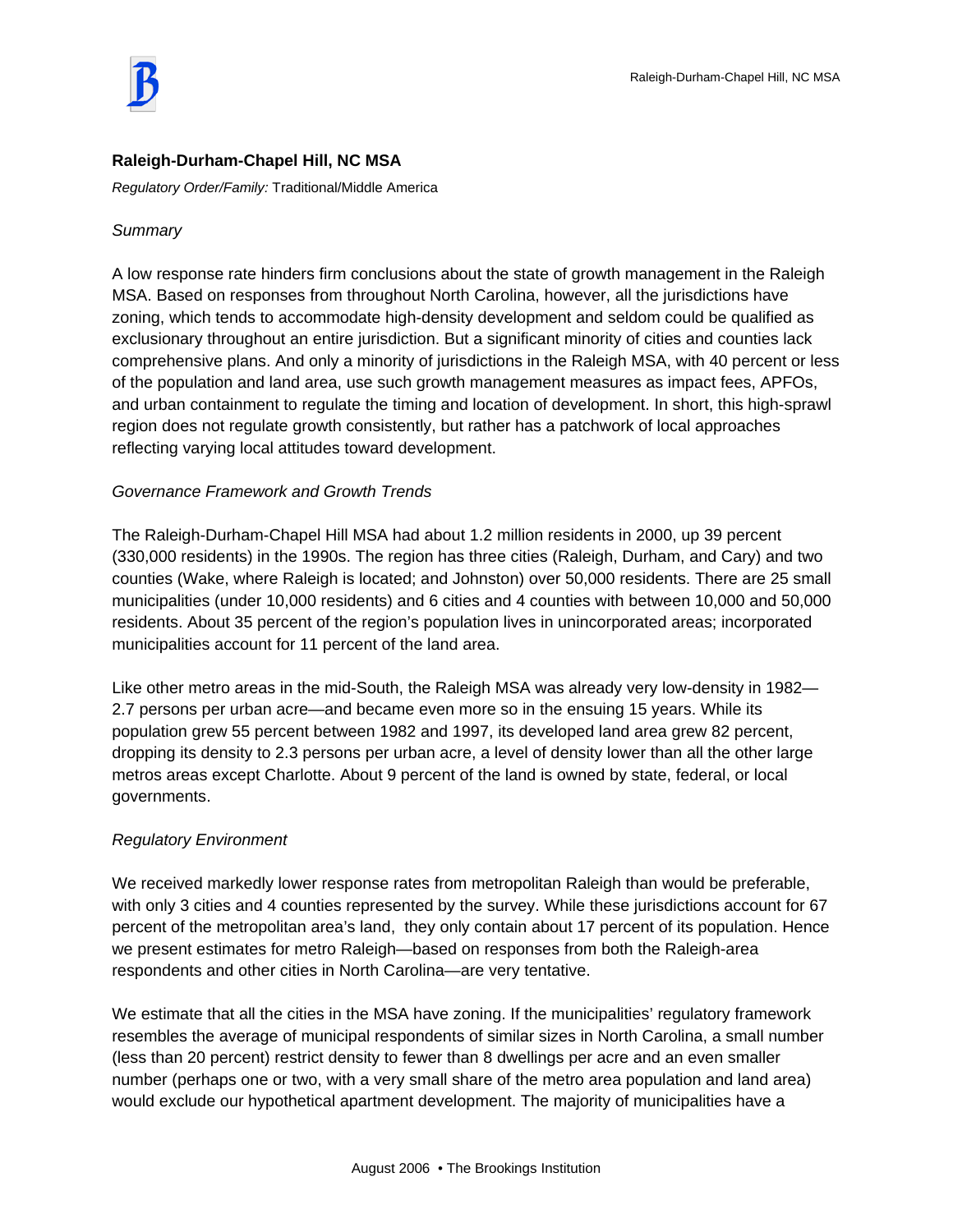residential density category allowing over 15 dwellings per acre. We have more specific information about the six counties in the MSA. Two or three counties have low-density-only zoning, and one would bar our hypothetical apartment entirely. One county, at the other extreme, accommodates residential development at greater than 15 dwellings per acre. We estimate that about 15 percent of the population and 40 percent of the land area is in jurisdictions with low-density-only zoning, but only 5 percent of the residents and 20 percent of the land area is in jurisdictions that would prohibit the hypothetical apartment development.

Comprehensive planning is not broadly utilized in the Raleigh MSA, with perhaps 15 percent of the municipalities and one or two of the counties lacking a comprehensive plan. For both cities and counties, about 40 percent adopt impact fees; counties tend more often than cities to adopt APFOs (40 percent vs. 20 percent). Urban containment programs are also fairly common among both cities (40 percent) and counties (30 percent). We estimate that most jurisdictions using infrastructure measures are small, with impact fees in place in jurisdictions accounting for about 25 percent of the population and 35 percent of land area. Jurisdictions with urban containment account for 45 percent of the population and 30 percent of the land area.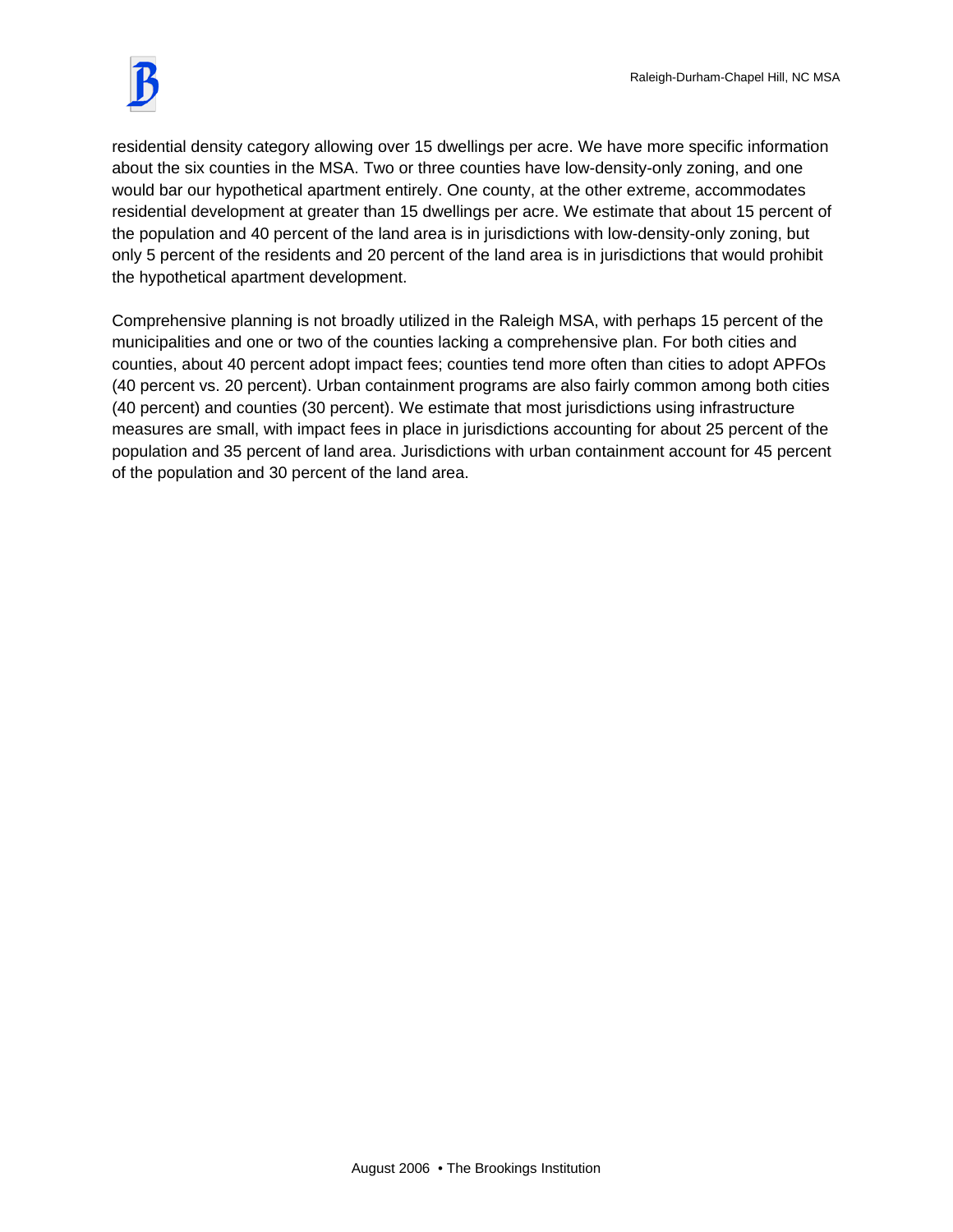## **Richmond-Petersburg, VA MSA**

*Regulatory Order/Family:* Traditional/Middle America

## *Summary*

Like its counterparts in the mid-South, metropolitan Richmond is growing fast at low densities. Permissive high-density zoning is fairly widespread and outright exclusionary zoning rare, and all the jurisdictions have comprehensive plans. But impact fees are uncommon, especially in the counties that account for the majority of the MSA's land and population, and only one county has adopted any kind of urban containment. Absent more concerted efforts to concentrate growth with a combination of market-based measures like fees and APFOs and planning guidance from deliberate urban containment systems, the region is likely to continue sprawling, especially in light of the near absence of publicly owned land in the region.

## *Governance Framework and Growth Trends*

With just under 1 million residents, Richmond is the least populous among the top 50 metro areas we surveyed. It grew 15 percent in the 1990s, adding 130,000 residents. The MSA has only six cities and nine counties. Richmond, with nearly 200,000 residents, is the only city with over 50,000 residents. The two most populous jurisdictions in the MSA, however, are Henrico and Dinwiddie Counties, each of which has around 260,000 residents in unincorporated areas. Only three jurisdictions have fewer than 10,000 residents.

Like the other MSAs in the mid-South, Richmond sprawled fast in the 1980s and 1990s, adding 60 percent to its urbanized land base between 1982 and 1997 as its population grew by just 22 percent. Its density dropped 23 percent (from 3.3 to 2.6 persons per urbanized acre) leading it to fall from 38th to 46th most dense among the 50 largest metro areas. About 96 percent of the land in the MSA is privately owned, with the very modest remainder divided between state and federal governments.

#### *Regulatory Environment*

We received responses to our survey from seven jurisdictions: the city of Richmond and six counties, which together account for 86 percent of the population and 66 percent of land area. We used responses from other Virginia MSAs to develop estimates of the probability of land use regulations for all the other jurisdictions except the two municipalities under 10,000, which are not included in the tallies below. They account for only 7,000 residents and 8 square miles.

Based on these results, we estimate that all the jurisdictions have zoning. The municipalities do not use low-density-only zoning, and none would bar our hypothetical apartment development. Two or three of the nine counties use low-density-only zoning, and three would bar the hypothetical apartment development. Those that would exclude the apartments are rural rather than the large urban counties; they account for 11 percent of the population and a third of land area. Most of the cities allow development to exceed 15 dwellings per acre, but none has a density category above 30 units per acre. Only one or two of the counties allow densities above 15 dwellings per acre, but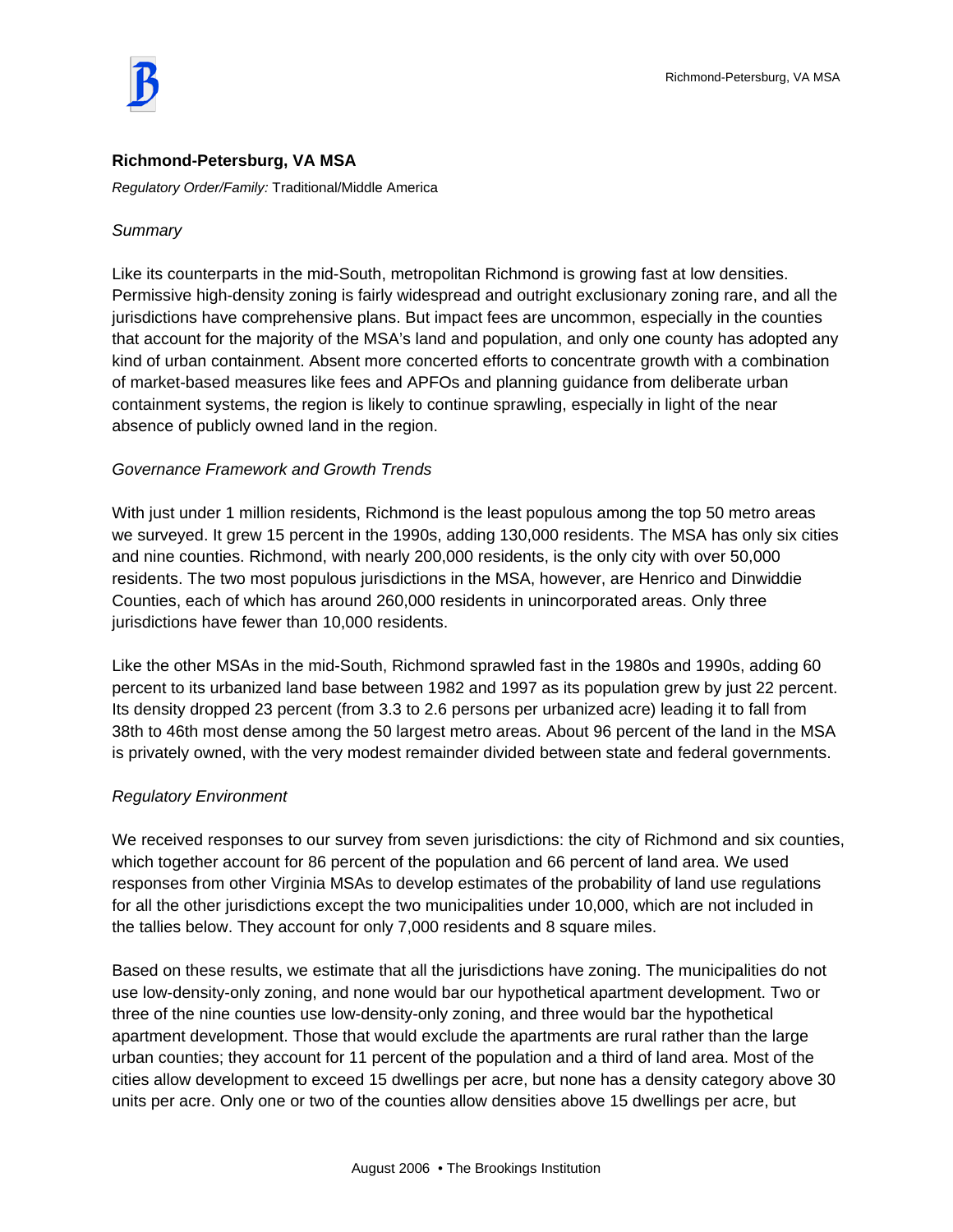

these are fairly urbanized counties. Hence about 60 percent of residents live in jurisdictions allowing densities to exceed 15 dwellings per acre in their highest-density residential zones, but these jurisdictions account for just one-fifth of the MSA's land area.

We estimate that all jurisdictions have comprehensive plans, as required by state law. But the other tools are rarely used, only one county reports imposing impact fees. Nearly half the cities report an incentive measure for affordable housing, but only a few of these cities award density bonuses as their incentive.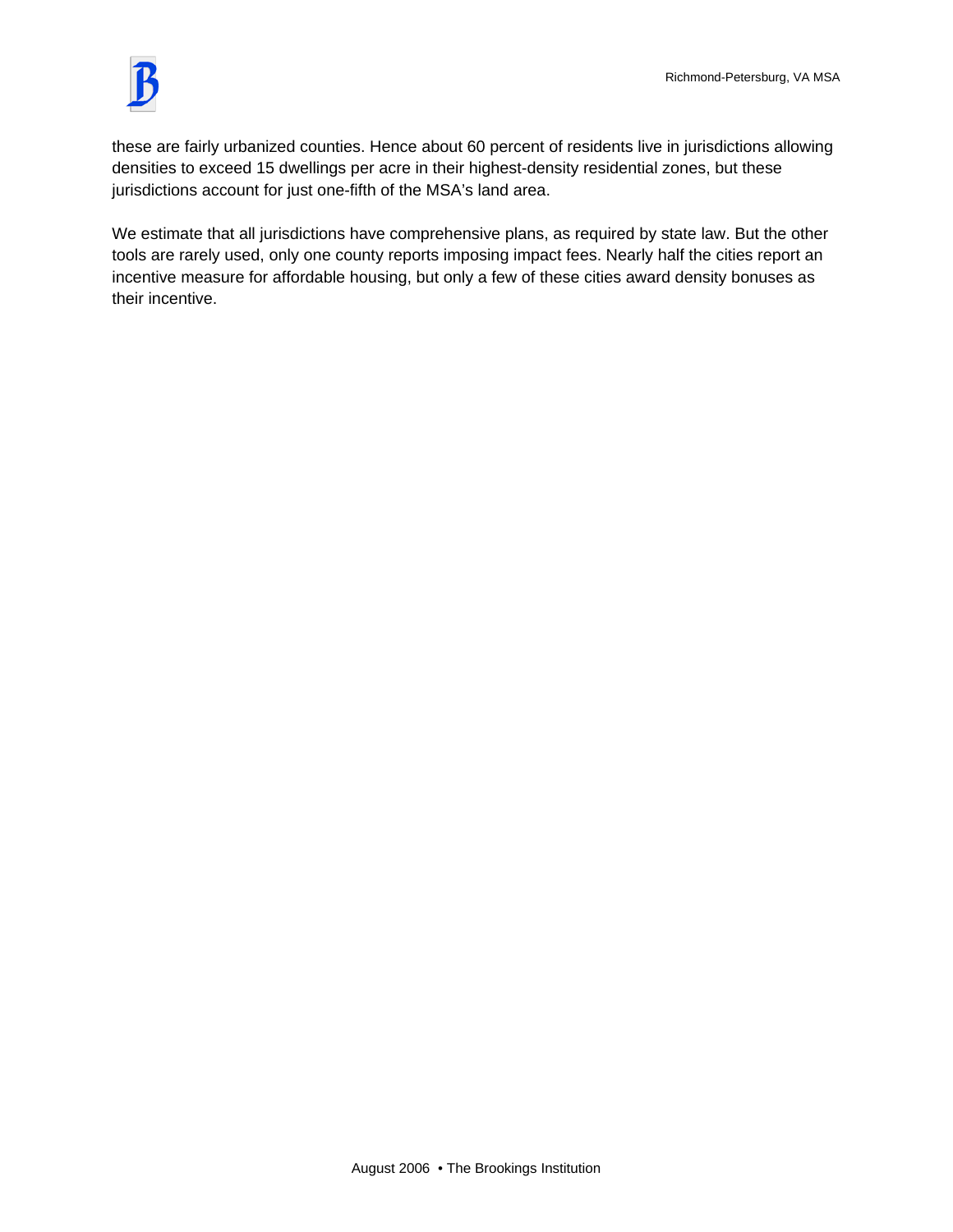

#### **Rochester, NY MSA**

*Regulatory Order/Family:* Traditional/Middle America

#### *Summary*

With slow growth and moderate rates of sprawl in the 1980s and 1990s, metropolitan Rochester has not innovated much in land use regulation. Exclusionary and low-density zoning are common, highdensity zoning much less so. Comprehensive planning is weak and growth management rare. Affordable housing programs are very uncommon.

#### *Governance Framework and Growth Trends*

The Rochester MSA had about 1.1 million residents in 2000, up just 3.4 percent in the 1990s (35,000 new residents) and only 6.6 percent (fewer than 70,000) between 1980 and 2000. The region has 142 units of local government, including 51 cities and villages and 91 towns; 3 of the jurisdictions have more than 50,000 residents, 13 between 10,000 and 50,000, and 126 under 10,000. The smallest jurisdictions include 79 rural towns and 47 small villages. The city of Rochester's population fell by about 12,000 in the 1990s, to about 220,000. Despite its slow growth rate, the Rochester MSA urbanized 43,000 acres of land between 1982 and 1997, a 17.5 percent increase when the population grew just under 5 percent. Thus, density dropped from 4.2 to 3.8 persons per urbanized acre. Only about 5 percent of the land in the metro area is owned by government, with most of the government land in state or local ownership.

#### *Regulatory Environment*

We received responses from 10 of the 16 jurisdictions (62 percent) with over 10,000 residents we surveyed in Rochester and from 35 of the 50 smaller jurisdictions we sampled (70 percent). The respondents included the city of Rochester, and account for 32 percent of all the jurisdictions in the region, 54 percent of the population, and 34 percent of the land area. One of the towns coincides with an American Indian reservation; we did not send a survey to that jurisdiction and the results we report here omit that jurisdiction.

An estimated 96 percent of jurisdictions in the Rochester MSA have zoning; 62 percent have lowdensity-only zoning, accounting for 38 percent of the residents and 68 percent of the land area. Our prototype apartment project would be prohibited in only 25 percent of the jurisdictions, however; these jurisdictions account for only 11 percent of the population and 30 percent of the land. Only 19 percent of jurisdictions allow density to exceed 15 dwellings per acre, but these include over 35 percent of the metro area's residents and 15 percent of its land.

Comprehensive planning is not mandatory in New York; only 78 percent of the municipalities, including Rochester itself, have plans. Growth management measures are rare and mainly limited to infrastructure-related controls; an estimated 23 percent of jurisdictions with 38 percent of the population impose impact fees, and 15 percent of the jurisdictions with 18 percent of the population use APFOs. Six percent of jurisdictions report having a containment tool, 2 percent a permit cap,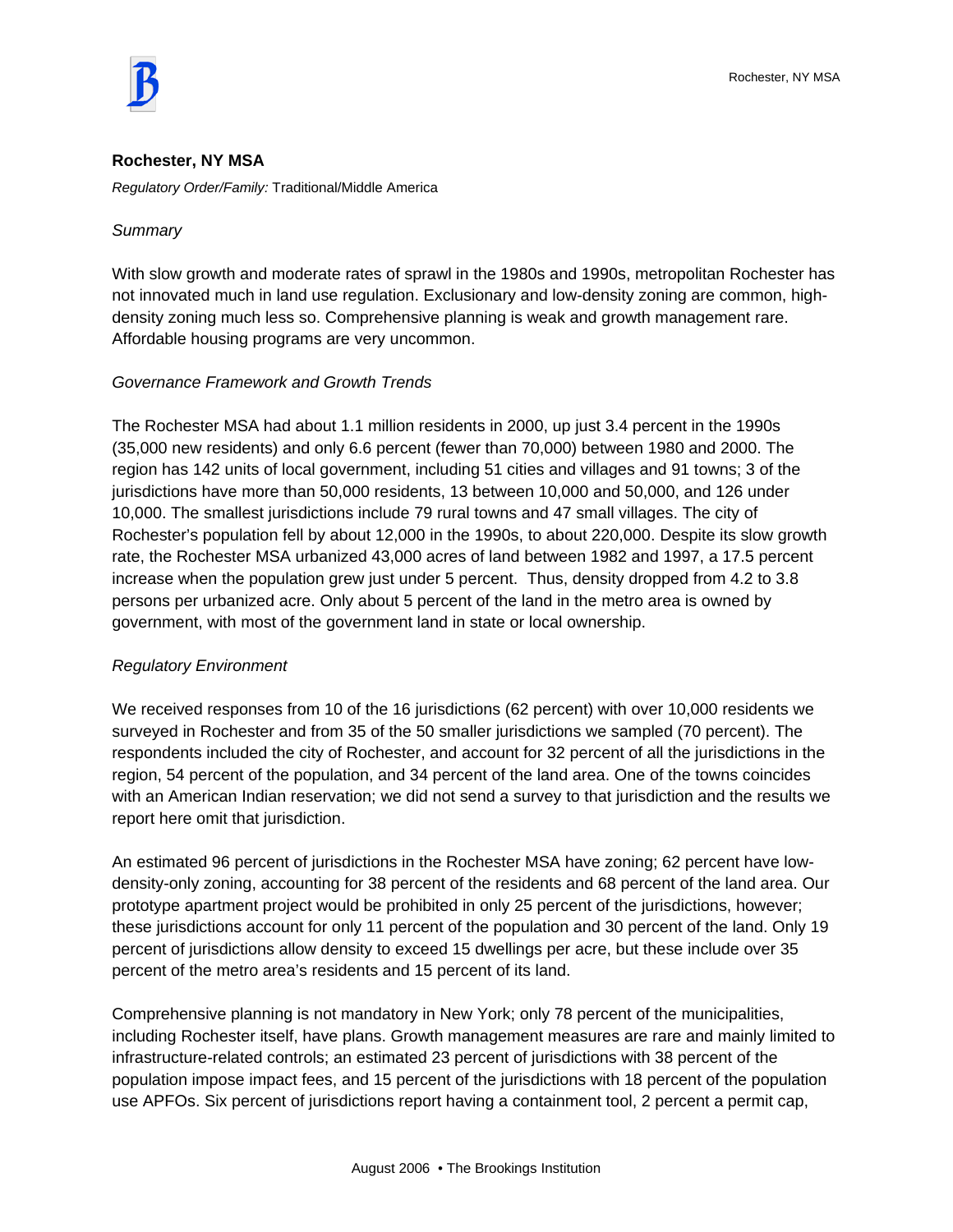

and 1 percent a major moratorium in the early 2000s. Only 7 percent of the jurisdictions use regulatory mechanisms to encourage or require affordable housing.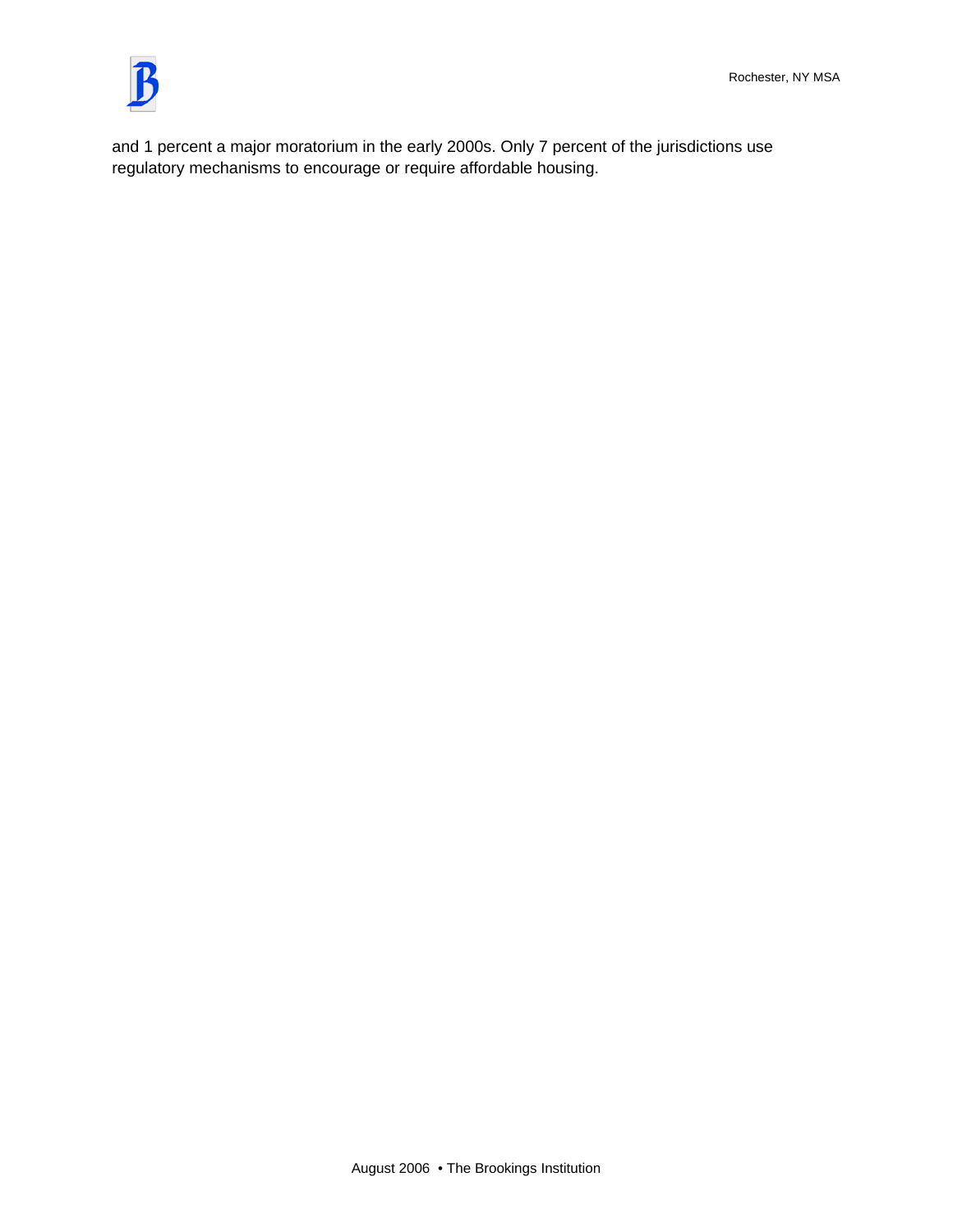

#### **Sacramento-Yolo, CA CMSA**

*Regulatory Order/Family:* Reform/Growth Management

#### *Summary*

Like many western metropolitan areas, Sacramento is a strong growth management region with widespread urban containment programs coupled with zoning codes that accommodate and even encourage high-density development. County level containment programs are especially important in light of extensive population growth in unincorporated areas which places pressure on high-value agricultural land. The combination of containment, high density zoning, expensive agricultural land, and a substantial share of federal land have helped the Sacramento region to accommodate its significant growth in the 1980s and 1990s at densities higher than its historical average. By 1997 it was the ninth most densely developed of the 50 largest metro areas.

#### *Governance Framework and Growth Trends*

The Sacramento-Yolo CMSA had about 1.8 million people in 2000, up 21 percent (315,000) in the 1990s and 63 percent between 1980 and 2000. It is composed of two PMSAs: Sacramento, with about 1.6 million residents and Yolo, with about 170,000. There are 17 cities in the CMSA, the largest of which by far is Sacramento (410,000 residents); no other cities had over 100,000 residents in 2000, though four had between 50,000 and 100,000. Seven had between 10,000 and 50,000 residents, and five had fewer than 10,000. The most populous jurisdiction is Sacramento County, with 660,000 residents living in unincorporated areas. El Dorado and Placer County, the other two counties in the Sacramento PMSA, have 125,000 and 100,000 residents respectively in their unincorporated areas. Yolo County has only about 21,000 residents in unincorporated areas. In all, only half the CMSA's population lives inside city limits.

Like the other large California metro areas, Sacramento's population growth ran close to its growth in urbanized land between 1982 and 1997: 45 percent and 42 percent, respectively. As a consequence, its density rose from 4.9 to just under 5.1 persons per urban acre during that period, nudging it from the 13th to 9th densest metropolitan area. About 70 percent of the CMSA's land area is privately owned. Almost all the public land is in federal ownership, much of it in national forests in the Sierra Nevada foothills east of Sacramento.

#### *Regulatory Environment*

We received responses to our survey from 3 counties (all except Yolo County) and 9 cities, which together accounted for 94 percent of the population and 75 percent of the land area.

All the jurisdictions in the CMSA have zoning. Perhaps one or two cities have low-density-only zoning, but none would bar our hypothetical apartment development entirely. Nearly 90 percent of the cities and at least the three respondent counties allow density to exceed 15 dwellings per acre.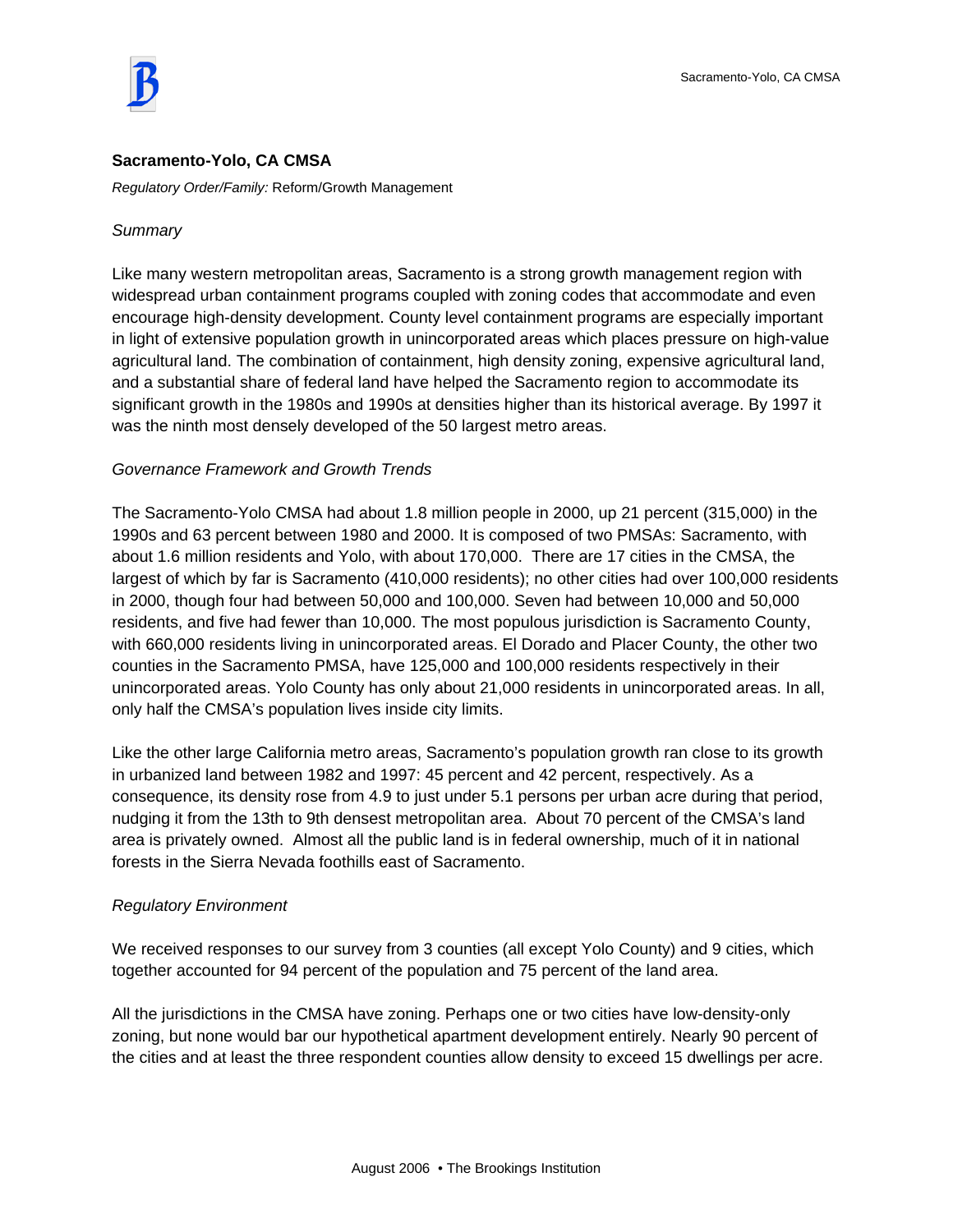

All the jurisdictions also have general plans, as required by state law. As in other California metros, Sacramento's local governments also use a wide range of other tools to manage growth. About 90 percent of the cities and all the counties use development impact fees to recover some development costs, and about a third of cities and counties use APFOs. Twelve percent of the cities have a permit cap. Two of the three respondent counties have urban containment measures of some kind; Sacramento's containment program has been in place for over 20 years. Yolo County's adopted policies also channel most new residential development into cities rather than accommodating growth in rural areas.

Affordable housing incentive programs are also widespread, thanks mostly to California's laws on housing planning. Most of the jurisdictions indicated that they offer a density bonus, and even where a local government has no ordinance providing for one, state law requires that they offer one.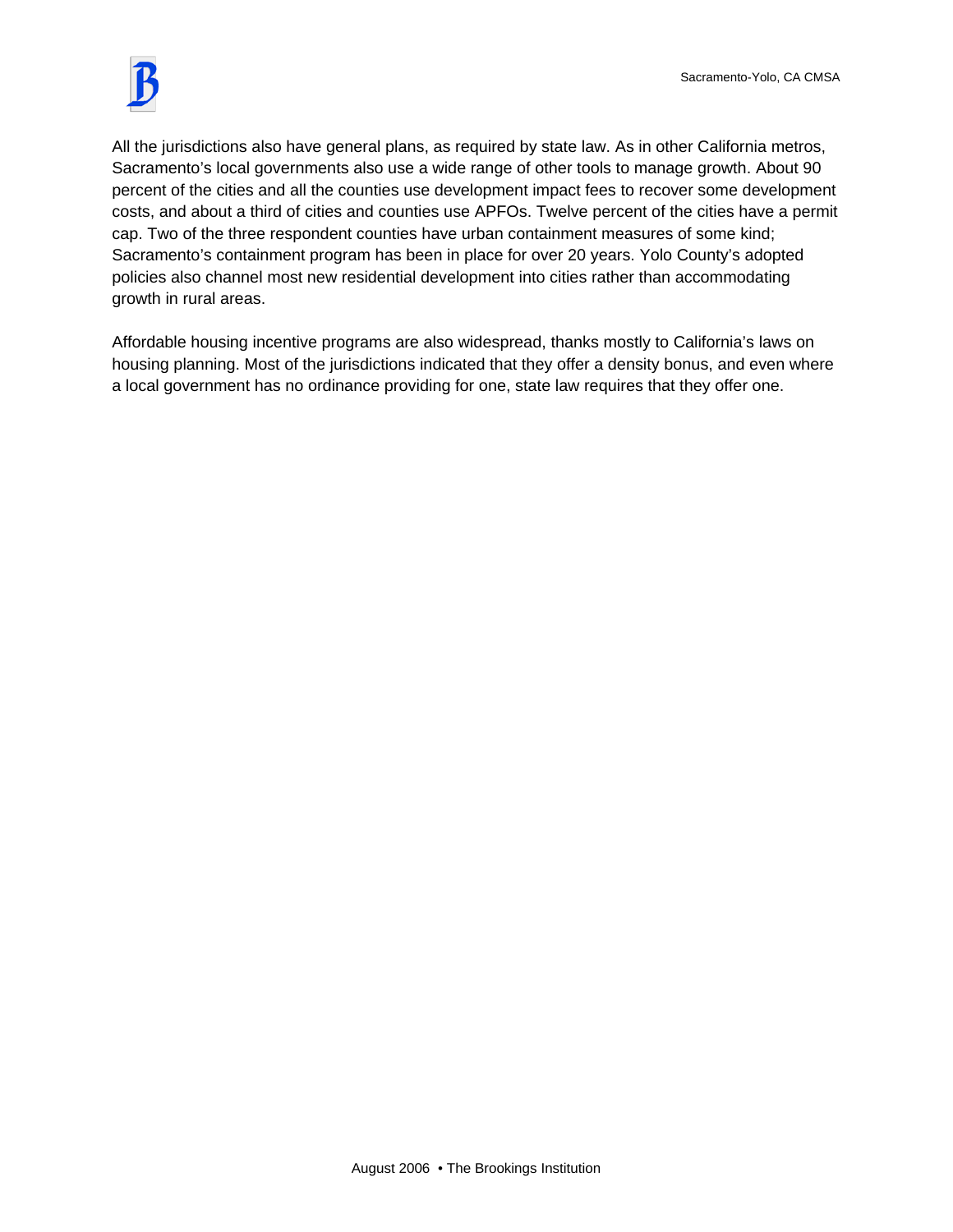

## **Salt Lake City-Ogden, UT MSA**

*Regulatory Order/Family:* Traditional/High Density

## *Summary*

The Salt Lake metro area differs from several of the other Western metropolitan areas in its approach to land use regulation. While its jurisdictions are accommodating to high-density development, at least in their zoning ordinances, they make much less use of urban containment, APFOs, and permit caps, nor do they broadly adopt affordable housing programs. They do, however, make widespread use of development impact fees. Salt Lake County, whose unincorporated areas house more residents than does Salt Lake City, does not have a clear and unified approach to growth management, decentralizing its planning policies to a series of township plans that generally accommodate growth but do not contain it. When combined with moderately fast growth and geographically constrained land (dominated by the Great Salt Lake and the Wasatch Mountains), these regulations have kept densities from falling very much in recent years, but neither have they been strong enough to allow the region to hold or maintain its density like the Las Vegas or Phoenix metropolitan areas.

# *Governance Framework and Growth Trends*

The Salt Lake City-Ogden MSA, with 3 counties and 44 cities, had about 1.3 million residents in 2000, up 24 percent (261,000) in the 1990s and 47 percent between 1980 and 2000. Seven cities exceeded 50,000 residents in 2000; Salt Lake City itself had 180,000, and one other city (West Valley) had 109,000. Of the other cities, 16 had between 10,000 and 50,000 residents in 2000 and 21 had fewer than 10,000. The unincorporated portion of Salt Lake County accounts for about 210,000 residents; Weber County and Davis County have fewer than 20,000 people living in unincorporated areas.

The Salt Lake metro area sprawled moderately between 1982 and 1997, increasing its urban land area by 47 percent (83,000 new developed acres) while its population grew 33 percent. Its density at the beginning of the period, 5.3 persons per urban acre, made it the 11th densest of the top 50 largest metro areas; but its relatively swift land consumption caused its density to drop to 4.8 persons per acre by 1997, still 12th highest (between New Orleans and Philadelphia). About 68 percent of the land is privately owned, with 24 percent owned by the federal and 6 percent by the state government. State lands include trust lands that are subject to sale and development for revenue to benefit public education. The settlement pattern of the metro area is also shaped by the Great Salt Lake and the Wasatch Front, which form natural boundaries to growth toward the northwest and east.

## *Regulatory Environment*

We received responses from 19 cities and Salt Lake County in the Salt Lake City MSA. (We did not survey Davis County, which had fewer than 5,000 residents in 2000.) Together, these account for 85 percent of the population but only 49 percent of the land area. Discussion of the county level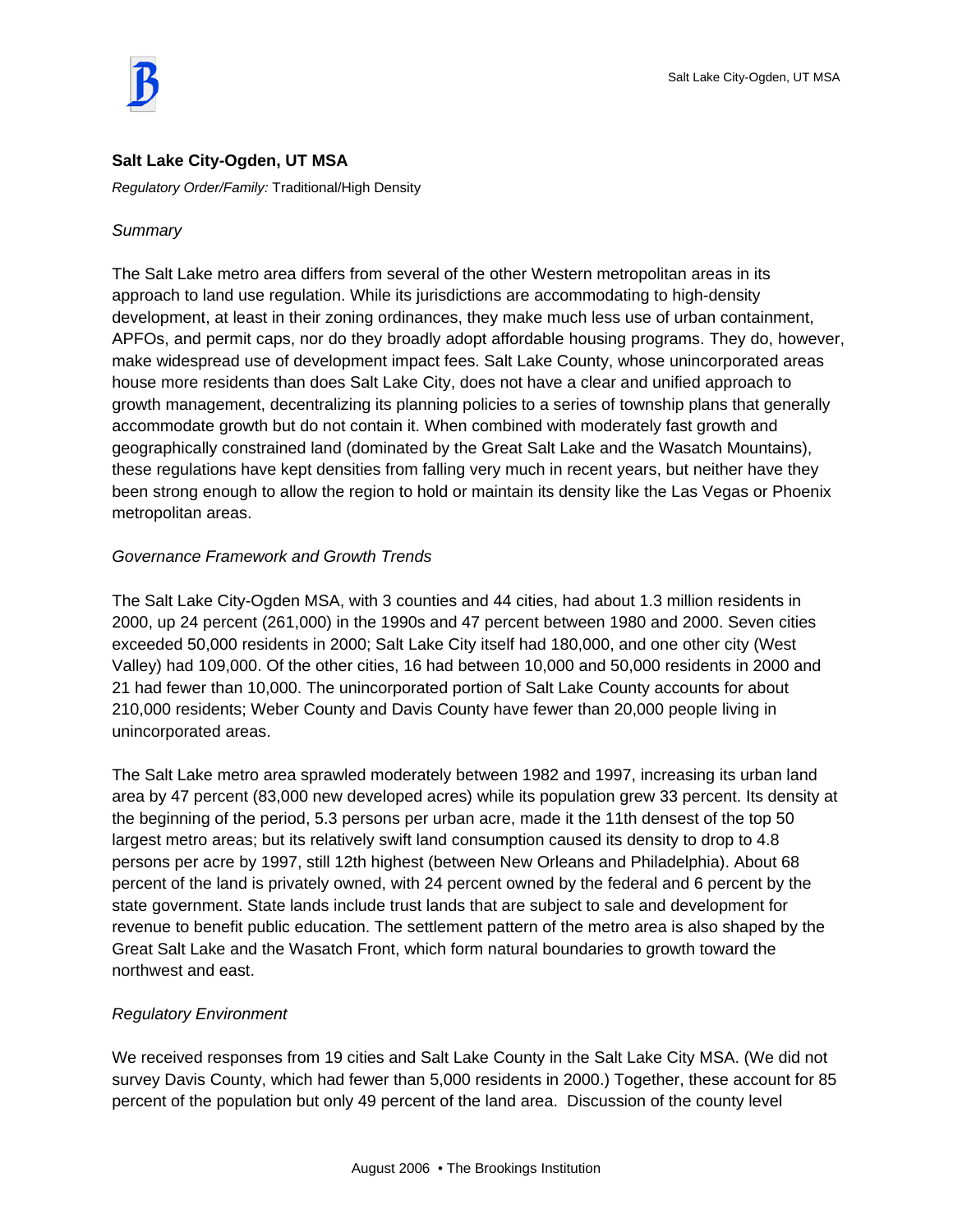

regulatory environment is therefore necessarily limited to Salt Lake County. Our metro area summary below does not include estimates for the 21 jurisdictions with fewer than 10,000 residents. Together, these account for 95,000 residents and 113 square miles of the metro area's 1,600 square miles.

All the cities have zoning. None have low-density-only zoning or would bar our hypothetical apartment development. Sixty percent of the cities with nearly 80 percent of the municipal population have a residential zone that allows development to exceed 15 dwellings per acre. Salt Lake County also has a residential zone that allows at least 30 dwellings per acre.

All the cities have comprehensive plans and many also use a series of measures t manage growth. Nearly 90 percent use impact fees, but only an estimated one or two use an APFO. Thirty percent report having an urban containment program of some kind. About a quarter have an affordable housing incentive program. Salt Lake County, the region's most populous jurisdiction, uses impact fees; otherwise, Salt Lake County indicated that it does not have the other tools. Although its respondent also indicated that it lacks a comprehensive plan, there are several mentions of a County General Plan on the county's web site, which shows that several of the county's six townships also have general plans. We lack information about either of the other two counties.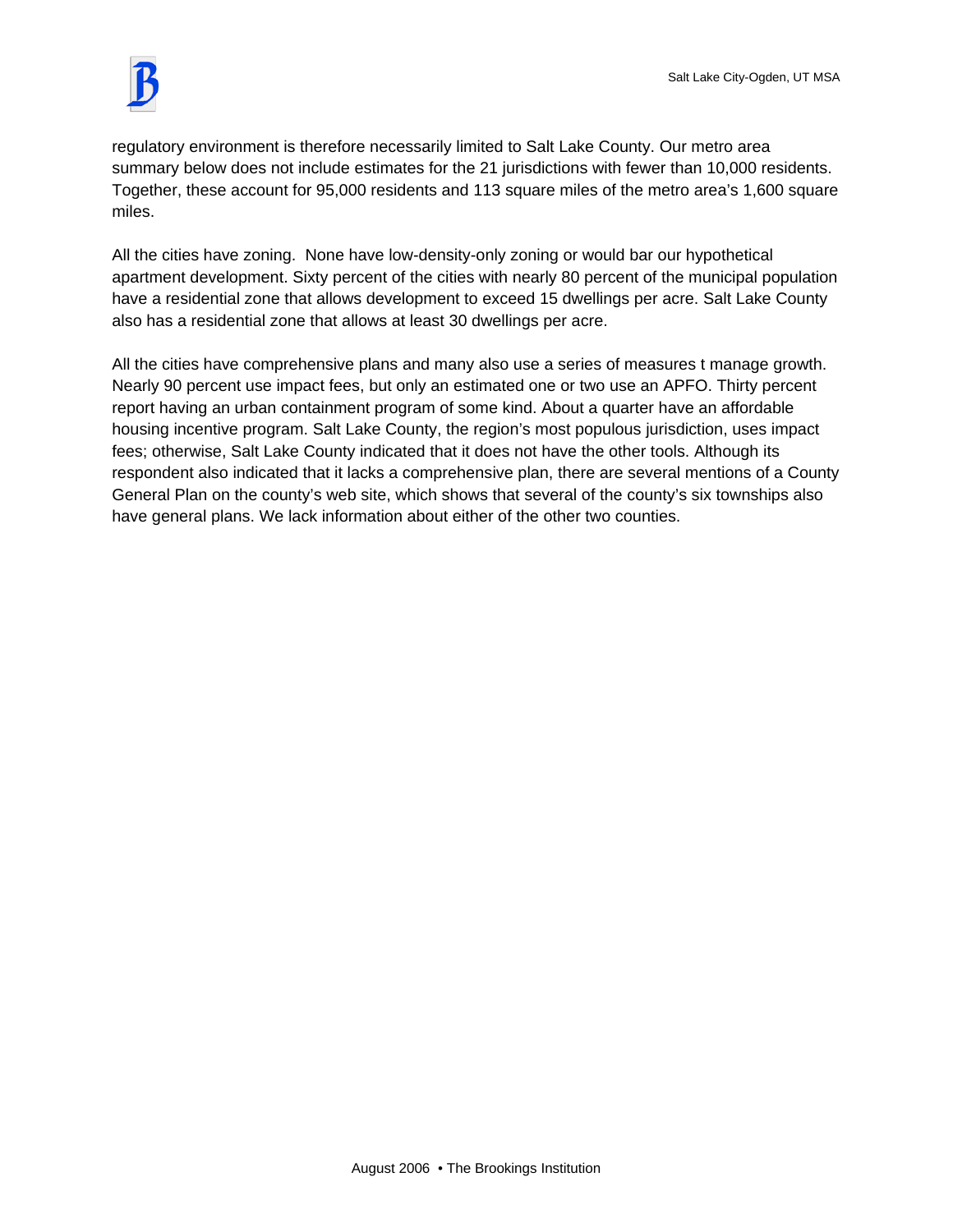

## **San Antonio, TX MSA**

*Regulatory Order/Family:* Wild Wild Texas/Dallas-San Antonio

## *Summary*

Like the other Texas metro areas, the San Antonio MSA's density is holding steady while they drop almost everywhere else in the South. This maintenance of density is partly a consequence of its jurisdictional framework, in which the central city (San Antonio) has annexed aggressively and captured most of the new development, bringing not only city services but also city zoning along with it. Furthermore, the larger cities all use impact fees, which associate strongly with denser development patterns. Government-imposed urban containment is practically unknown in the region (as elsewhere in Texas), but this combination of city-centered growth and impact fees may amount to a market-based containment program.

## *Governance Framework and Growth Trends*

Metropolitan San Antonio had 1.6 million residents in 2000, up 20 percent (270,000 residents) in the 1990s. About 1.3 million of these residents live in 44 cities, with the balance living in unincorporated areas of four counties. The city of San Antonio has over 1.1 million residents; its county, Bexar, has about 150,000 residents in unincorporated areas. Five cities and the other three counties (Comal, Guadalupe, and Wilson) have between 10,000 and 50,000 residents, and the balance of the cities (32) have fewer than 10,000 residents.

Like the other Texas metro areas, San Antonio's land consumption (36 percent) ran only slightly ahead of its population growth rate (33 percent) between 1982 and 1997, meaning that it maintained its density of just over 4 persons per urbanized acre over the period. Because most of the other top 50 metros lost density faster, San Antonio's rank among these regions leapt from 29th to 19th densest. Only about 6 percent of the land area is publicly owned, with a substantial share of the federal land in military bases.

## *Regulatory Environment*

We received responses to our survey from San Antonio and three other cities; we did not survey the counties, because like other Texas counties they lack most powers to regulate development in unincorporated areas. The four respondents account for 75 percent of the population but only 14 percent of land area.

Based on these results and others from the non-Houston MSAs in Texas, we estimate that all the cities in the MSA have zoning. City zoning tends to accommodate high-density development, with 75 percent of the cities allowing development to exceed 15 dwellings per acre and only a few small cities restricting density to fewer than 8 dwellings per acre. None of the cities would bar our hypothetical apartment development. The counties have no zoning, meaning that density is limited only by the availability of sewers and water supply; generally, lots over one acre are required for each house on a septic systems and well.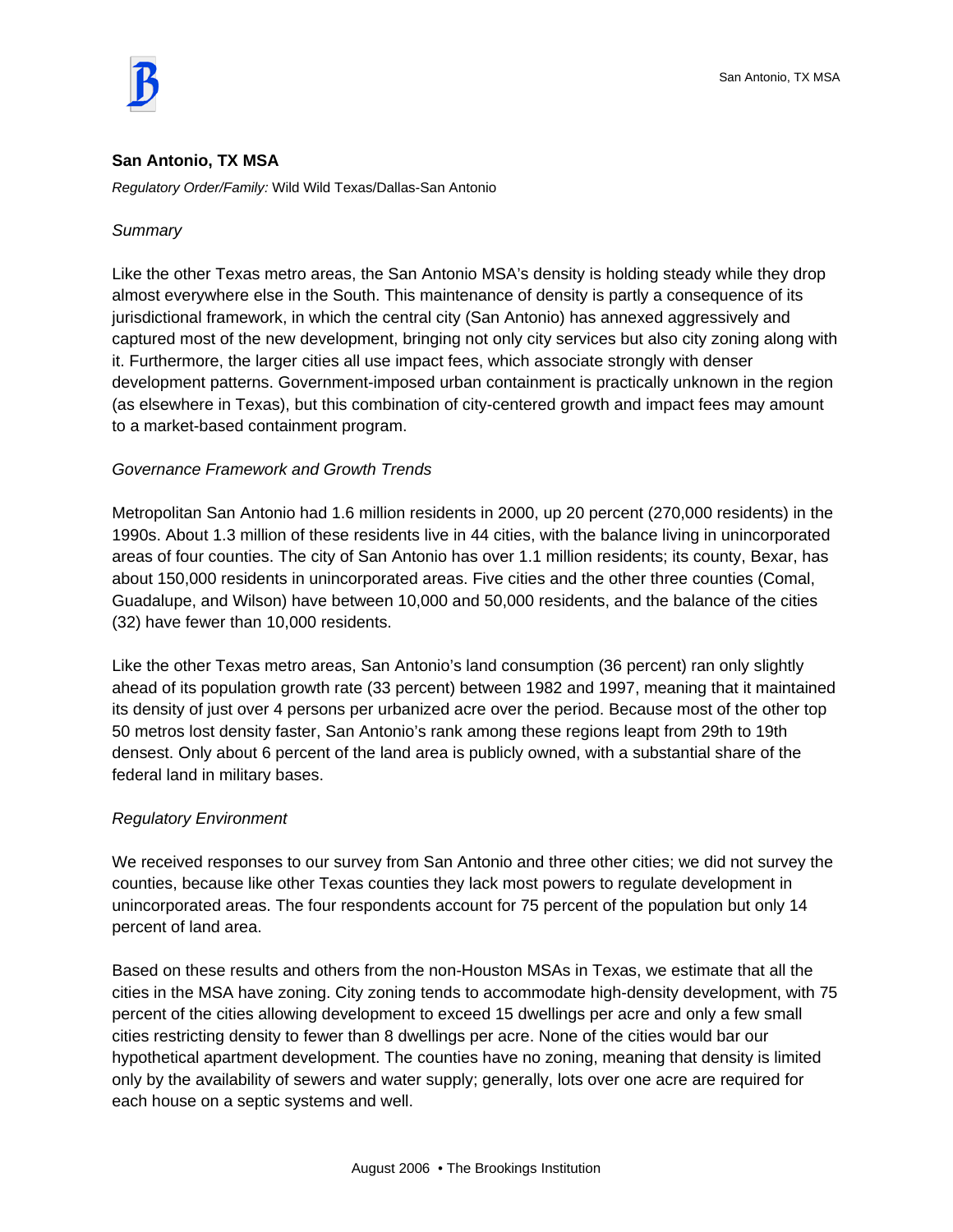

All the cities have comprehensive plans. To the extent that cities manage growth, they do so with infrastructure measures; about three quarters of cities—and virtually all the cities with over 10,000 residents—are estimated to use impact fees, and a third (mostly the medium-sized cities) have APFOs. A few very small cities are estimated to have a containment system of some kind. Perhaps a quarter of the cities, including San Antonio itself, have incentive programs for affordable housing, but these incentives do not include density bonuses.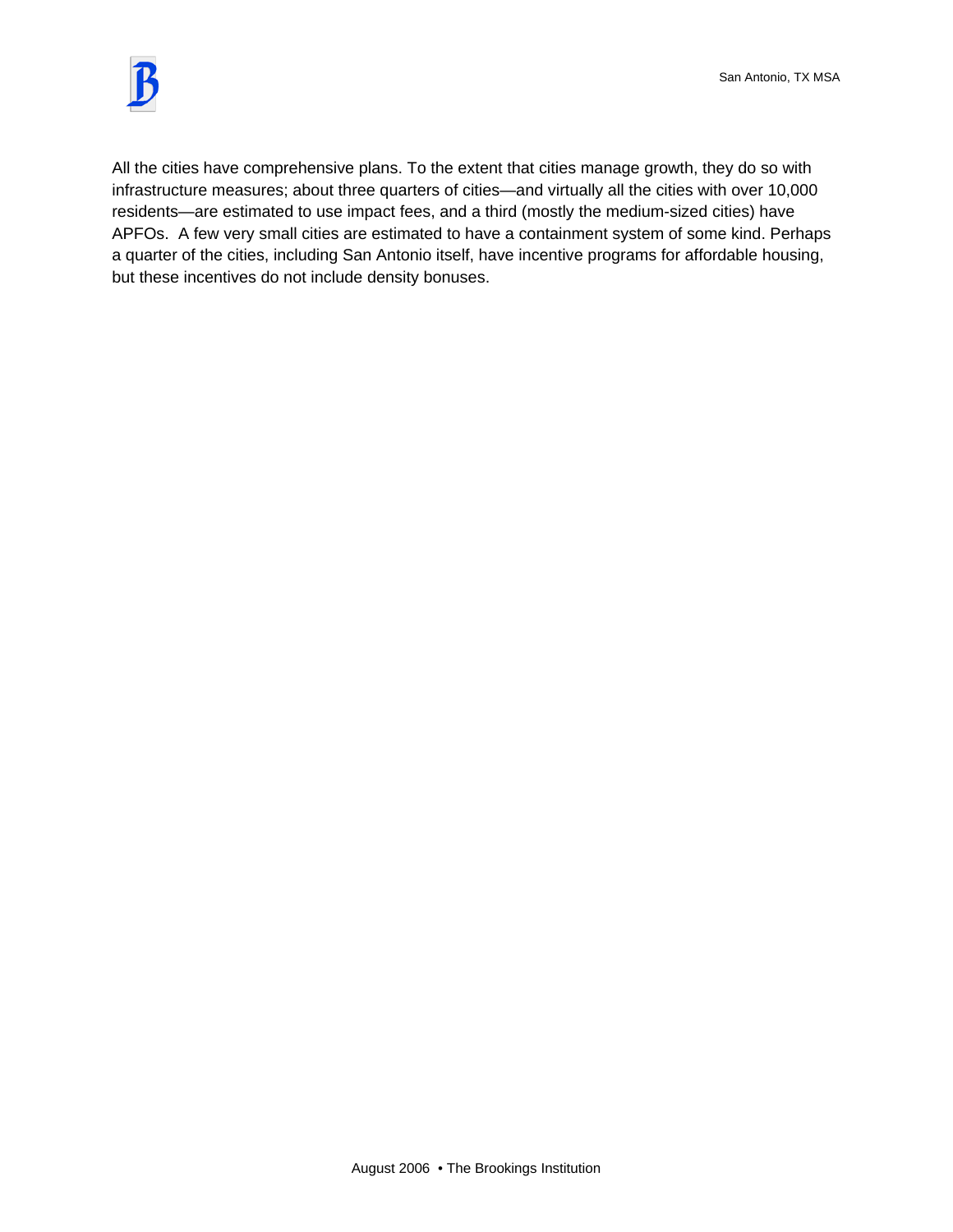

## **San Diego, CA MSA**

*Regulatory Order/Family:* Reform/Growth Management

## *Summary*

San Diego is a growth management region, with strong local requirements for new development to pay its own way through impact fees and APFOS. It also has a series of conditions (topography, public land ownership, habitat for endangered species) and policies that limit outward expansion. Local governments accommodate high-density development; only one or two municipalities currently have building permit caps, though some APFOs may serve as covert controls on the pace of growth. It is also a remarkably non-fragmented region, with just 18 units of local government for its 2.8 million residents. Together, these forces—along with rapid growth and a sizeable immigrant population—helped San Diego retain a density above 7 persons per urban acre throughout the 1980s and 1990s and its rank as the fifth most densely populated of the 50 largest metro areas.

## *Governance Framework and Growth Trends*

The San Diego MSA had 2.8 million residents in 2000, up 13 percent (316,000) from 1990 and 51 percent from 1980. San Diego, the largest city, had 1.2 million residents in 2000; three other cities— Chula Vista, Oceanside, and Escondido—had between 100,000 and 200,000 residents, and nine had between 50,000 and 100,000. The MSA also has seven smaller cities, only one of which had fewer than 10,000 residents in 2000. San Diego County, the MSA's sole county, had nearly 450,000 residents living in unincorporated areas in 2000. Its nearly 150,000 persons per jurisdiction average makes San Diego the least jurisdictionally fragmented among the 50 largest metro areas.

Metropolitan San Diego has lost little density in the last two decades; its urban land base grew 40 percent between 1982 and 1997 while its population grew 37 percent. The region started that period with the fifth-highest metropolitan density at 7.2 persons per urban acre, and its 7.0 persons per urban acre left it in fifth place by 1997. Confined by the Pacific Ocean on the west, the Mexican border on the south, and extensive federal and state lands on the east, the San Diego metro area is seriously constrained. About a quarter of the land is federally owned, a quarter state owned, and another seven percent owned by county and local governments, leaving just 43 percent of the land in private hands. Most development has occurred along the Pacific Ocean. That urbanized coastal strip is prevented from "joining" greater Los Angeles because the U.S. Marine Corps' Camp Pendleton blocks northward expansion. Restrictions on the conversion of habitat for endangered and threatened species has created further incentives for high-density development.

## *Regulatory Environment*

We received responses from 11 cities and San Diego County, which together accounted for 85 percent of the population and 97 percent of the land area. It is a completely zoned, high-densityaccommodating MSA, with only one or two jurisdictions (small cities) barring development above 15 dwellings per acre and none excluding our hypothetical apartment complex.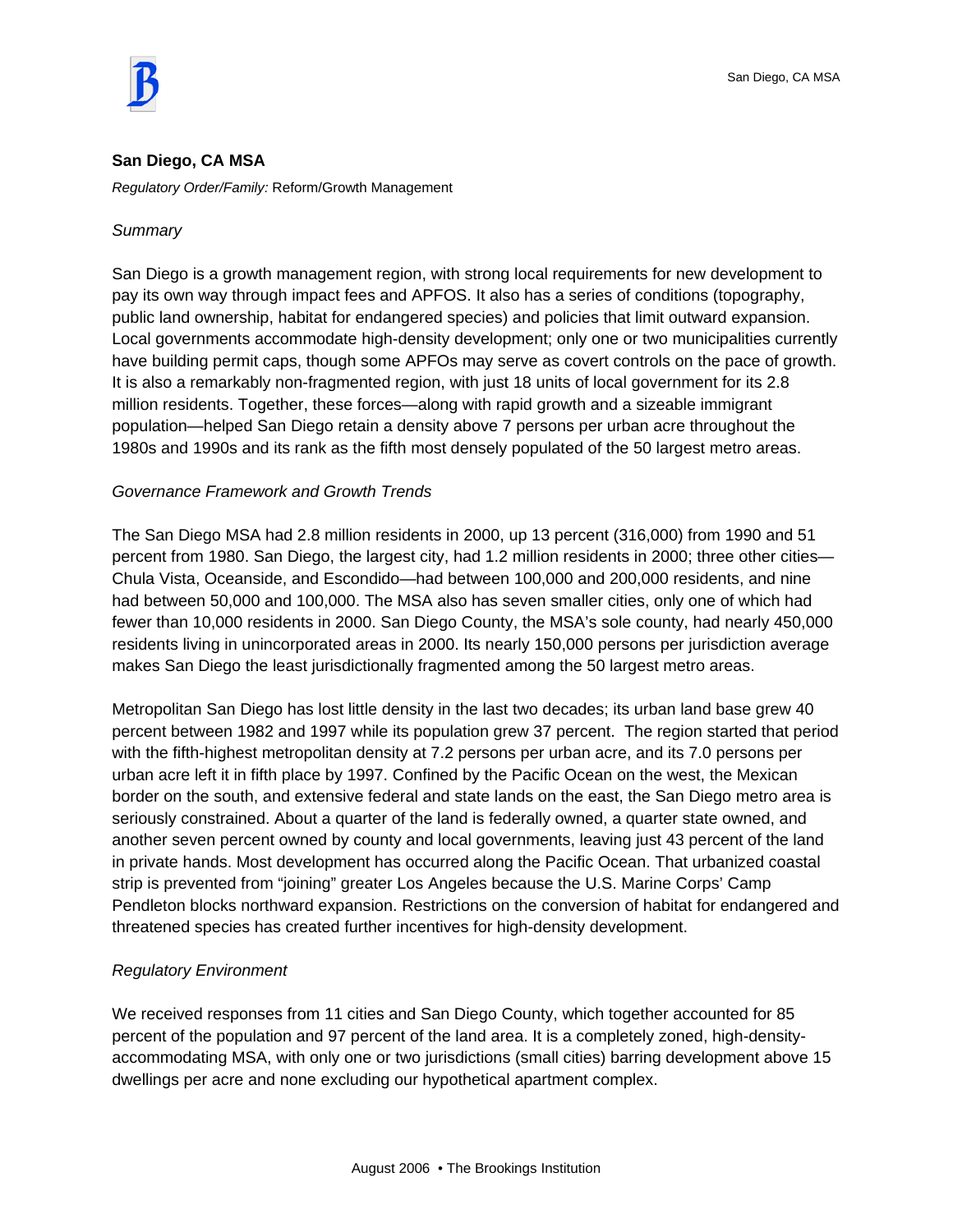

The San Diego MSA is also a growth management region. Thanks to California's Proposition 13, infrastructure control is widespread through impact fees (estimated to be in place in at least 90 percent of cities as well San Diego) and APFOs (in 35 percent of cities and San Diego County). The county and about 35 percent of cities claim an urban containment program of some kind. Building permit caps are much less common than in other California metros, with six percent of cities reporting them. All the cities and the county have incentive programs for affordable housing.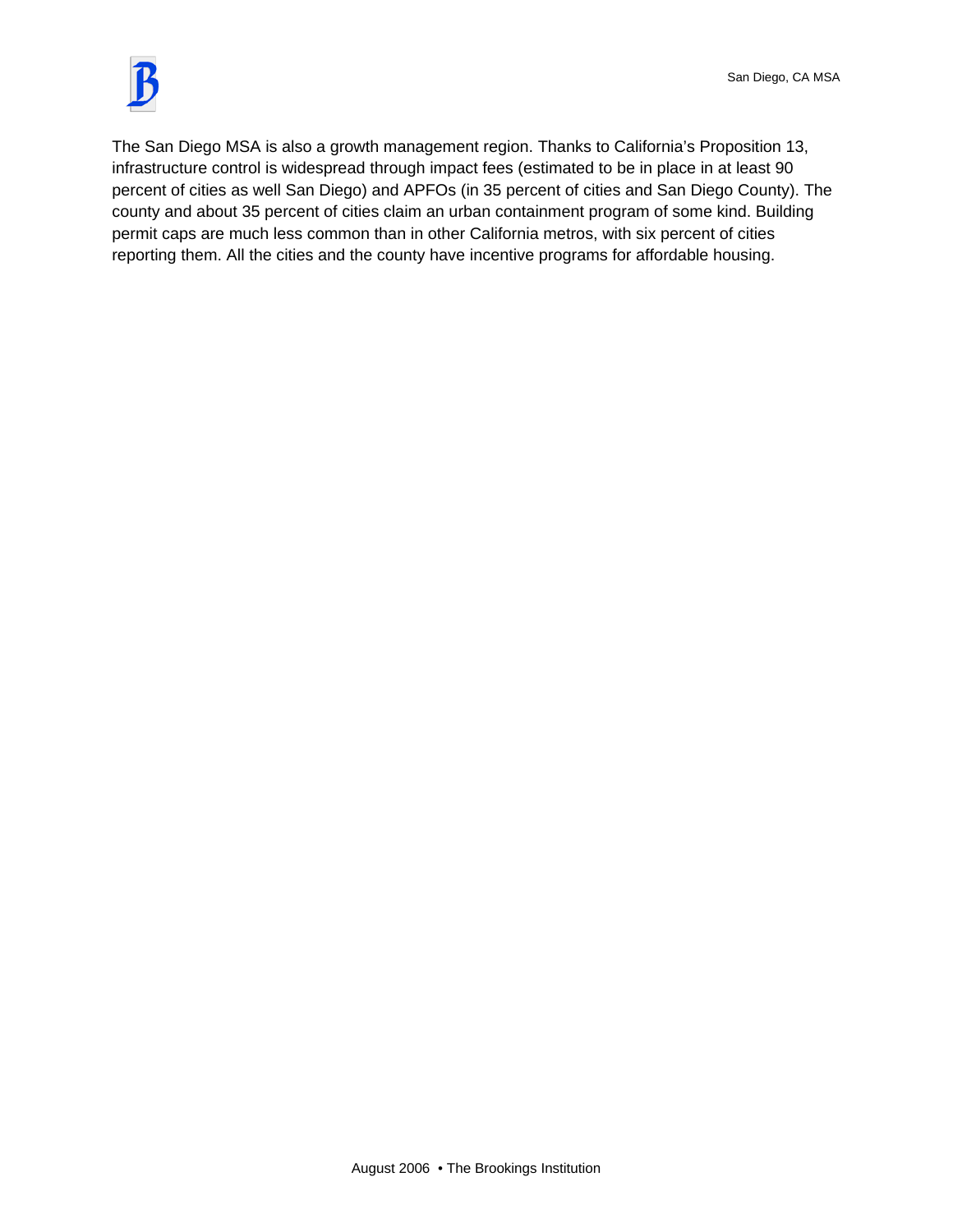

# **San Francisco-Oakland-San Jose, CA CMSA**

*Regulatory Order/Family:* Reform/Growth Control

## *Summary*

The San Francisco Bay Area is a region contained by geography and policy. Its natural features lend themselves to compact development. Public land ownership contributes less to containment in the Bay Area than in other western metro areas. Instead, public policy guides development, with state imposed limits on development near the coast and at the margins of San Francisco Bay and widespread use of municipal and county level urban growth boundaries. The region has grown compactly in part, too, because most jurisdictions (both the cities and the counties, in unincorporated areas) allow high-density development, at least according to their zoning ordinances. Impact fees are nearly universal, especially in the developing parts of the metro area. Building permit caps appear to have dwindled in popularity but still are in place in approximately 10 percent of cities and two of the nine counties.

# *Governance Framework and Growth Trends*

With just over 7 million residents in 2000, the San Francisco-Oakland-San Jose CMSA is the fifth largest metro area. It grew 13 percent (790,000) in the 1990s and 31 percent (1.7 million) between 1980 and 2000. The CMSA has six PMSAs: Oakland (2.4 million residents in 2000), San Francisco (1.7 million), San Jose (1.7 million), Santa Cruz (255,000), Santa Rosa (460,000), and Vallejo-Fairfield-Napa (520,000). The CMSA has nine counties, 104 cities, and one combined city and county (San Francisco). San Jose, with about 900,000 residents counted in the 2000 census, is the CMSA's largest city; San Francisco had about 775,000, and Oakland 400,000. The fast growing city of Fremont, between Oakland and San Francisco, has just over 200,000 residents. Eight other cities had over 100,000 residents and 22 between 50,000 and 100,000. The metro area has 48 mediumsized cities and 23 small cities. Seven of the nine counties have over 50,000 residents in their unincorporated areas, with the two largest—Contra Costa and Sonoma—having about 150,000 each. Alameda and Santa Cruz each have 135,000 residents, and Santa Clara has about 100,000.

San Francisco is a compact metro area, with about 910,000 acres of developed land in 1997: less than two thirds the amount of developed land occupied in the Atlanta MSA. Developed land grew about 25 percent between 1982 and 1997 while population grew 22 percent, nudging the metro area's density from 7.6 to 7.5 persons per urban acre. Even with this decline, however, the metro area retained its ranking as the fourth most densely developed. With several coastal mountain ranges and the shorelines of the Pacific Ocean and San Francisco Bay, the Bay Area's geography leads to natural containment. Only 17 percent of the land area was owned by governments in 1992, but much of the land is restricted by voter imposed limitations on coastal development.

## *Regulatory Environment*

We received responses to our survey from 60 cities and six counties, representing about 70 percent of the metropolitan area's population and land area. The largest non-respondent was the city of San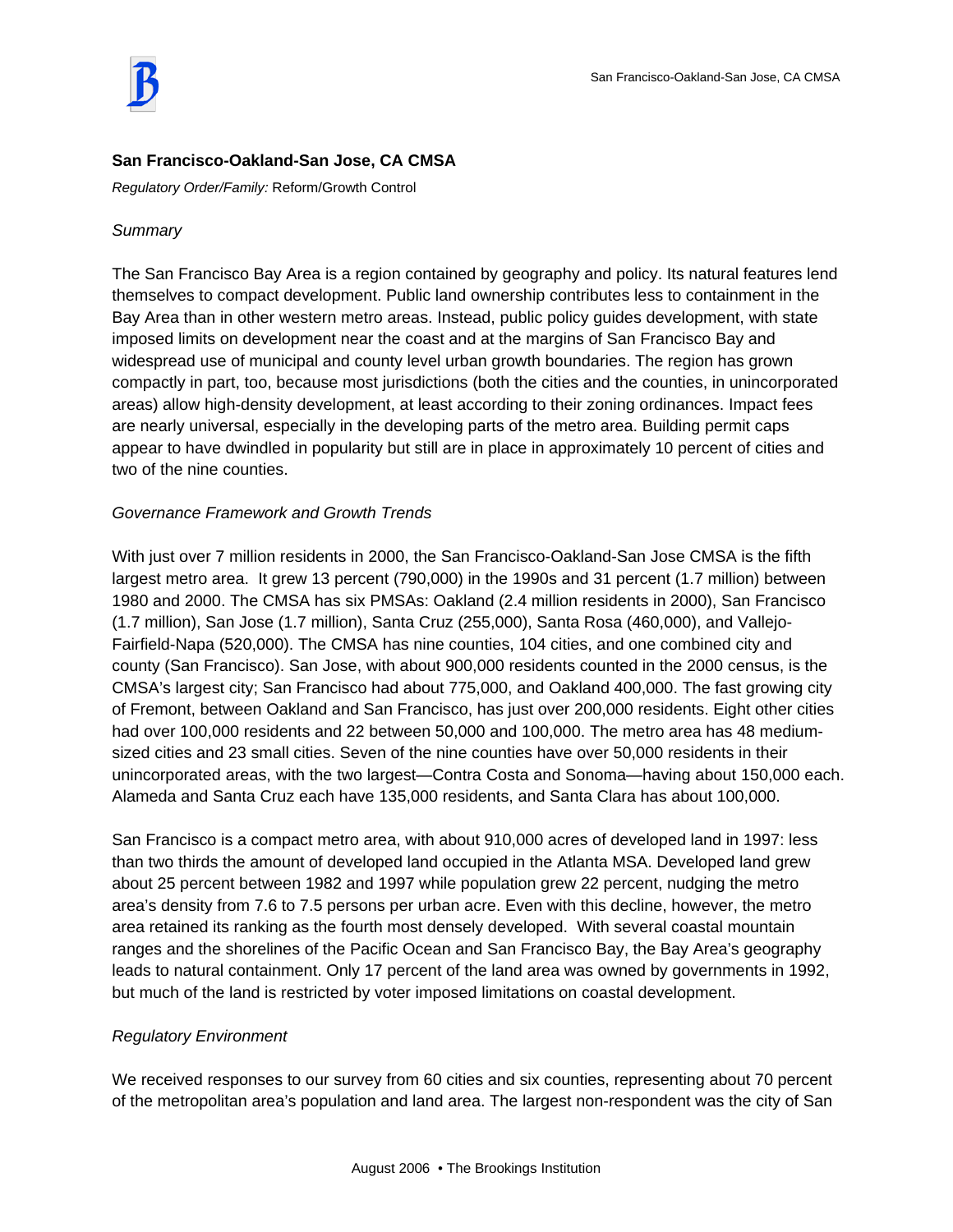Jose. We used the responses as well as those in Sacramento to generate estimates of land use regulations for non-respondents.

Like the rest of California, the Bay Area is entirely zoned. Only an estimated three percent of jurisdictions have low-density-only zoning; perhaps four percent would not permit our hypothetical apartment development, but none of these exclusionary enclaves accounts for even one percent of the metropolitan population or land area. Over 90 percent of the jurisdictions have zoning ordinances allowing development over 15 dwellings per acre; these account for 97 percent of the metropolitan area's population.

Planning is mandatory in California, so all the respondents have a general plan. Growth management and growth control have a long history in the Bay Area in jurisdictions like Marin County, Petaluma, Livermore, and Santa Cruz County. About 90 percent of both cities and counties are estimated to have impact fees, and about a third use APFOs. Urban containment is widespread, with growth boundaries and urban service areas in place in two thirds of counties and 40 percent of cities. Permit caps are less popular than they used to be, with an estimated 10 percent of cities employing them at present; two of the nine counties also have permit caps. Consistent with state mandates for density bonuses and housing planning, about 90 percent of cities reported and 75 percent of counties reported having incentive programs to foster affordable housing development.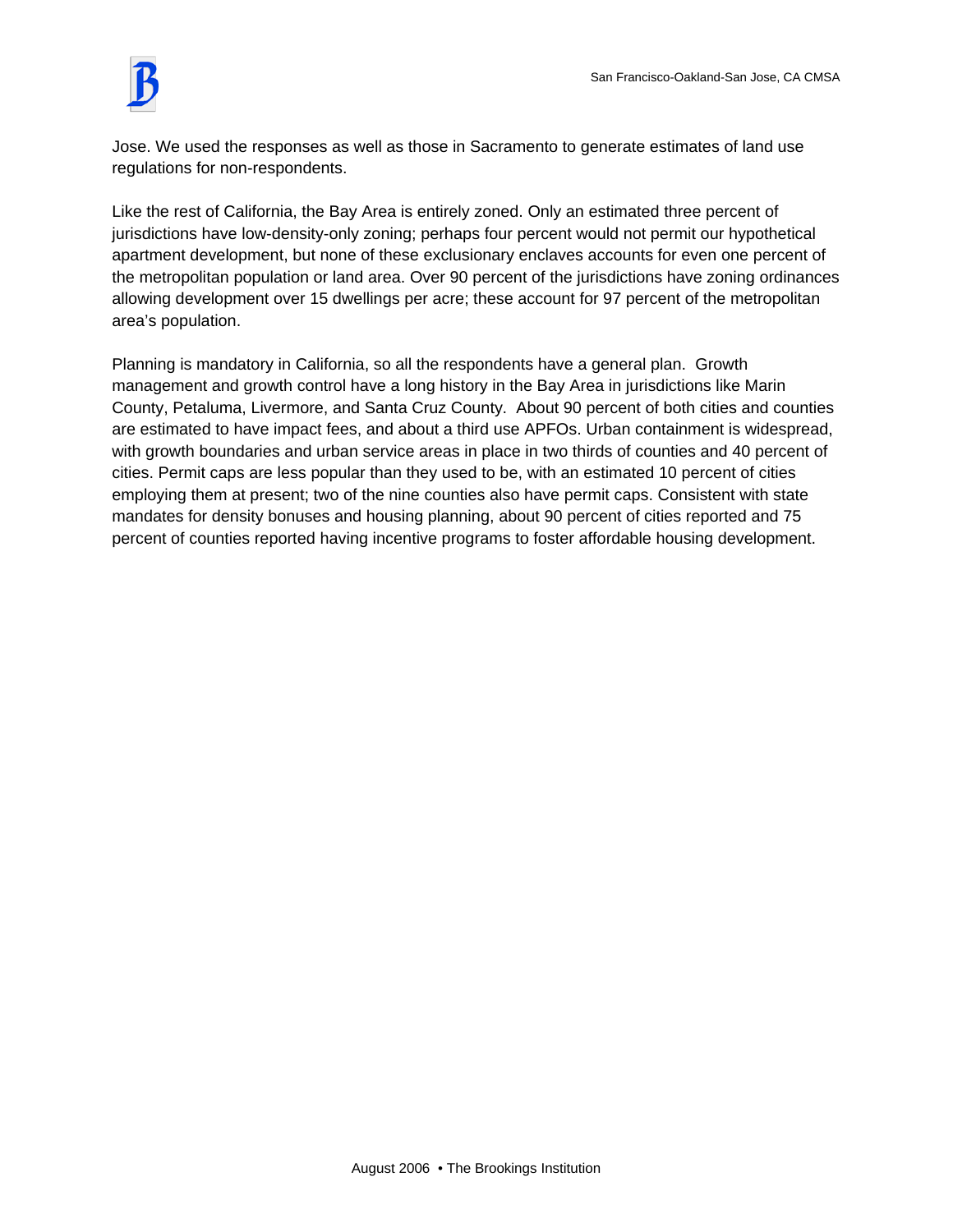

## **Seattle-Tacoma-Bremerton, WA CMSA**

*Regulatory Order/Family:* Reform/Containment

## *Summary*

As the largest metro area in Washington, Seattle exemplifies strong growth management. It is contained by both geography and policies, with urban growth boundaries universally in place in jurisdictions that rarely bar high-density development entirely within their boundaries. These jurisdictions predominantly use impact fees to provide adequate infrastructure, consistent with the concurrency provisions of the state growth management law; only a minority use APFOs. Since growth management was not passed until 1990, its impacts on metropolitan growth cannot yet be clearly gauged since the Natural Resources Inventory data are available only to 1997. By those statistics, however, Seattle lost about 10 percent of its density between 1982 and 1997, falling to a level almost the same as metropolitan Portland's (which began the period at a lower density than Seattle's) by 1997.

## *Governance Framework and Growth Trends*

The six-county Seattle-Tacoma-Bremerton CMSA had 3.6 million residents in 2000, up 19 percent (580,000) from 1990 and 48 percent (1.1 million) from 1980. There are four PMSAs in the metro area: Seattle (2.4 million), Tacoma (700,000), Bremerton (230,000), and Olympia (210,000). Of the 92 cities in the CMSA, Seattle is the most populous, with 560,000 residents in 2000; Tacoma (193,000) and Bellevue (110,000) are the only other cities with populations over 100,000. Six other cities have populations over 50,000, 32 between 10,000 and 50,000, and 51 under 10,000. King, Pierce, and Snohomish counties all have over 250,000 residents in unincorporated areas, and Kitsap and Thurston have over 100,000 each. Only Island County—surrounded by Puget Sound has fewer than 50,000 residents in unincorporated areas.

Metropolitan Seattle urbanized 265,000 acres of land between 1982 and 1997, a 50 percent increase at a time when its population grew 34 percent. Its density declined from 4.8 to 4.3 persons per urban acre, a faster density drop than Portland's that placed the two Northwest metros at practically the same net density in 1997. Seattle was the 17th densest metro area in the U.S. in both 1982 and 1997. About 30 percent of the land area is federally owned, 7 percent is state owned, and 5 percent owned by counties and cities, leaving about 56 percent in private hands: less than 44 other metro areas.

## *Regulatory Environment*

We received responses to our survey from 31 cities and five counties, which together accounted for 85 percent of the population and 94 percent of the land area. All the jurisdictions except one (Renton) with at least 50,000 residents responded.

Washington is a growth management state, with mandates for local planning and zoning in large and fast growing counties. All the counties in the Seattle CMSA are subject to the growth management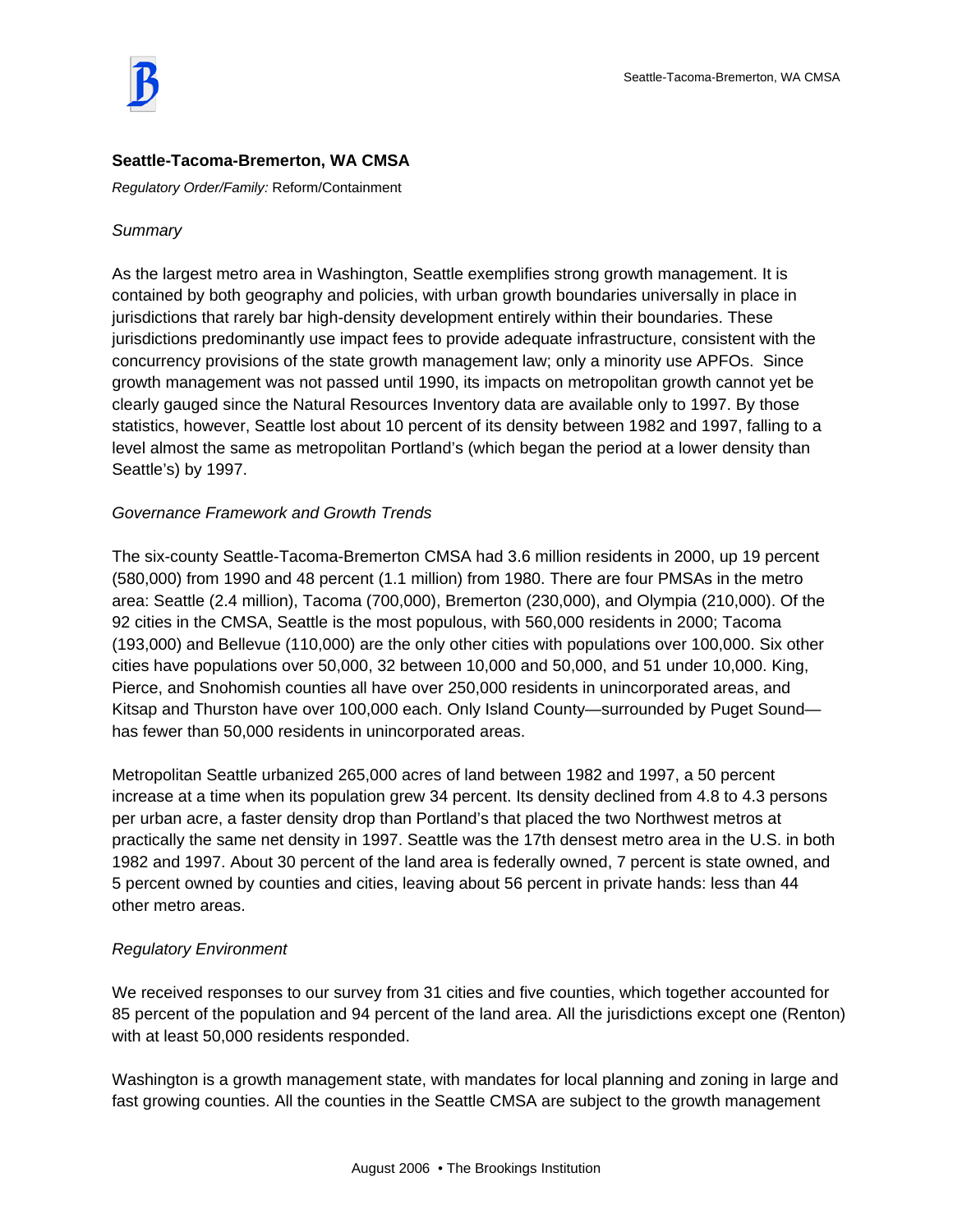

mandate. Counties are responsible for designating urban growth areas; generally, this happens in consultation with the cities. There is no central review of plans but rather a system by which appeals to plans and development decisions may be taken to growth management hearing boards for expedited (and precedent setting) review. Washington differs from Oregon and mimics Florida in its requirement that local governments assure the concurrency of development with infrastructure capacity.

Consistent with the growth management provisions, all of Seattle's jurisdictions use zoning and have comprehensive plans; urban containment and impact fees are practically omnipresent. An estimated 6 percent of cities have low-density-only zoning, but none would entirely bar our hypothetical apartment development. Almost all the cities report having growth boundaries, and 90 percent have impact fees; an estimated two thirds have adequate public facilities ordinances. About 40 percent use incentives to promote housing affordability. None has a building permit cap. None of the counties has low-density-only zoning or would bar the prototype apartment complex. All of them have urban growth boundaries and impact fees; only about 40 percent have APFOS. One or two of the counties have incentive programs for affordable housing.

The dominance of impact fees over APFOs may be a consequence of Washington's concurrency definition. Washington's growth management law allows up to six years between new development for housing or jobs and the delivery of adequate public facilities to accommodate growth. This lag accommodates infrastructure construction funded by impact fees, which are levied at the time building permits are issued but often cannot immediately fund new increments of infrastructure.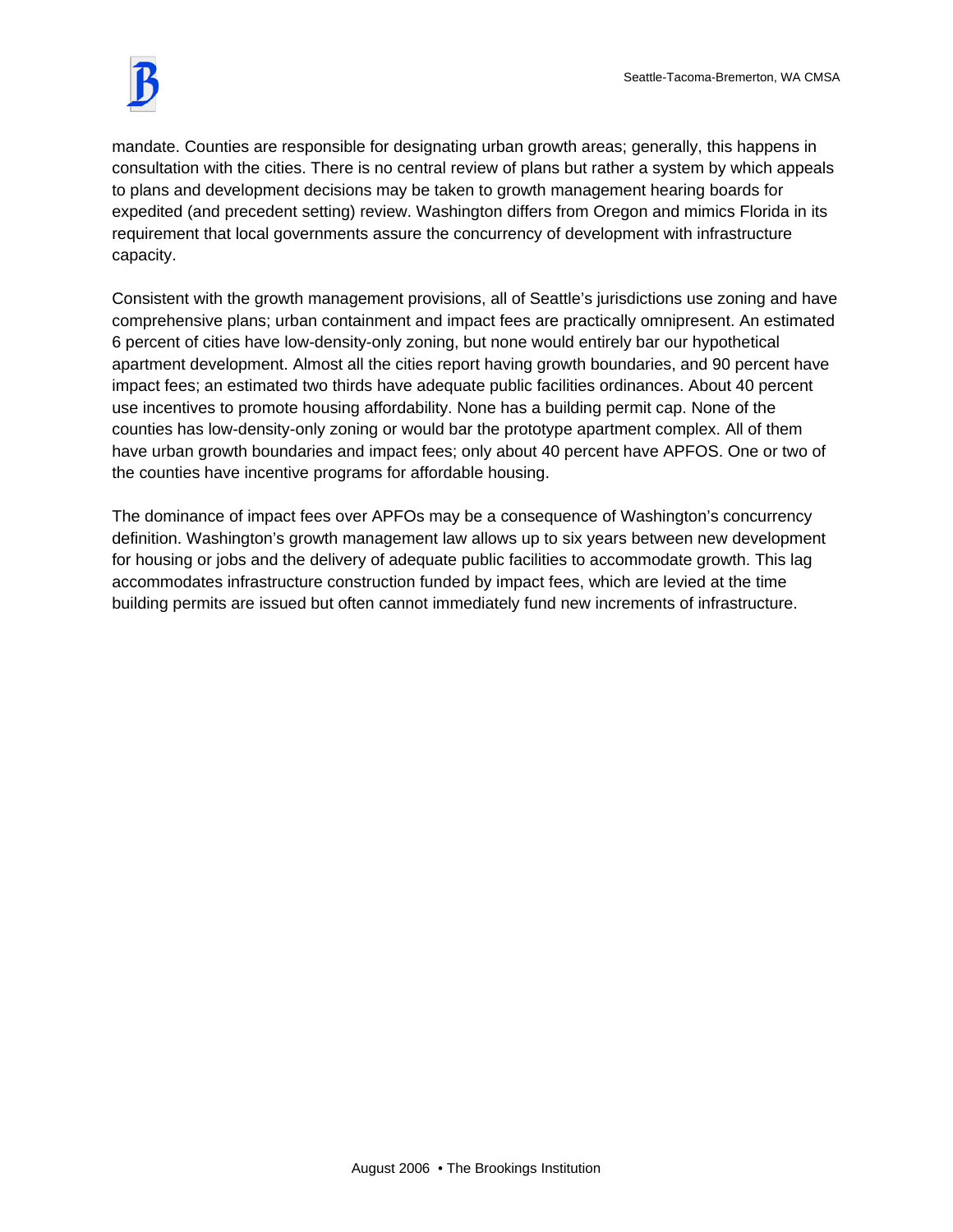

#### **St. Louis, MO-IL MSA**

*Regulatory Order/Family:* Traditional/Middle America

#### *Summary*

The St. Louis metropolitan area is very fragmented, with 239 incorporated units and 12 counties. Most municipal and county governments are quite accommodating to growth, with the exception of a minority of municipalities that practice exclusionary zoning. Growth management and urban containment are practically unknown in the region and affordable housing programs are not a priority—probably because the region's housing has historically been quite affordable.

## *Governance Framework and Growth Trends*

About 2.6 million people live in the St. Louis MSA, with 2 million in 7 counties and 156 cities and villages on the Missouri side of the Mississippi River and 600,000 in 83 cities and villages and 5 counties on the Illinois side. The Illinois counties are divided into 67 townships, but for the most part the counties regulate land use, not the townships. On average, the Missouri cities and villages have just under 15,000 residents and 7 square miles, whereas those in Illinois average only 4,200 residents and 3 square miles. Several of the counties in Missouri are quite urbanized, with a total of 680,000 residents in unincorporated areas (one-third of all residents on the Missouri side) as compared with just under 150,000 outside the villages and cities on the Illinois side (one-quarter of the residents on the Illinois side).

The developed land base of metropolitan St. Louis increased 22 percent between 1982 and 1997 while the metropolitan population grew less than 6 percent. Consequently, density in the metro area dropped from 3.8 to 3.3 persons per urbanized acre. Another illustration of decentralization was rapid population decline in the cities of St. Louis, which lost 50,000 residents in the 1990s, and East St. Louis which lost about 10,000. About 6 percent of the land in the St. Louis metro area is publicly owned, mostly by the federal and state governments, creating no barriers to urban expansion.

## *Regulatory Environment*

Many of the jurisdictions in the center of the region (including the city of St. Louis) either did not respond to our survey or were not surveyed because of their small populations, forcing us to rely on some inferences.

Almost all the cities and villages in metropolitan St. Louis have zoning, and it tends to be exclusionary with 44 percent of the Missouri cities and 62 percent of the Illinois cities limiting density to fewer than 8 dwellings per acre. These cities and villages tend to be smaller than average but they still contain 16 percent of the incorporated population in Missouri and a third of that in Illinois. About 40 percent of the Missouri cities and 30 percent of the Illinois cities would not allow our hypothetical apartment development. Only 28 percent of the Missouri cities accommodate density higher than 15 dwellings per acre, but these account for just over 60 percent of the city population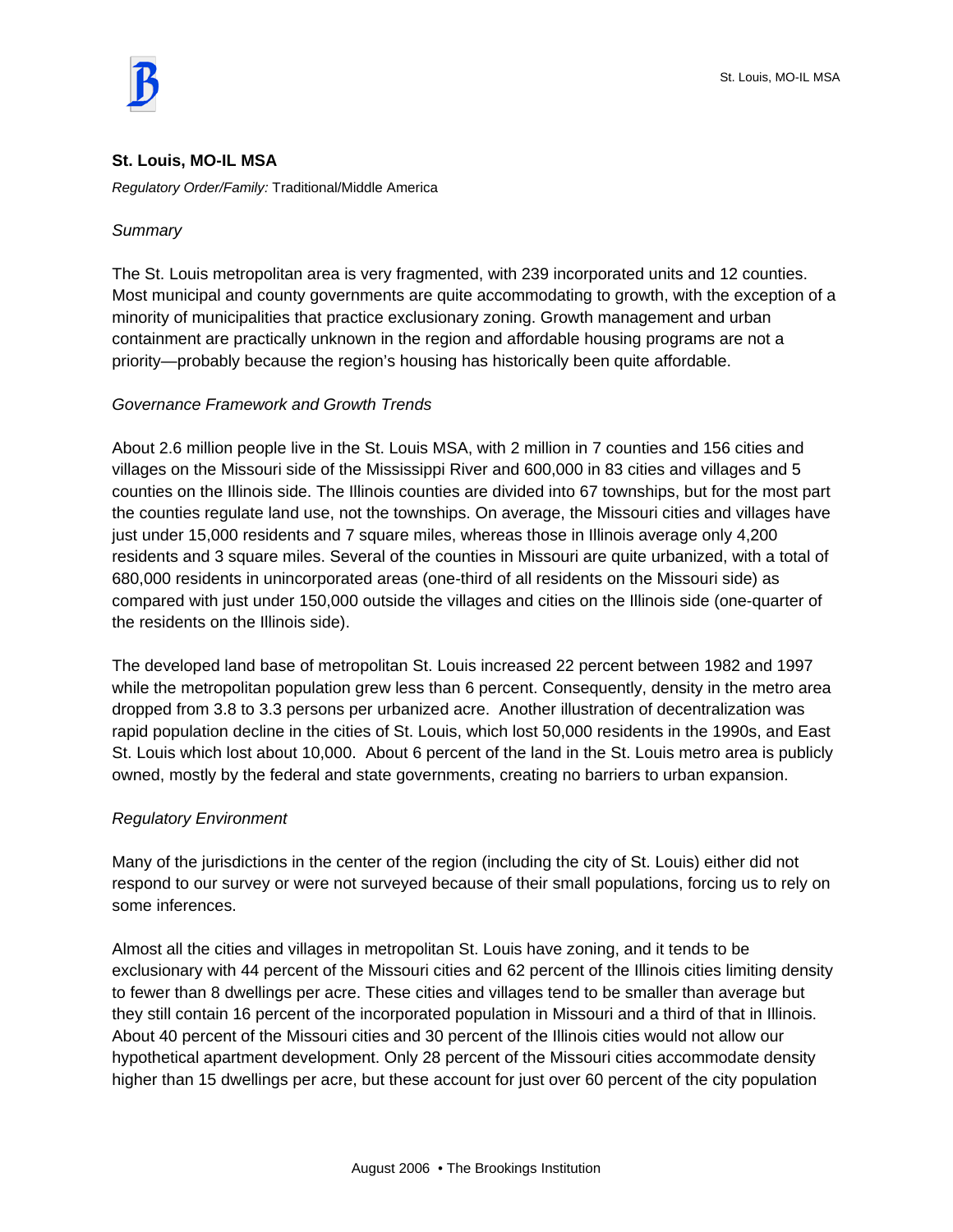$\overline{a}$ 

(about 830,000 residents). Densities are typically lower on the Illinois side, with 30 percent of the residents (130,000 or so) living in the handful of cities zoned for over 15 dwellings per acre.

All five of the counties we surveyed in Missouri have zoning. At least two of the five in Illinois have zoning; two counties did not respond to our survey and one definitely does not zone.<sup>1</sup> St. Louis County, with an unincorporated population of over 330,000 is the second most populous area local government in the region (after St. Louis city). For all intents and purposes, it manages land like a large suburb, allowing densities over 30 dwellings per acre. Only one county in each state—at the extreme west and east of the region—has very low density zoning and would bar our hypothetical apartment development. An estimated 60 and 90 percent of the cities in Missouri and Illinois, respectively, have comprehensive plans, as do 4 of 5 counties in Missouri and 2 of 3 in Illinois.

Other land use mechanisms are uncommon in metropolitan St. Louis and—like Kansas City—those that do exist are confined mainly to infrastructure measures. About a quarter of the Missouri cities and 60 percent of the Illinois cities have impact fees. APFOs are less common overall—between 15 and 20 percent of the Missouri cities, and fewer than 10 Illinois cities, have them—but these are the largest cities. Only St. Louis County reported having impact fees and based on county size alone, we expect another one or two non-responding counties to have fees or APFOs. No counties and only a few cities reported having a containment program of any kind, and only a handful of cities (and no counties) reported an incentive based affordable housing program.

 $1$  We decided not to survey two additional mostly rural counties, Lincoln and Crawford, which sit at the far edges of metropolitan St. Louis, after we obtained information that neither had residential land use regulations of the sort that pertained to this research.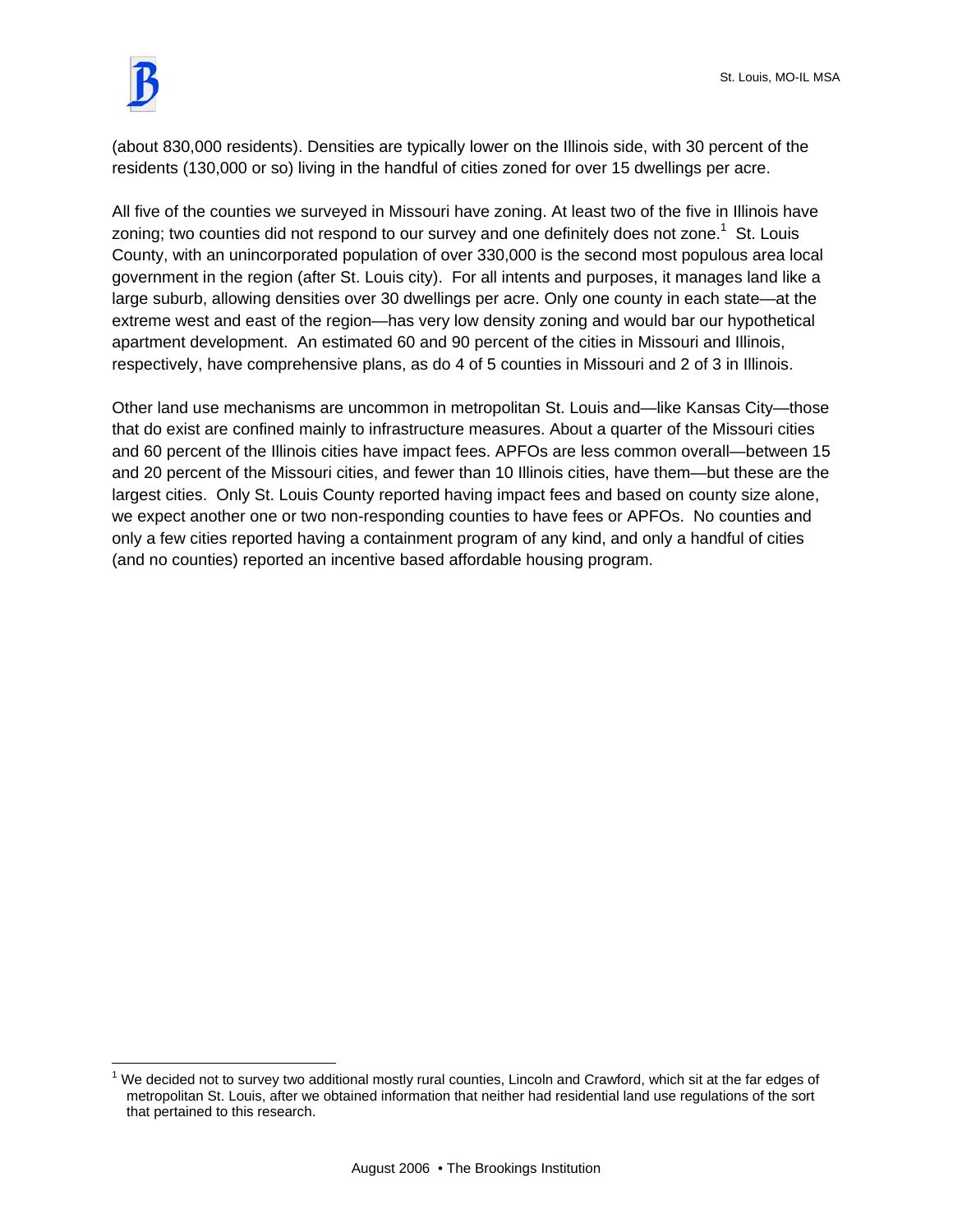

# **Tampa-St. Petersburg-Clearwater, FL MSA**

*Regulatory Order/Family:* Reform/Growth Management

## *Summary*

Tampa shares important features of all Florida metropolitan areas thanks to the state's strong growth management laws. It is totally planned and zoned, and zoning is rarely if ever used to exclude highdensity development from entire jurisdictions. Growth management is universal as well via controls on infrastructure access; developers must pay to grow or else seek out a location where there is slack capacity.<sup>1</sup> Metropolitan Tampa's counties also use growth boundaries to contain growth, which may have helped reduce sprawl somewhat more than was the case in Orlando in the 1980s and 1990s.

# *Governance Framework and Growth Trends*

The Tampa-St. Petersburg-Clearwater MSA had 2.4 million residents in 2000, up 16 percent (330,000 residents) from 1990. The metro area has four cities over 50,000 residents—Tampa (300,000 residents), St. Petersburg (250,000), Clearwater (110,000), and Largo (70,000)—but its most populous jurisdiction is Hillsborough County with nearly 650,000 people living in unincorporated areas. Pasco and Pinellas Counties both had over 250,000 residents in their unincorporated areas in 2000, and the fourth county, Hernando, had about 125,000. Consequently, only 43 percent of the population in 2000 lived in municipalities. Aside from the large jurisdictions, there are 11 medium-sized and 20 small ones which together accounted for 13 percent of the population and 5 percent of the land area.

Tampa's urbanized land base grew nearly 50 percent between 1982 and 1997 while its population grew 35 percent. Its density dropped from 4.1 to 3.7 persons per urbanized acre, a slower-thanaverage decline that helped it climb from 30th to 26th densest MSA in the top 50. About 90 percent of the land area was privately owned in 1992, with most of the public land in the hands of state government.

## *Regulatory Environment*

We received responses from eight cities and three counties, which accounted together for 77 percent of the metropolitan population and 68 percent of the land area. We developed estimates for the other jurisdictions based on responses from both Tampa and elsewhere in Florida.

Metropolitan Tampa is entirely zoned, but exclusionary zoning is very rare, with no jurisdictions estimated to have low-density-only zoning; one or two of the small cities might bar our hypothetical apartment development, but none of the respondents would. Three quarters of the cities and three of

 $\overline{a}$ 1 James C. Nicholas and Ruth L. Steiner, "Growth Management and Smart Growth in Florida." *Wake Forest Law Review* 35,3 (Fall) (2000): 645–670.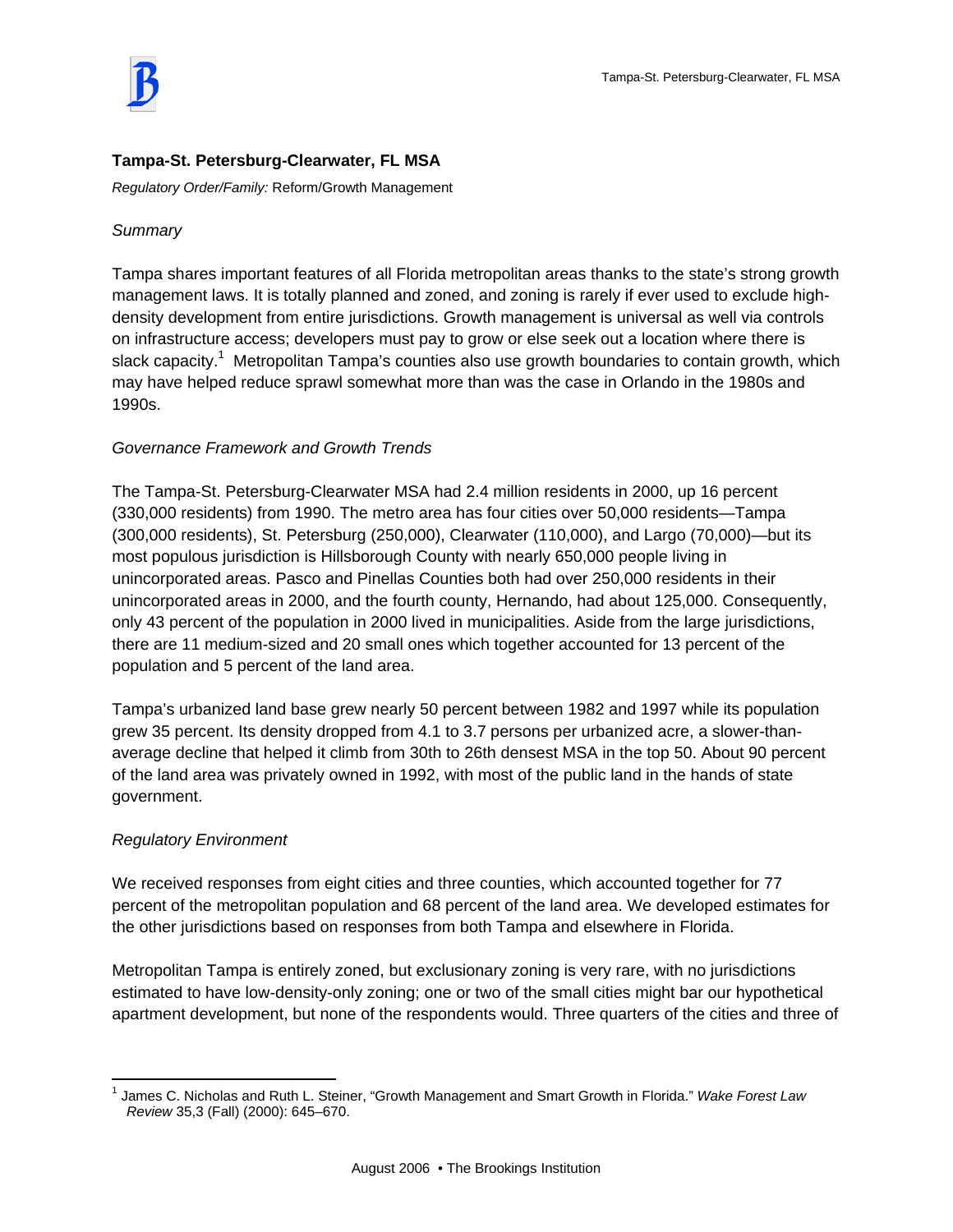

the four counties have a zoning category allowing at least 15 dwellings per acre. About 80 percent of the metro area's population and land area are in such jurisdictions.

Like all of Florida, Metro Tampa operates under state growth management rules that require comprehensive planning and mandate concurrency between development and infrastructure. Consequently, all the jurisdictions have plans, almost all have an APFO, and 88 percent have impact fees of some kind. Permit caps are not used in Florida, and only one or two jurisdictions have imposed moratoria. Finally, about one-third of the jurisdictions with 70 percent of the residents are estimated to use an incentive based affordable housing program of some kind.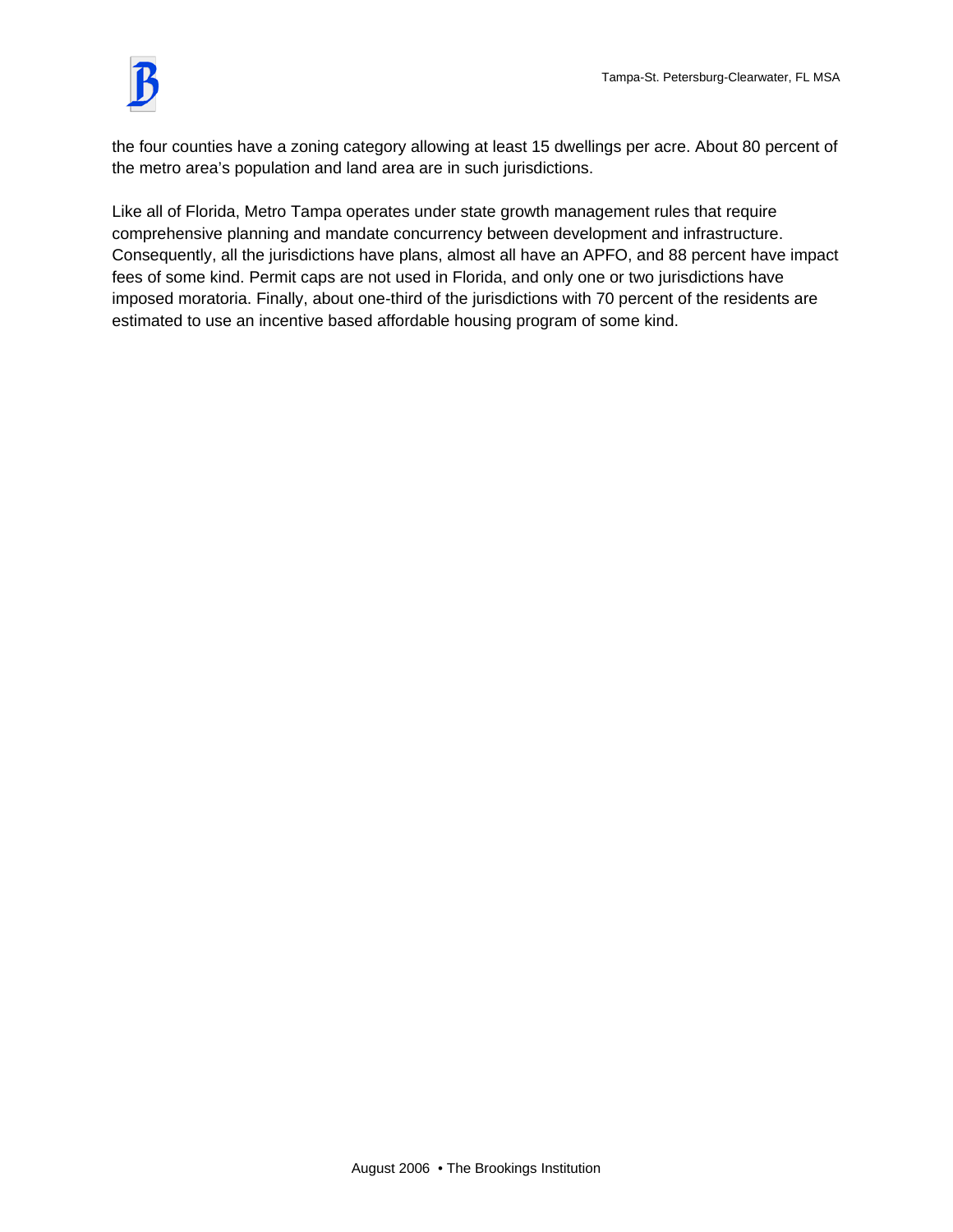

#### **Washington-Baltimore, DC-MD-VA-WV CMSA**

*Regulatory Order/Family:* Traditional/Middle America (Virginia portion) Reform/Containment-Lite (Maryland portion)<sup>1</sup>

#### *Summary*

Relative to many others metropolitan areas—especially those in the south—the Washington-Baltimore CMSA can be considered a moderately strong growth management region. It has 18 populous counties and six large cities that—at least on the north side of the Potomac River—make widespread use of growth boundaries, impact fees, and APFOs to control the extent of development and to assure infrastructure adequacy. These local governments almost all allow high-density development in at least some locations. Maryland jurisdictions are responsible for most of these reforms partly because Maryland's legal framework accommodates local growth management much more than Virginia's. Growth has been most rapid, however, in Virginia and has extended into West Virginia as new employment centers have been established in the westernmost counties.

#### *Governance Framework and Growth Trends*

The Washington-Baltimore CMSA is the nation's fourth largest, with over 7.6 million residents spread across three states—Maryland, Virginia, and West Virginia—and the District of Columbia. The CMSA's population rose 13.1 percent in the 1990s after a 16 percent increase in the 1980s; overall, it added 1.8 million people between 1980 and 2000. Within the CMSA there were three PMSAs in 2000: Washington, with 4.9 million residents; Baltimore, with 2.6 million; and Hagerstown (MD), with 130,000. Recent growth has been strongly focused in the Washington, DC, PMSA, especially the Virginia cities and counties, which accounted in 1980 for just 22 percent of the CMSA's population but captured 48 percent of the new residents between 1980 and 2000. The population of the District of Columbia itself declined from 638,000 to 572,000 between 1980 and 1990, and that of Baltimore dropped from 787,000 to 651,000. The most populous jurisdictions are three counties: Fairfax (VA), with over 900,000 residents; Baltimore (MD), with 750,000, and Montgomery (MD), with 740,000. Three other counties have populations exceeding 250,000, and one of these, Prince George's (MD), is more populous than neighboring DC. Four other counties have over 100,000 residents in unincorporated areas. In all, 18 counties and 6 cities have over 50,000 residents, accounting together for 89 percent of the population and 75 percent of the land area. There are 100 small jurisdictions but they account for very little population and, in the Maryland municipalities at least, have little or no land use decision making power.

Statistics on density for metropolitan Washington are skewed downward by the absence of the District of Columbia and Arlington, VA from the National Resources Inventory. Yet even missing two of the most urbanized jurisdictions, the CMSA is among the nation's densest. It urbanized nearly 490,000 acres of land between 1982 and 1997, a 45 percent increase when the population (again excluding DC and Arlington) grew 27 percent. But because development outpaced population growth, the CMSA's density dropped 13 percent, and its rank dropped from 15th to 16th densest in

 1 Since the District of Columbia represents only one jurisdiction, it was not part of the cluster analysis and not assigned a regulatory order.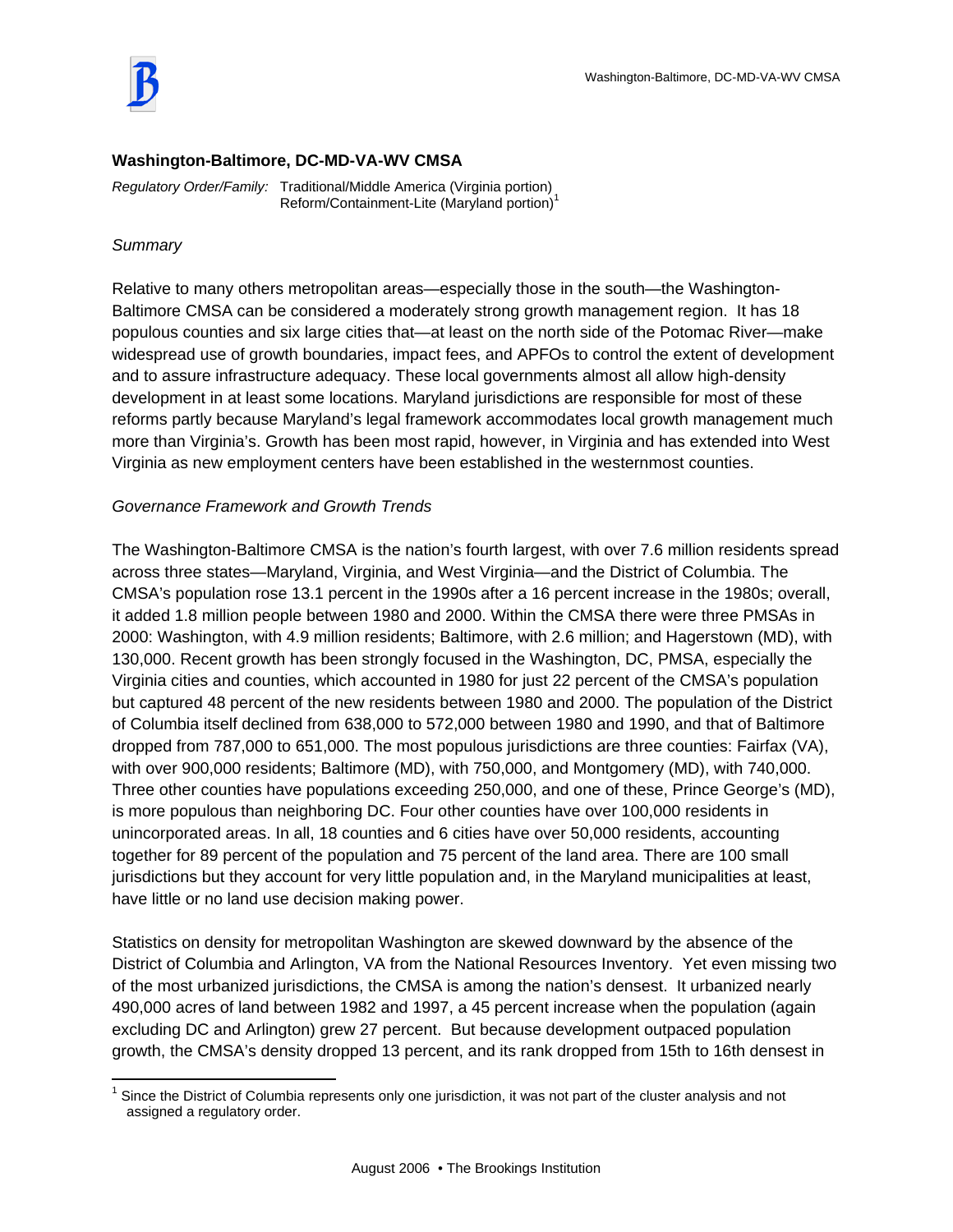the nation. The Maryland counties are markedly denser than those in Virginia (4.7 vs. 4.0 persons per urban acre), but Maryland lost more density between 1982 and 1997 (12 percent vs. 6.5 percent), with much of the loss being attributable to population decline in Baltimore City. The two West Virginia counties are much less dense and lost density faster than the Maryland and Virginia counties did. An estimated 12 percent of the land (outside Washington, DC and Arlington) was owned by government in 1992, with about 4.5 percent federally owned and the balance split between county and state governments.

# *Regulatory Environment*

We received responses from the District of Columbia, 11 Maryland counties, 8 Virginia counties, and one West Virginia county. Aside from the District, 18 cities responded to the survey, 9 of them in Maryland, 9 in Virginia, and 1 in West Virginia. These jurisdictions account for 92 percent of the population and 82 percent of the land area. Because we lacked information about planning practices in the smallest Virginia municipalities, we did not estimate land use practices for these 23 jurisdictions, which account for about 42,000 residents (2000) and 24 square miles of land area.

Almost all the jurisdictions in the CMSA have zoning; the only exception is one of the West Virginia counties. Exclusionary zoning is rare, exercised by only 3 percent of the jurisdictions accounting for 2 percent of the population and 4 percent of the land area. Only 4 percent of the jurisdictions would exclude our prototype apartment development; these tend to be thinly populated counties in Virginia and Maryland. Two thirds of the jurisdictions have a residential density category allowing density to exceed 15 dwellings per acre, with slightly higher shares in Maryland than in Virginia; these jurisdictions account for 84 percent of the population and 56 percent of the land area.

All the jurisdictions in all three states and the District of Columbia have comprehensive plans. Here, however, the states diverge. Despite recent changes, Maryland has one of the nation's most notable traditions of growth management. Maryland's Smart Growth Act requires county level plans that include "priority funding areas" (PFAs); the state reviews these plans and agrees to direct infrastructure expenditures only to PFAs designated either by state legislation or by approved county plans.<sup>2</sup> The other jurisdictions do not have a state growth management system in which the state reviews local plans.

Four of five Maryland counties have an urban containment program of some kind; presumably these systems often correspond with their PFA designations. All have APFOs, and about half impose impact fees.<sup>3</sup> One in five Maryland counties uses a permit cap, and 45 percent have imposed a development moratorium in recent years. Maryland cities are somewhat less likely to impose growth management measures; half have containment, half have an APFO, and 20 percent impact fees. About 20 percent have imposed moratoria, and a small number (less than 5 percent) have a permit cap.

 $\overline{a}$ 2 James R. Cohen, "Maryland's 'Smart Growth': Using Incentives to Combat Sprawl," in *Urban Sprawl: Causes,* 

Consequences & Policy Responses, G. Squires, ed. (Washington: Urban Institute Press, 2002).<br><sup>3</sup> A recent study highlights the importance of explicitly connecting APFOs to overall state growth management policies. See: National Center for Smart Growth Research and Education, "Adequate Public Facilities Ordinances in Maryland" (College Park: University of Maryland, 2006).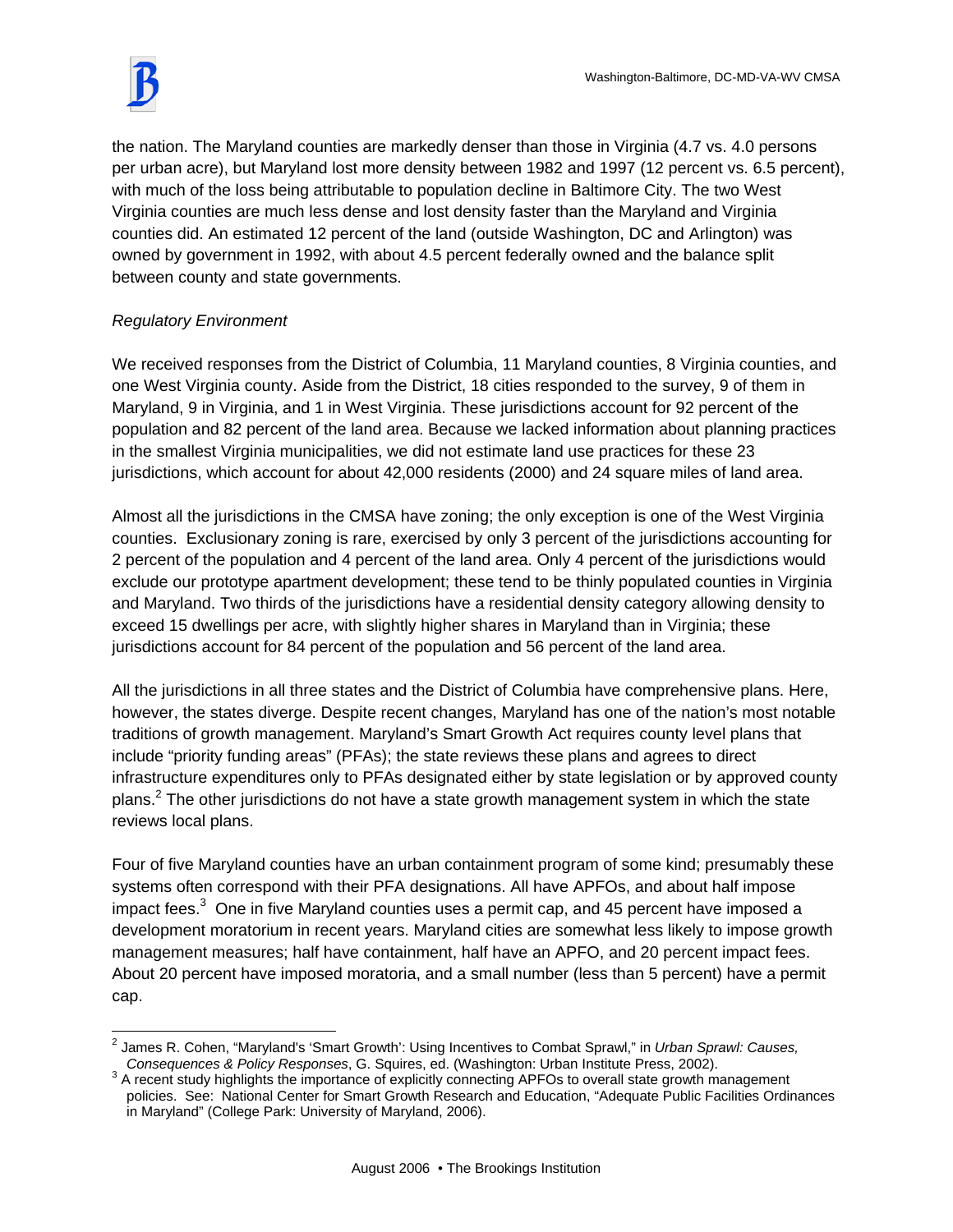$\overline{a}$ 

Virginia's laws permit its local jurisdictions much less access to other land use tools, barring APFOs and permit caps and imposing stronger limits on moratoria and impact fees. An estimated 40 percent of the counties have urban containment programs of some kind, but only 16 percent have impact fees. Cities are more empowered, and more active; about 35 percent have a containment program, and three quarters impose impact fees. None reported moratoria.

Jurisdictions in Maryland and Virginia resemble one another somewhat more in their use of regulatory incentives to promote affordable housing; a third of the jurisdictions in Maryland and 40 percent of those in Virginia have some such program. Maryland's programs tend to follow the inclusionary zoning model, which Virginia does not allow, but in both places local jurisdictions use density bonuses (all the Maryland jurisdictions with programs, a little more than half the Virginia jurisdictions with programs).<sup>4</sup>

The jurisdictions in West Virginia report none of these land use tools.

<sup>&</sup>lt;sup>4</sup> Karen Destorel Brown, "Expanding Affordable Housing Through Inclusionary Zoning: Lessons From the Washington Metropolitan Area" (Washington: Brookings, 2001). Available at http://www.brookings.edu/metro/publications/inclusionary.htm.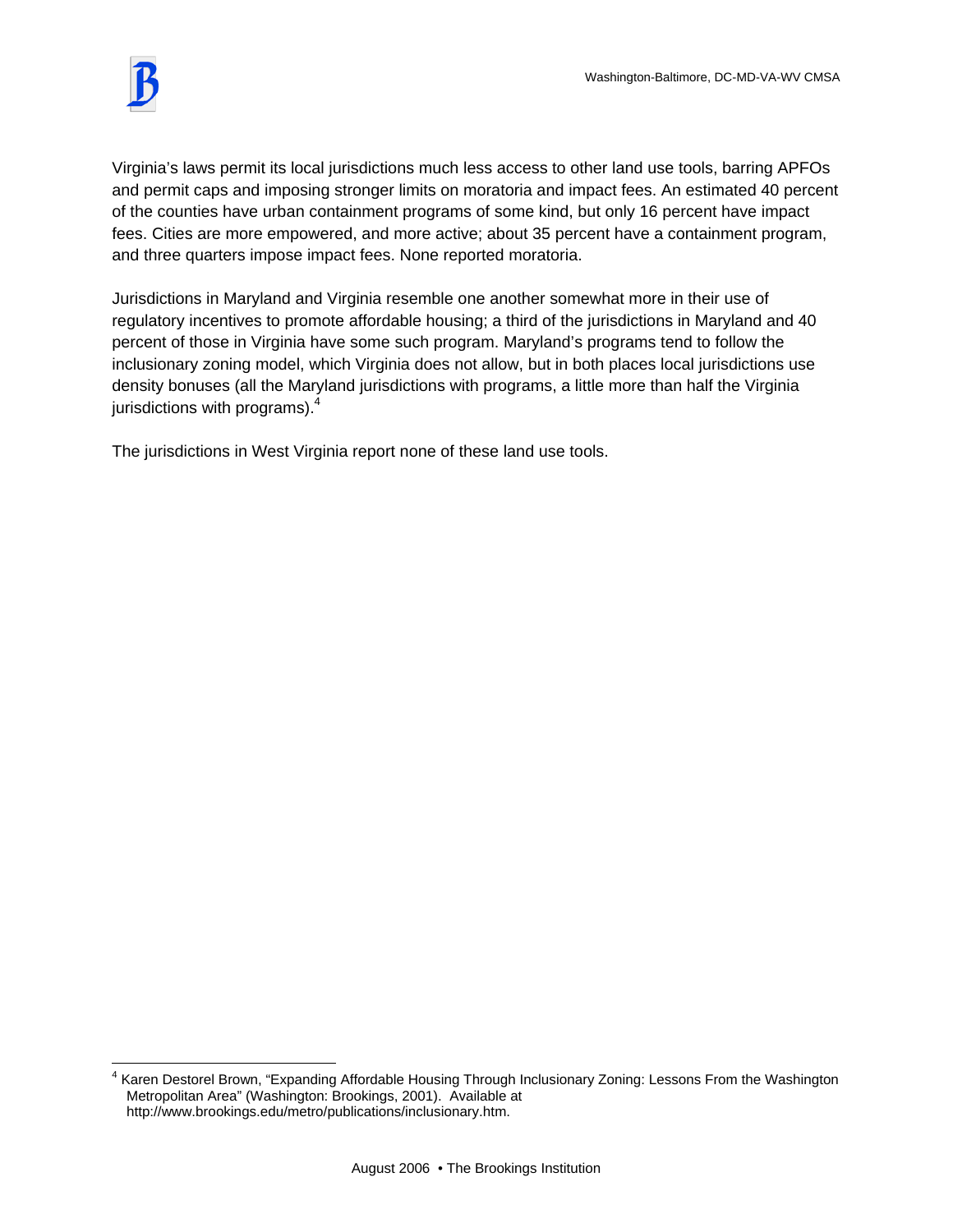

## **West Palm Beach-Boca Raton, FL MSA**

*Regulatory Order/Family:* Reform/Growth Management

## *Summary*

The West Palm Beach MSA shares important features of all Florida metropolitan areas thanks to the state's strong growth management laws. It is totally planned and zoned, and zoning is rarely used to exclude high-density development from entire jurisdictions. Most new development occurs in unincorporated portions of Palm Beach County, where nearly half of residents currently live. Growth management is universal as well via controls on infrastructure access; developers must pay to grow or else seek out a location where there is slack capacity.<sup>1</sup> Palm Beach County also uses an urban service boundary coupled with a tiering system to contain growth. When combined with the natural containment imposed by the Atlantic Ocean and the Everglades and substantial state land ownership, these policies have helped increase density in the metro area as it nearly doubled in population between 1980 and 2000. Its density remains low, 31st out of the 50 largest metros; the prospects for continued improvements in compactness will depend in part upon the powerful County's willingness to discourage low density growth.

# *Governance Framework and Growth Trends*

The West Palm Beach-Boca Raton MSA had 1.1 million residents in 2000, up 267,000 (31 percent) from 1990. In the two decades between 1980 and 2000, it almost doubled in population. Nearly half the population lives in unincorporated parts of the MSA's single county, Palm Beach; four cities (West Palm Beach, Boca Raton, Boynton Beach, and Delray Beach) have between 60,000 and 85,000 residents. Another 11 cities had between 10,000 and 50,000 residents in 2000.

Like the neighboring Miami metropolitan area to the south, the population of West Palm Beach grew faster than its developed land area between 1982 and 1997: 66 percent versus 45 percent. Its density was quite low at the beginning of the period, however, at just 2.9 persons per urbanized acre, ranking 45th among the 50 largest metropolitan areas. By 1997, it had climbed to 31st with 3.4 persons per urbanized acre. Like Miami, West Palm Beach is bounded on the west by the Everglades and on the east by the Pacific Ocean. Twenty percent of its land area is owned by the state of Florida and another 15 percent by the federal government. This containment by public lands and natural features undoubtedly encouraged the region's density to increase in the 1980s and 1990s, but public policy played a role as well.

### *Regulatory Environment*

 $\overline{a}$ 

Palm Beach County and 10 of the 15 cities with over 10,000 residents responded to our survey; West Palm Beach, the largest city, did not respond. Even so, the respondents account for 81 percent of the population and 93 percent of the land area in the county.

<sup>1</sup> James C. Nicholas and Ruth L. Steiner, "Growth Management and Smart Growth in Florida." *Wake Forest Law Review* 35,3 (Fall) (2000): 645–670.